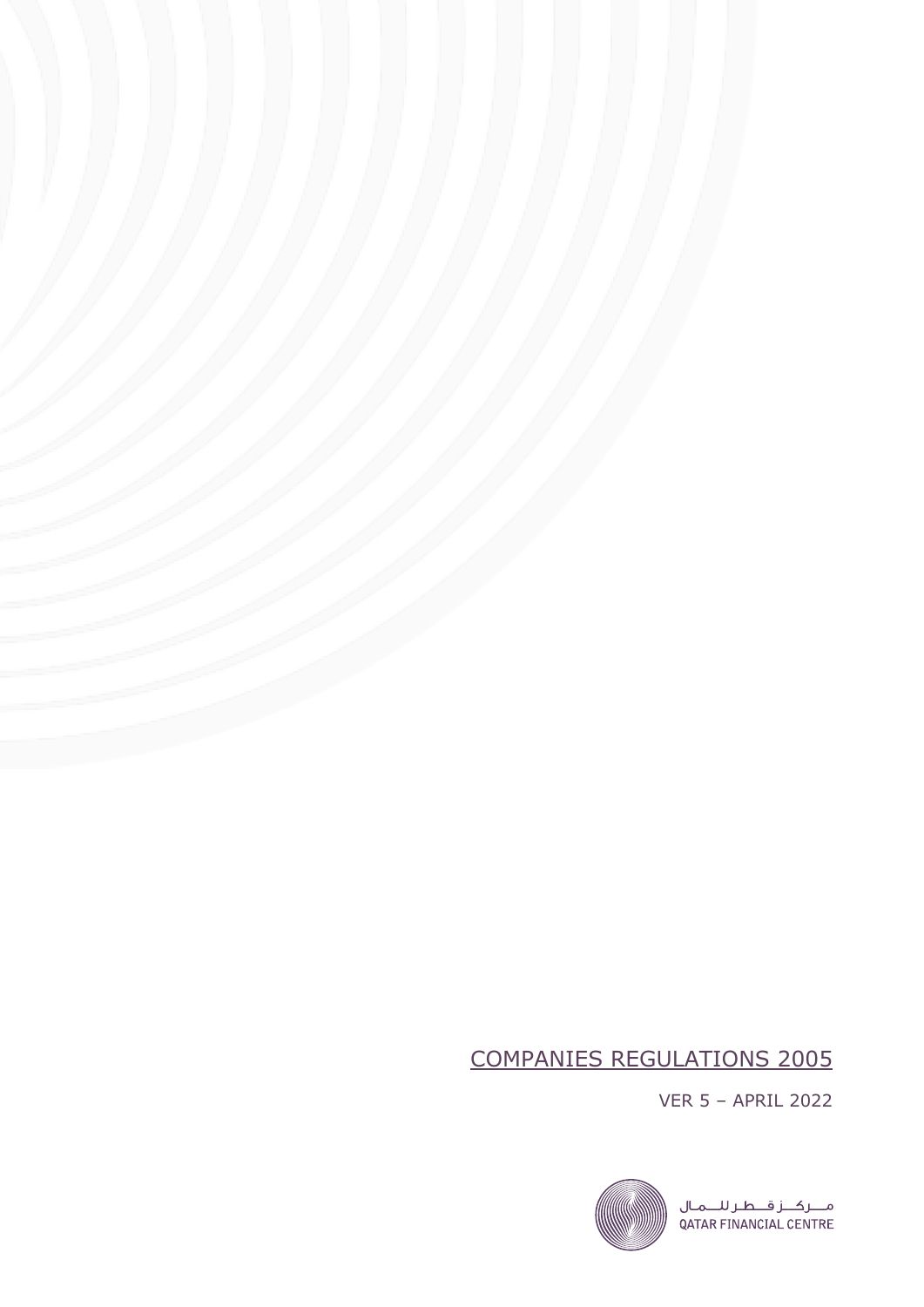**QATAR FINANCIAL CENTRE** REGULATIONS NO.2 OF 2005 **QFC COMPANIES REGULATIONS** (AMENDED)

These regulations are hereby enacted pursuant to Article 9 of Law No. (7) of 2005.

Mohammed Bin Hamad Bin Qassim Al-Thani

Minister of Commerce and Industry of the State of Qatar

Issued at: The Qatar Financial Centre, Doha

06 APRIL 2022 On:

Corresponding to: 0S RAMADAN 1443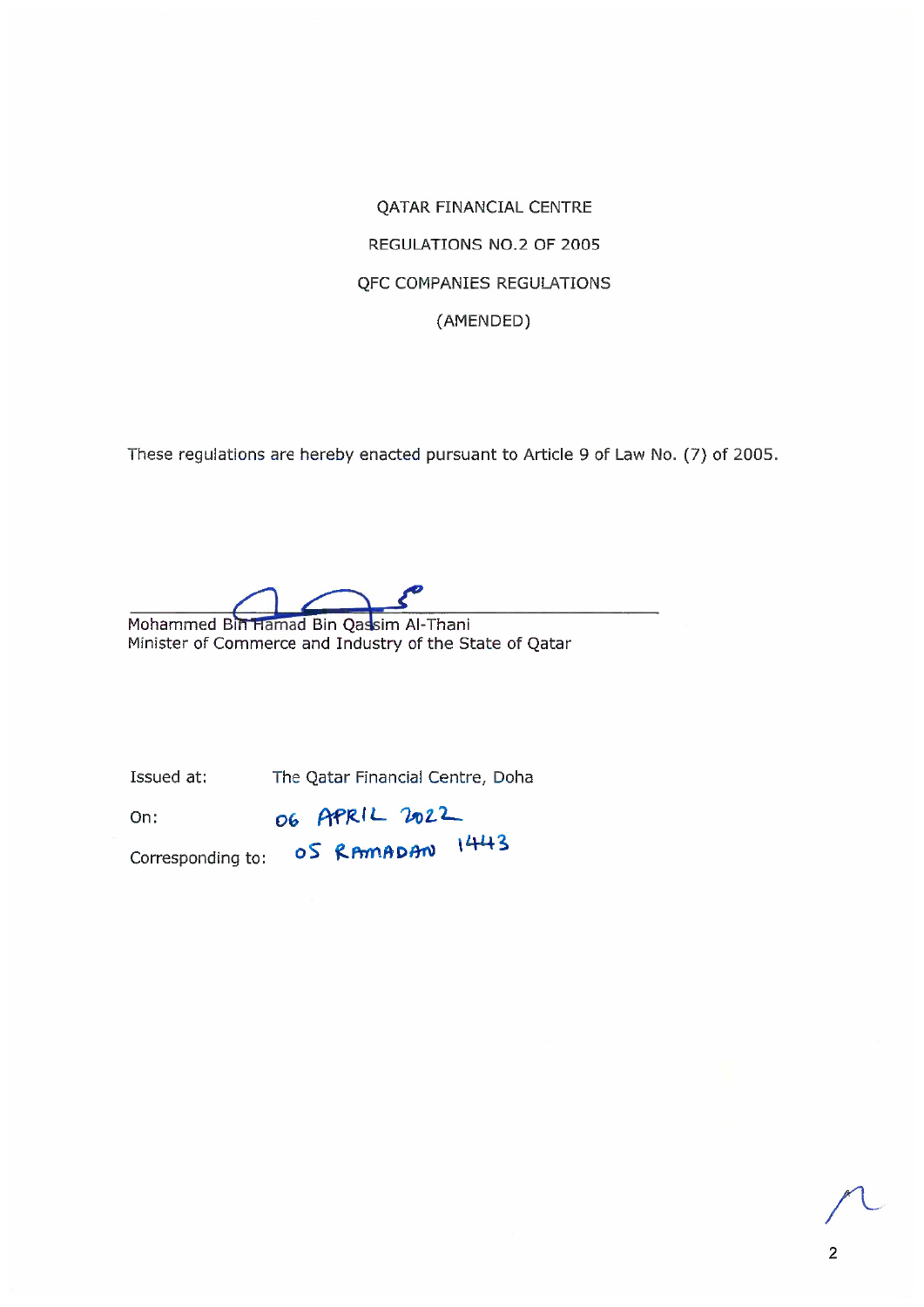## **CONTENTS**

| PART 1 - APPLICATION, COMMENCEMENT AND INTERPRETATION  8                    |  |
|-----------------------------------------------------------------------------|--|
|                                                                             |  |
|                                                                             |  |
|                                                                             |  |
|                                                                             |  |
| Article 5A - Power of QFC Authority and QFC Regulatory Authority to         |  |
|                                                                             |  |
|                                                                             |  |
|                                                                             |  |
|                                                                             |  |
|                                                                             |  |
|                                                                             |  |
| Article 11 - Accounting and budget requirements of the CRO10                |  |
|                                                                             |  |
|                                                                             |  |
|                                                                             |  |
| SECTION 1 - ESTABLISHMENT AND CORPORATE CAPACITY12                          |  |
|                                                                             |  |
|                                                                             |  |
| Article 16 - Transactions entered into prior to corporate existence 12      |  |
|                                                                             |  |
|                                                                             |  |
| Article 17 - Incorporation of a Limited Liability Company  14               |  |
|                                                                             |  |
|                                                                             |  |
|                                                                             |  |
|                                                                             |  |
|                                                                             |  |
|                                                                             |  |
| Article 23 - Prohibition on allotment of Shares at a discount17             |  |
|                                                                             |  |
|                                                                             |  |
|                                                                             |  |
|                                                                             |  |
|                                                                             |  |
|                                                                             |  |
|                                                                             |  |
| Article 32 - Power of an LLC to purchase own Shares 22                      |  |
|                                                                             |  |
|                                                                             |  |
| Article 35 - Consequences of an unlawful dividend or other distribution  24 |  |
|                                                                             |  |
|                                                                             |  |
|                                                                             |  |
|                                                                             |  |
|                                                                             |  |
| Article 40 - Improper use of "Limited Liability Company" 27                 |  |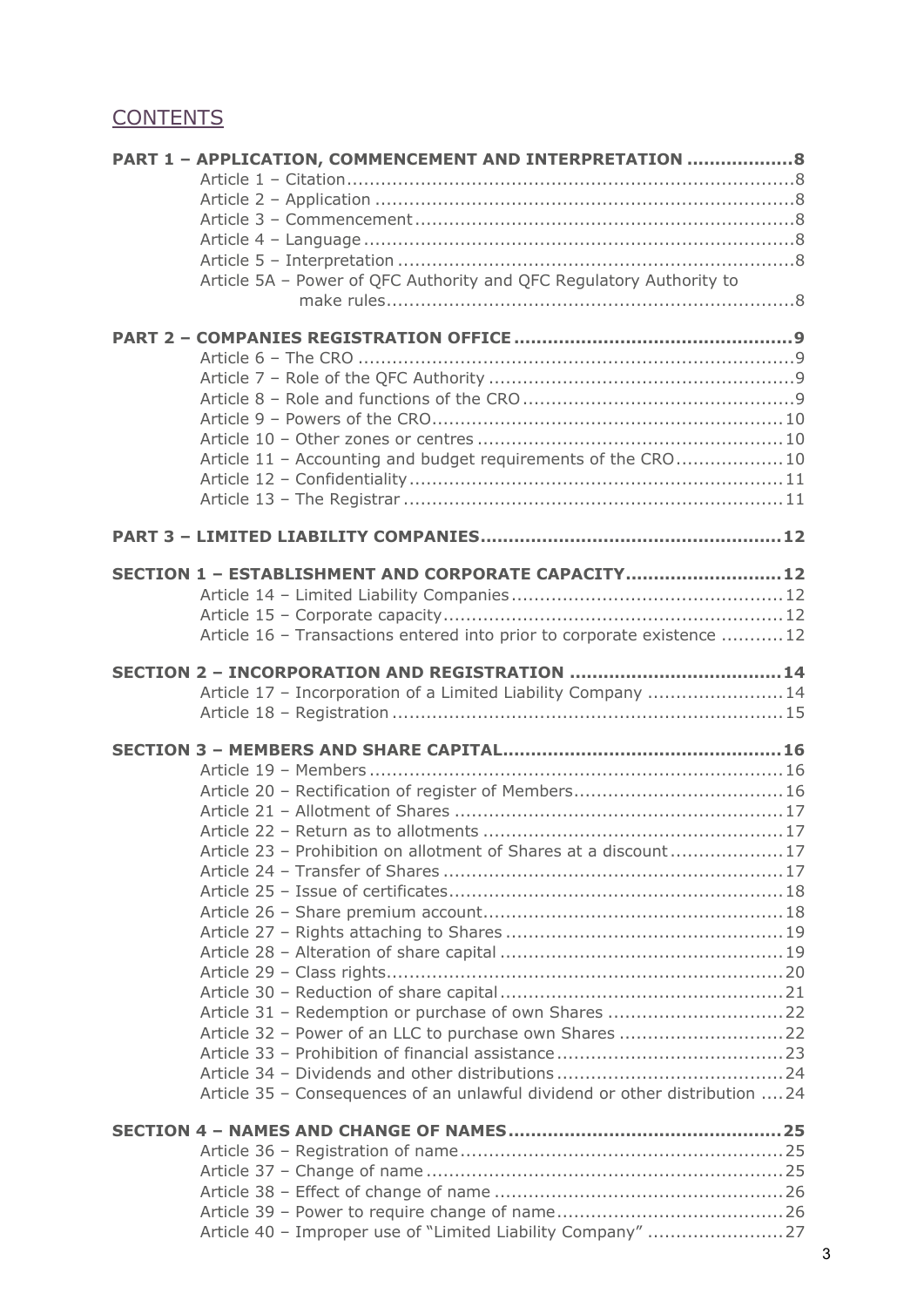| SECTION 6 - FORMALITIES OF CARRYING ON BUSINESS29<br>Article 44 - Requirement to keep internal Company registers 29<br>Article 46 - Disclosures required of an LLC in the use of its name29                                                            |
|--------------------------------------------------------------------------------------------------------------------------------------------------------------------------------------------------------------------------------------------------------|
|                                                                                                                                                                                                                                                        |
|                                                                                                                                                                                                                                                        |
| Article 57 - Prohibition of financial assistance to directors 35<br>Article 58 - Payment to directors for loss of office 36<br>Article 61 - Exemption, indemnification and liability of Officers 37                                                    |
| Article 64 - CRO's power to call meeting in default38<br>Article 67 - General provisions as to meetings and votes 39<br>Article 72 - Conditions to be met before LLC bound to give notice<br>Article 74 - Directors meetings and written resolutions42 |
| SECTION 11 - ACCOUNTING AND AUDIT REQUIREMENTS45                                                                                                                                                                                                       |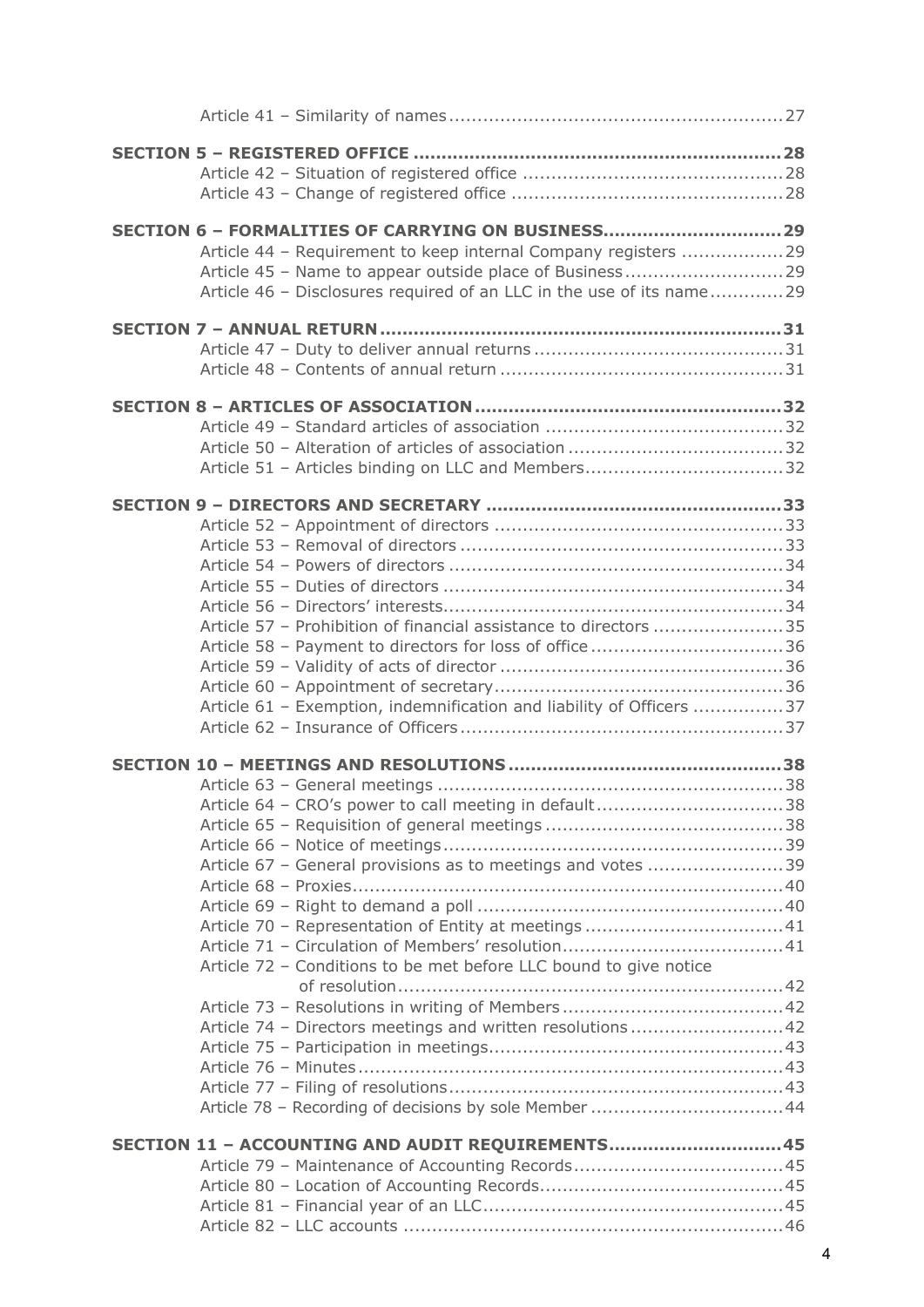| SECTION 1 - ESTABLISHMENT AND CORPORATE CAPACITY51                         |  |
|----------------------------------------------------------------------------|--|
|                                                                            |  |
|                                                                            |  |
| Article 92C - Transactions entered into prior to corporate existence51     |  |
|                                                                            |  |
|                                                                            |  |
|                                                                            |  |
|                                                                            |  |
|                                                                            |  |
|                                                                            |  |
|                                                                            |  |
|                                                                            |  |
| Article 92I - Change of name and similarity of names56                     |  |
| Article 92J - Improper use of "Limited Liability Company (Guarantee)",     |  |
| "Company Limited By Guarantee" or "LLC(G)"56                               |  |
| SECTION 5 - REGISTERED OFFICE AND SUPPORT SERVICES PROVIDER56              |  |
|                                                                            |  |
|                                                                            |  |
|                                                                            |  |
| SECTION 6 - FORMALITIES OF CARRYING ON ACTIVITIES58                        |  |
| Article 92N - Requirement to keep internal Company registers 58            |  |
| Article 920 - Name to appear outside place of activities58                 |  |
| Article 92P - Disclosures required of an $LLC(G)$ in the use of its name58 |  |
|                                                                            |  |
|                                                                            |  |
|                                                                            |  |
|                                                                            |  |
|                                                                            |  |
|                                                                            |  |
|                                                                            |  |
|                                                                            |  |
|                                                                            |  |
| Article 92W - Prohibition of financial assistance to directors62           |  |
|                                                                            |  |
|                                                                            |  |
|                                                                            |  |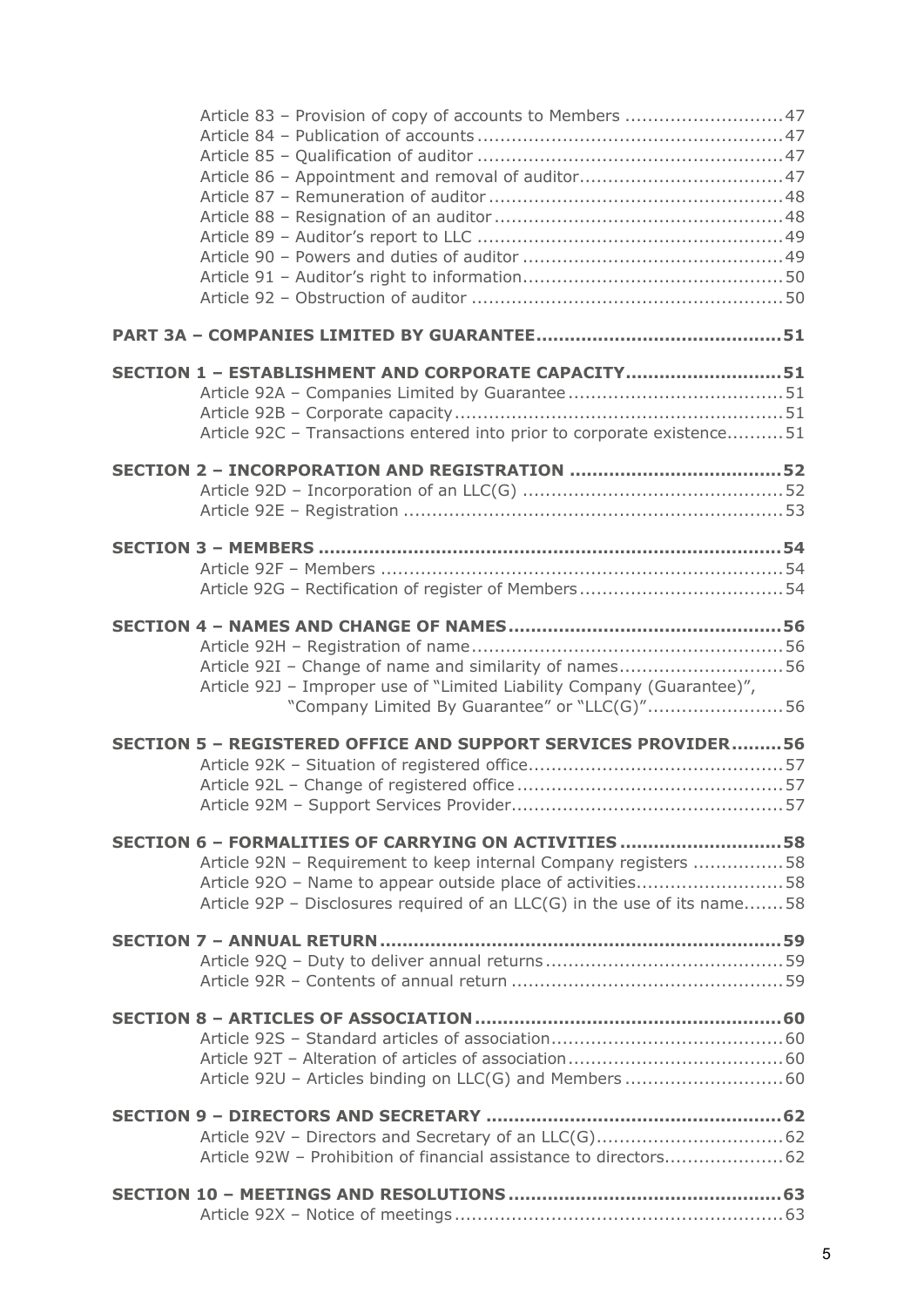| Article 92CC - Directors meetings and written resolutions  64                |  |
|------------------------------------------------------------------------------|--|
|                                                                              |  |
|                                                                              |  |
|                                                                              |  |
| Article 92GG - Recording of decisions by sole Member 65                      |  |
|                                                                              |  |
|                                                                              |  |
|                                                                              |  |
|                                                                              |  |
|                                                                              |  |
|                                                                              |  |
|                                                                              |  |
|                                                                              |  |
|                                                                              |  |
|                                                                              |  |
|                                                                              |  |
|                                                                              |  |
|                                                                              |  |
|                                                                              |  |
|                                                                              |  |
|                                                                              |  |
|                                                                              |  |
|                                                                              |  |
| Article 106 - Attribution of Non-Cellular Assets and Liabilities             |  |
|                                                                              |  |
|                                                                              |  |
| Article 109 - Administration orders in relation to PCCs or Cells75           |  |
|                                                                              |  |
|                                                                              |  |
|                                                                              |  |
|                                                                              |  |
|                                                                              |  |
|                                                                              |  |
|                                                                              |  |
| Article 115 - Transfer of incorporation from QFC to another jurisdiction  77 |  |
| Article 116 - Refusal to grant authorisation to transfer incorporation 78    |  |
|                                                                              |  |
|                                                                              |  |
|                                                                              |  |
|                                                                              |  |
| Article 119 - Acceptance or refusal of application to register a Branch80    |  |
| Article 120 - Prohibition of Branch with an undesirable name81               |  |
|                                                                              |  |
|                                                                              |  |
|                                                                              |  |
|                                                                              |  |
| Article 125 - Name to appear outside place of Business 82                    |  |
|                                                                              |  |
|                                                                              |  |
|                                                                              |  |
| Reserved                                                                     |  |
|                                                                              |  |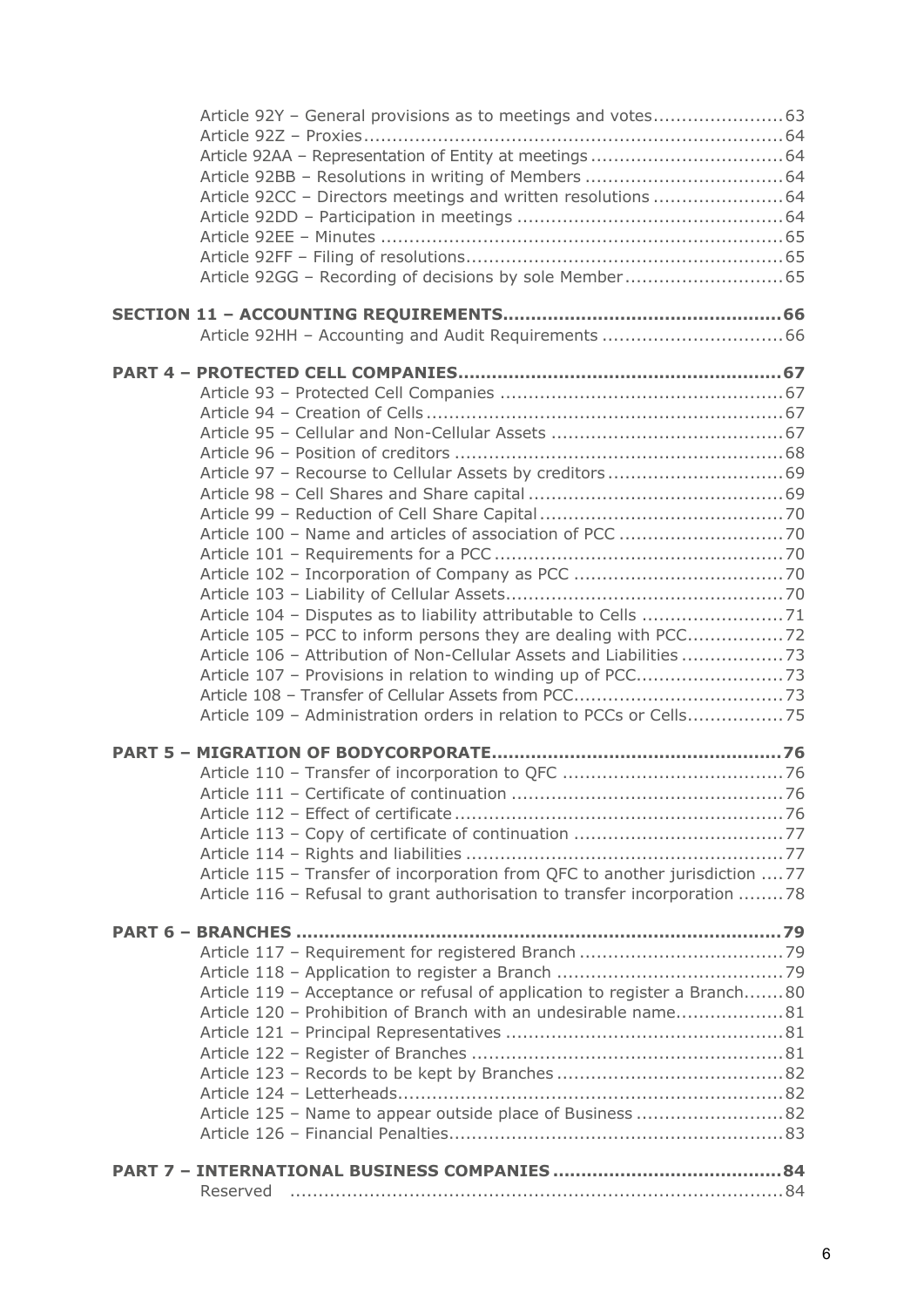| Article 130 - Direction to Company to comply with these Regulations 87  |
|-------------------------------------------------------------------------|
| Article 131 - Deregistration of Companies and Branches87                |
|                                                                         |
|                                                                         |
| PART 10 - APPLICATION TO THE QFC CIVIL AND COMMERCIAL COURT  89         |
| Article 134 - Minority Member protection: unfair prejudice 89           |
|                                                                         |
|                                                                         |
|                                                                         |
|                                                                         |
|                                                                         |
|                                                                         |
|                                                                         |
|                                                                         |
|                                                                         |
|                                                                         |
|                                                                         |
|                                                                         |
|                                                                         |
|                                                                         |
|                                                                         |
| Article 146 - Debtor may require financing change statement96           |
|                                                                         |
| PART 13 - ACQUISITION OF MINORITIES IN TAKE-OVERS98                     |
|                                                                         |
| Article 149 - Right of offeror to buy out minority Members99            |
|                                                                         |
| Article 151 - Right of minority Member to be bought out by offeror  101 |
| Article 152 - Effect of requirement under Article 151  102              |
| Article 153 - Applications to the QFC Civil and Commercial Court  103   |
|                                                                         |
|                                                                         |
|                                                                         |
|                                                                         |
|                                                                         |
|                                                                         |
| <b>SCHEDULE 1 - CONTRAVENTIONS WITH FINANCIAL PENALTIES</b>             |
|                                                                         |
|                                                                         |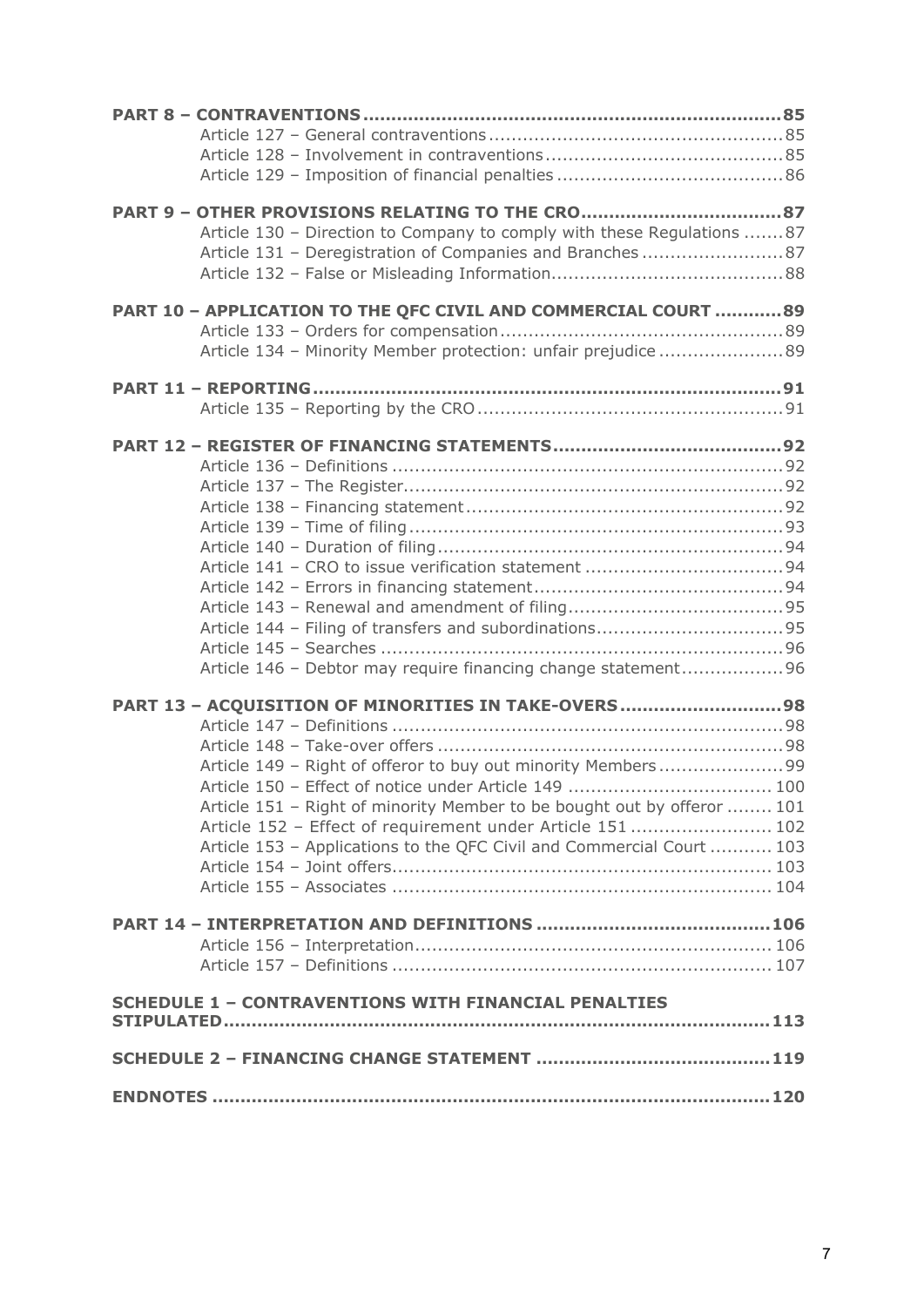## PART 1 – APPLICATION, COMMENCEMENT AND INTERPRETATION

## ARTICLE 1 – CITATION

These Regulations may be referred to as the Companies Regulations 2005.

#### ARTICLE 2 – APPLICATION

These Regulations are made by the Minister pursuant to Article 9 of the QFC Law and shall apply in the QFC. To the fullest extent permitted by the QFC Law, the laws, rules and regulations of the State concerning companies and branches or offices of foreign companies and investments therein, including without limitation the Commercial Companies Law No. (5) of 2002 and the Foreign Investment Law No.(13) of 2000, shall not apply in the QFC.

#### ARTICLE 3 – COMMENCEMENT

These Regulations shall come into force on the date of their signature by the Minister.

#### ARTICLE 4 – LANGUAGE

In accordance with Article 9 of the QFC Law, these Regulations are written in the English language and the text thereof shall be the official original text. Any translation thereof into another language shall not be authoritative and in the event of any discrepancy between the English text of these Regulations and any other version, the English text shall prevail.

#### ARTICLE 5 - INTERPRETATION

Words and expressions used in these Regulations and interpretative provisions applying to these Regulations are set out in Part 14.

## ARTICLE 5A – POWER OF QFC AUTHORITY AND QFC REGULATORY AUTHORITY TO MAKE RULES

The QFC Authority and the QFC Regulatory Authority, each within the scope of their jurisdiction, authority or powers conferred upon them may make rules to the extent set out in the QFC Law, these Regulations and any other Regulations conferring powers, duties and functions on the QFC Authority and QFC Regulatory Authority as they deem necessary or appropriate to implement, carry out or enforce these Regulations.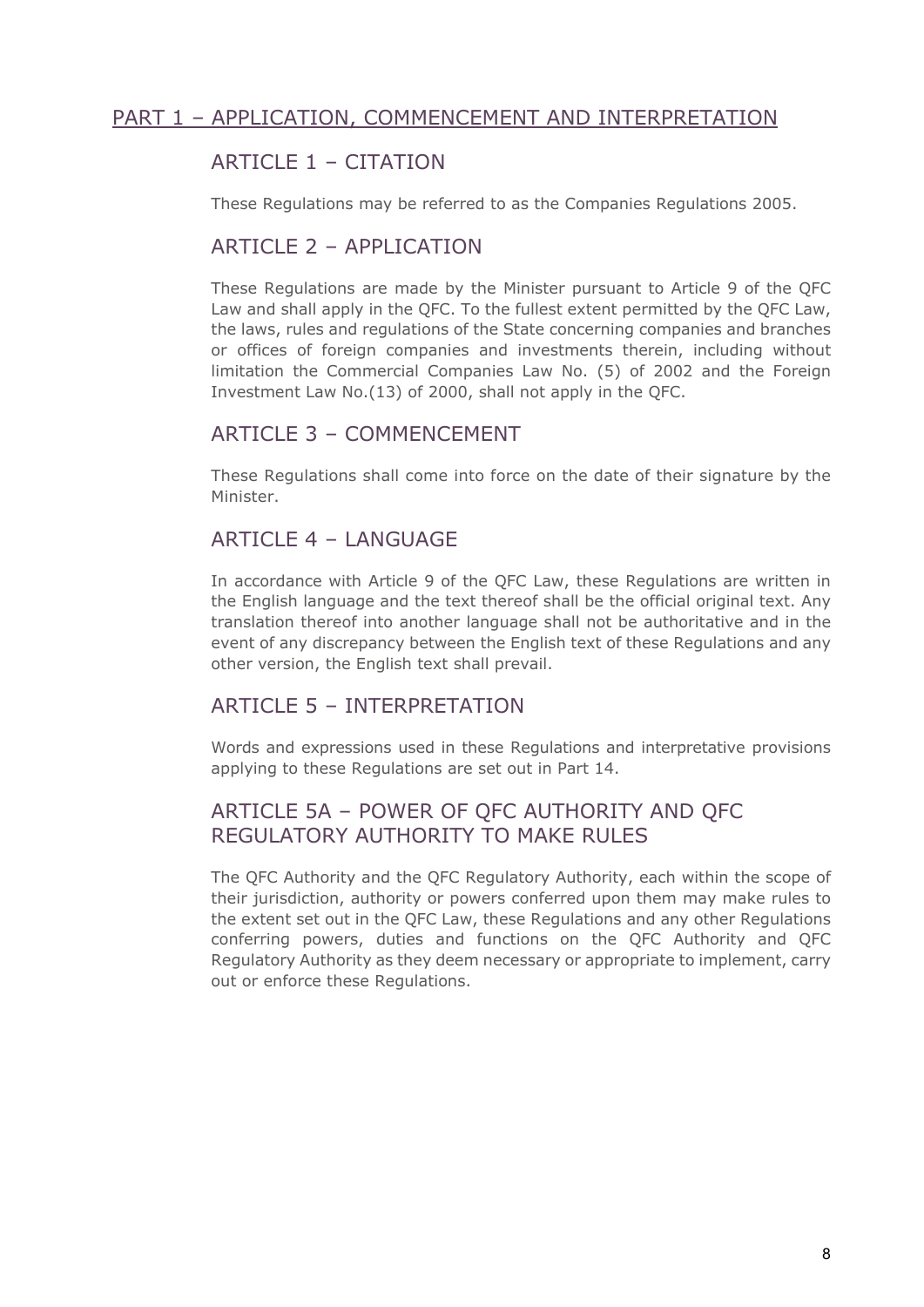## PART 2 – COMPANIES REGISTRATION OFFICE

#### ARTICLE 6 – THE CRO

- (1) The CRO was established under the QFC Law and shall be an authority with independent legal personality and full capacity to act as such and perform legal actions in accordance with these Regulations. Without limitation to the foregoing, the CRO shall have the power to own and dispose of property of any description and to enter into contracts and to sue and be sued.
- (2) The CRO will be managed by the Registrar unless its powers, duties and functions have otherwise been delegated under Article 6(4).
- (3) The CRO shall conduct its affairs in accordance with the QFC Law and these Regulations but shall otherwise have power, by decision of the Registrar, to determine its own procedures and management.
- (4) The powers, duties and functions of the CRO under these Regulations may be delegated either:
	- (A) at the discretion of the QFC Authority to any person as it determines;
	- (B) by the CRO to any person as it determines; or
	- (C) otherwise pursuant to any Regulations.

#### ARTICLE7 – ROLE OF THE QFC AUTHORITY

- (1) The CRO shall be subject to the supervision of the QFC Authority which shall have the power and function to:
	- (A) ensure that the CRO exercises its statutory powers and performs its statutory functions;
	- (B) review the performance of the CRO and the use of its resources; and
	- (C) give the CRO written directions as to the furtherance of any of its objectives or the performance of any of its functions.

#### ARTICLE  $8 - RO$  F AND FUNCTIONS OF THE CRO

The CRO shall have the following functions:

- (1) to receive and process all applications to incorporate or register all types of Companies and Branches eligible for incorporation or registration under these Regulations and any other Entities in respect of which the CRO is made responsible pursuant to any other Regulations;
- (2) to keep and maintain in such form as it shall determine an index of the names and registered numbers of the Companies and Branches which are or have been registered under these Regulations and any other Entities which may be registered by the CRO pursuant to any other Regulations;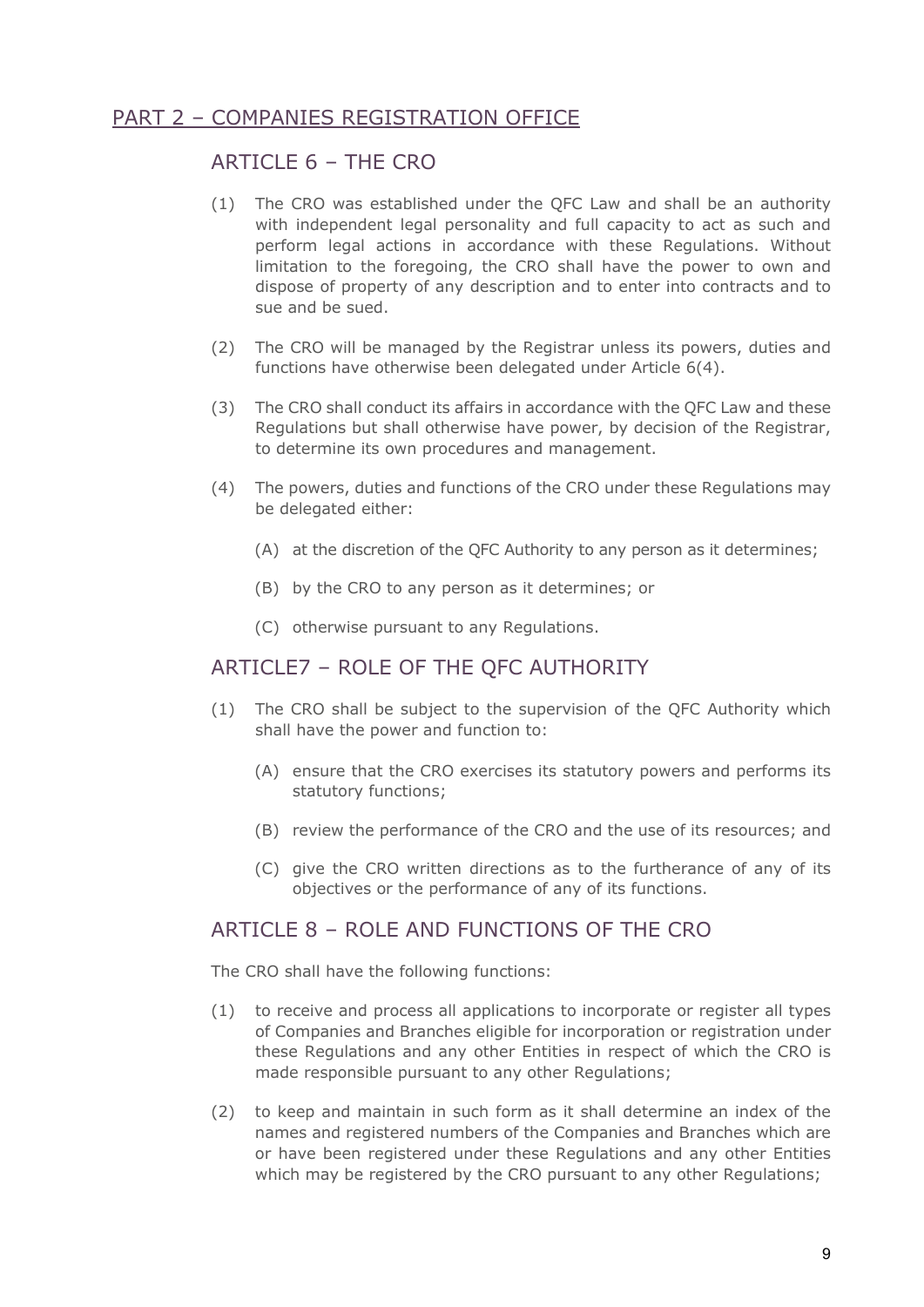- (3) to receive and process all Documents and information required to be filed with the CRO pursuant to these Regulations or any other Regulations;
- (4) to keep and maintain in such form as it shall determine a register in respect of each of the Companies and Branches which are or have been registered under these Regulations and any other Entities which may be registered by the CRO pursuant to any other Regulations, to record in such register all Documents and information filed with or delivered to the CRO in respect of such Companies, Branches and Entities and to allow any person to inspect and take copies from such register during the office hours of the CRO;
- (5) to administer and impose any financial penalties provided for in these Regulations; and
- (6) all other functions provided for in these Regulations or any other Regulations or otherwise considered by it to be necessary, desirable or appropriate to achieve, further or assist in relation to any of the above.

#### ARTICLE 9 – POWERS OF THE CRO

- (1) The CRO shall have the following powers:
	- (A) subject to the approval of the QFC Authority, to make rules and publish guidance for the purposes of performing its functions;
	- (B) subject to approval of the QFC Authority, to prescribe forms to be used for the purposes of required filings with the CRO;
	- (C) subject to approval of the QFC Authority to prescribe the fees payable to it for incorporation, registration, filing and any other administrative services provided by the CRO; and
	- (D) all other powers provided for in these Regulations or any other Regulations or otherwise considered by the QFC Authority to be necessary, desirable or appropriate to achieve, further or assist the performance of its functions.
- (2) The CRO shall publish rules and guidance made under these Regulations by the QFC Authority or the CRO, including without limitation those relating to Prescribed Forms and Prescribed Fees.

#### ARTICLE 10-OTHER ZONES OR CENTRES

The CRO may, with the approval of the QFC Authority, carry out similar functions to those provided for in these Regulations in respect of other zones, designated precincts or other centres in the State.

#### ARTICLE 11–ACCOUNTING AND BUDGET REQUIREMENTS OF THE CRO

- (1) The budget of the CRO in respect of each financial year shall be set by the QFC Authority.
- (2) The CRO shall be exempt from the control of the Audit Bureau of the State.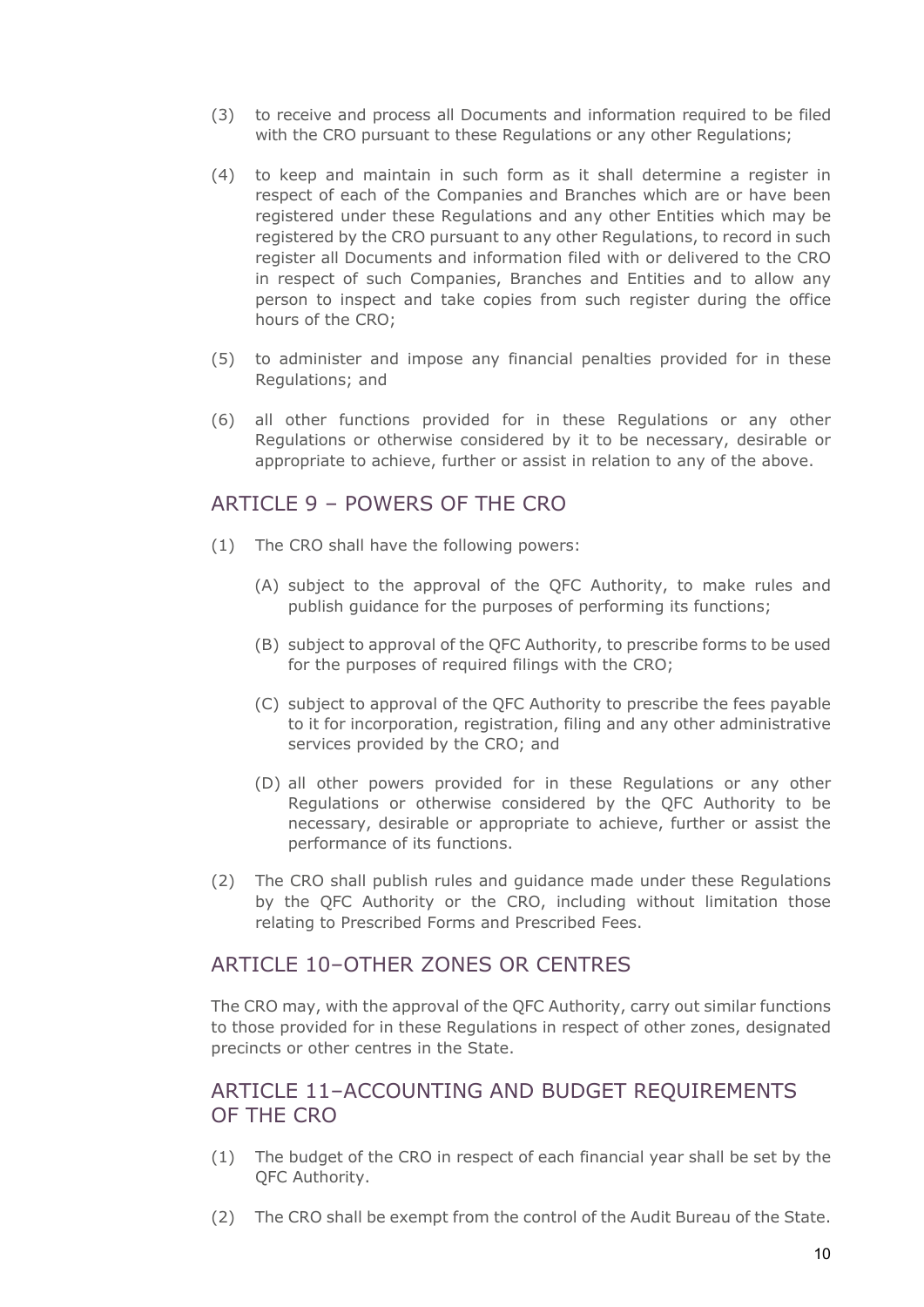- (3) The financial year of the CRO shall commence on the first day of January and end on the last day of December each year, save that the first financial year of the CRO shall commence on the date on which the QFC Law came into force and shall end on the last day of December of the following year.
- (4) The CRO shall keep accounting Records which are sufficient to show and explain the transactions of the CRO and are such as to disclose with reasonable accuracy at any time the income and expenditure and assets and Liabilities and financial position of the CRO and the Registrar shall procure that, as soon as reasonably practicable after the end of each financial year, accounts of the CRO are prepared in accordance with internationally accepted accounting principles and audited by an independent auditor, being a firm of chartered accountants with an office in the State, who shall report as to whether the accounts of the CRO show a true and fair view of the financial affairs of the CRO during the financial year in question and the assets and Liabilities of the CRO at the end of the year in question and such other matters as the auditors may consider it appropriate to report on.
- (5) The CRO shall as soon as reasonably practicable after the end of each financial year send to the QFC Authority a copy of its audited accounts for the financial year in question and a report of its activities during such financial year. The CRO shall in relation to its activities submit such further reports to the QFC Authority as the QFC Authority may require.

## ARTICLE 12–CONFIDENTIALITY

The CRO, its officers, employees, agents or contractors shall comply with the QFC Data Protection Regulations and Rules and any other Regulations or rules made by the QFC Authority in respect of confidentiality.

## ARTICLE 13–THE REGISTRAR

- (1) The Registrar shall be appointed and may be removed by the QFC Authority and, subject to Article 6(2), shall be responsible for the day-today administration and operations of the CRO to the extent authorised and empowered by the QFC Authority. The Registrar shall accordingly exercise such powers and have such authority as the QFC Authority shall from time to time delegate to him.
- (2) The Registrar shall make suitable arrangements for keeping appropriate Records in relation to the exercise of the powers and performance of the functions of the CRO.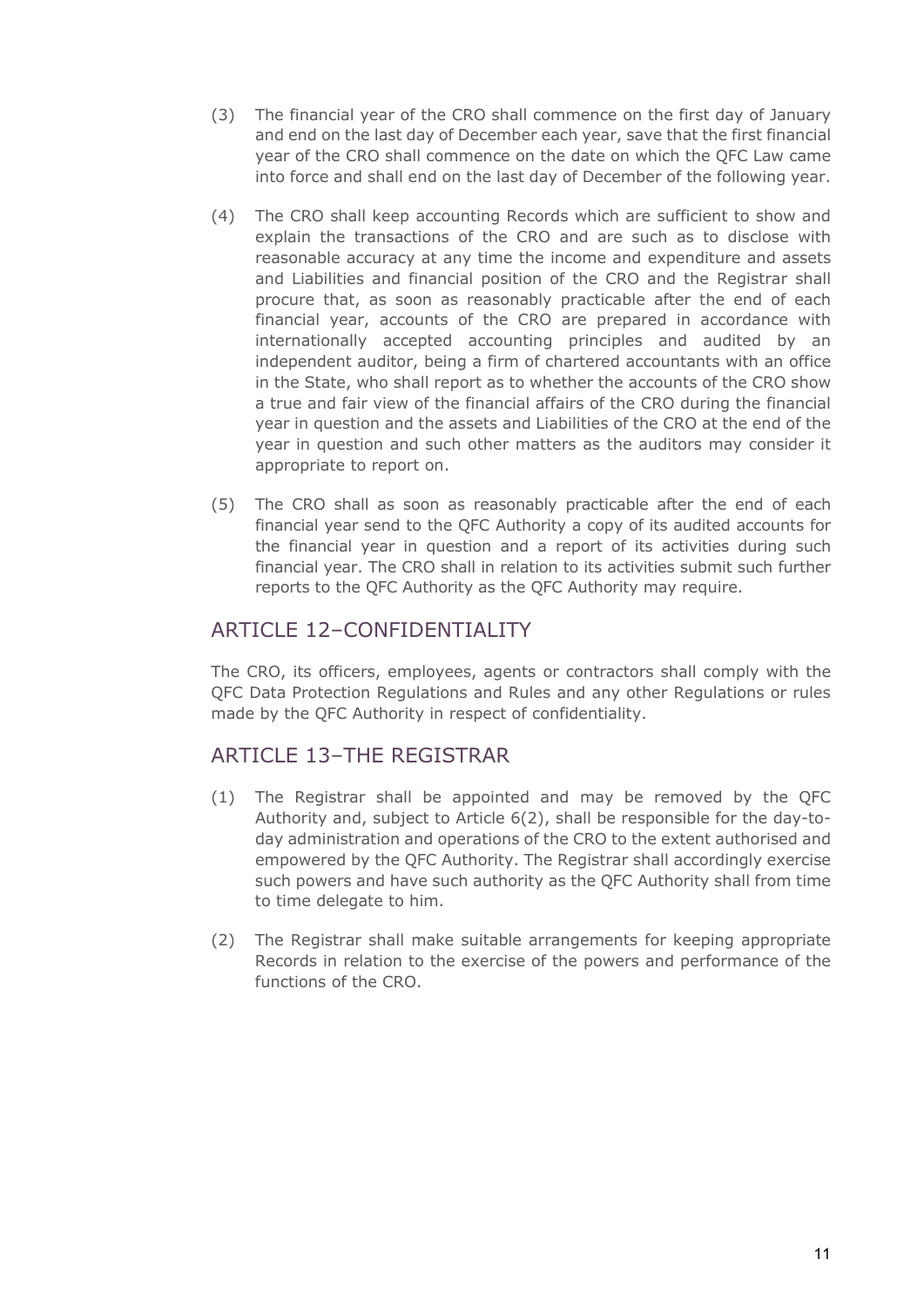## PART 3– LIMITED LIABILITY COMPANIES

## SECTION 1 – ESTABLISHMENT AND CORPORATE CAPACITY

#### ARTICLE 14–LIMITED LIABILITY COMPANIES

- (1) A form of legal entity known as a limited liability company may be incorporated in the QFC.
- (2) An LLC is a Company which is formed by being incorporated under Part 3 of these Regulations.
- (3) Where an LLC has been approved for listing on the Qatar Stock Exchange ("QSE") or any other exchange, and subject to satisfying all applicable requirements of the Qatar Financial Markets Authority ("QFMA") and the QSE or such other exchange or regulator, it shall upon such listing taking place be designated as an "LLC (Public)".
- (4) All Articles in these Regulations will continue to apply to an LLC (Public) as if it were an LLC. If at any time an LLC (Public) is no longer listed on the QSE or other exchange, it will cease to be designated LLC (Public).

## ARTICLE 15–CORPORATE CAPACITY

- (1) An LLC has separate legal personality from its Members whose liability shall be limited to paying to the LLC the amount, if any, unpaid on the Shares held by them.
- (2) An LLC has the capacity, rights and privileges of a natural person and, without limitation, may enter into contracts, sue and be sued and own assets of all types.
- (3) In favour of a person who in good faith is a party to any transaction or other act to which the LLC is party, the power of the directors of an LLC to bind the LLC, or authorise others to do so, shall be deemed free of any limitation under the LLC's articles of association.
- (4) A contract may be made, varied or discharged on behalf of an LLC, by any person acting under its authority, express or implied.
- (5) A Document is executed by an LLC if signed by two directors, or one director and the secretary of an LLC, and expressed (in whatever form of words) to be executed by the LLC.

## ARTICLE 16–TRANSACTIONS ENTERED INTO PRIOR TO CORPORATE EXISTENCE

(1) Where a transaction purports to be entered into by an LLC, or by a person as agent for an LLC, at a time when the LLC has not been formed, then unless otherwise agreed by the parties to the transaction, the transaction has effect as one entered into by the person purporting to act for the LLC or as agent for it, and he is personally bound by the transaction and entitled to its benefits.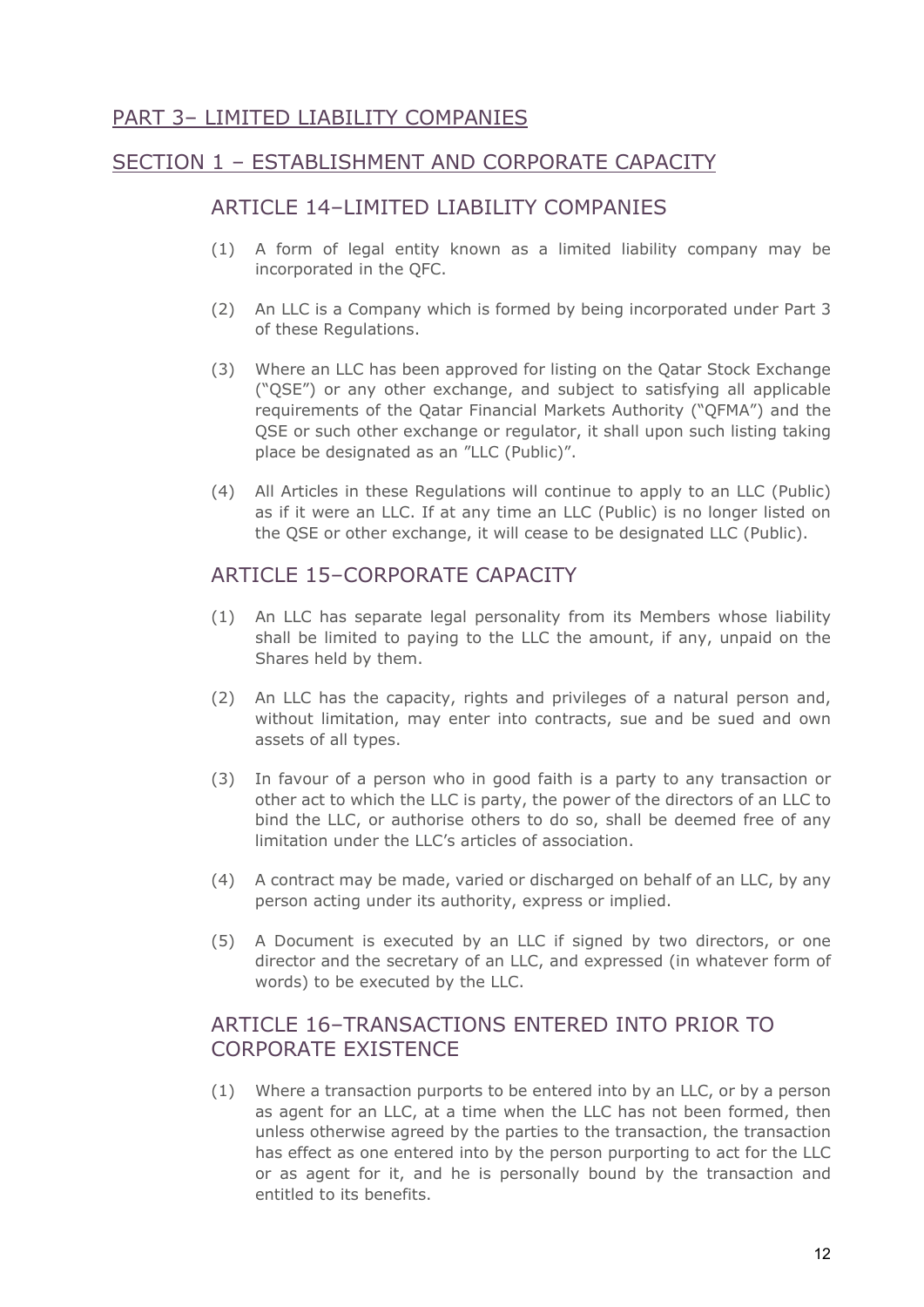(2) An LLC may, within such period as may be specified in the terms of the transaction or if no period is specified, within a reasonable time after it is formed, by act or conduct signifying its intention to be bound thereby, adopt any such transaction and it shall from that time be bound by it and entitled to its benefit and the person who entered into such transaction shall cease to be so bound and entitled.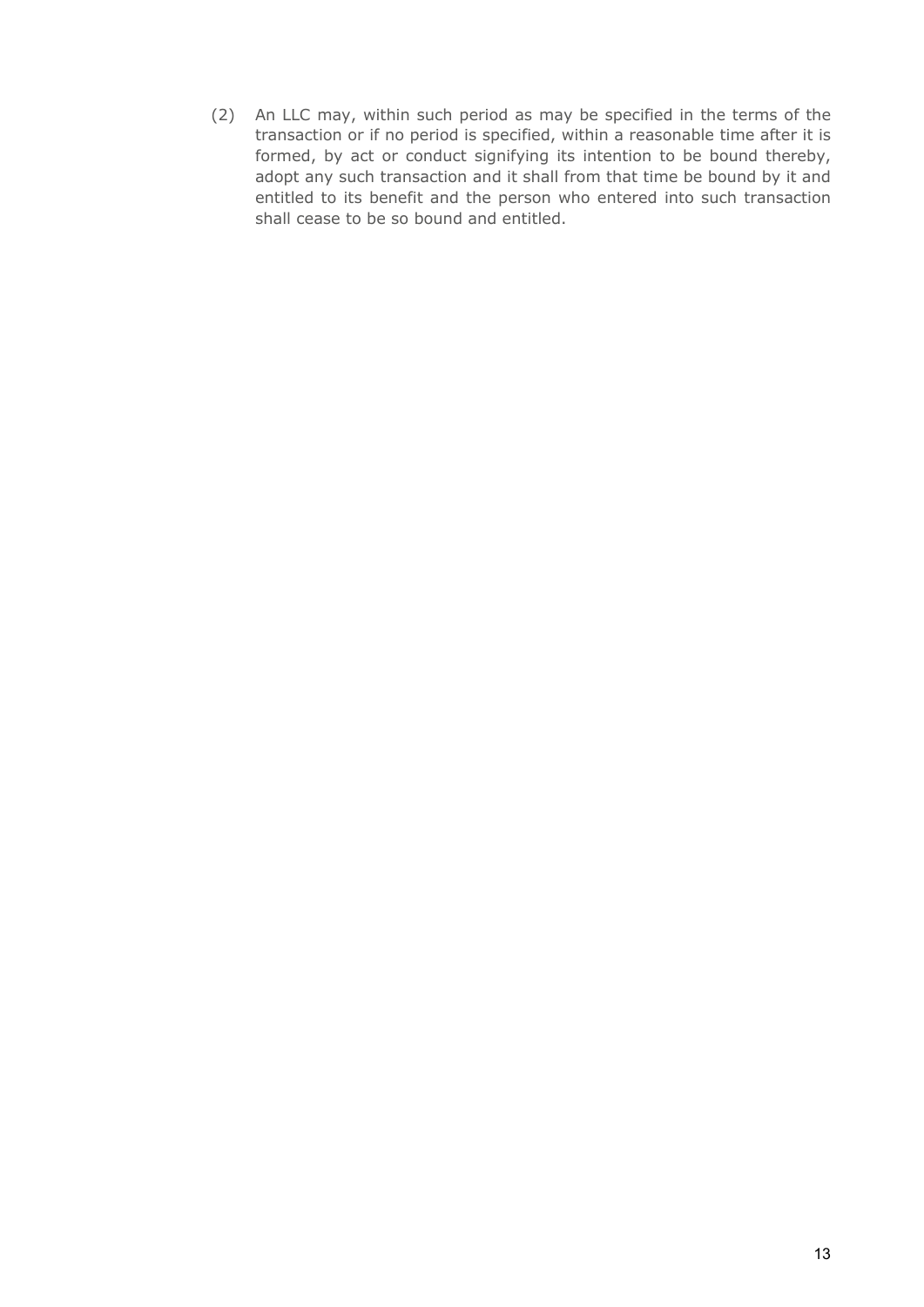## SECTION 2–INCORPORATION AND REGISTRATION

## ARTICLE 17–INCORPORATION OF A LIMITED LIABILITY **COMPANY**

- (1) Any one or more persons may apply for the incorporation of an LLC for the purpose of carrying on a Business of a kind permitted by the QFC Law to be conducted in the QFC by signing and filing with the CRO an incorporation document together with the Prescribed Fee and otherwise complying with the requirements of these Regulations in respect of registration.
- (2) The Prescribed Form and incorporation document filed with the CRO shall set out or have attached thereto:
	- (A) the name of the LLC which must comply with Article 36 of these Regulations;
	- (B) the nature of the Business to be conducted by the LLC and it shall be sufficient to state that the purpose of the LLC is to engage in any lawful act or activity for which LLCs may be incorporated under the QFC Law and Regulations;
	- (C) the address of the registered office of the LLC, which shall be in the QFC;
	- (D) the date of the financial year end of the LLC;
	- (E) the full Name and Address of each of the incorporators of the LLC and the number of Shares each of them agrees to take upon incorporation of the LLC;
	- (F) the full Name, Address, date of birth, nationality, business occupation and any directorships held within the last 5 years of all the persons who are to be the first directors of the LLC together with a declaration that each of them is qualified to act as a director or secretary of an LLC pursuant to these Regulations;
	- (G) the full Name, Address, date of birth and nationality of the person who is the first secretary of the LLC;
	- (H) the amount of the authorised share capital, with which it is proposed that the LLC be registered, and the division thereof into Shares of fixed amount;
	- (I) the LLC's articles of association, signed by the incorporators, setting out the rules for the internal governance of the LLC which shall comply with these Regulations; and
	- (J) such other particulars as the CRO may require from time to time.
- (3) The share capital of an LLC may be denominated in any currency approved by the CRO.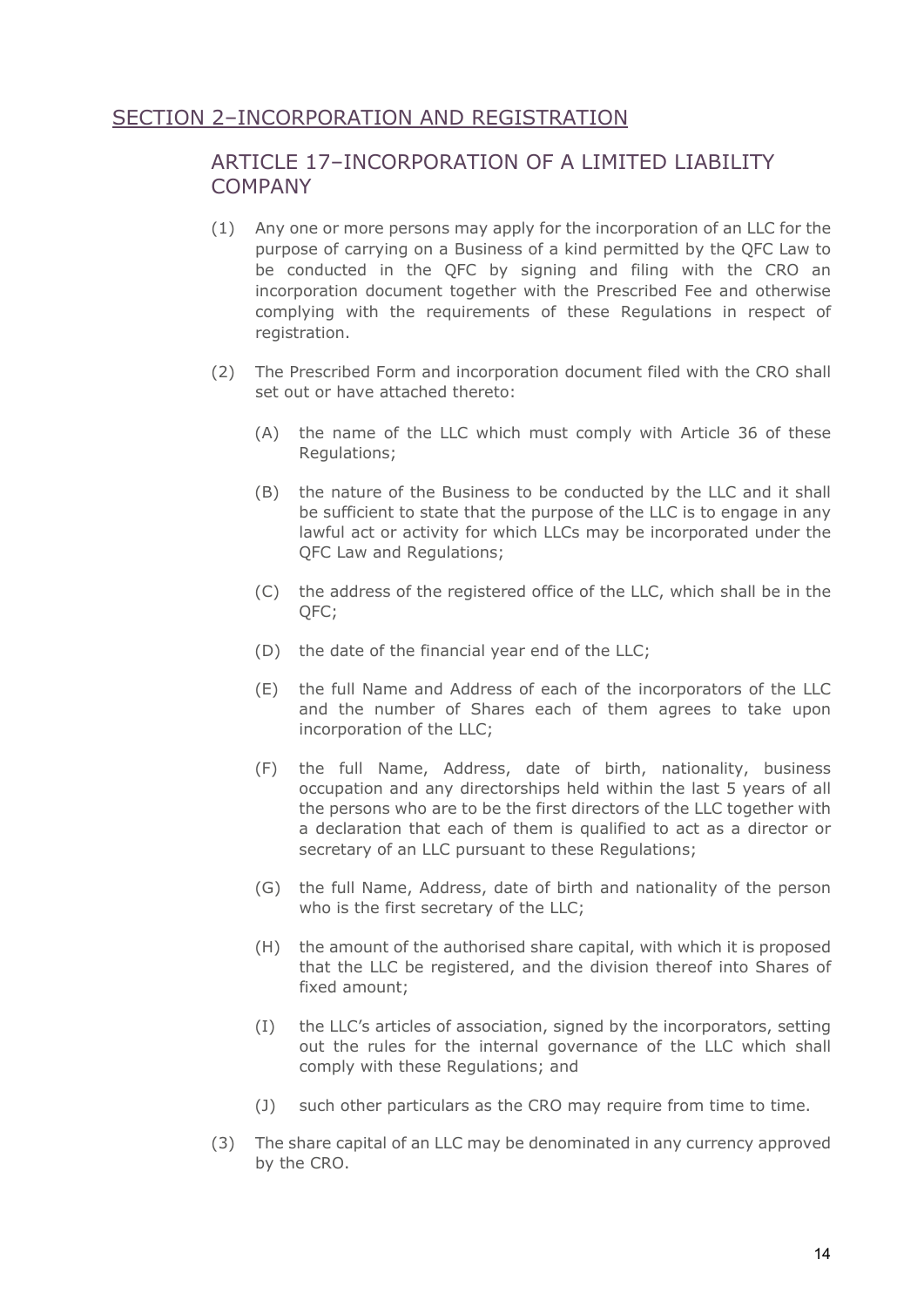- (4) The incorporation document and all other documentation required to be submitted to the CRO shall be in English and shall be in such form as the CRO may prescribe or approve from time to time.
- (5) Article 17(2)(E) does not require the incorporators of an LLC to agree to take any Shares if, on incorporation, the LLC will be a Collective Investment Fund.
- (6) Article 17(2)(H) does not apply if, on incorporation, the LLC will be a Collective Investment Fund.
- (7) An LLC that is a Collective Investment Fund is not required to have an authorised share capital.

## ARTICLE 18–REGISTRATION

- (1) No LLC shall be incorporated without the consent of the CRO.
- (2) On incorporation the CRO shall:
	- (A) give a certificate that the LLC is incorporated with the name specified in the certificate and with effect from the date of the certificate;
	- (B) allocate to the LLC a number, which shall be the LLC's registered number; and
	- (C) enter the name and registered number of the LLC in the index of names and registered numbers maintained by the CRO under these Regulations.
- (3) A certificate of incorporation shall be conclusive evidence that the LLC is incorporated with the name specified in it and that the requirements of these Regulations have been complied with in respect of the incorporation and registration of the LLC and thereafter no defect in the process prior to the incorporation thereof shall affect the validity of its incorporation.
- (4) From the date of incorporation, the LLC shall be a Body Corporate having the name contained in the certificate of incorporation and capable forthwith of exercising all the functions of an incorporated LLC.
- (5) A decision of the CRO refusing to issue a certificate of incorporation may be reviewed consistent with any applicable standards and procedures issued by the QFC Authority for such purpose.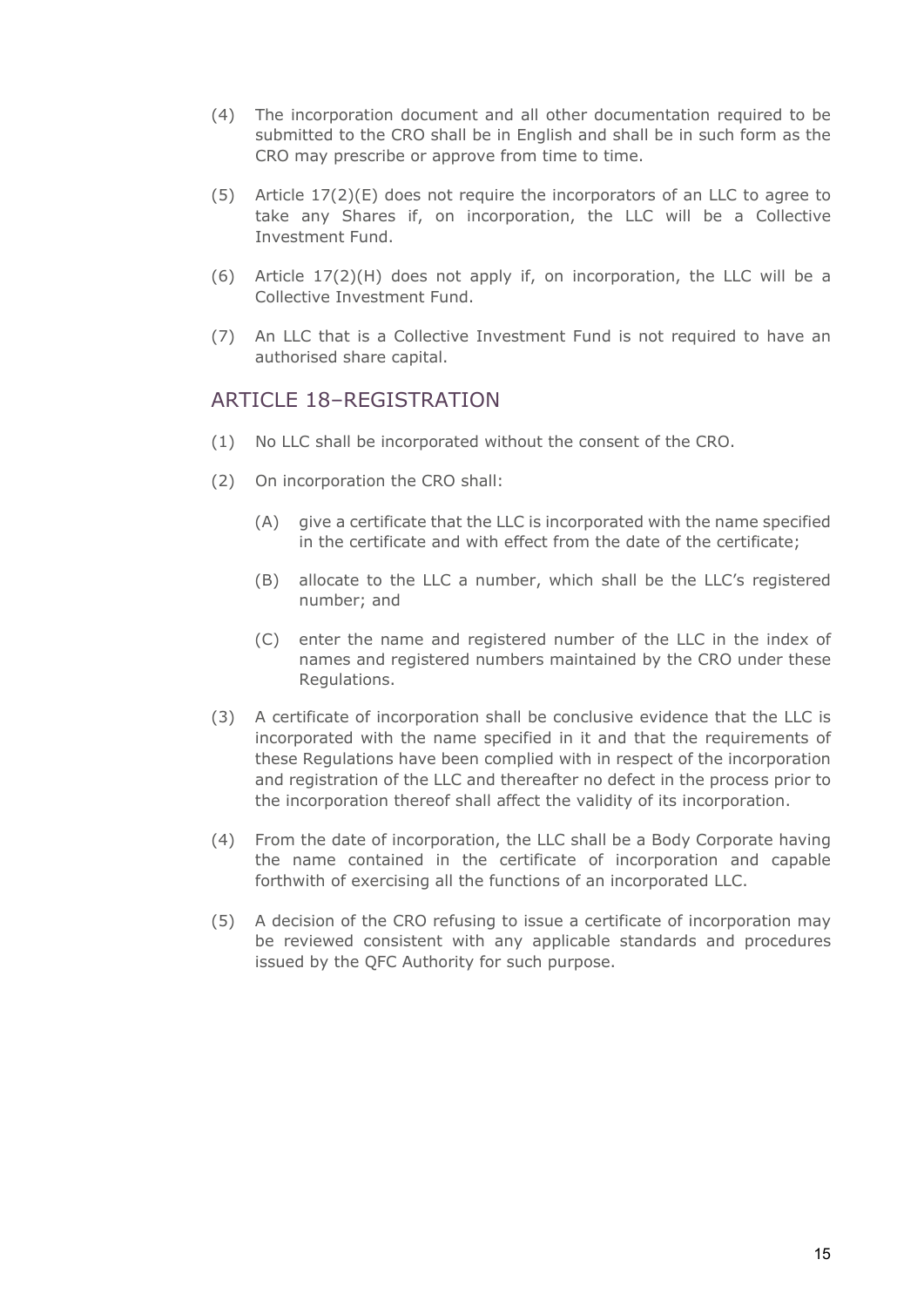## SECTION 3 – MEMBERS AND SHARE CAPITAL

#### ARTICLE 19 – MEMBERS

- (1) The incorporators of an LLC are deemed to have agreed to become Members of the LLC by signing the incorporation document and on incorporation shall be entered as such in the LLC's register of Members (persons other than incorporators who have died or been dissolved).
- (2) Every other person who agrees to become a Member of the LLC and whose Name is entered in the register of Members, is a Member of the LLC.
- (3) A person may cease to be a Member of an LLC (as well as by death or dissolution) in accordance with the articles of association of the LLC.
- (4) A Member of an LLC can be of any nationality and either a natural or a Body Corporate.
- (5) The minimum number of Members of an LLC is one.
- (6) Every LLC shall keep a register of Members, together with:
	- (A) a statement of the Shares held by each Member, distinguishing each Share by its number (if the Share has a number) and, where the LLC has more than one class of issued Shares, by its class;
	- (B) the date on which each person was registered as a Member; and
	- (C) the date on which any person ceased to be a Member.
- (7) Article 19(1) does not apply to an LLC if, on incorporation, the LLC will be a Collective Investment Fund.

#### ARTICLE 20–RECTIFICATION OF REGISTER OF MEMBERS

- (1) If:
	- (A) the Name of a person, the number of Shares held or the class of Shares held is, without sufficient reason, not entered in or omitted from an LLC's register of Members; or
	- (B) there is a failure or unnecessary delay in entering on the register the fact of a person having ceased to be a Member

a person aggrieved, or a Member of the LLC, may apply to the CRO for rectification of the register.

- (2) The CRO may refuse the application or may order rectification of the register.
- (3) Whether or not the CRO exercises its power under Article 20(2), the QFC Civil and Commercial Court may make one or more of the following orders:
	- (A) on application of the CRO, an order enforcing any orders made by it under this Article 20;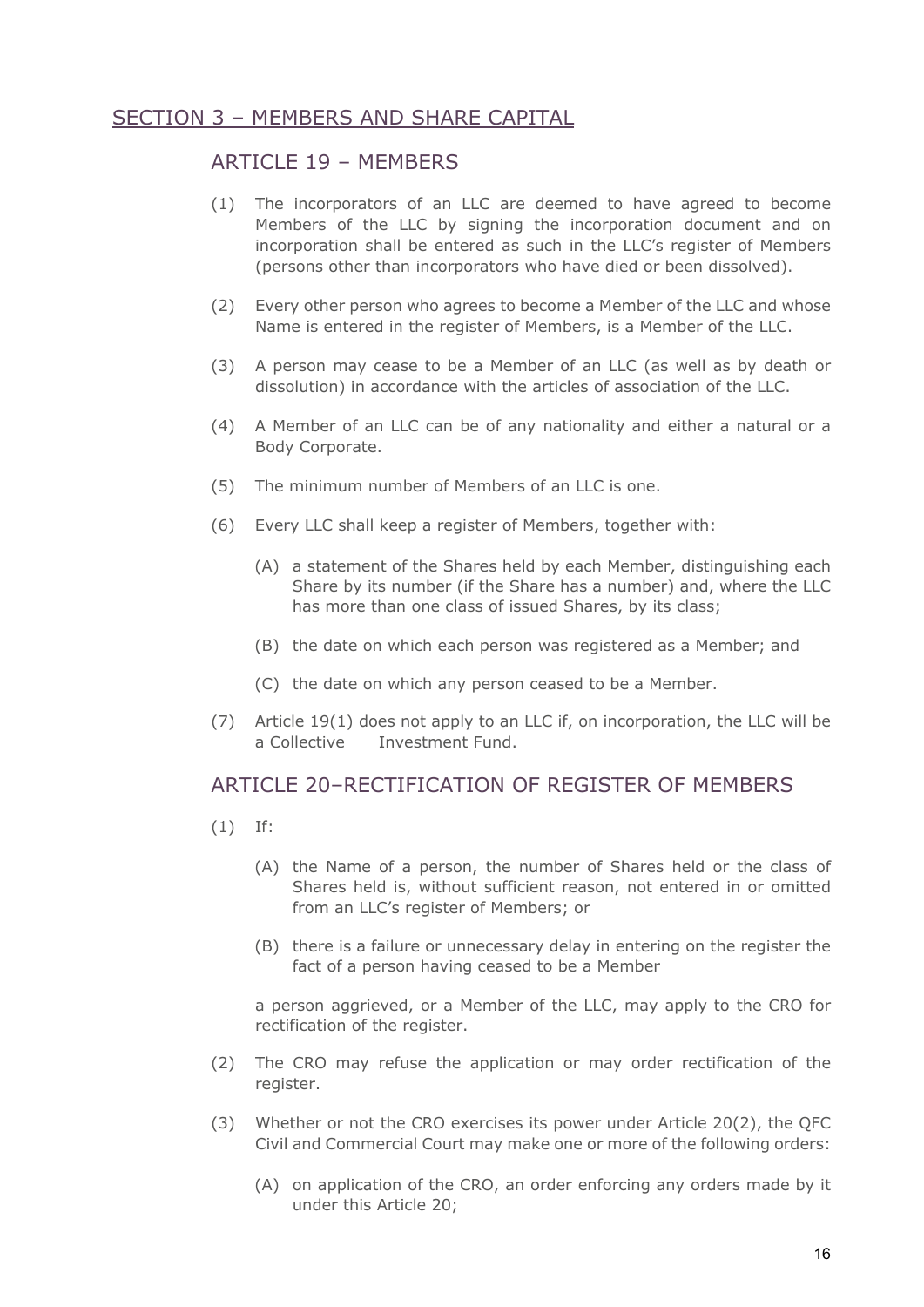- (B) on application of a person aggrieved, a Member of the LLC, or the LLC, an order directing the CRO to, or not to order the rectification of the register or to do any act or thing; or
- (C) on application of a person aggrieved, an order requiring the LLC to pay damages or to do any act or thing.

## ARTICLE 21–ALLOTMENT OF SHARES

Subject to any limitations or provisions to the contrary in its articles of association, the unissued Shares of an LLC shall be at the disposal of the directors of an LLC who may, subject to any rights previously conferred on the holders of any existing Shares, or class of Shares, offer, allot, grant options over or otherwise dispose of such Shares to such persons, at such time and upon such terms as the directors of the LLC may determine.

#### ARTICLE 22–RETURN AS TO ALLOTMENTS

- (1) When an LLC makes an allotment of its Shares, the LLC shall within 1 month thereafter deliver to the CRO for registration a return of the allotments in the Prescribed Form stating the number and nominal amount of the Shares comprised in the allotment, the Names and Addresses of the allottees, and the amount (if any) paid or due and payable on each Share, whether on account of the nominal value of the Share or by way of premium, and, in the event that any Shares are allotted for a consideration other than cash, a statement of the consideration for which they have been so allotted.
- (2) This Article does not apply to an LLC that is a Collective Investment Fund.

## ARTICLE 23–PROHIBITION ON ALLOTMENT OF SHARES AT A DISCOUNT

- (1) An LLC's Shares shall not be allotted at a discount to their nominal value.
- (2) If any Share is allotted in contravention of this Article 23 then the allottee is liable to pay the LLC an amount equal to the amount of the discount, with interest at an appropriate rate to be prescribed by the CRO.

#### ARTICLE 24-TRANSFER OF SHARES

- (1) The Shares of any Member of an LLC shall be transferable in such manner as may be provided by the articles of association of the LLC.
- (2) Subject to Article 24(6), notwithstanding the provisions of its articles of association, an LLC shall not register a transfer of Shares in the LLC unless a written instrument of transfer is duly executed by the transferor and all outstanding sums relating to the transferring shares, if any, have been paid by the transferor to the LLC. For the purposes of trading, an LLC (Public) may allow the transfer of Shares to be made electronically or any other manner permitted by the QFMA, QSE, the relevant exchange or regulator, such transfer shall be sufficient to transfer title in the Shares if registered by the LLC (Public).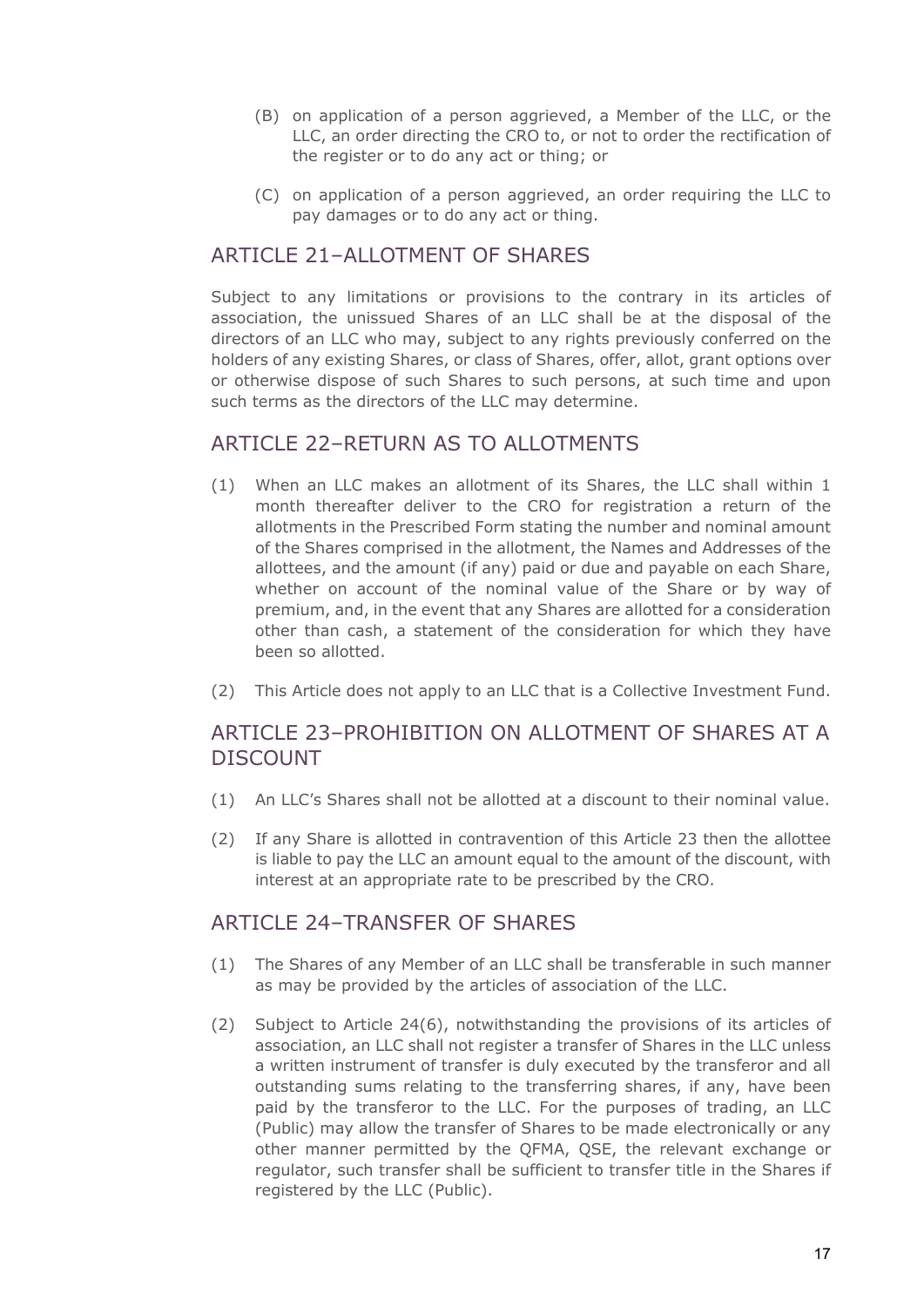- (3) Nothing in this Article 24 shall prejudice the power of an LLC to register as a Member any person to whom the right to any Shares of the LLC has been transmitted by operation of law.
- (4) A transfer of any Share of a deceased Member of an LLC made by his personal representative, although the personal representative is not himself a Member of the LLC, is as valid as if he had been a Member at the time of the execution of the instrument of transfer.
- (5) If an LLC refuses to register a transfer of Shares, the LLC shall, within 21 days after the date on which the transfer was delivered to the LLC, send to the transferor and transferee notice of the refusal.
- (6) Article 24(2) does not apply when a transfer of shares is undertaken in accordance with rules made by the QFC Authority.

## ARTICLE 25–ISSUE OF CERTIFICATES

- (1) Subject to Article 25(3), for each Share allotted or transferred, a Share certificate shall be issued by the LLC no later than 30 days after the date the allotment is made or the date on which a transfer of the Shares is registered in the register of Members of the LLC. For an LLC (Public) a record in the QSE or the relevant exchange's registry system is as acceptable as if it were a Share certificate duly issued by the LLC (Public).
- (2) A certificate executed by the LLC specifying any Shares held by a Member, shall be evidence of the title of the Member to the Shares. For an LLC (Public) a record of title to any Shares in the LLC (Public) held in the QSE or the relevant exchange's registry or system will be evidence of good title to any Shares held by the Member.
- (3) Article 25(1) and (2) do not apply when title to shares is evidenced in accordance with rules made by the QFC Authority which allow for title to be evidenced in some other manner.

#### ARTICLE 26-SHARE PREMIUM ACCOUNT

- (1) If an LLC issues Shares at a premium to their nominal value, whether for cash or otherwise, a sum equal to the aggregate amount or value of the premiums on those Shares shall be transferred to an account called the "share premium account".
- (2) The Share Premium Account may be applied by the LLC:
	- (A) in paying up unissued Shares to be allotted to Members as fully paid bonus Shares;
	- (B) or in writing off:
		- (i) the LLC's preliminary expenses; or
		- (ii) the expenses of, or the commission paid or discount allowed on, any issue of Shares or debentures of the LLC
	- (C) or in providing the premium payable on redemption of any redeemable Shares or any debentures of the LLC.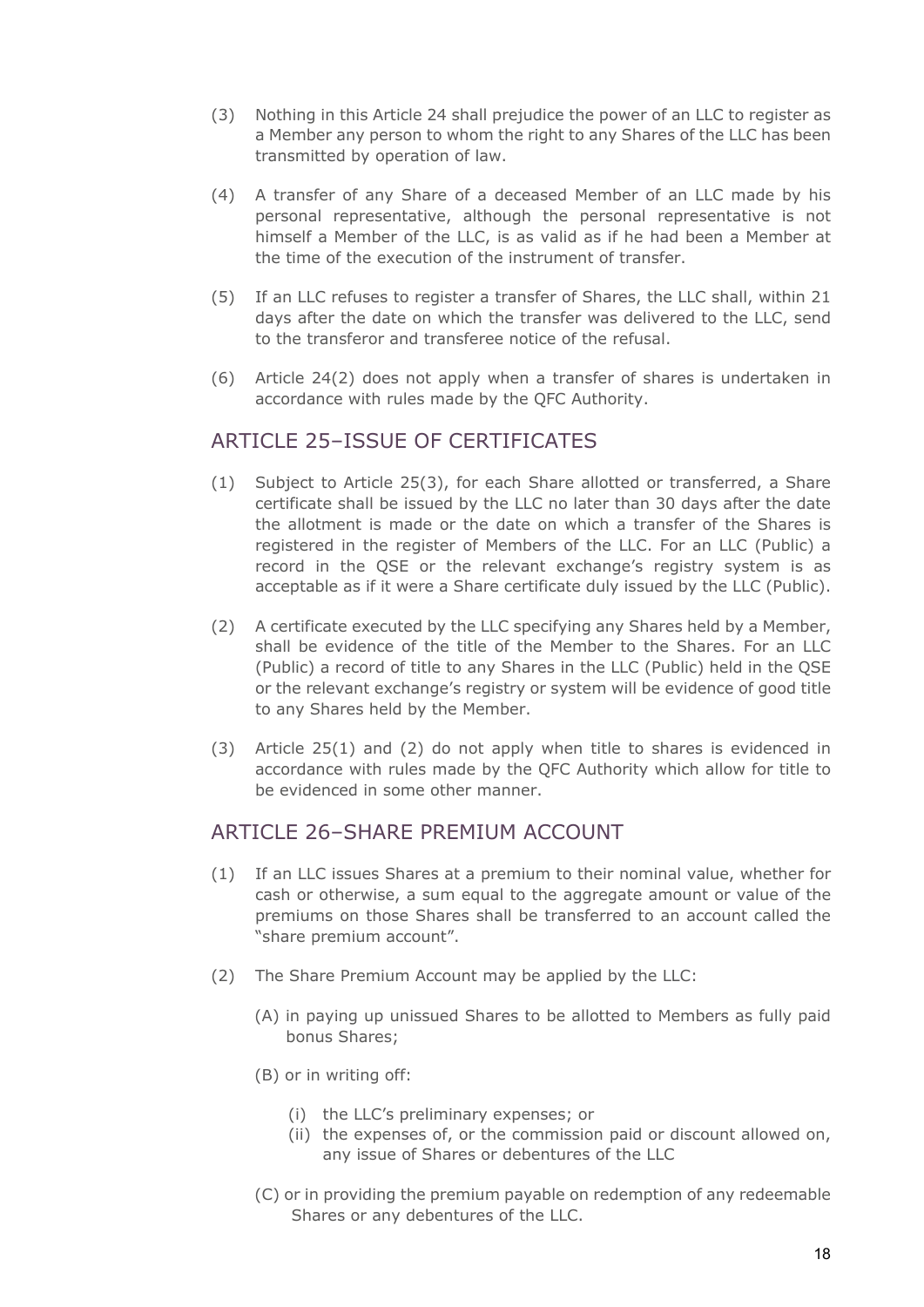(3) Subject to Article 26(2), the provisions of these Regulations relating to a reduction of a Company's share capital apply as if the Share Premium Account were part of its paid up share capital.

This Article does not apply to an LLC that is a Collective Investment Fund.

#### ARTICLE 27–RIGHTS ATTACHING TO SHARES

- (1) To the extent permitted by its articles of association, an LLC may create different classes of Shares. Subject to these Regulations, the rights attaching to Shares (or any class of Shares) shall be determined by the articles of association of the LLC.
- (2) The articles of association of the LLC shall set out:
	- (A) the right to vote at a meeting of the LLC carried by each class of Share;
	- (B) the right to repayments of capital attaching to each class of Share;
	- (C) the right to participate in any undistributed profit of each class of Share;
	- (D) the rights and obligations pertaining to the transfer of each class of Share;
	- (E) the right to dividends and other distributions attaching to each class of Share; and
	- (F) any other rights and obligations attaching to each class of Share.
- (3) Subject to the provisions of the articles of association of the LLC, each Share shall rank in all respects equally with any other Share in the LLC.
- (4) It shall not be lawful for an LLC to issue bearer Shares.

#### ARTICLE 28–ALTERATION OF SHARE CAPITAL

- (1) An LLC, if so authorised by its articles of association, may alter its share capital by Ordinary Resolution in any of the following ways:
	- (A) increasing its authorised share capital by creating new Shares of such amount as it deems necessary;
	- (B) consolidating and dividing any or all of its Shares (whether issued or not) into Shares of a larger amount than its existing Shares;
	- (C) sub-dividing its Shares, or any of them, into Shares of a smaller amount than its existing Shares but so that, in the sub-division of any issued Shares, the proportion between the amount paid and the amount (if any) unpaid on each reduced Share shall be the same as it was in the case of the Share from which the reduced Share is derived;
	- (D) cancelling Shares which at the date of passing of the Ordinary Resolution to cancel them, have not been taken or agreed to be taken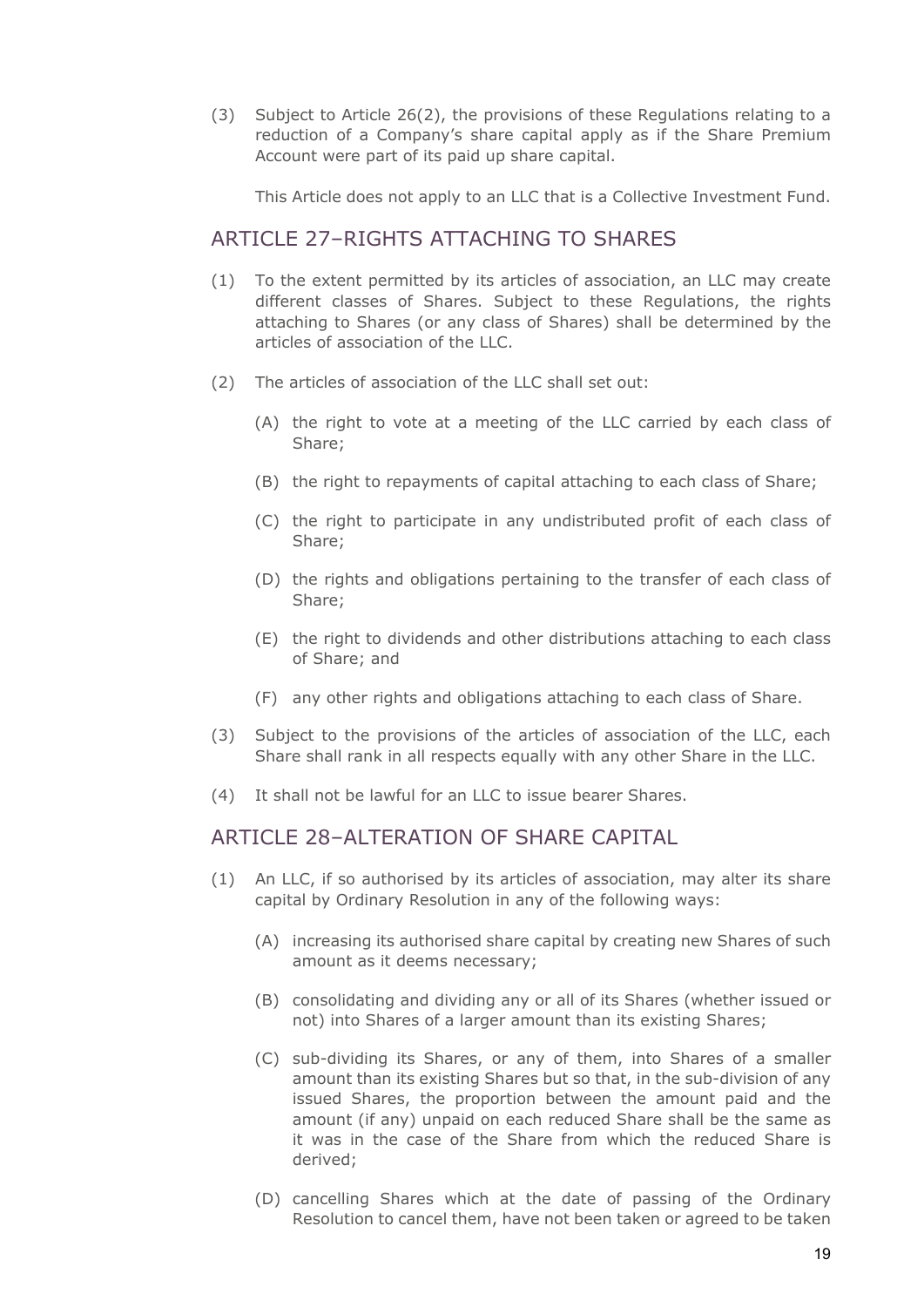by any person, and diminishing the amount of the LLC's authorised share capital by the amount of the Shares so cancelled; and

- (E) changing the currency denomination of its share capital or any class thereof to a currency denomination approved by the CRO.
- (2) A cancellation of Shares under this Article 28 does not for the purposes of these Regulations constitute a reduction of share capital.
- (3) An LLC having altered its share capital pursuant to Article 28(1), shall within 21 days thereafter give notice in the Prescribed Form to the CRO, together with a copy of the Ordinary Resolution effecting the alteration.

#### ARTICLE 29–CLASS RIGHTS

- (1) If provision for the variation of the rights attached to a class of Shares is made in the articles of association of the LLC, those rights may only be varied in accordance with those provisions.
- (2) If provision for the variation of the rights attached to a class of Shares is not made as such in the articles of association the rights may be varied if, but only if:
	- (A) the holders of 3 quarters in nominal value of the Shares of the class consent in writing to the variation; or
	- (B) a Special Resolution passed at a separate meeting of the holders of that class sanctions the variation.
- (3) Any alteration of a provision in the articles of association for the variation of the rights attached to a class of Shares, or the insertion of any such provision into the articles of association shall itself be treated as a variation of those rights.
- (4) If the rights attached to any class of Shares are varied in the manner referred to above, the holders of not less than 15 percent of the nominal value of the Shares of the class (being persons who did not consent to, or vote in favour of a resolution for the variation) may apply to the QFC Civil and Commercial Court to have the variation cancelled.
- (5) The application for cancellation of the variation must be made within 21 days after the date on which the consent was given or the resolution was passed and may be made on behalf of the Members entitled to make it by one or more of them as they may appoint in writing.
- (6) On any such application the QFC Civil and Commercial Court, after hearing the applicant and any other persons who apply to the QFC Civil and Commercial Court to be heard and appear to the QFC Civil and Commercial Court to be interested in the application, may, if it is satisfied, having regard to all the circumstances of the case, that the variation would unfairly prejudice the Members represented by the applicant, disallow the variation and shall, if not so satisfied, confirm the variation.
- (7) The decision of the QFC Civil and Commercial Court on any such application shall be final.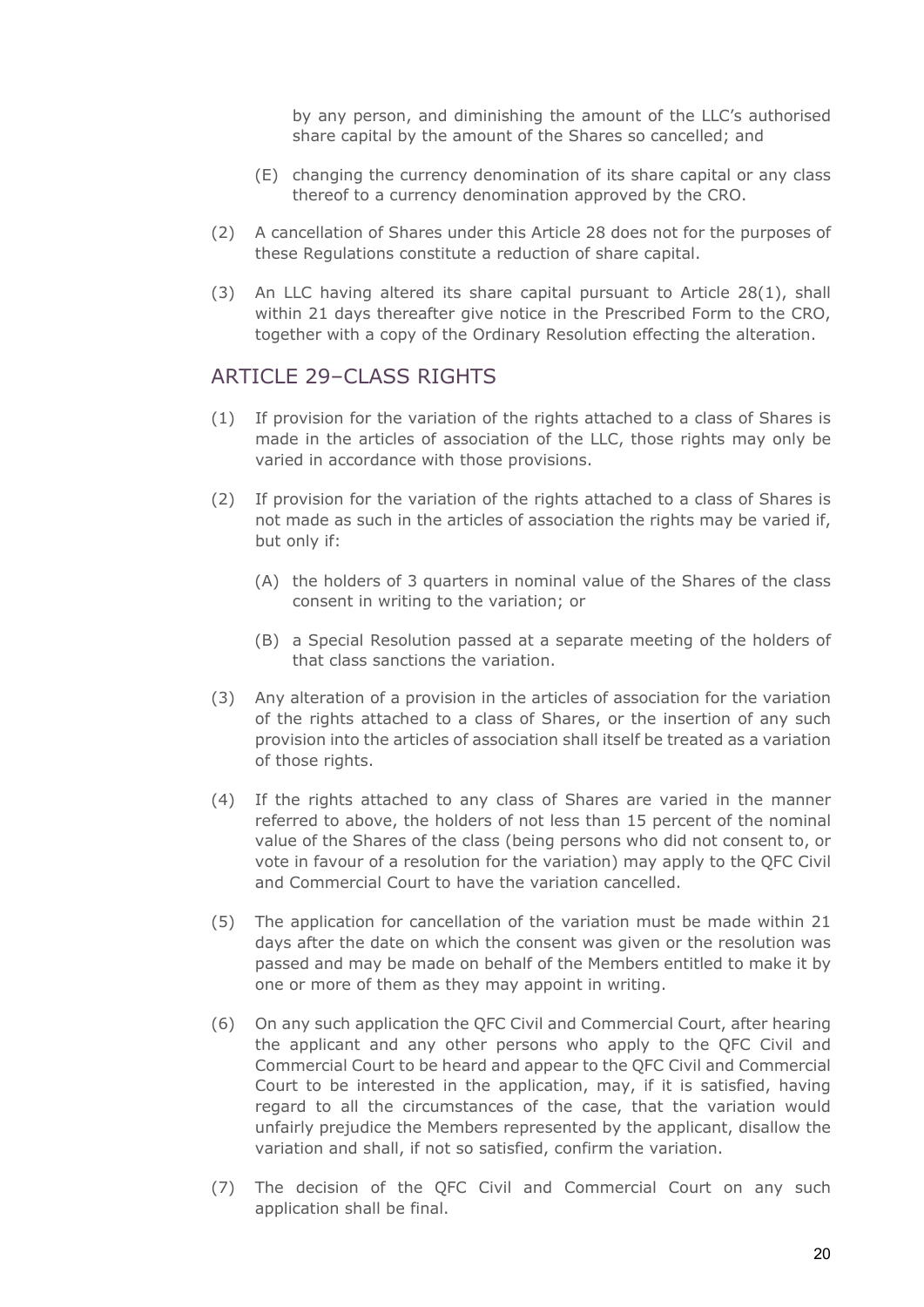(8) In this Article 29, "variation" includes abrogation and "varied" is to be construed accordingly.

#### ARTICLE 30 – REDUCTION OF SHARE CAPITAL

- (1) An LLC, if authorised by a Special Resolution and its articles of association, may reduce its Share capital in any way.
- (2) In particular, and without prejudice to the generality of Article 30(1), an LLC may:
	- (A) extinguish or reduce the liability on any of its Shares in respect of capital not paid up;
	- (B) either with or without extinguishing or reducing liability on any of its Shares, cancel any paid up capital that is lost or unrepresented by available assets; or
	- (C) either with or without extinguishing or reducing liability on any of its Shares, pay off any paid up capital that is in excess of the requirements of the LLC.
- (3) No LLC shall reduce the amount of its share capital under Article 30(1) unless it complies with the following:
	- (A) at a date not more than 30 days and not less than 15 days before the date from which the reduction of the share capital is to have effect, the LLC shall publish a notice in an newspaper approved by the CRO stating the amount of the LLC's share capital at such date, the amount to which, and manner in which, the share capital is to be reduced and the date from which the reduction is to have effect; and
	- (B) on the date from which the reduction is to have effect a certificate shall be signed by at least two directors of the LLC or the sole director if there is only one director declaring either:
		- (i) that on that date and following the reduction of capital, the realisable value of the LLC's assets will be not less than the aggregate of its Liabilities and issued share capital and Share Premium Account and the LLC will be able to satisfy its Liabilities as they fall due; or
		- (ii) that all the creditors of the LLC on that date have consented to the reduction.
- (4) Where Shares are to be cancelled in order to reduce the capital of an LLC the Shares shall be acquired at the lowest price at which, in the opinion of the directors, the Shares are obtainable, but not exceeding an amount, if any, stated or determined by the articles of association.
- (5) Where an LLC reduces the amount of its share capital then within 30 days after the date on which the reduction has effect the LLC shall file a notice in Prescribed Form with the CRO together with a copy of the notice referred to in Article 30(3)(A) and the certificate referred to in Article 30(3)(B) above.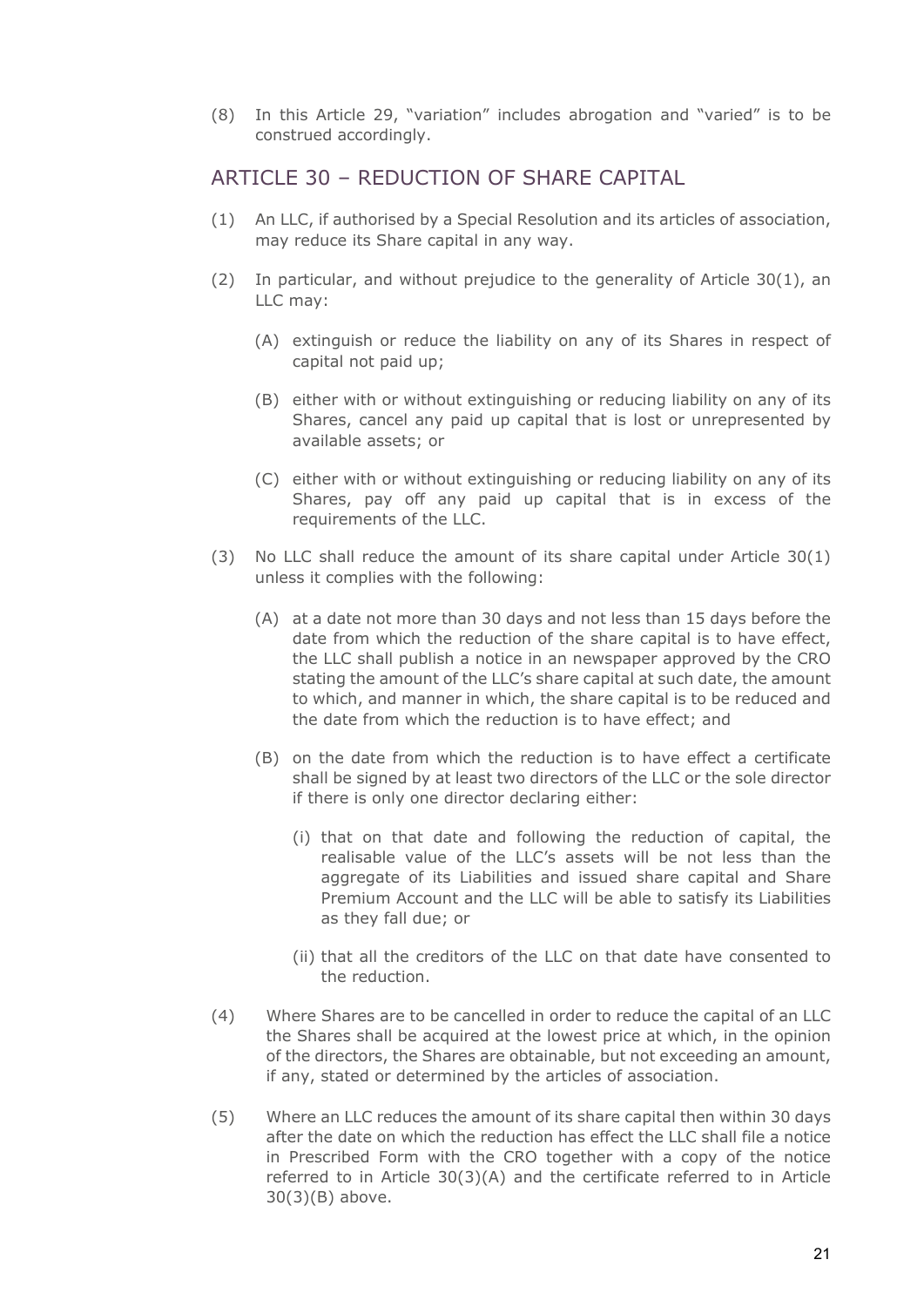- $(6)$  If, after a certificate is signed in accordance with Article 30(3)(B)(ii) above, a creditor who did not consent to the reduction has a debt or claim against the LLC which the LLC is unable to pay as a result of the reduction, every person who was a Member of the LLC at the date of the certificate is then liable to contribute for the payment of the debt or claim in question an amount not exceeding the aggregate amount which, prior to the reduction, remained unpaid on the Shares then held by him.
- (7) Notwithstanding Article 30(1), an LLC that is a Collective Investment Fund does not require authorisation by Ordinary Resolution to reduce its share capital in anyway.

## ARTICLE 31 – REDEMPTION OR PURCHASE OF OWN **SHARES**

- (1) An LLC may, if authorised to do so by its articles of association, and in accordance with the provisions of such articles of association, redeem any of its Shares which pursuant to its articles of association are to be redeemed, or are liable to be redeemed, at the option of the LLC or the holder of the relevant Shares.
- (2) No redeemable Shares shall be issued by an LLC, nor shall any Shares in an LLC be converted into redeemable Shares, if, following such issue or conversion, there would be no Shares in the LLC which are not redeemable.
- (3) A redemption of redeemable Shares shall only be made from the following sources:
	- (A) in the case of the nominal value of the Shares, from paid up capital, share premium and other reserves of the LLC; or
	- (B) in the case of any premium, from realised or unrealised profits, share premium or other reserves of the LLC.
- (4) Upon redemption of Shares under this Article 31, such Shares shall be taken as cancelled and accordingly the amount of the LLC's issued share capital shall be diminished by the nominal value of those Shares but redemption shall not be taken as reducing the authorised share capital of the  $H.C.$
- (5) Where pursuant to this Article 31 an LLC is about to redeem Shares, it may issue Shares up to the nominal amount of the Shares to be redeemed as if those Shares had never been issued.
- (6) This Article does not apply to an LLC that is a Collective Investment Fund.

## ARTICLE 32–POWER OF AN LLC TO PURCHASE OWN **SHARES**

- (1) Subject to the provisions of this Article 32, an LLC may purchase its own Shares (including any redeemable Shares).
- (2) Article 31(3), (4), and (5) shall apply to the purchase by an LLC of its own Shares (the "Purchased Shares") as they apply to a redemption of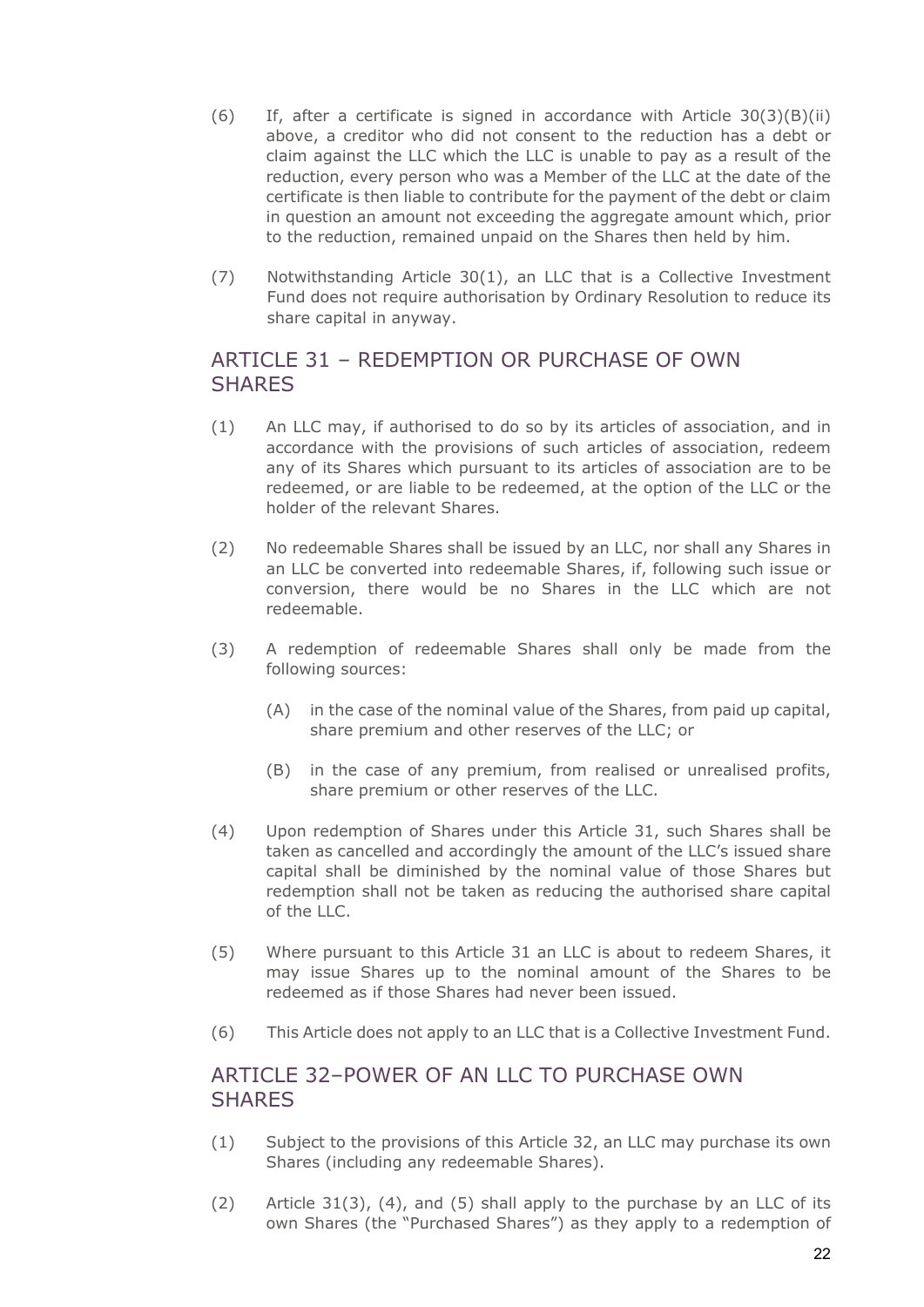redeemable Shares of an LLC. However, if an LLC decides, in accordance with its articles of association, to hold Purchased Shares in treasury ("Treasury Shares"), then Article 31(4) shall not apply. Treasury Shares will be treated as issued capital but will carry: (a) no voting rights (b) no pre-emptive rights for a Member; (c) no right to receive any dividends; and (d) no rights to receive assets upon the LLC's liquidation.

- (3) A purchase under this Article must, unless the LLC is a Wholly Owned Subsidiary, be sanctioned by an Ordinary Resolution.
- (4) The Shares to be purchased:
	- (A) may only be purchased in pursuance of a contract approved in advance by an Ordinary Resolution of the LLC; and
	- (B) shall not carry the right to vote on the Ordinary Resolution authorising the purchase.
- (5) An LLC may not under this Article purchase its Shares if as a result of the purchase there would no longer be a Member of the LLC holding Shares.

## ARTICLE 33–PROHIBITION OF FINANCIAL ASSISTANCE

- (1) An LLC shall not (directly or indirectly) provide financial assistance to a person to acquire its Shares or Shares in its Holding Company unless:
	- (A) the giving of the financial assistance does not materially prejudice the LLC's ability to discharge its Liabilities as they fall due;
	- (B) the giving of the financial assistance is approved by resolution of the Members holding not less than 90 percent of the nominal value of the Shares giving a right to attend and vote at any meeting of Members; or
	- (C) the LLC's ordinary Business includes providing finance and financial assistance is given in the ordinary course of that Business and on ordinary commercial terms.
- (2) In this Article 33, reference to "financial assistance" is a reference to financial assistance of any kind and includes:
	- (A) making a loan;
	- (B) making a gift;
	- (C) issuing a debenture;
	- (D) giving security over assets; or
	- (E) giving a guarantee or indemnity in respect of another person's liability.
- (3) The prohibition on financial assistance in this Article 33 shall not preclude: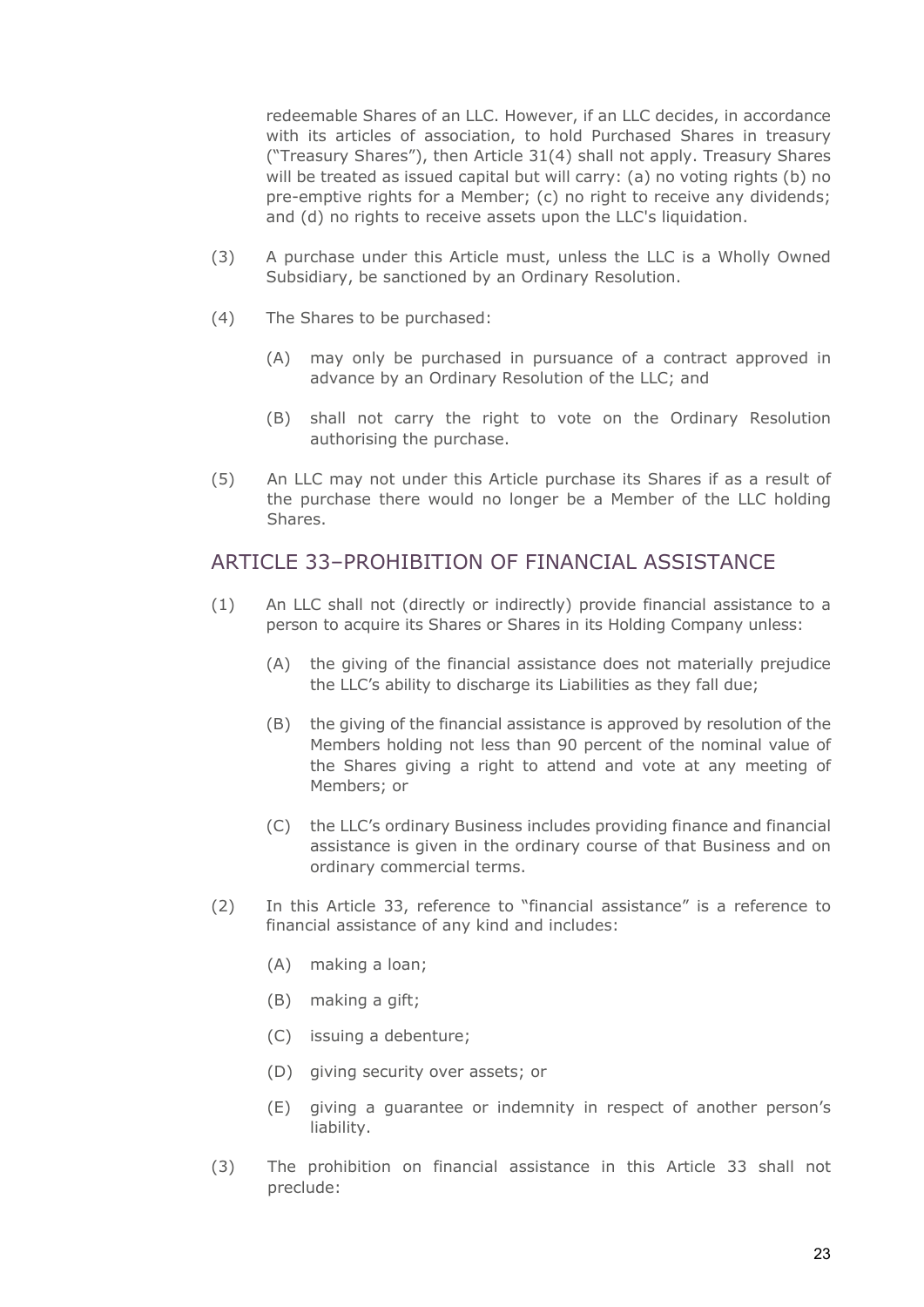- (A) a distribution of the LLC's assets by way of dividend lawfully made or a distribution made in the course of the LLC's winding up;
- (B) the allotment of bonus Shares;
- (C) a reduction of capital in accordance with these Regulations; or
- (D) a redemption or purchase of Shares in accordance with these Regulations.

#### ARTICLE 34 – DIVIDENDS AND OTHER DISTRIBUTIONS

- (1) Subject to any limitations or provisions to the contrary in its articles of association, an LLC may, by a resolution of its directors, declare and pay or make dividends or other distributions in money, Shares or other property.
- (2) An LLC shall not declare, make or pay any dividend or other distribution if there are reasonable grounds for believing that:
	- (A) the LLC would after the payment of the dividend or making of the distribution be unable to satisfy its Liabilities as they become due; or
	- (B) the realisable value of the LLC's assets would thereafter be less than the aggregate of its Liabilities and its issued share capital and share premium account.

## ARTICLE 35 – CONSEQUENCES OF AN UNLAWFUL DIVIDEND OR OTHER DISTRIBUTION

Where a dividend or other distribution, or part thereof, made by an LLC to any of its Members is made in contravention of Article 34 and, at the time of such dividend or other distribution, the Member knows or has reasonable grounds for believing that it is so made, he is liable to repay it, or that part of it, to the LLC or, in the case of a dividend or other distribution made otherwise than in cash, to pay the LLC a sum equal to the value of the dividend or other distribution or such part thereof, at that time, together with, in either case, interest at a rate prescribed, or calculated in accordance with, rules made by the CRO.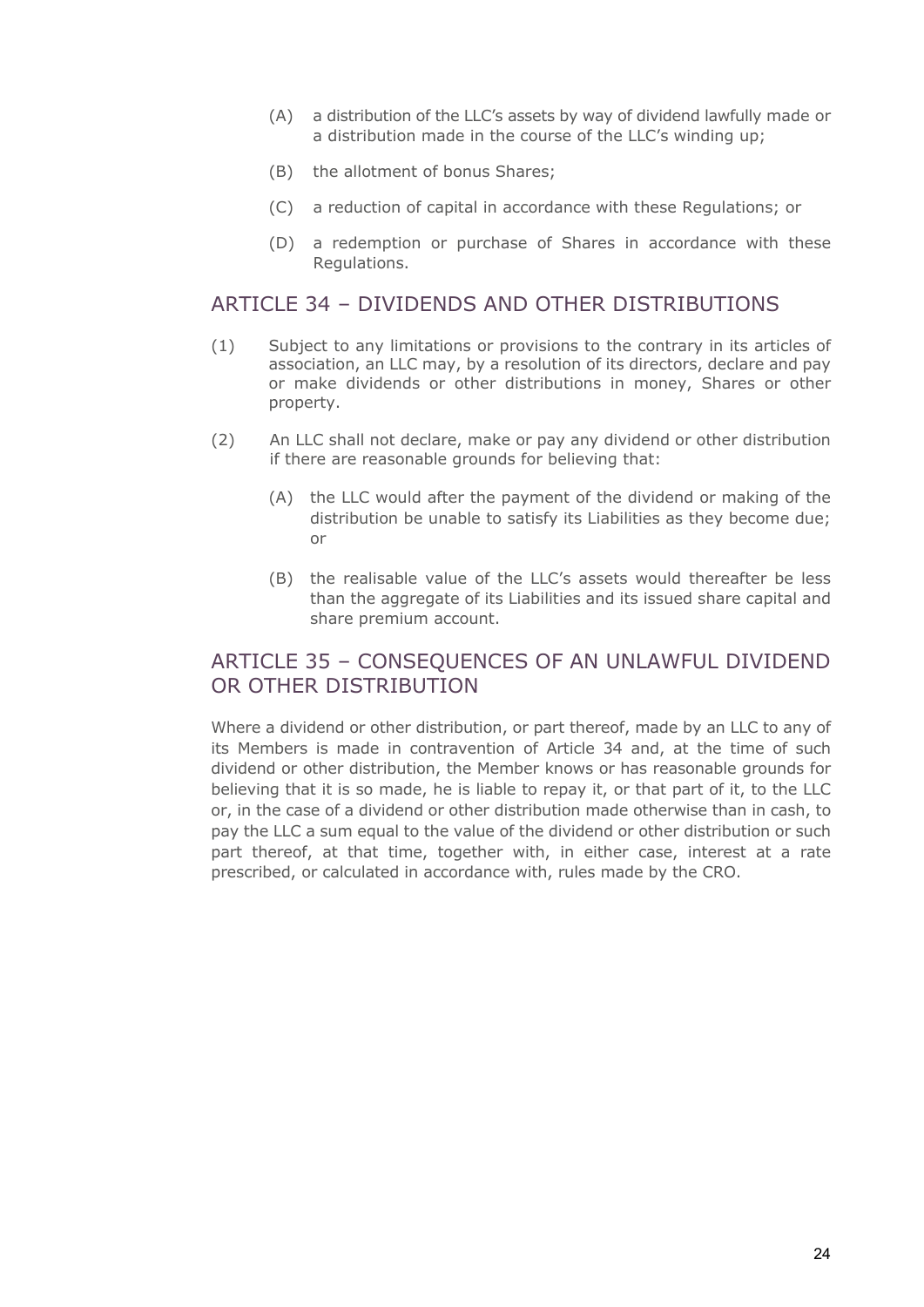## SECTION 4 – NAMES AND CHANGE OF NAMES

#### ARTICLE 36–REGISTRATION OF NAME

- (1) The name of an LLC must:
	- (A) be written using letters of the English alphabet or such other characters acceptable to the CRO; and
	- (B) end with:
		- (i) the expression "Limited Liability Company"; or
		- (ii) the abbreviation "llc" or "LLC".
- (2) An LLC shall not be registered by a name:
	- (A) which includes, other than at the end of the name, either the expression "Limited Liability Company" or either of the abbreviations "llc" or LLC";
	- (B) which is the same as a name appearing on the index of names maintained by the CRO or by the Ministry of Economy and Commerce in the State; or
	- (C) which in the opinion of the CRO is offensive or otherwise undesirable.
- (3) Except with the approval of the CRO, an LLC shall not be registered by a name which in the opinion of the CRO would be likely to give the impression that it is connected in any way with the State.

#### ARTICLE 37 - CHANGE OF NAME

- (1) An LLC may, by Special Resolution, change its name at any time to another name with which an LLC may be registered under Article 36.
- (2) Where an LLC changes its name it shall deliver, within 21 days of the Special Resolution, a notice to the CRO and shall pay to the CRO the Prescribed Fee.
- (3) A notice delivered under Article 37(2):
	- (A) shall be in a form prescribed or approved by the CRO; and
	- (B) shall be signed by a director or secretary of the LLC or authenticated in a manner approved by the CRO.
- (4) Where the CRO receives a notice under Article 37(2) it shall (unless the new name is one by which an LLC may not be registered):
	- (A) enter the new name on the register in place of the former name;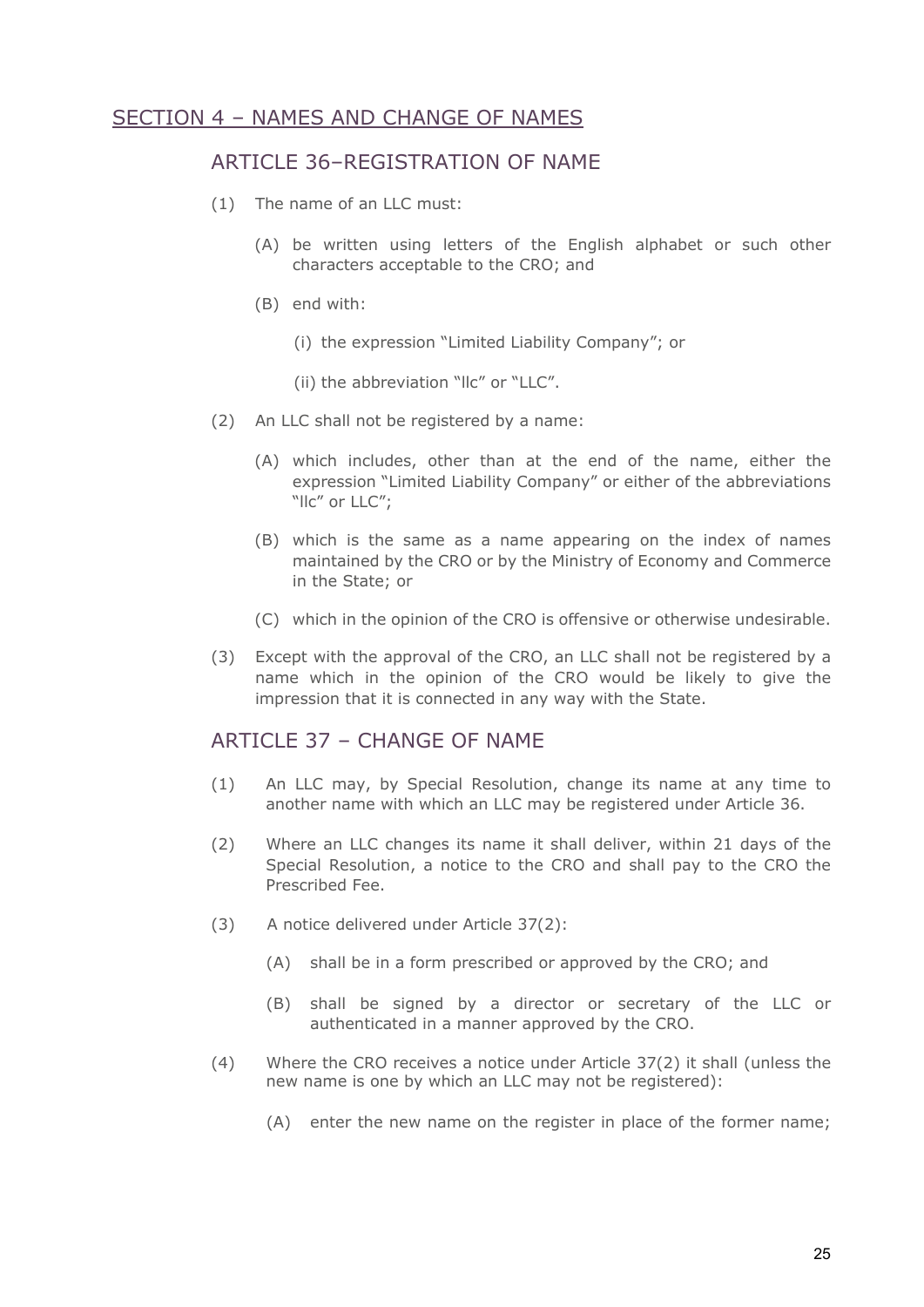and

- (B) issue a certificate of the change of name.
- (5) The change of name has effect from the date on which the certificate referred to in Article 37(4)(B) is issued.

#### ARTICLE 38-FFFFCT OF CHANGE OF NAME

A change of name by an LLC does not:

- (1) affect any of its rights or duties; or
- (2) render defective any legal proceedings by or against it

and any legal proceedings that might have been commenced or continued against it in its former name may be commenced or continued against it in its new name.

#### ARTICLE 39–POWER TO REQUIRE CHANGE OF NAME

- (1) Where an LLC has been registered by a name which:
	- (A) is the same or, in the opinion of the CRO, too like a name appearing at the time of registration in the index maintained by the CRO; or
	- (B) is the same as or, in the opinion of the CRO, too like a name which should have appeared in the index at that time

the CRO may within 12 months of that time in writing direct the LLC to change its name within such period as it may specify.

- (2) If it appears to the CRO:
	- (A) that misleading information has been given for the purpose of the registration of an LLC by a particular name; or
	- (B) that undertakings or assurances have been given for that purpose and have not been fulfilled

it may, within 5 years of the date of its registration by that name, in writing direct the LLC to change its name within such period as the CRO may specify.

- (3) If in the CRO's opinion the name by which an LLC is registered gives so misleading an indication of the nature of its activities as to be likely to cause harm to the public, it may in writing direct the LLC to change its name within such period (being not less than 1month) as the CRO may specify.
- (4) The LLC may, within 3 weeks from the date of any direction under Article 39(1), (2) or (3), apply to the Regulatory Tribunal to set it aside and the Regulatory Tribunal may set the direction aside or confirm it and, if it confirms it, shall specify the period within which it must be complied with.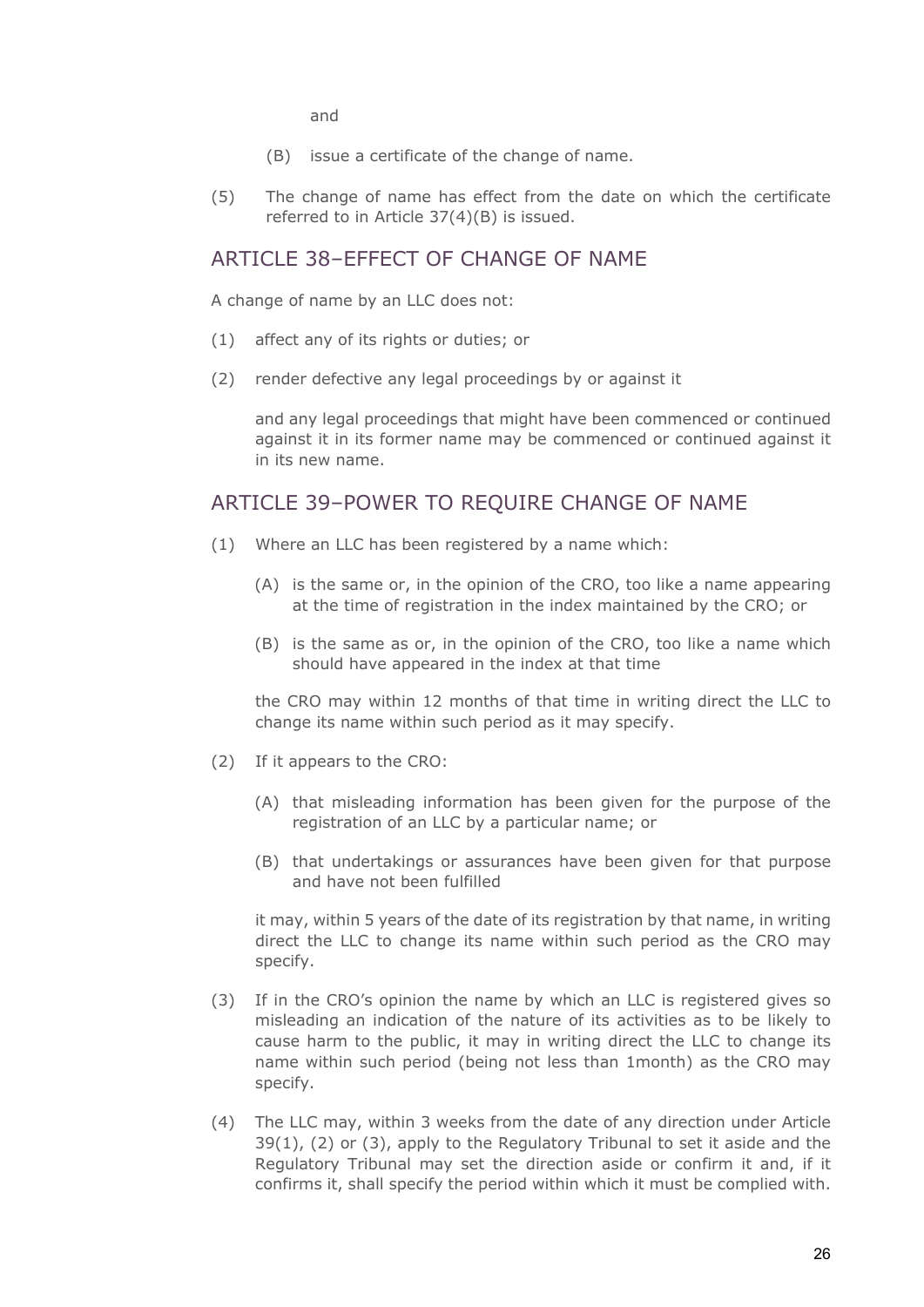(5) Where a direction has been given under Article 39(1), (2) or (3) specifying a period within which an LLC is to change its name, the CRO may at any time before that period ends extend it by a further direction in writing.

#### ARTICLE 40–IMPROPER USE OF "LIMITED LIABILITY COMPANY"

- (1) If any person carries on a Business under a name or title which includes in the last words
	- (A) the expression "Limited Liability Company"; or
	- (B) any contraction or imitation of that expression

that person, unless an LLC or a Branch of a Non-QFC Company whose corporate name includes the words "limited liability company" or an abbreviation thereof, contravenes these Regulations.

#### ARTICLE 41-SIMILARITY OF NAMES

In determining for the purpose of this Section 4 whether one name is the same as another there are to be disregarded:

- (1) the definite article as the first word of either name;
- (2) any of the following at the end of the names:
	- (A) "limited liability company";
	- (B) "company";
	- (C) "limited";
	- (D) "unlimited";
	- (E) "limited partnership";
	- (F) "limited liability partnership";
	- (G) "partnership"; and
	- (H) and any abbreviation thereof;
- (3) type and case of letters, accents, spaces between letters and punctuation marks; and
- (4) "and" and "&" are to be taken as the same.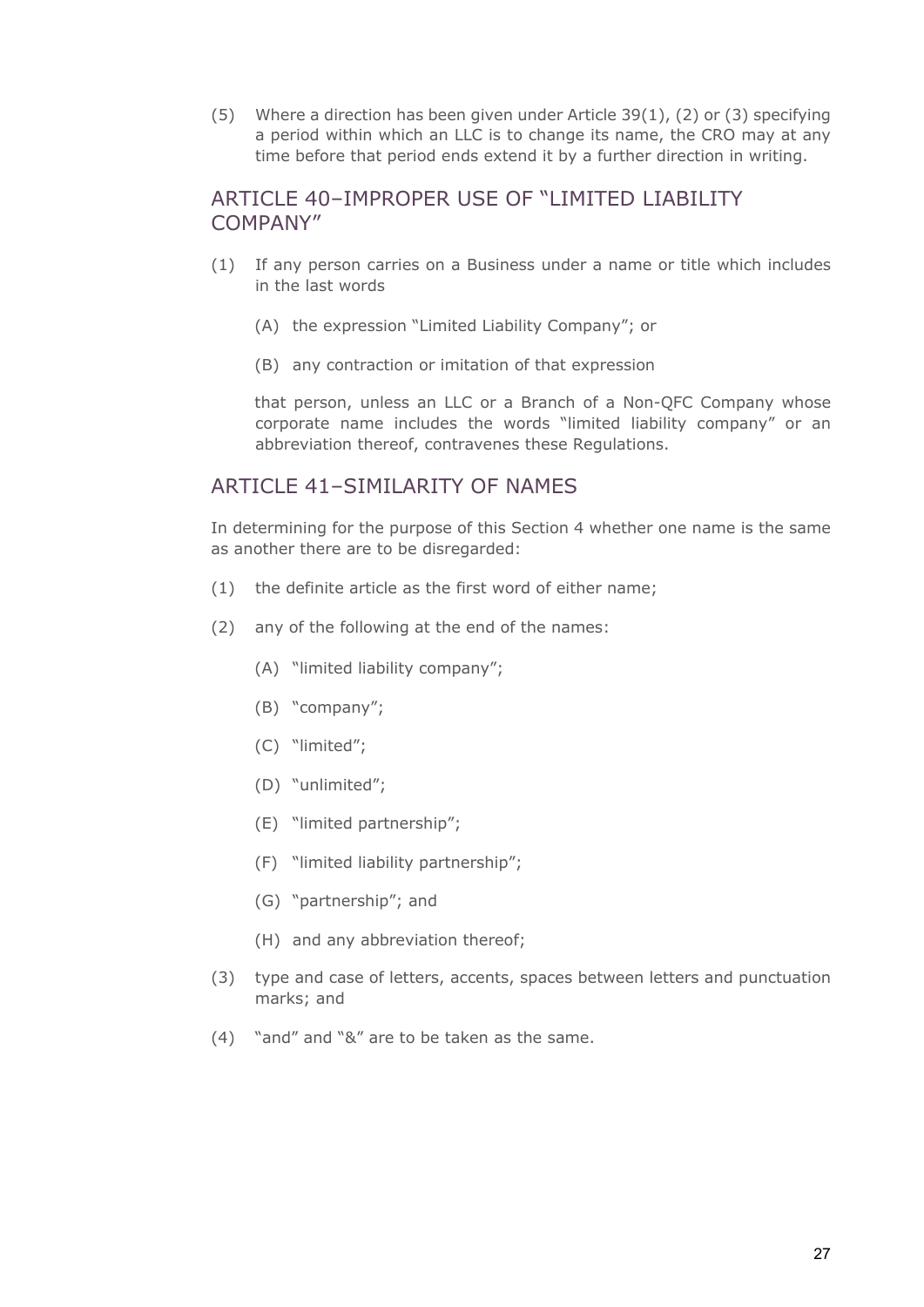## SECTION 5 – REGISTERED OFFICE

## ARTICLE 42–SITUATION OF REGISTERED OFFICE

- (1) An LLC shall:
	- (A) at all times have a registered office situated in the QFC; and
	- (B) carry on its principal Business activity at or from the registered office unless the QFC Authority permits such Business activity to be carried on at or from another place within the QFC.
- (2) On the incorporation of an LLC the situation of its registered office shall be that stated in the incorporation document.
- (3) A Document may be served on an LLC by leaving it at, or sending it by hand to, the registered office of the LLC.

#### ARTICLE 43-CHANGE OF REGISTERED OFFICE

- (1) An LLC may change its registered office by delivering notice of the change within 21 days to the CRO together with payment of the Prescribed Fee.
- (2) A notice delivered under Article 43(1):
	- (A) shall be in the Prescribed Form; and
	- (B) shall be signed by a director or secretary of the LLC or authenticated in a manner approved by the CRO.
- (3) Where the CRO receives a notice under Article 43(1) it shall enter the new registered office on the register in place of the former registered office.
- (4) The change of registered office shall take effect upon the notice of change of registered office delivered to the CRO in accordance with Article 43(2) being registered by the CRO, but until the end of the period of 21 days beginning with the date on which it is registered a person may validly serve any Document on the LLC at its previous registered office.
- (5) Where an LLC unavoidably ceases to perform at its registered office any duty to keep at its registered office any register, index or other Document or to mention the address of its registered office in any Document in circumstances in which it was not practicable to give prior notice to the CRO of a change in the situation of the registered office, but:
	- (A) resumes performance of that duty at other premises as soon as practicable; and
	- (B) gives notice accordingly to the CRO of a change in the situation of its registered office within 21 days of doing so

it shall not be treated as having failed to comply with that duty.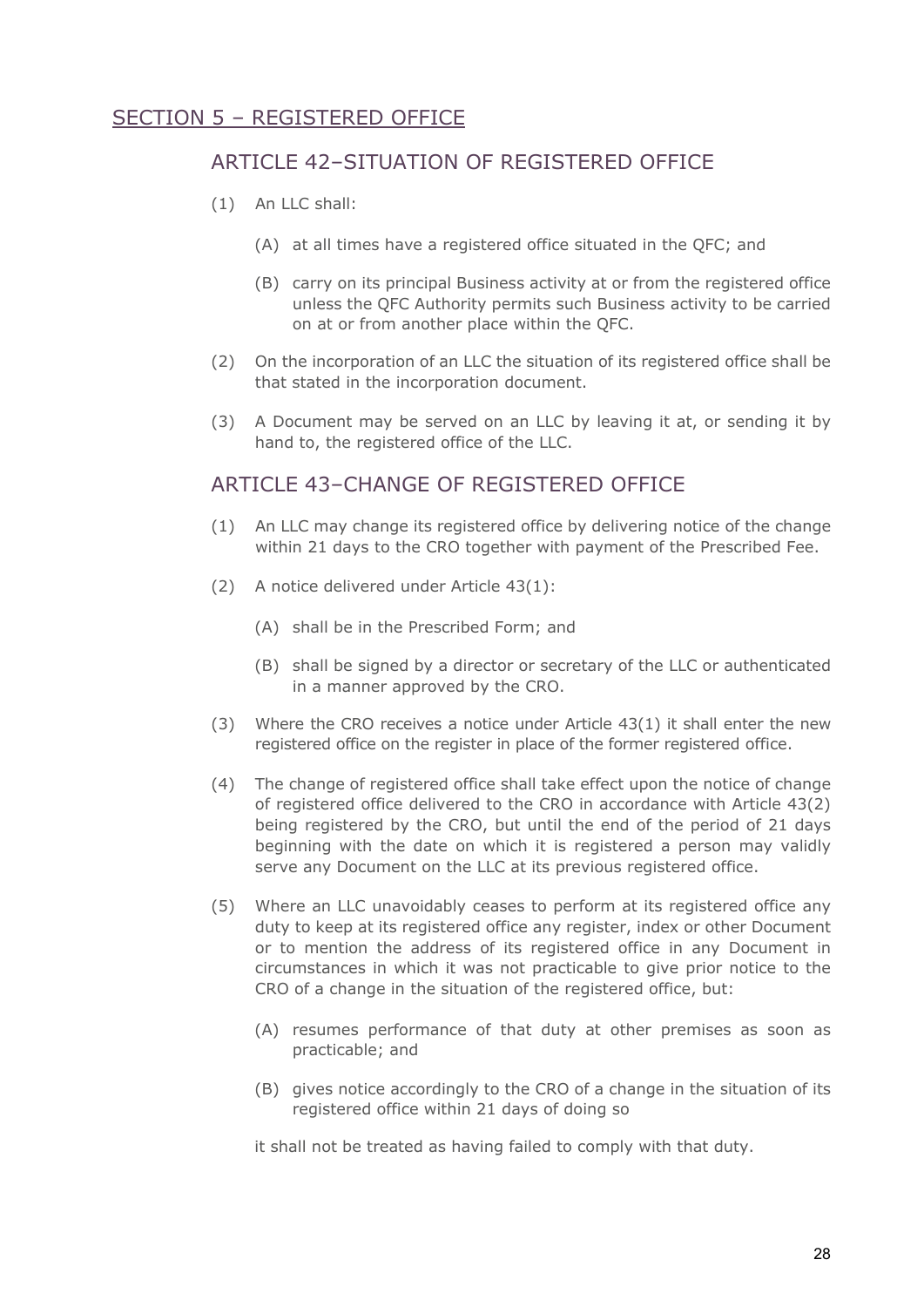## SECTION 6 – FORMALITIES OF CARRYING ON BUSINESS

## ARTICLE 44–REQUIREMENT TO KEEP INTERNAL COMPANY **REGISTERS**

- (1) Every LLC shall keep the following internal registers at its registered office address:
	- (A) Register of Members as provided for in Article 19(6);
	- (B) Register of directors and secretary, including Name, Address, nationality, date of birth and business occupation;
	- (C) Register of transfers of Shares, including Name and Address of transferor and transferee, date of transfer and number and class of Shares transferred; and
	- (D) Register of allotments of Shares, including Name of applicant, date of application and allotment and number and class of Shares.

For an LLC (Public), a record of transfer or title to any shares in the LLC (Public) held in the QSE or the relevant exchange's registry or system will be the definitive register of transfers and register of Members.

- (2) Any Member may without charge, and any other person may upon payment of any reasonable fee required by the LLC, visit the registered office during the office hours of the LLC in order to inspect the registers referred to in Article 44(1).
- (3) For an LLC (Public), on such notice as is reasonably required for the LLC (Public) to obtain the registers from the QSE or other exchange, any Member may without charge, and any person may upon payment of any reasonable fee required by the LLC (Public), visit the registered office during the office hours of the LLC (Public) in order to inspect the registers referred to in Article 44(1)(A) and Article 44(1)(C).

#### ARTICLE 45–NAME TO APPEAR OUTSIDE PLACE OF **BUSINESS**

- (1) Every LLC shall paint or affix, and keep painted or affixed, its name on the outside of every office or place in which its Business is carried on, in a conspicuous position and in letters easily legible.
- (2) If an LLC does not paint or affix, and keep painted or affixed, its name as required above, the LLC and every Officer of it who is in default is in contravention of these Regulations.

## ARTICLE 46–DISCLOSURES REQUIRED OF AN LLC IN THE USE OF ITS NAME

(1) The name of an LLC, its registered number, and the address of its registered office shall appear in legible characters in all its Business letters, written orders for goods or services, invoices and receipts, written demands for payment and other such similar Documentation.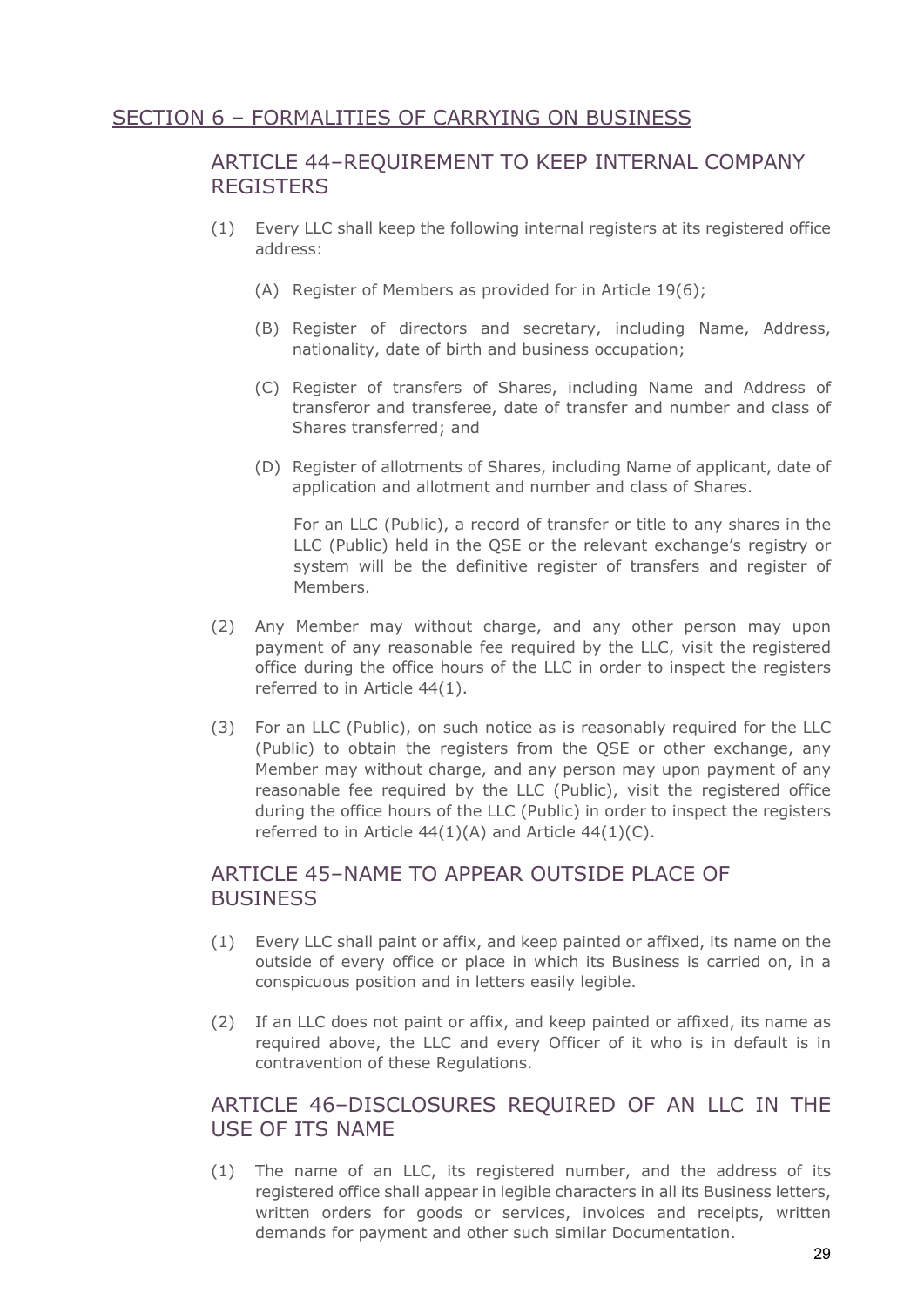- (2) If an Officer of an LLC or a person on its behalf:
	- (A) authorises the issue of any Business letter of the LLC, or any Document mentioned in Article 46(1), in which the LLC's name is not so mentioned as required by Article 46(1); or
	- (B) signs or authorises to be signed on behalf of the LLC any bill of exchange, promissory note, endorsement, cheque or order for money or goods in which the LLC's name is not mentioned as required by Article 46(1)

he is in contravention of these Regulations and he is further personally liable to the holder of any such bill of exchange, promissory note, cheque or order for money or goods for the amount of it (unless it is duly paid by the LLC).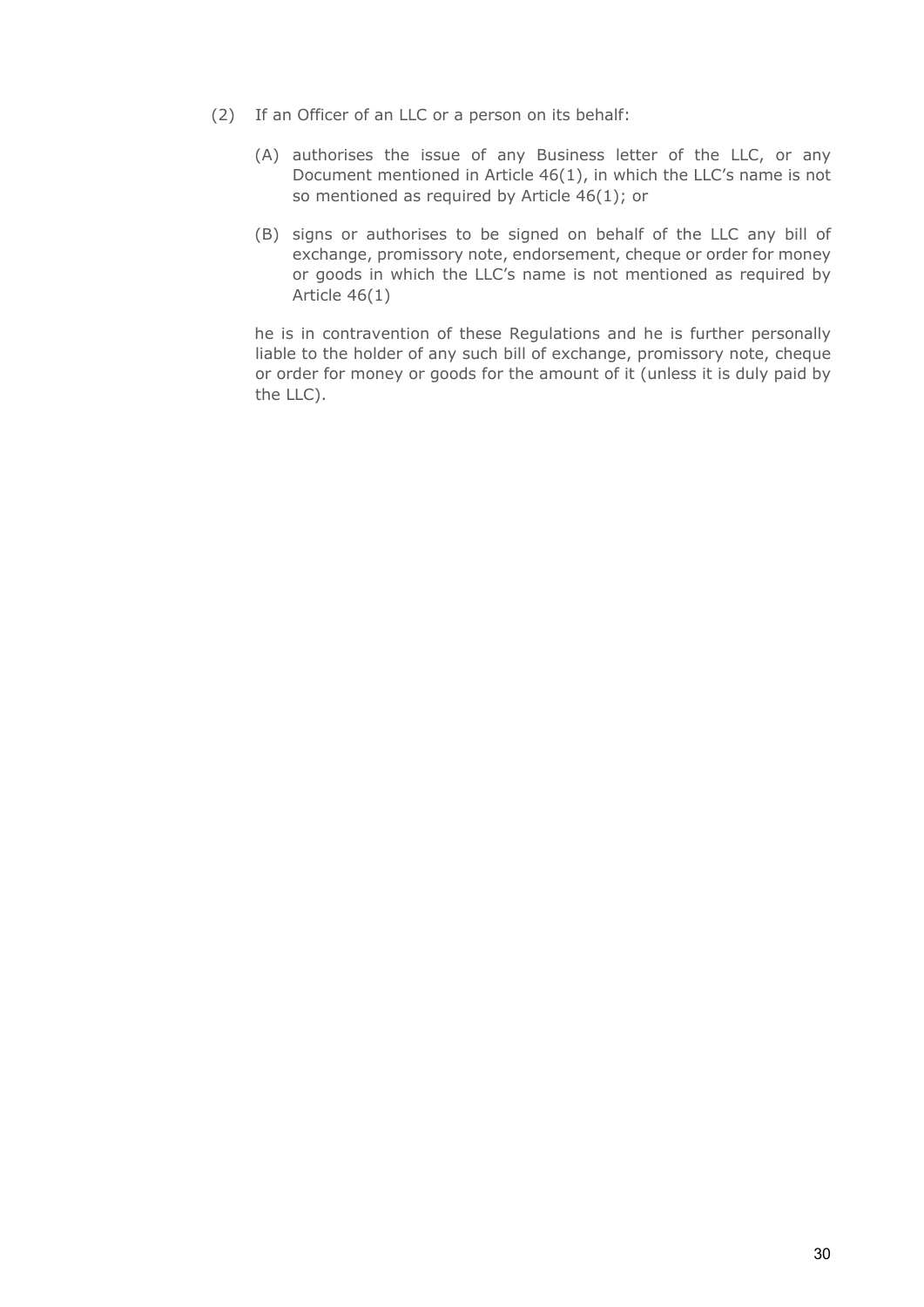## SECTION 7 – ANNUAL RETURN

#### ARTICLE 47–DUTY TO DELIVER ANNUAL RETURNS

- (1) Every LLC shall deliver to the CRO successive annual returns each of which is made up to a date not later than the date which is from time to time the "return date" of the LLC, that is:
	- (A) the anniversary of the incorporation of the LLC; or
	- (B) if the last return delivered by the LLC in accordance with this Article 47 was made up to a different date, the anniversary of that date.
- (2) Each annual return shall:
	- (A) be in the Prescribed Form;
	- (B) contain the information required by Article 48;
	- (C) be signed by a director or secretary of the LLC; and
	- (D) be delivered to the CRO together with payment of the Prescribed Fee.
- (3) If an LLC fails to deliver an annual return in accordance with this Article 47 before the end of the period of 28 days after the return date, the LLC shall be in contravention of these Regulations. The contravention continues until such time as an annual return made up to that return date and complying with the requirements of Article 47(2) (except as to date of delivery) is delivered by the LLC to the CRO.
- (4) Where an LLC is in contravention of these Regulations under Article 47(3) every director of the LLC is similarly liable unless he shows that he took all reasonable steps to avoid the commission of or the continuance of the contravention of these Regulations.
- (5) This Article does not apply to an LLC that is a Collective Investment Fund.

#### ARTICLE 48 – CONTENTS OF ANNUAL RETURN

Every annual return shall state the date to which it is made up and shall contain the following information:

- (1) In respect of each class of Members, the Name and Address of each Member of the LLC holding more than 1% in nominal value of all the issued shares of that class;
- (2) the Name, Address, nationality, date of birth and Business occupation of each of the directors and the secretary of the LLC;
- (3) the registered office of the LLC;
- (4) the authorised and issued share capital of the LLC;
- (5) the principal Business activities of the LLC in the year in question;
- (6) the Name and Address of the auditor of the LLC; and
- (7) any other information as may be prescribed by the CRO.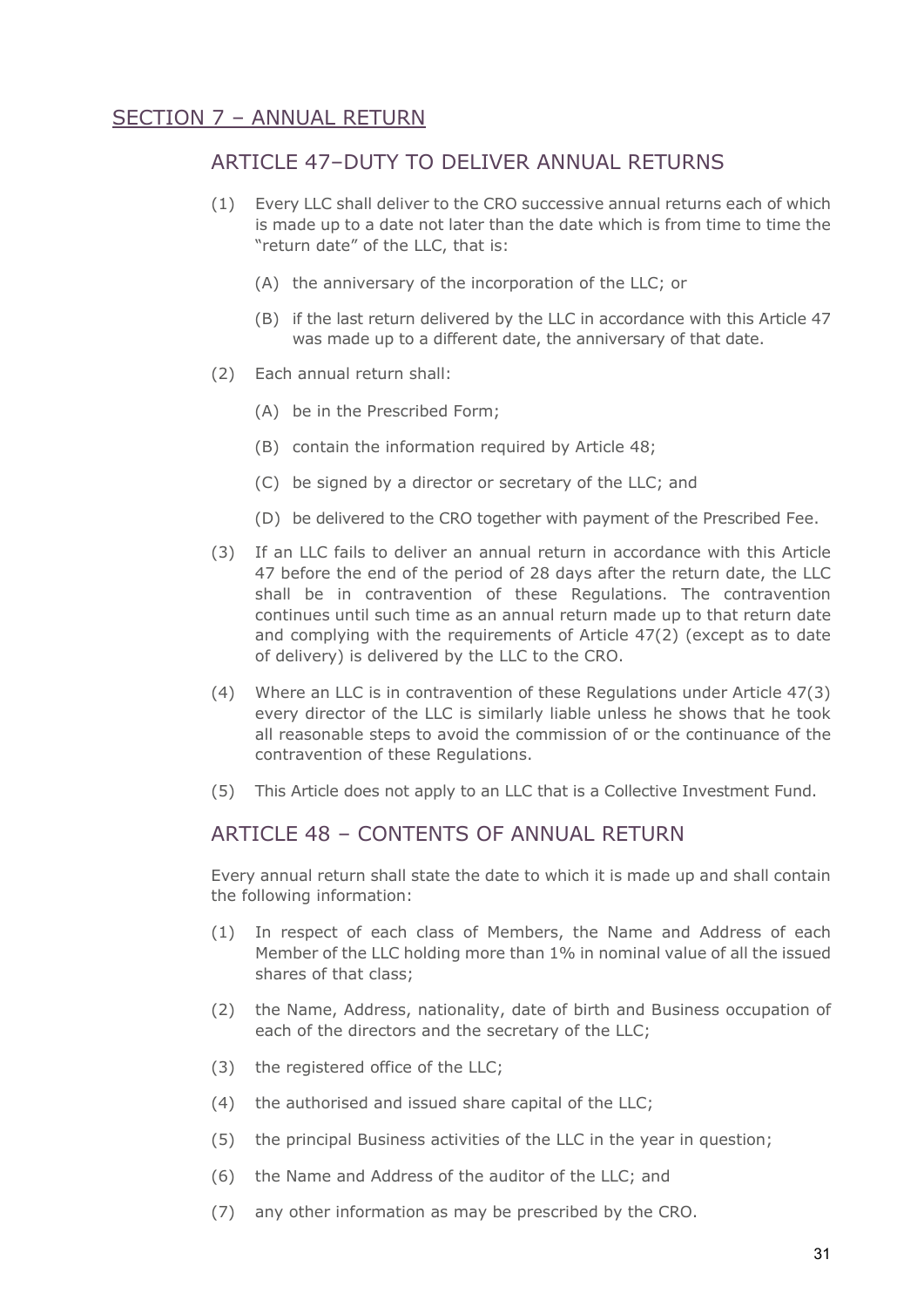## SECTION 8 – ARTICLES OF ASSOCIATION

## ARTICLE 49–STANDARD ARTICLES OF ASSOCIATION

- (1) The CRO may from time to time prescribe a set of model articles of association (which shall be in the English language) to be known as the standard LLC articles of association.
- (2) If the CRO prescribes standard articles of association, an LLC may, by reference, adopt for its articles of association the whole of the standard articles of association or may, by reference, adopt for its articles of association the standard articles of association subject to such amendments as may be set out in its articles of association or may incorporate by reference in its articles of association such parts of the model articles of association as it shall deem fit.
- (3) If the standard articles of association are altered by the CRO, the alteration will not affect the articles of association of an LLC registered before the alteration takes effect.

## ARTICLE 50–ALTERATION OF ARTICLES OF ASSOCIATION

- (1) An LLC may by Special Resolution alter the provisions of its articles of association.
- (2) Alterations so made to the articles of association shall have effect from the time of the passing of the Special Resolution or such later time as shall be specified in it.
- (3) Any alteration to the articles of association must be registered on the Prescribed Form, accompanied by the payment of the Prescribed Fee, with the CRO within 21 days of the Special Resolution to alter it being passed by the Members.

## ARTICLE 51–ARTICLES BINDING ON LLC AND MEMBERS

- (1) Subject to the provisions of these Regulations, the articles of association when registered with the CRO bind an LLC and its Members to the same extent as if they had been executed by the LLC and by each Member, and contained covenants on the part of the LLC and each Member to observe all the provisions of the articles of association.
- (2) A Member of an LLC is not bound by an alteration made in the articles of association after the date on which he became a Member, if and so far as the alteration:
	- (A) requires him to take or subscribe for more Shares than the number held by him at the date on which the alteration is made; or
	- (B) in any way increases his liability as at that date to contribute to the LLC's share capital or otherwise pay money to the LLC.
- (3) An LLC shall, upon request by a Member, send such Member a copy of its articles of association including all alterations thereto, subject to the Member paying the reasonable cost thereof.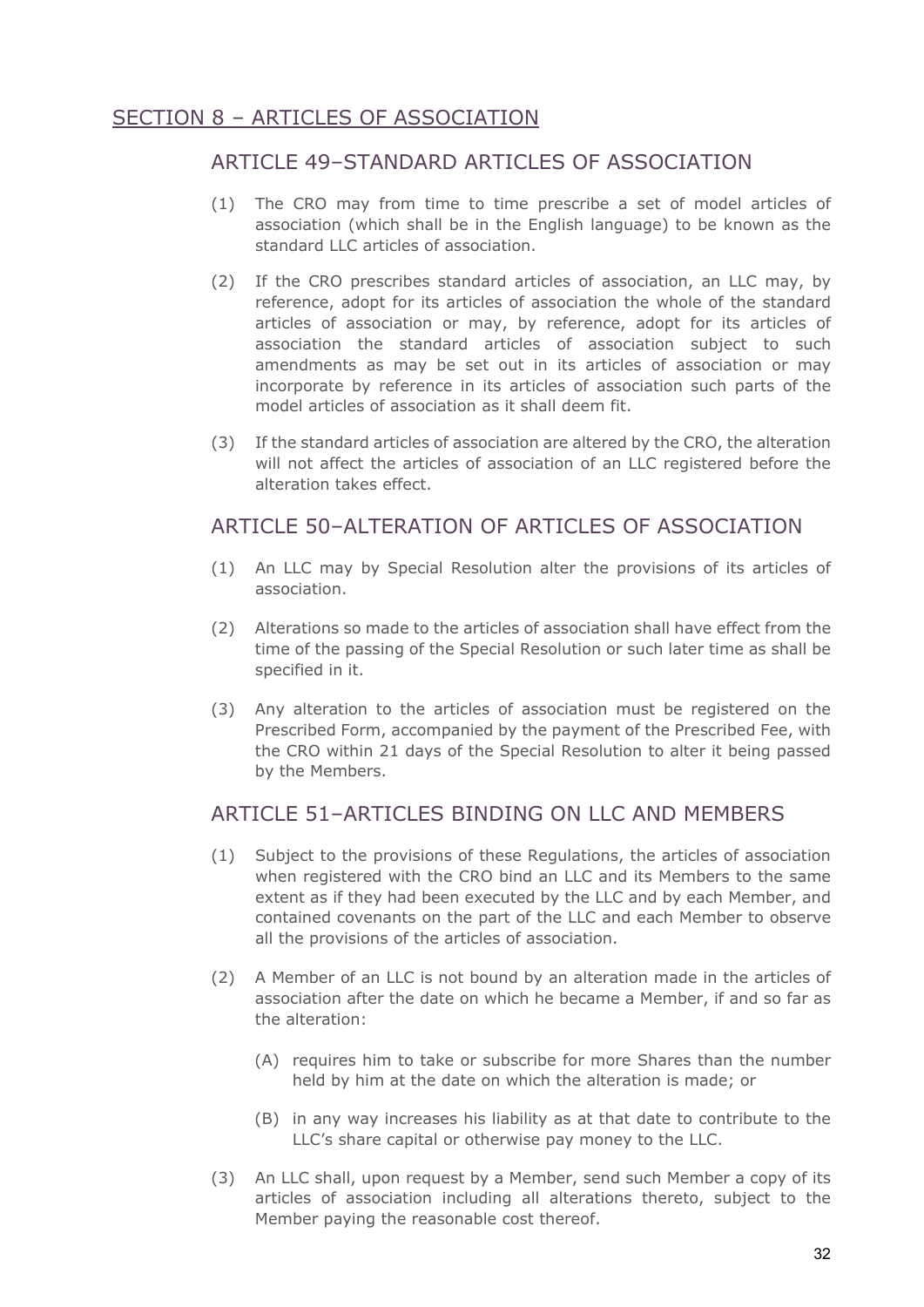## SECTION 9 – DIRECTORS AND SECRETARY

## ARTICLE 52–APPOINTMENT OF DIRECTORS

- (1) An LLC shall have at least one director.
- (2) No person shall be a director who:
	- (A) if an individual, is under the age of 18 years;
	- (B) is disqualified from being or becoming a director in the QFC or in any other place;
	- (C) is an undischarged bankrupt in any country; or
	- (D) is a Body Corporate, unless
		- (i) the Body Corporate is an Authorised Firm; and
		- (ii) the LLC is a Collective Investment Fund.
- (3) The first directors of an LLC shall be those named in the incorporation document and thereafter the directors, subject to the provisions of these Regulations and any other Regulations, shall be appointed and removed and shall hold and vacate office as provided in the articles of association of the LLC.
- (4) The particulars of each director appointed, removed or who resigns and any change in the particulars of the directors of an LLC from time to time, shall be registered with the CRO in the Prescribed Form and no later than 21 days after such change, together with payment of any Prescribed Fee. For each director appointed these particulars shall include his Name, date of birth, Address, nationality, business occupation, any directorships held by him or which have been held by him within the last 5 years and shall be accompanied by or include a written declaration signed by the director that he is qualified to act as a director pursuant to these Regulations.
- (5) The articles of association of an LLC may provide for a director to appoint an alternate to attend meetings in the absence of the director who appointed him and to vote in his place.

## ARTICLE 53–REMOVAL OF DIRECTORS

- (1) Notwithstanding anything in its articles of association or in any agreement between the LLC and the director and without prejudice to any other power to remove a director which may exist apart from this Article 53, an LLC may by Ordinary Resolution at a general meeting remove a director before the expiration of his period of office, provided that notice of any such meeting shall be served on the director concerned not less than 21 days before the meeting and such director shall be entitled to be heard at such meeting.
- (2) The removal of a director from office by resolution of the Members of the LLC under Article 53(1) shall be without prejudice to any rights of that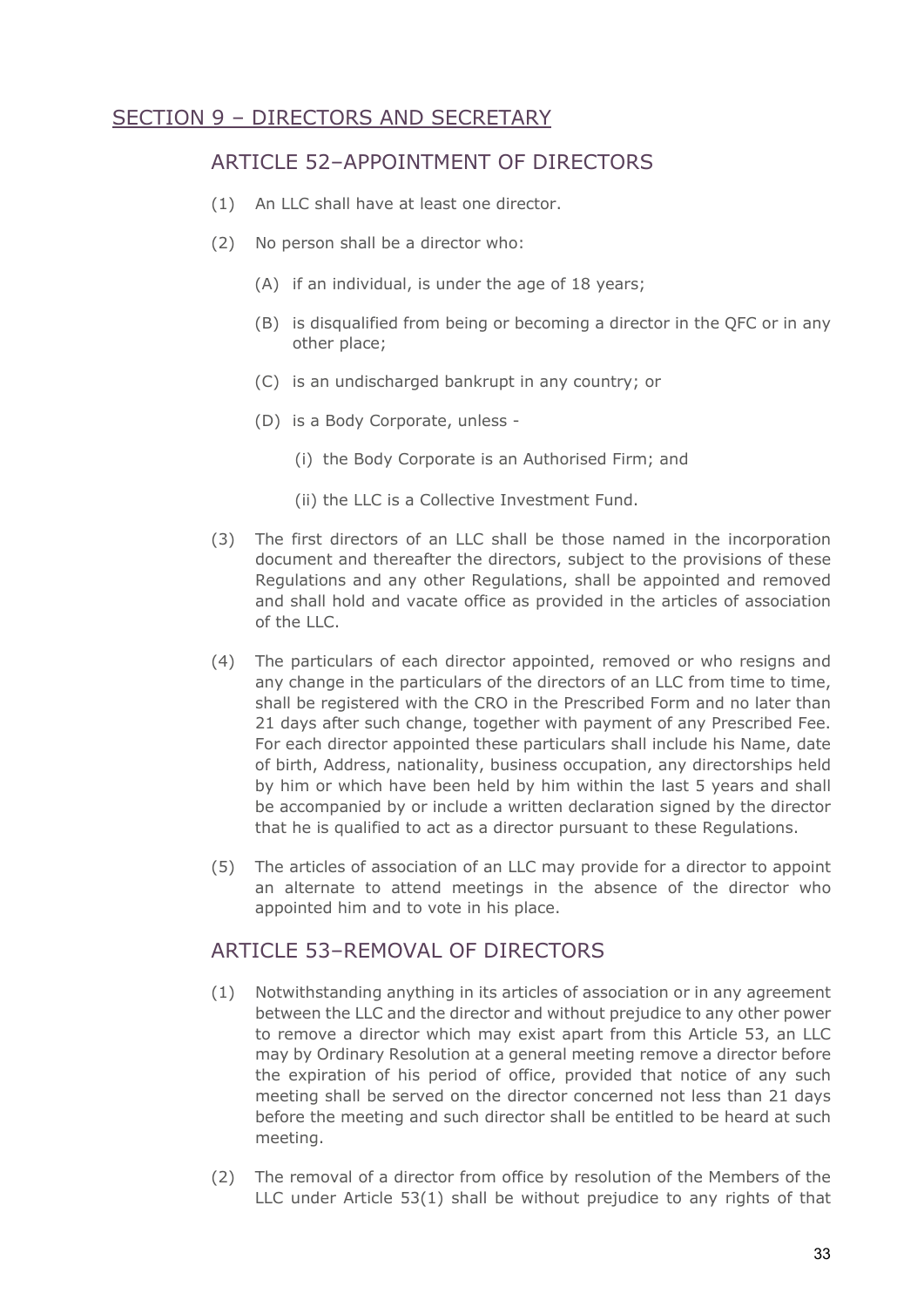director to compensation or damages in respect of the termination of his appointment as director.

#### ARTICLE 54–POWERS OF DIRECTORS

The directors of an LLC may collectively exercise all powers of the LLC in accordance with its articles of association, save to the extent that these Regulations or any other Regulations or any rules made by the QFC Authority or the LLC's articles of association require any such powers to be exercised by the Members of the LLC.

## ARTICLE 55–DUTIES OF DIRECTORS

- (1) A director of an LLC owes a duty to the LLC to comply with the following provisions of this Article and shall, unless his failure to comply with any such duty shall be approved or ratified by an Ordinary Resolution of the LLC, be liable to compensate the LLC for any loss suffered by the LLC and to account to the LLC for any profit, gain or benefit obtained by the director in consequence of any such failure.
- (2) A director shall:
	- (A) act honestly and in good faith with a view to the best interests of the LLC;
	- (B) act in accordance with the articles of association of the LLC and decisions of the LLC taken in accordance with these Regulations and the articles of association and not delegate any of his powers or fail to exercise his independent judgement in relation to any exercise of his powers, except where authorised by these Regulations or the articles of association or any such decisions;
	- (C) exercise the care, diligence and skill that a reasonably prudent person with the knowledge, skill and experience which may reasonably be expected of a director in his position and any additional knowledge, skill and experience which he has would exercise in comparable circumstances;
	- (D) not use for his own or anyone else's benefit any property or information of the LLC or any opportunity of the LLC of which he become aware in the performance of his functions as a director; and
	- (E) not accept any benefit from a third party which is conferred because of his position as a director or by reason of his doing or not doing anything as a director, unless the benefit is incidental to the proper performance of his functions as a director or there is no real possibility of the benefit resulting in a conflict of interest on the part of the director.

#### ARTICLE 56–DIRECTORS' INTERESTS

(1) A director of an LLC who has a direct or indirect interest of which he is aware in a transaction entered into or proposed to be entered into by an LLC or by a Subsidiary of the LLC, shall disclose to the directors of the LLC the nature and extent of his interest.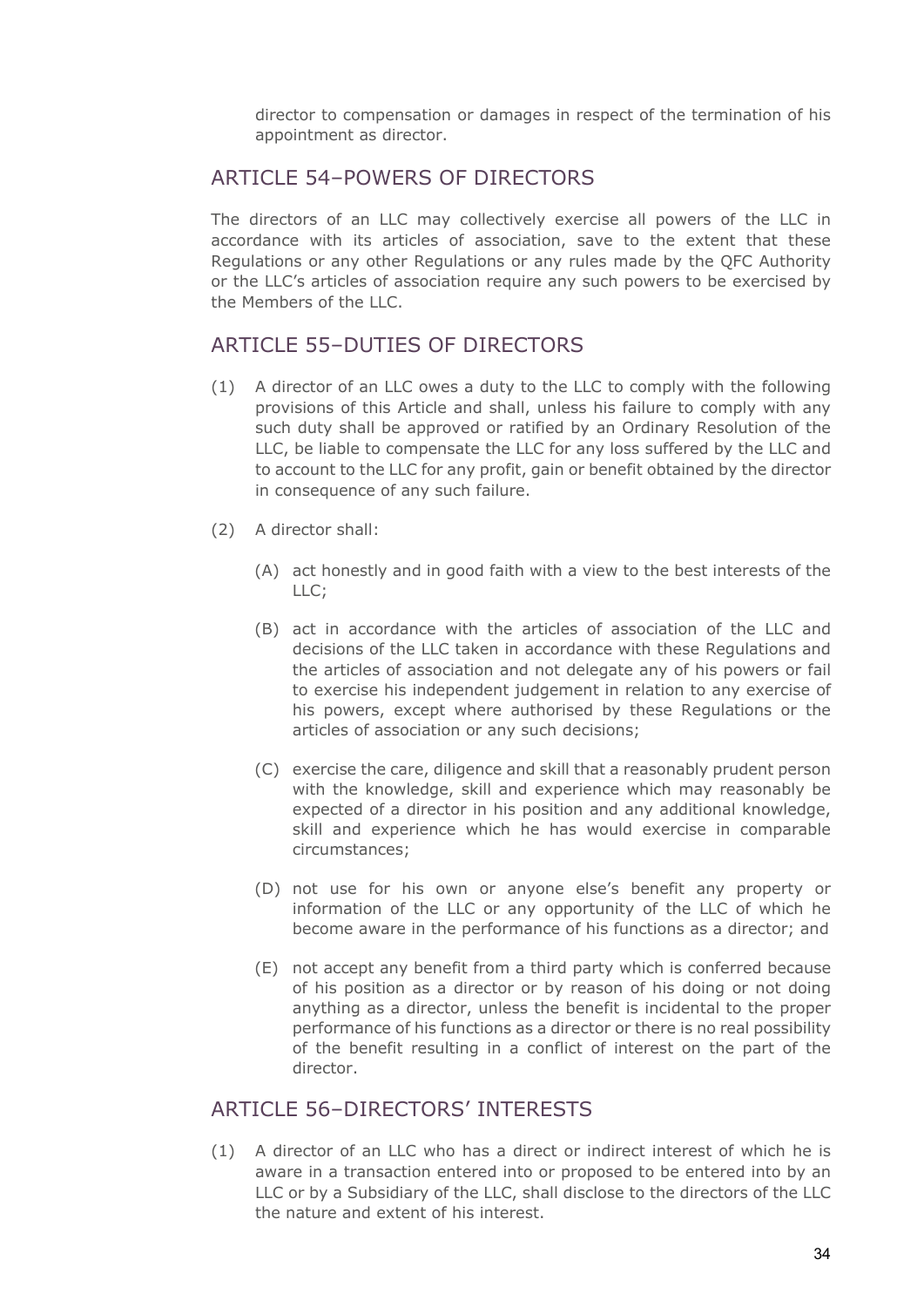- (2) The disclosure required under Article 56(1) shall be made as soon as practicable but no later than 10 days after the director becomes aware of the circumstances from which his duty to make the disclosure arises.
- (3) An interest solely through a holding of less than 10 percent of the shares in a Body Corporate listed on any stock exchange shall not constitute an interest requiring disclosure under this Article 56.
- (4) A notice in writing given to the LLC by a director (including a sole director) that he is to be regarded as interested in any transaction with a specified person and specifying the reason why he is to be regarded as so interested is sufficient disclosure of his interest in any such transaction entered into after the notice is given.
- (5) Where a director fails to disclose an interest of his under this Article 56 the director shall, unless the transaction is confirmed by an Ordinary Resolution at a general meeting of the LLC at which the nature of the director's interest in the transaction was properly disclosed, be liable to account to the LLC for any profit, gain or benefit obtained by the director in connection with the transaction.
- (6) A sole director of an LLC who is required by this Article 56 to disclose any interest shall record the nature and extent of his interest in writing in a register which shall be kept at the LLC's registered office and shall be made available there for inspection by any Member and the LLC's auditor without charge during the office hours of the LLC.

## ARTICLE 57–PROHIBITION OF FINANCIAL ASSISTANCE TO **DIRECTORS**

- (1) Without the consent of any Member or Members holding in the aggregate not less than 90 percent of the total voting rights of all the Members having the right to vote at any meeting of the Members it shall not be lawful for an LLC to make a loan or similar form of financial assistance to any person who is its director or a director of its Holding Company, or to enter into any guarantee or provide security in connection with any financial assistance made to such person as aforesaid by any other person provided that nothing in this Article 57 shall apply to either:
	- (A) subject to Article 57(2) to anything done to provide any such person as aforesaid with funds to meet expenditure incurred or to be incurred by him for the purposes of the LLC or for the purpose of enabling him properly to perform his duties as an Officer of the LLC;
	- (B) in the case of an LLC whose ordinary Business includes the lending of money or the giving of guarantees in connection with financial assistances made by other persons, to anything done by the LLC in the ordinary course of that Business; or
	- (C) any financial assistance prescribed in rules made by the QFC Authority.
- (2) The proviso stated at Article  $57(1)(A)$  shall not authorise the making of any financial assistance, or the entering into of any guarantee, or the provision of any security, except either: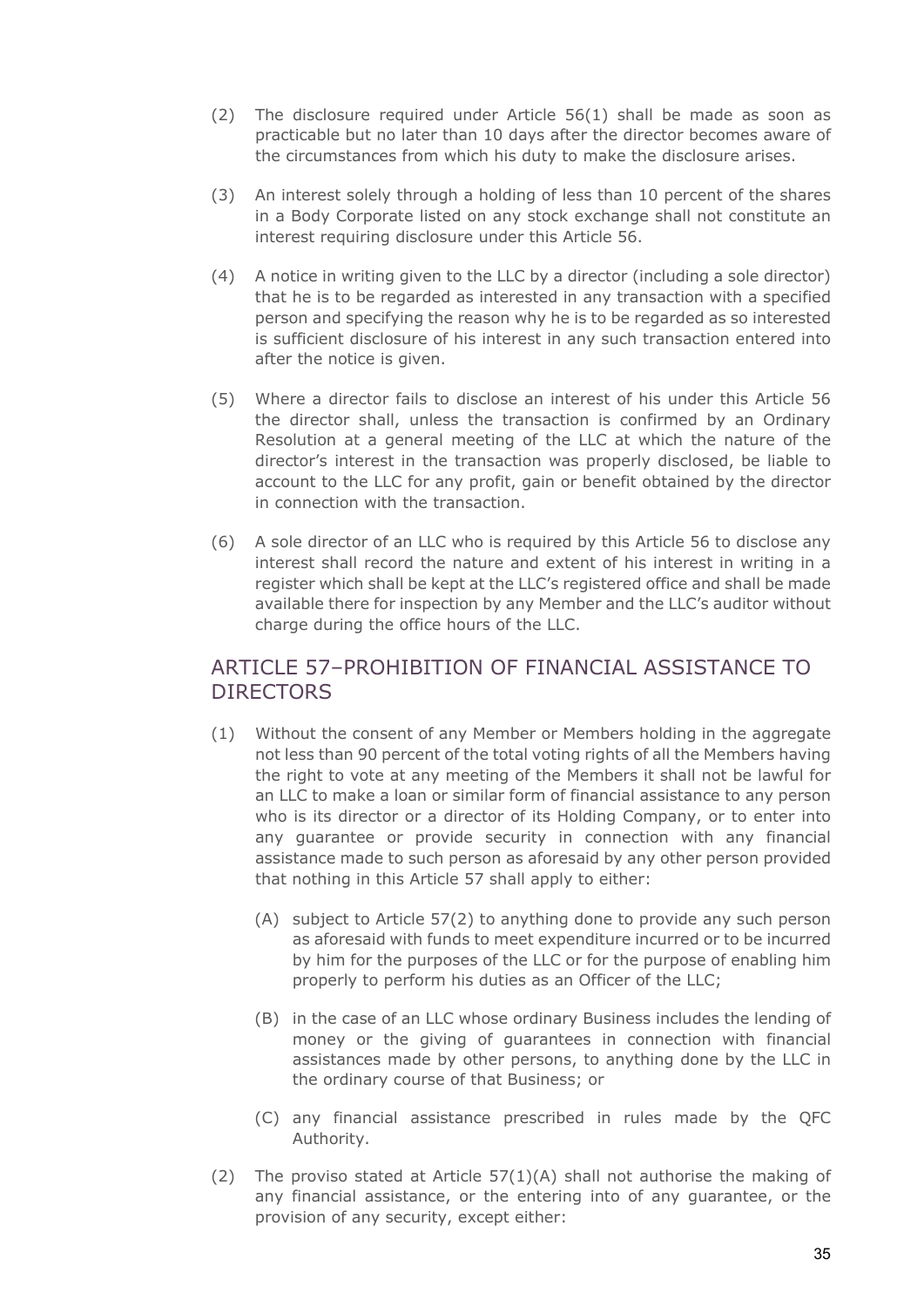- (A) with the prior agreement of the LLC given at a general meeting at which the purposes of the expenditure and the amount of the financial assistance or the extent of the guarantee or security, as the case may be, are disclosed; or
- (B) on condition that, if the approval of the LLC is not given as aforesaid at or before the next following annual general meeting, the financial assistance shall be repaid or the liability under the guarantee or security shall be discharged, as the case may be, within 6 months from the conclusion of that meeting.
- (3) Where the approval of the LLC is not given as required by any such condition, the directors authorising the making of the financial assistance, or entering into the guarantee, or the provision of security, shall be jointly and severally liable to indemnify the LLC against any loss arising therefrom.
- (4) For the purposes of this Article 57 a financial assistance shall not be deemed to have been made in the ordinary course of Business of an LLC if it has not been made on normal commercial terms including in respect of interest rates, repayment terms and security.
- (5) Financial assistance shall be deemed to be financial assistance to a director if it is made to or in favour of:
	- (A) a spouse or child of a director; or
	- (B) a Body Corporate of which a director or his spouse or child (or any of them together) owns or controls directly or indirectly more than 20 percent of the share capital.

#### ARTICLE 58–PAYMENT TO DIRECTORS FOR LOSS OF OFFICE

- (1) It is not lawful for an LLC to make to a director of the LLC any payment by way of compensation for loss of office, or as consideration for or in connection with his retirement from office, without particulars of the proposed payment (including its amount) being disclosed to Members of the LLC and the proposal being approved by Ordinary Resolution. This Article 58 does not affect the ability of an LLC to pay compensation to a director in connection with the termination of his employment by the LLC.
- (2) Where a payment which is unlawful under this Article 58 is made to a director, he shall be liable to repay it to the LLC, unless and until the provisions of this Article are subsequently complied with.

## ARTICLE 59-VALIDITY OF ACTS OF DIRECTOR

The acts of a director are valid notwithstanding any defect that may afterwards be found in his appointment or qualification.

#### ARTICLE 60–APPOINTMENT OF SECRETARY

- (1) Every LLC shall have at all times an appropriately qualified secretary.
- (2) The first secretary of an LLC shall be the person named in the incorporation document, and after that shall be any person appointed by the directors,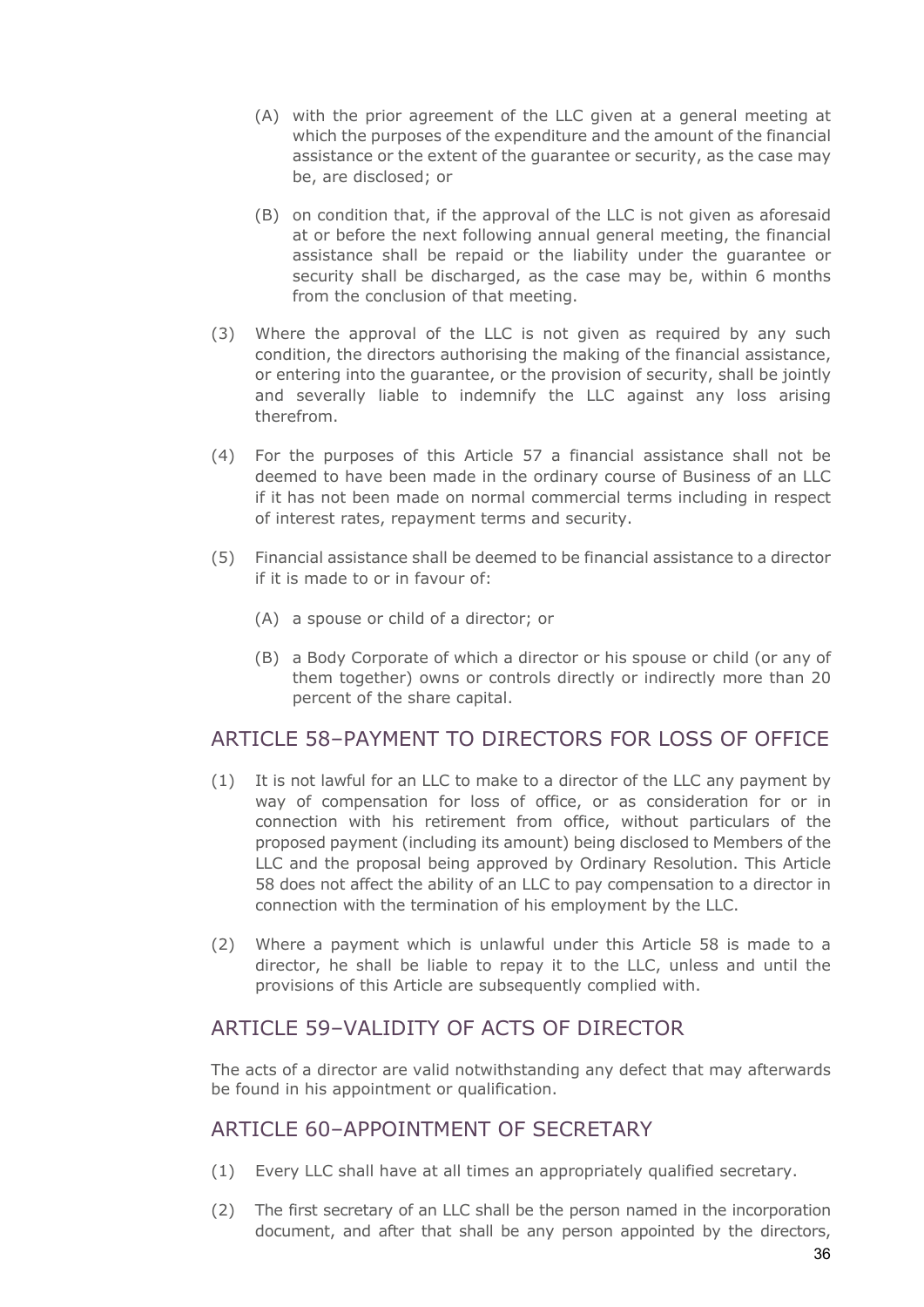including one of their number (except that a sole director cannot also be a secretary). A secretary may be removed by the directors of an LLC or may resign by the submission of a letter of resignation.

(3) The particulars of each secretary appointed, removed or who resigns and any change in the particulars of the secretary of an LLC from time to time, shall be registered with the CRO in the Prescribed Form, together with payment of the Prescribed Fee, and within 21 days of such change For each secretary appointed these particulars shall include his Name, date of birth, Address and nationality and in the case of a Body Corporate its name, registered number and registered office address.

# ARTICLE 61–EXEMPTION, INDEMNIFICATION AND LIABILITY OF OFFICERS

- (1) Subject to Article 61(2), an LLC may in its articles of association or in any contract or arrangement between the LLC and any Officer, or any person employed by the LLC as auditor, exempt such Officer or person from, or indemnify him in respect of any negligence, default, breach of duty or breach of trust of which the Officer or person may be guilty in relation to the LLC or any Subsidiary thereof.
- (2) Any provision whether contained in the articles of association of the LLC or in any contract or arrangement between the LLC and any Officer, or any person employed by the LLC as auditor, exempting such Officer or person from, or indemnifying him against any liability which by virtue of any rule of law would otherwise attach to him in respect of any fraud or dishonesty of which he may be guilty in relation to the LLC shall be void provided that, notwithstanding anything in this Article 61 an LLC may, in pursuance of any such provision as aforesaid, indemnify any such Officer or auditor against any liability incurred by him in defending any proceedings, whether civil or criminal in which judgement is given in his favour or in which he is acquitted.

#### ARTICLE 62–INSURANCE OF OFFICERS

An LLC may purchase and maintain insurance for the benefit of any Officer of the LLC against any liability incurred by him in his capacity as an Officer of the LLC or indemnifying such an Officer in respect of any loss arising or liability attaching to him by virtue of any rule of law in respect of any negligence, default, breach of duty or breach of trust of which the Officer may be guilty in relation to the LLC or any Subsidiary thereof and nothing in these Regulations shall make any such policy void or voidable.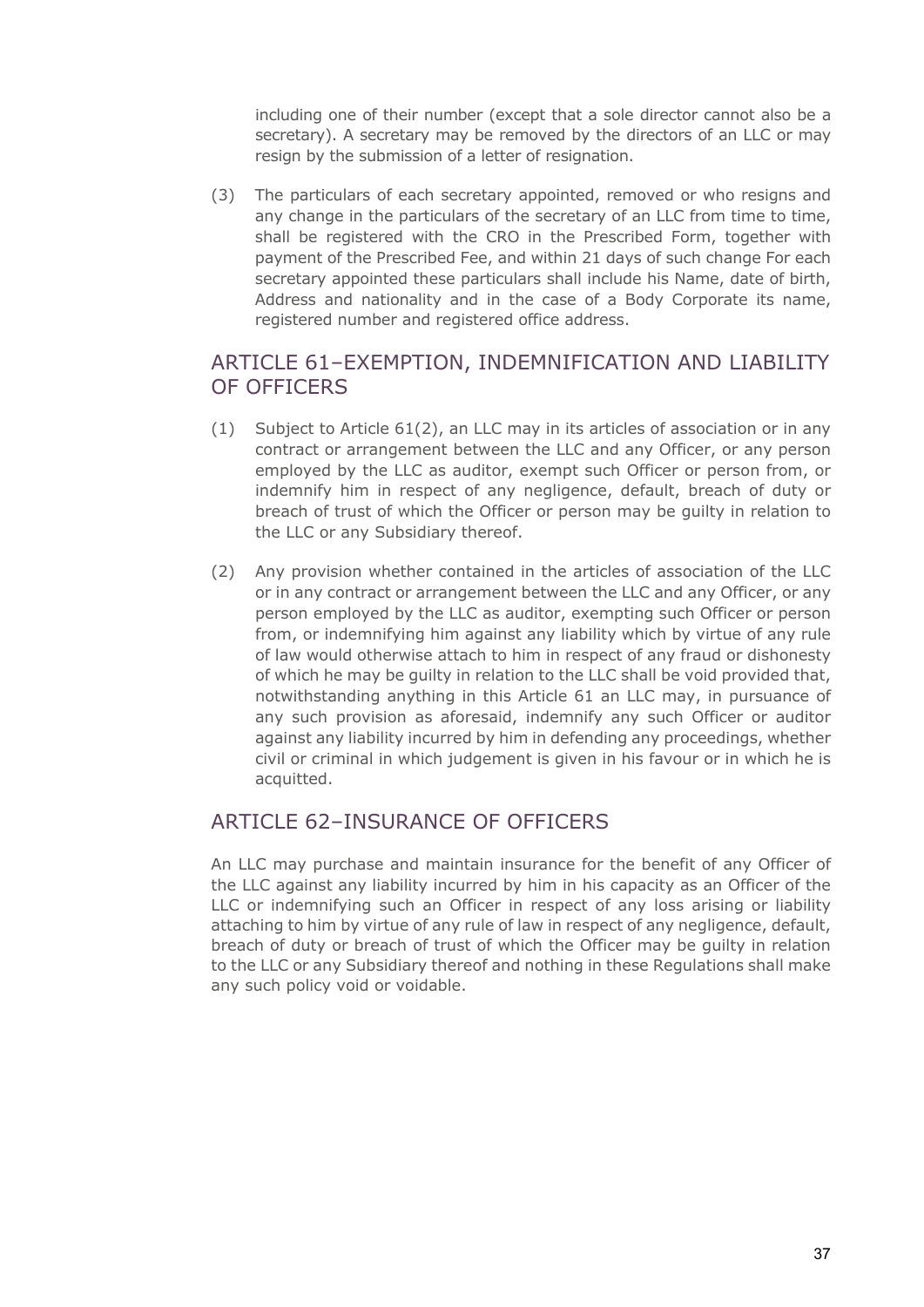# SECTION 10 – MEETINGS AND RESOLUTIONS

## ARTICLE 63–GENERAL MEETINGS

- (1) A meeting of the Members of an LLC shall be convened at least once in every calendar year (save that provided an LLC shall hold its first annual general meeting within 18 months of its incorporation, it need not hold it in the calendar year of its incorporation or the following calendar year); this meeting shall be referred to as the annual general meeting.
- (2) The directors may, whenever they think fit, convene a general meeting of the Members of an LLC or the holders of any class of Shares thereof; all meetings other than annual general meetings shall be called special general meetings.

#### ARTICLE 64–CRO'S POWER TO CALL MEETING IN DEFAULT

- (1) If a default is made in the holding of a general meeting in accordance with Article 63(1), the CRO may, on the application of any Officer or Member of the LLC, call or direct the calling of, a general meeting of the LLC.
- (2) The LLC shall comply with any direction of the CRO made under Article 64(1).

# ARTICLE 65–REQUISITION OF GENERAL MEETINGS

- (1) Notwithstanding anything in its articles of association, the directors of an LLC shall, on requisition by Members holding the requisite Shares, proceed to call a special general meeting or as the case may be a meeting of any class of Members of the LLC to be held as soon as practicable, but in any case not later than 3 months after the date of requisition.
- (2) For the purposes of Article 65(1) the "requisite Shares" means not less than 10 percent in nominal value of the Shares which at the date of the requisition carry the right to vote at the meeting requisitioned.
- (3) The requisition shall state the objects of the meeting and must be signed by the requisitionists and be deposited at the registered office of the LLC marked for the attention of the directors. The requisition may consist of several Documents in like form signed by one or more requisitionists.
- (4) If the directors do not, within 21 days from the date of the deposit of the requisition proceed duly to convene a meeting, the requisitionists, or any of them representing more than 50 percent of the total voting rights of all of them, may themselves convene a meeting, but any meeting so convened shall not be held after the expiration of 3 months from the said date.
- (5) A meeting convened under this Article 65 shall be convened in the same manner, as nearly possible, as that in which meetings are to be convened by directors.
- (6) Any reasonable expenses incurred by the requisitionists by reason of the failure of the directors to convene a meeting shall be repaid to the requisitionists by the LLC, and any sum so repaid shall be retained by the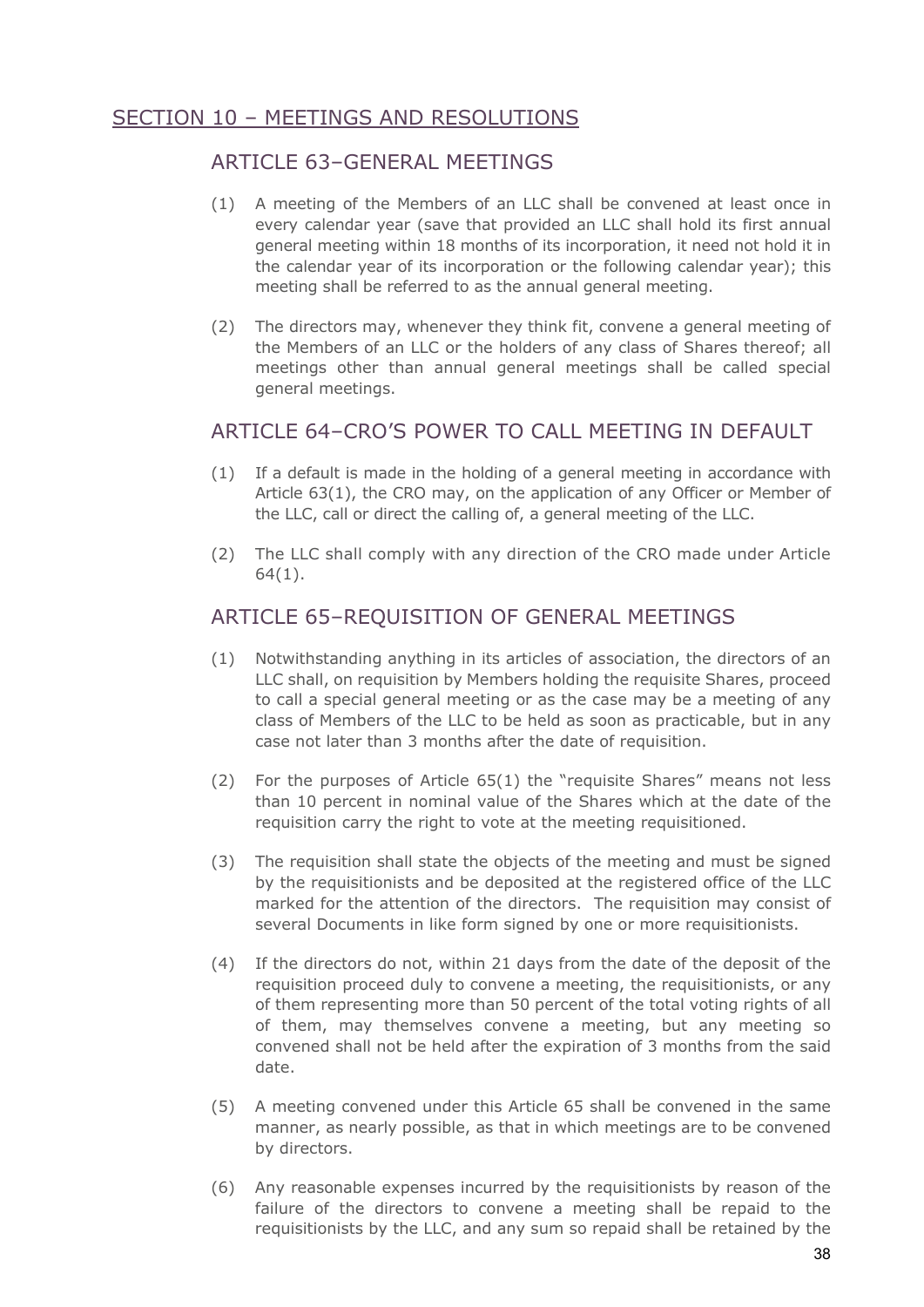LLC out of any sums due or to become due from the LLC by way of fees or other remuneration in respect of their services to such directors as were in default.

### ARTICLE 66-NOTICE OF MEETINGS

- (1) Any general meeting of an LLC or a meeting of any class of Members of an LLC may, subject to any longer period of notice as may be required by its articles of association, be called by not less than 21 days' notice in writing, inclusive of the day on which the notice is given.
- (2) If a meeting is called by shorter notice than that specified in Article  $66(1)$ , it shall be deemed to be duly called if it is so agreed by a majority in number of the Members having a right to attend and vote at the meeting, together holding not less than 95 percent of the nominal value of the Shares of the LLC giving a right to attend and vote at that meeting.
- (3) A notice of a general meeting of the LLC shall:
	- (A) set out a time and place for the meeting;
	- (B) set out in an agenda the nature of the business of the meeting;
	- (C) if a Special Resolution is to be proposed at the meeting set out the intention to propose a Special Resolution and attach a copy of the proposed Special Resolution to the agenda; and
	- (D) include a copy of any accounts or auditors report if the same is to be laid before the meeting.
- (4) The accidental omission to give notice of a meeting to, or the non-receipt of a notice of a meeting by, any persons entitled to receive notice shall not invalidate the proceedings of the meeting.

### ARTICLE 67–GENERAL PROVISIONS AS TO MEETINGS AND VOTES

- (1) The following provisions apply to any meeting of the LLC or of the holders of any class of Shares in the LLC insofar as the articles of association of the LLC do not make other provision in that behalf:
	- (A) notice of every meeting shall be given to every Member entitled to receive it by delivering it to his registered address, being his address recorded in the register of Members or such other address as the Member shall notify to the LLC for delivery of notices from time to time;
	- (B) (save in the case of an LLC having a single Member) two Members personally present shall be a quorum;
	- (C) any Member elected by the Members present at a meeting may be chairman of it; and
	- (D) every Member has one vote for every Share held by him.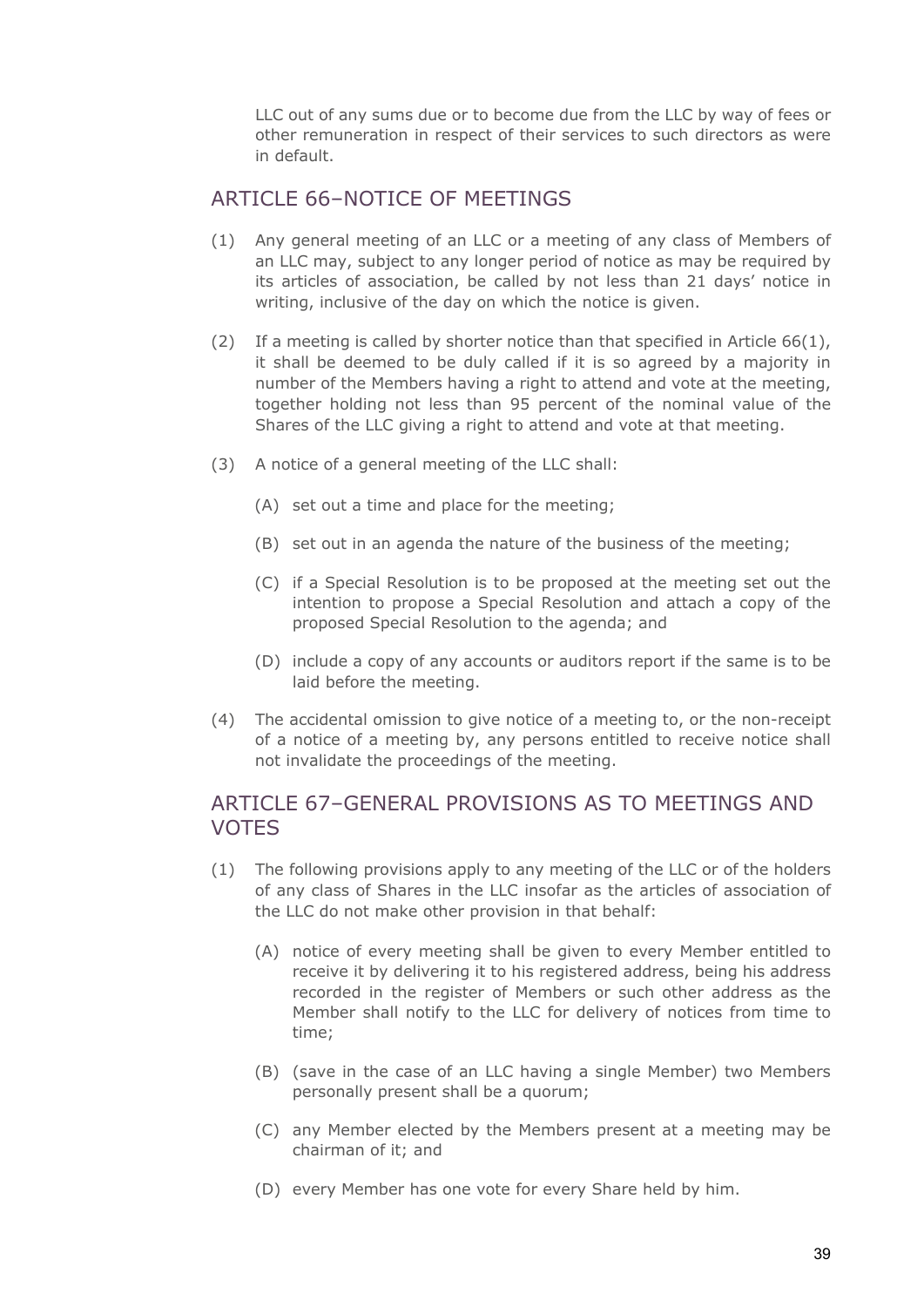(2) Notwithstanding any provision to the contrary in the articles of association of an LLC which has a single Member, at any meeting thereof one Member present in person or by proxy shall be a quorum.

### ARTICLE 68-PROXIES

- (1) A Member of an LLC entitled to attend and vote at a meeting of it (including a meeting of holders of any class of Shares in it) is entitled to appoint another person (whether a Member or not) as his proxy to attend and vote instead of him and a proxy appointed to attend and vote instead of a Member has the same right as the Member to speak at the meeting.
- (2) In every notice calling a meeting of an LLC there shall appear with reasonable prominence a statement that a Member entitled to attend and vote is entitled to appoint a proxy or, where that is allowed, one or more proxies to attend and vote instead of him, and that a proxy need not also be a Member.
- (3) A provision contained in an LLC's articles of association is void insofar as it would have the effect of requiring the appointment of a proxy or any Document necessary to show the validity of, or otherwise relating to, the appointment of a proxy, to be received by the LLC or any other person more than 48 hours before a meeting or an adjourned meeting in order that the appointment may be effective.

### ARTICLE 69–RIGHT TO DEMAND A POLL

- (1) A provision contained in an LLC's articles of association is void insofar as it would have the effect either:
	- (A) of excluding the right to demand a poll at a general meeting, or at a meeting of any class of Members, on a question other than the election of the chairman of the meeting or the adjournment of the meeting; or
	- (B) of making ineffective a demand for a poll on any such question which is made either:
		- (i) by not less than five Members having the right to vote on the question;
		- (ii) by a Member or Members representing not less than 10 percent of the total voting rights of all the Members having the right to vote on the question; or
		- (iii) by a Member or Members holding not less than 10 percent in nominal value of the Shares in the LLC conferring a right to vote at the meeting.
- (2) The instrument appointing a proxy to vote at such a meeting is deemed also to confer authority to demand or join in demanding a poll; and for the purposes of Article 69(1) a demand by a person as proxy for a Member is the same as a demand by the Member.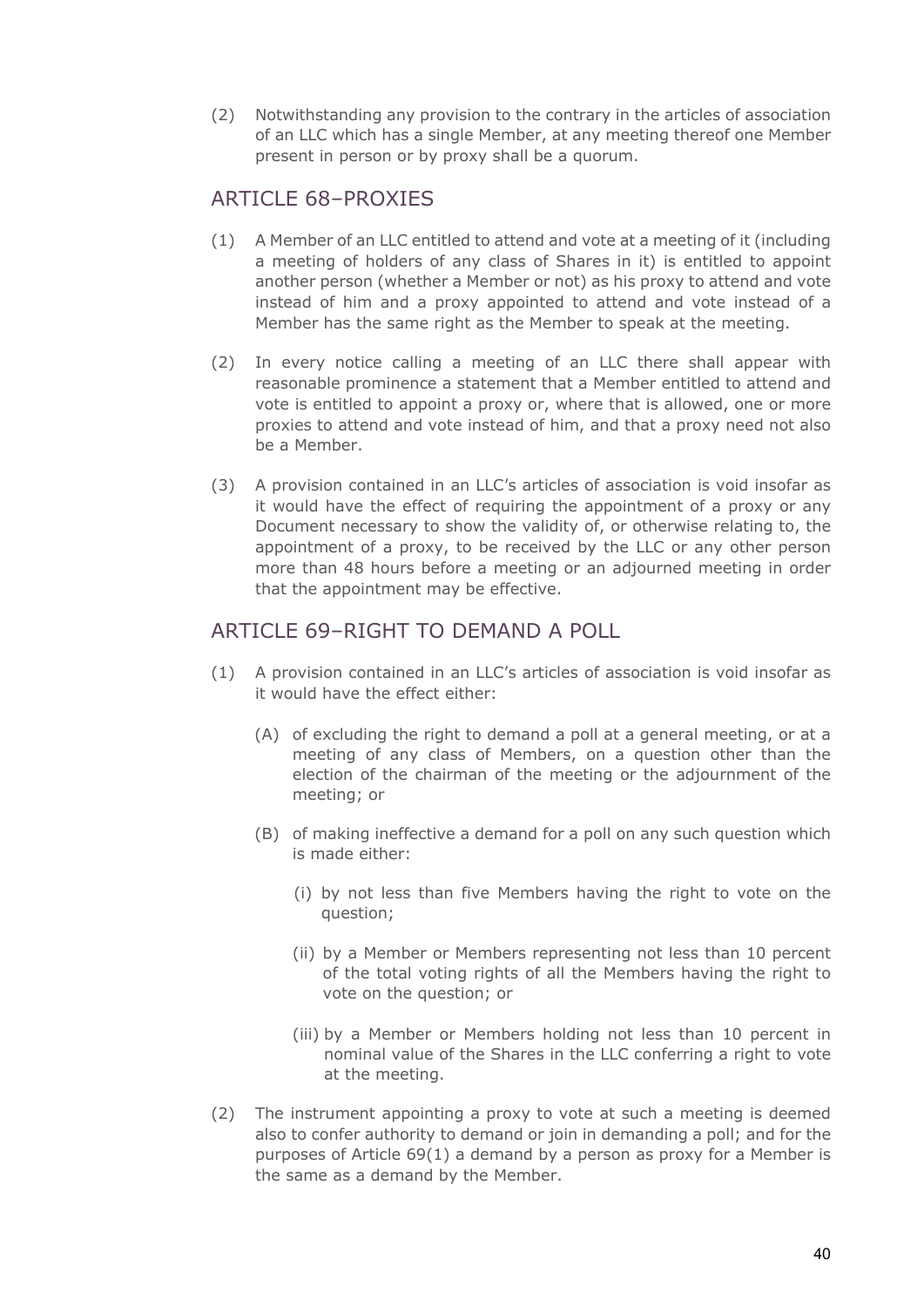(3) On a poll taken at such a meeting, a Member entitled to more than one vote need not, if he votes, use all his votes or cast all the votes he uses in the same way.

#### ARTICLE 70-REPRESENTATION OF ENTITY AT MEETINGS

- (1) An Entity may:
	- (A) if it is a Member of an LLC authorise such person as it thinks fit to act as its representative at any meeting of the LLC or at any meeting of any class of Members of the LLC; and
	- (B) if it is a creditor (including a holder of debentures), of an LLC, authorise such person as it thinks fit to act as its representative in any meeting of any creditors of the LLC held in pursuance of these Regulations or any other Regulations, or in pursuance of the provisions contained in any debenture or trust deed, as the case may be.
- (2) A person authorised as aforesaid shall be entitled to exercise the same powers on behalf of the Entity which it represents as that Entity could exercise as if it were an individual Member, creditor or holder of debentures in the LLC.

#### ARTICLE 71–CIRCULATION OF MEMBERS' RESOLUTION

- (1) Subject as provided in this Article, it shall be the duty of an LLC, on the requisition in writing of such number of Members as is herein after specified, at the expense of the requisitionists unless the LLC resolves otherwise:
	- (A) to give the Members of the LLC entitled to receive notice of the next annual general meeting notice of any resolution which may properly be moved and is intended to be moved at that meeting; and
	- (B) to circulate to Members entitled to have notice of any general meeting sent to them any statement of not more than one thousand words with respect to the matter referred to in any proposed resolution or the business to be dealt with at that meeting.
- (2) The number of Members necessary for requisition under Article 71(1) shall be:
	- (A) either any number of Members representing not less than 5 percent of the total voting rights of all the Members having at the date of the requisition a right to vote at the meeting to which the requisition relates; or
	- (B) not less than ten Members.
- (3) Notice of any such intended resolution shall be given, and any such statement shall be circulated, to the Members of the LLC entitled to have notice of the meeting sent to them by serving a copy of the resolution on each such Member in any manner permitted for the service of notice of the meeting, and any notice of such resolution shall be given to any other Member of the LLC by giving notice of the general effect of the resolution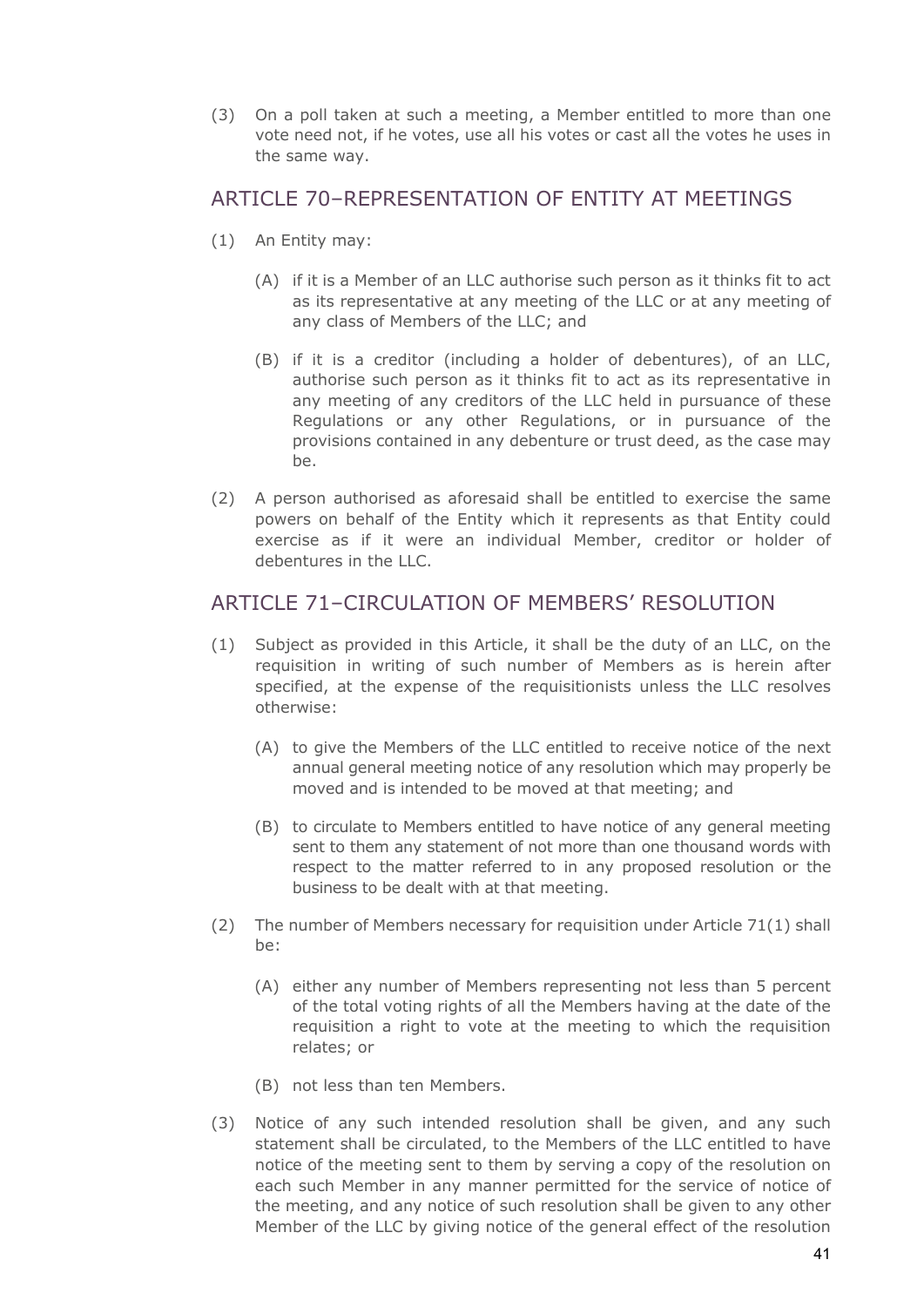in any manner permitted for giving him notice of meetings of the LLC, provided that the copy shall be served, or notice to the effect of the resolution shall be given, as the case may be, in the same manner, and so far as practicable, at the same time as notice of the meeting and, where it is not practicable for it to be served or given at that time, it shall be served or given as soon as practicable thereafter.

# ARTICLE 72–CONDITIONS TO BE MET BEFORE LLC BOUND TO GIVE NOTICE OF RESOLUTION

- (1) An LLC shall not be bound under Article 71 to give notice of any resolution or circulate any statement unless a copy of the requisition signed by the requisitionists, or two or more copies which between them containing the signatures of all the requisitionists, is deposited at the registered office of the LLC:
	- (A) requiring notice of a resolution, not less than 21 days before the meeting; or
	- (B) in the case of any other requisition, not less than one week before the meeting; and

there is deposited or tendered with the requisition a sum reasonably sufficient to meet the LLC's expenses in giving effect thereto.

(2) Provided that if, after a copy of the requisition requiring notice of a resolution has been deposited at the registered office of the LLC, an annual general meeting is called for a date 21 days or less after the copy has been deposited, the copy though not deposited within the time required by this Article 72 shall be deemed to have been properly deposited for the purposes thereof.

#### ARTICLE 73-RESOLUTIONS IN WRITING OF MEMBERS

- (1) Anything which may be done by any kind of resolution of a meeting of the Members of an LLC, or any class thereof, may be effected, without a meeting and without any previous notice being required, by resolution in writing signed by all the Members entitled at the date of the resolution to attend and vote at such a meeting.
- (2) Each of the signatures of such written resolution need not be on a single Document provided each is on a Document which accurately states the terms of the resolution.
- (3) The date of the resolution means the date on which the resolution is signed by or on behalf of the last Member to sign.
- (4) A written resolution signed in accordance with this Article is valid and effective as if it was passed at a general meeting of the Members or at a meeting of the relevant class of Members of the LLC.

#### ARTICLE 74–DIRECTORS MEETINGS AND WRITTEN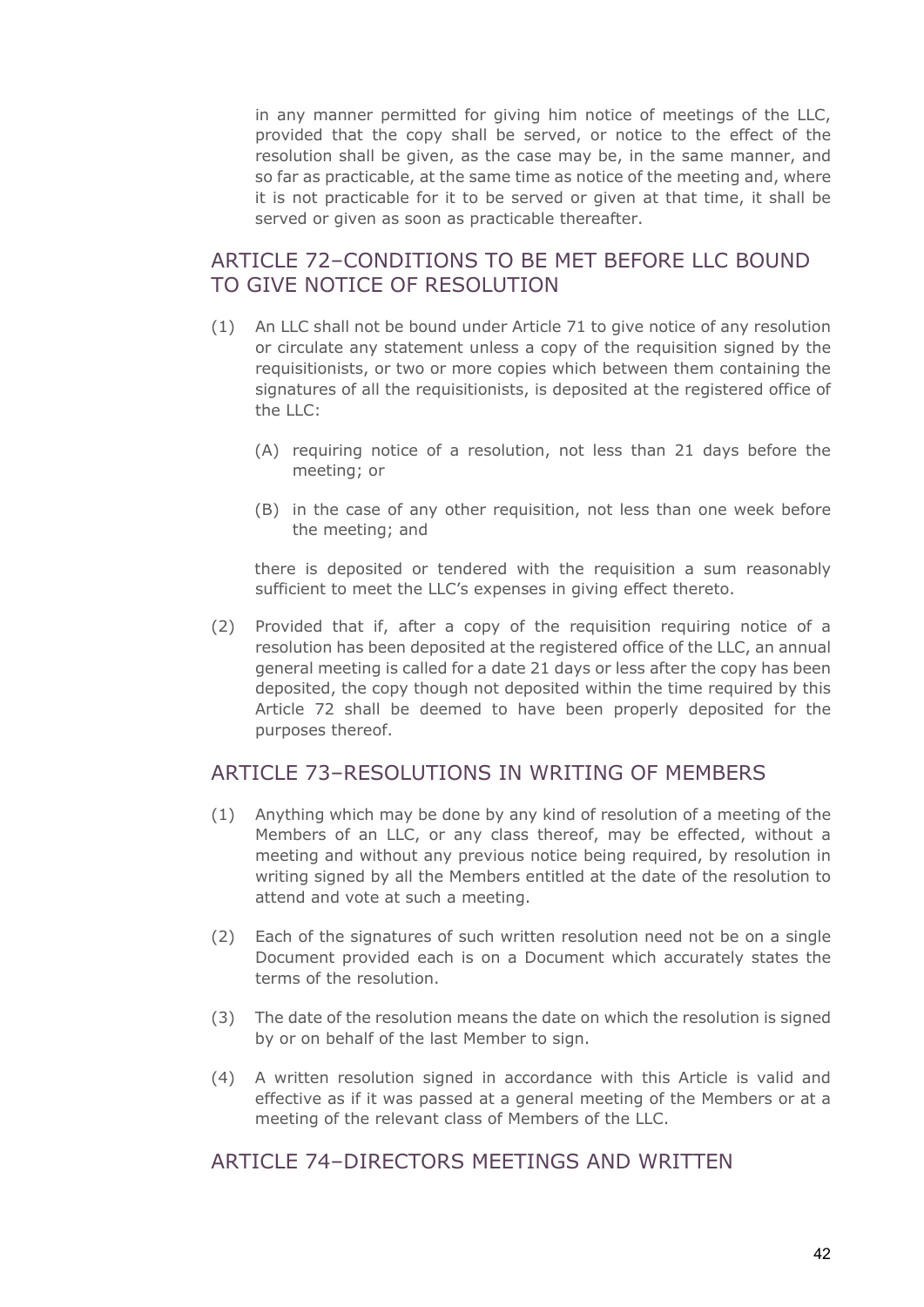# RESOLUTIONS

- (1) Save in the case of an LLC with a sole director, meetings of the directors shall be held as often as is necessary for the conduct of the affairs of the LLC.
- (2) Subject as provided in the articles of association of the LLC, each director shall be entitled to one vote and decisions shall be made by majority vote.
- (3) A meeting of the directors of an LLC, or any committee thereof, may be effected by a resolution in writing signed by all the directors or all the members of the committee.

### ARTICLE 75-PARTICIPATION IN MEETINGS

Unless the articles of association of the LLC provide otherwise, a meeting of directors or a committee of directors or of the Members or any class thereof may be held by means of such telephone, electronic or other communication facilities as permit all persons participating in the meeting to communicate with each other simultaneously, and instantaneously, and participation in such a meeting shall constitute presence in person at such meeting.

### ARTICLE 76 - MINUTES

- (1) Every LLC shall cause minutes of all proceedings at general meetings, meetings of the holders of a class of Shares, meetings of its directors and committees of directors to be entered in books kept for that purpose.
- (2) Any such minute, if purporting to be signed by the chairman of the meeting at which the proceedings took place, or by the chairman of the next succeeding meeting, is evidence of the proceedings.
- (3) Where minutes have been made in accordance with this Article 76 then, until the contrary is proved, the meeting is deemed duly held and convened, and all proceedings which took place at the meeting to have duly taken place.
- (4) Where a decision of the Members, or any class thereof, or of the directors, is effected by a resolution in writing or decision of a sole Member or director in accordance with these Regulations, the LLC shall cause a record of the resolution or decision and of the signatures thereon to be entered in the relevant minute book in the same way as minutes of the proceedings at the relevant type of meeting.
- (5) The books containing the minutes of a general meeting or of a meeting of the holders of a class of Shares or a meeting of the directors shall be kept at the LLC's registered office, and shall during business hours be open to examination by a Member without charge.

### ARTICLE 77–FILING OF RESOLUTIONS

(1) A copy of every resolution or agreement to which this Article 77 applies shall within 21 days after it is passed or made, be registered with the CRO on the Prescribed Form.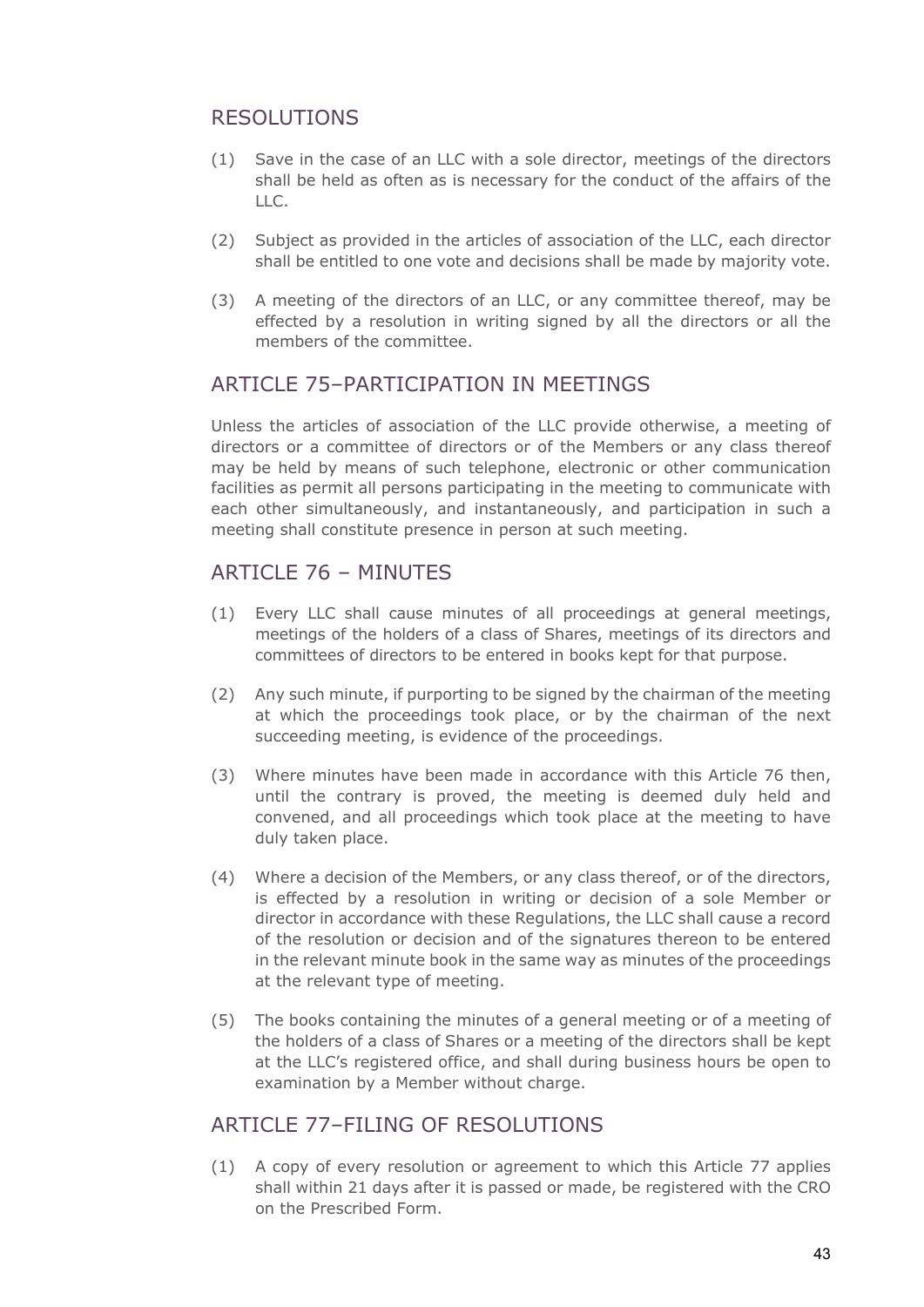- (2) This Article applies to:
	- (A) Special Resolutions of an LLC;
	- (B) a resolution of an LLC removing a director from office;
	- (C) resolutions of the Members of an LLC or resolutions of a sole Member to the extent that these would have been Special Resolutions if passed at a general meeting;
	- (D) a resolution approving the purchase of an LLC's own Shares;
	- (E) a Special Resolution approving a reduction of share capital of an LLC; and
	- (F) a resolution removing an auditor of an LLC from office.

#### ARTICLE 78 – RECORDING OF DECISIONS BY SOLE MEMBER

- (1) If:
	- (A) an LLC has only one Member;
	- (B) the Member takes a decision which may be taken by the LLC in general meeting and has effect as if agreed by the LLC in general meeting; and
	- (C) the decision is not taken by way of resolution in writing

the Member shall provide the LLC with a record in writing of the decision.

(2) Failure to comply with Article 78(1) shall not affect the validity of the decision.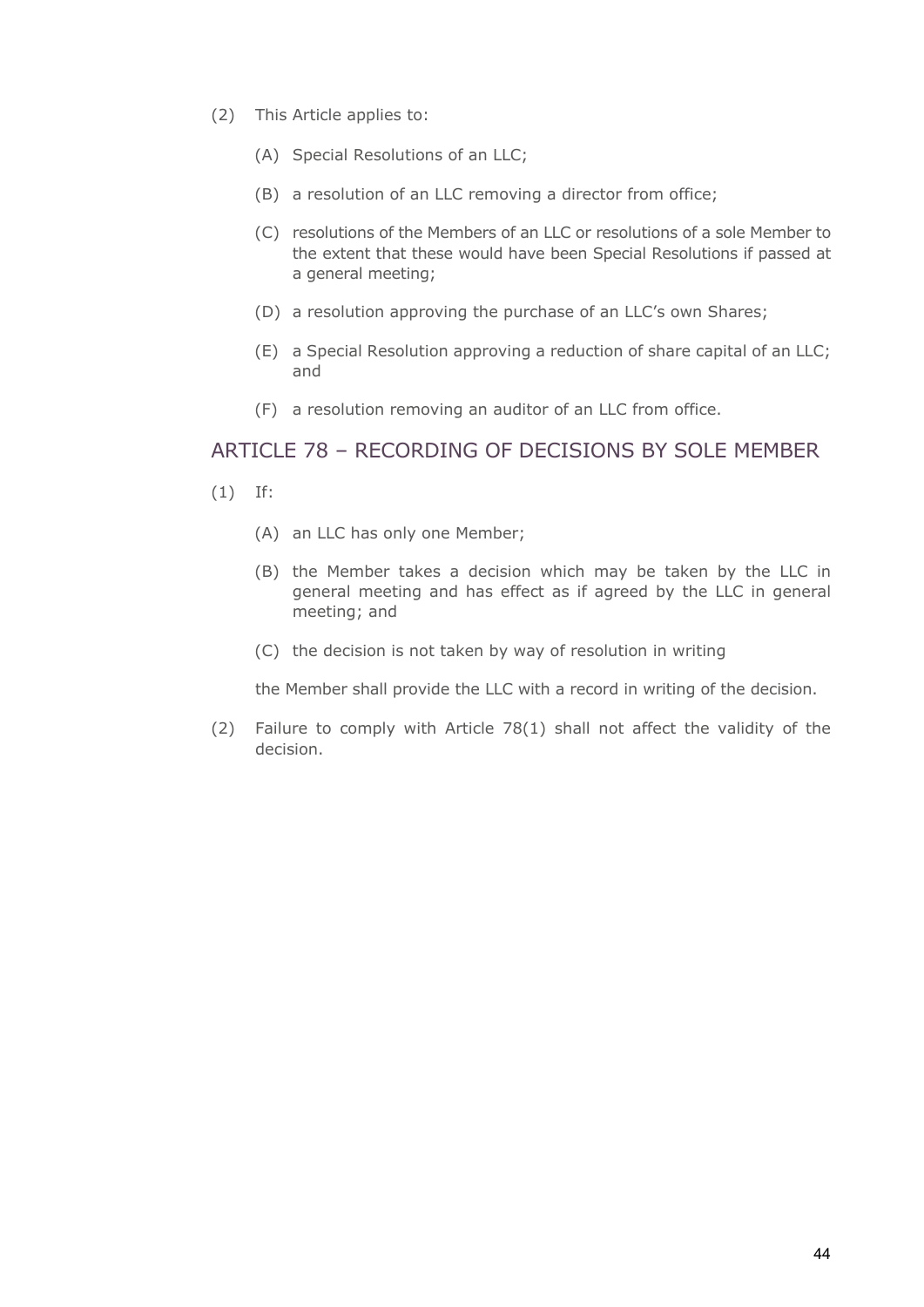# SECTION 11 – ACCOUNTING AND AUDIT REQUIREMENTS

#### ARTICLE 79-MAINTENANCE OF ACCOUNTING RECORDS

Every LLC shall keep proper accounting Records with respect to all sums of money received and expended by the LLC and all sales and purchases of goods and services and other transactions by the LLC and the assets and Liabilities of the LLC. Such accounting Records, shall be sufficient to show and explain all transactions by the LLC and must be such as to:

- (1) disclose with reasonable accuracy the financial position of the LLC at any time; and
- (2) enable the directors to ensure that any accounts prepared by the LLC comply with the requirements of these Regulations.

#### ARTICLE 80–LOCATION OF ACCOUNTING RECORDS

- (1) The LLC's accounting Records shall be:
	- (A) kept at the LLC's registered office;
	- (B) preserved by the LLC for at least 6 years from the date to which they relate; and
	- (C) at all reasonable times be open to inspection by the directors and auditor of the LLC.
- (2) If an LLC fails to comply with Article 79 and Article 80(1), the LLC and every Officer is in contravention of these Regulations.

#### ARTICLE 81-FINANCIAL YEAR OF AN LLC

- (1) The first financial year of an LLC starts from the day on which it is incorporated and lasts for the period ending on the financial year end date specified in the incorporation document falling not less than 6 months and not more than 18 months after incorporation of the LLC.
- (2) The second and any subsequent financial year shall start with the day immediately following the end of the LLC's previous financial year and end on the financial year end date in the next calendar year.
- (3) An LLC may by notice in the Prescribed Form given to the CRO specify a new financial year end date having effect in relation to:
	- (A) the LLC's current financial year and subsequent financial years; or
	- (B) the LLC's previous financial year and all financial years subsequent to that previous financial year

where, an LLC's "previous financial year" means that year immediately preceding its current financial year.

(4) The notice shall state whether the current or previous financial year: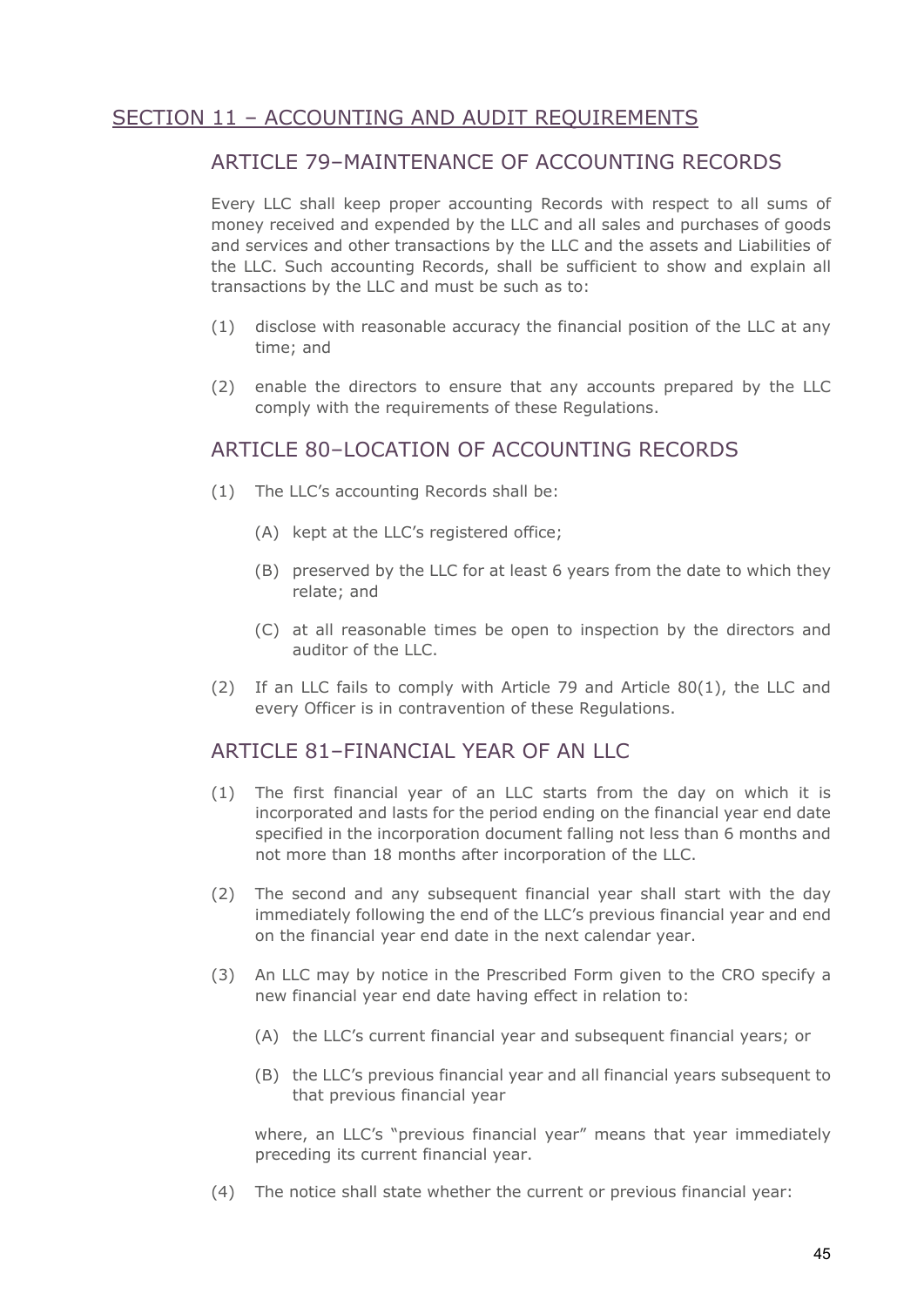- (A) is to be shortened, so as to come to an end on the first occasion on which the new financial year end date falls or fell after the beginning of the financial year; or
- (B) is to be extended, so as to come to an end on the second occasion on which that date falls or fell after the beginning of the year.
- (5) A notice under Article 81(3), stating that the current or previous financial year is to be extended is ineffective, if given less than 5 years after the end of an earlier financial year of the LLC which was extended by virtue of this Article.
- (6) A notice under Article 81(3) may not be given in respect of a previous financial year if the period allowed for laying and delivering accounts in relation to that year has already expired.
- (7) An LLC's financial year shall not, in any case, be extended so as to exceed 18 months and a notice under Article 81(3) is ineffective if the current or previous financial year as extended in accordance with the notice would exceed that limit.

# ARTICLE 82–LLC ACCOUNTS

- (1) The directors of every LLC shall cause accounts to be prepared in relation to each financial year of the LLC which shall be in the English language and shall comprise or include:
	- (A) financial statements set out in accordance with IFRS, UK GAAP, US GAAP or such other accounting principles and standards as may be prescribed in rules made by the QFC Authority; and
	- (B) such further information as may be required by these Regulations, any rules made by the QFC Authority and the LLC's articles of association.
- (2) The accounts shall be prepared in accordance with accounting principles and standards prescribed in rules made by the QFC Authority and comply with any other requirements of these Regulations or any rules made by the QFC Authority. The accounts shall show a true and fair view of the profit or loss of the LLC for the financial year in question and of the state of the LLC's affairs at the end of such financial year.
- (3) The LLC's accounts shall be approved by the directors and signed on their behalf by at least one of their number.
- (4) Within 4 months of the end of the financial year the accounts for that year shall be:
	- (A) prepared and approved by the directors;
	- (B) examined and reported on by the LLC's auditors in accordance with these Regulations and any rules made by the QFC Authority, such auditors' report to be written in the English language; and
	- (C) laid before a meeting of the Members together with a copy of the auditors' report.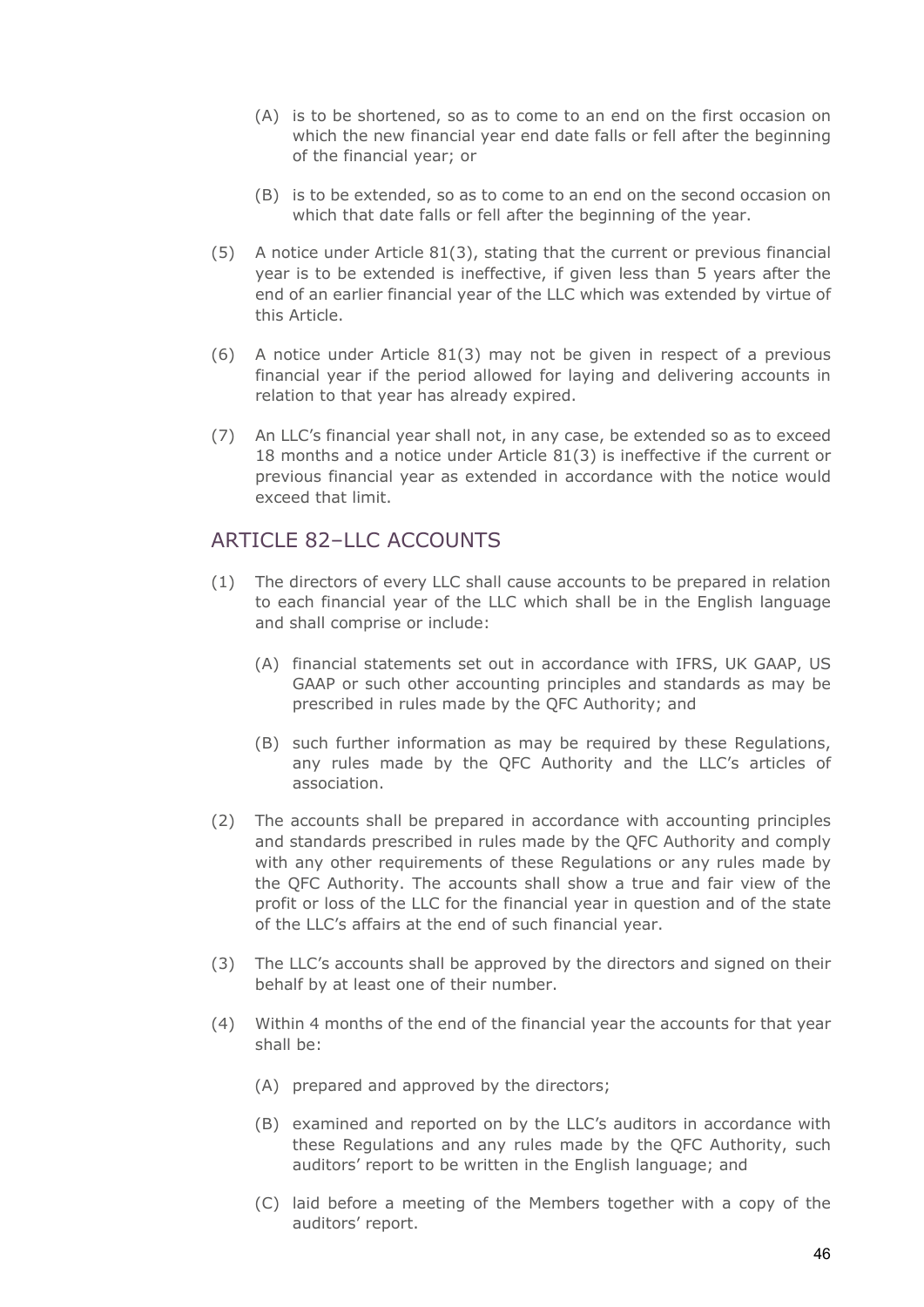- (5) The LLC shall file with the CRO within 21 days after the meeting of the Members before which the accounts and auditor's report were laid, a copy of the accounts and auditor's report.
- (6) In this Section 11, reference to "accounts" are to those accounts prepared in accordance with this Article.
- (7) This Article does not apply to an LLC that is a Collective Investment Fund.

## ARTICLE 83–PROVISION OF COPY OF ACCOUNTS TO **MEMBERS**

- (1) Any Member of an LLC is entitled, on demand and without charge, to be furnished with a copy of the LLC's latest audited accounts and auditor's report.
- (2) An LLC shall comply with such a request within 7 days.
- (3) If an LLC fails to comply with Article 83(2), the LLC and every Officer is in contravention of these Regulations.

### ARTICLE 84–PUBLICATION OF ACCOUNTS

Any accounts published by an LLC must be audited and a copy of the auditors' report must accompany the published accounts.

### ARTICLE 85–QUALIFICATION OF AUDITOR

- (1) An LLC's auditor shall be an individual auditor or firm of auditors qualified to act as auditors in the QFC and approved by the QFC Authority to act as auditors for LLCs and other Companies and other Entities incorporated or registered in the QFC and entered in a register of approved auditors which shall be maintained by the CRO.
- (2) An auditor shall be regarded as qualified and approved by the QFC Authority to act as an auditor in the QFC and shall be entitled to be entered in the register maintained by the CRO if that auditor meets the criteria for approval set out in rules made by the QFC Authority.
- (3) Entry of an auditor or firm of auditors in the register of auditors shall be without prejudice to any rules concerning auditors made by the Regulatory Authority pursuant to the Financial Services Regulations.

#### ARTICLE 86-APPOINTMENT AND REMOVAL OF AUDITOR

- (1) An LLC shall appoint one or more auditors or a firm of auditors who shall examine and report on the LLC's accounts in accordance with these Regulations. Except as provided for in Article 86(6) and Article 88(4) the LLC shall give notice in writing to the CRO within 21 days of the first appointment and any subsequent change in auditor on the Prescribed Form together with the Prescribed Fee.
- (2) No person shall be appointed as auditor of an LLC who is an Officer or employee of that LLC or of an Affiliated Company or who is a partner, employer or employee of any such Officer or employee.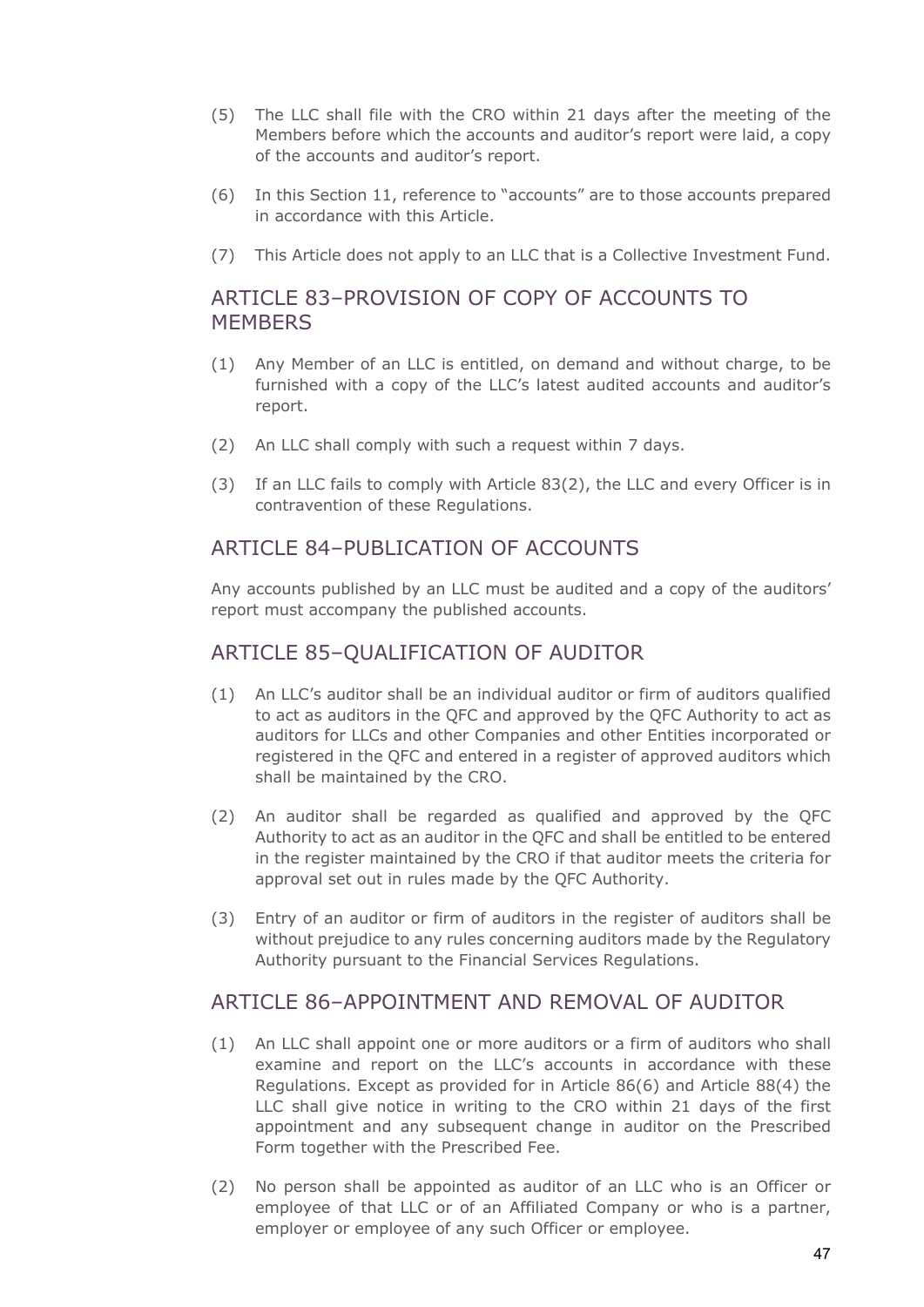- (3) The directors of an LLC shall appoint the auditor of that LLC for its first financial year. In subsequent financial years, an LLC shall at its annual general meeting appoint an auditor to hold office from the conclusion of that meeting to the conclusion of the next annual general meeting. The directors or the Members of the LLC in general meeting may fill any vacancy in the office of auditor. While such a vacancy continues, any surviving or continuing auditor may continue to act.
- (4) Where for any reason no auditor is appointed, the CRO may, on the application of any Member, appoint one or more auditors to hold office until the close of the next annual general meeting.
- (5) Notwithstanding any agreement but without prejudice to the auditors' rights to compensation or damages, any auditor of an LLC may be removed by an Ordinary Resolution.
- (6) The LLC shall as soon as reasonably practicable and in any event not later than 5 days after the passing of the Ordinary Resolution referred to in Article 86(5) file a copy of the Ordinary Resolution with the CRO in the Prescribed Form together with the Prescribed Fee and if an Authorised Firm with the Regulatory Authority.

#### ARTICLE 87–REMUNERATION OF AUDITOR

- (1) The remuneration of an auditor of an LLC appointed by the Members shall be fixed by the Members in general meeting or by the directors, if they are authorised to do so by the Members, and the remuneration of the auditor appointed by the directors shall be fixed by the directors.
- (2) Where one or more auditors are appointed by the CRO under Article 86, the CRO shall also fix the remuneration to be paid by the LLC for its or their services.
- (3) There shall be stated in a note to an LLC's audited accounts the amount of the remuneration of the LLC's auditors in their capacity as such.

#### ARTICLE 88–RESIGNATION OF AN AUDITOR

- (1) An auditor of an LLC may resign from office by depositing a notice in writing to that effect at the LLC's registered office, and any such notice operates to bring his term of office to an end on the date on which the notice is deposited, or on such later date as may be specified in it.
- (2) When an auditor ceases for any reason to hold office the auditor shall deposit at the LLC's registered office:
	- (A) a statement of any circumstances connected with his ceasing to hold office which he considers should be brought to the notice of the Members or creditors of the LLC; or
	- (B) if he considers that there are no such circumstances a statement that there are none.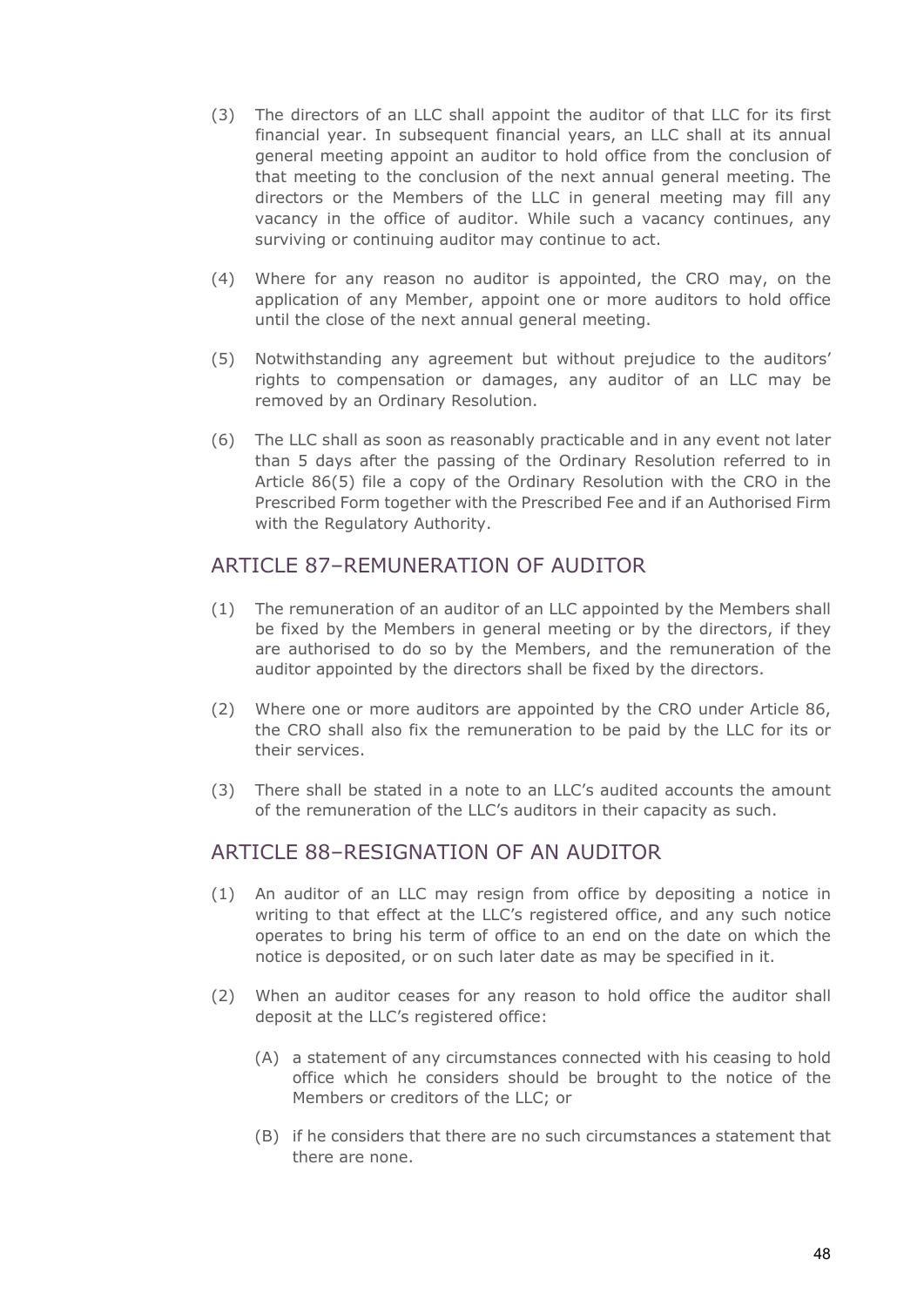- (3) Where a statement under this Article 88 falls within Article 88(2)(A), the LLC shall within 21 days send a copy of the statement to each director and Member of the LLC.
- (4) The LLC shall as soon as reasonably practicable and in any event not later than 5 days after the deposit of notice of resignation at its registered office file a copy of the notice with the CRO in the Prescribed Form together with the Prescribed Fee and if an Authorised Firm with the Regulatory Authority.

### ARTICLE 89-AUDITOR'S REPORT TO LLC

- (1) An LLC's auditor shall make a report to the LLC's Members on the accounts examined by the auditor.
- (2) The auditor's report shall state:
	- (A) whether in the auditor's opinion the accounts have been properly prepared in accordance with these Regulations;
	- (B) in particular, whether the accounts have been prepared in accordance with accounting principles and standards referred to in Article 82(2); and
	- (C) any other matter or opinion required under these Regulations or rules made by the Regulatory Authority under the Financial Services Regulations.

#### ARTICLE 90–POWERS AND DUTIES OF AUDITOR

- (1) An LLC's auditor shall, in preparing a report in relation to the accounts of the LLC, carry out such investigations as will enable the auditor to form an opinion as to the following matters:
	- (A) whether proper accounting Records have been kept by the Company and proper returns adequate for the audit have been received from offices or branches of the LLC not visited by the auditor;
	- (B) whether the LLC's accounts are in agreement with such accounting Records and returns; and
	- (C) whether the LLC's accounts have been prepared in compliance with applicable accounting principles and standards.
- (2) If the auditor is of the opinion that proper accounting Records have not been kept, or that proper returns adequate for the audit have not been received from offices or branches not visited by the auditor, or if the accounts are not in agreement with the accounting Records and returns, or that the accounts do not comply with accounting principles and standards, the auditor shall state that fact in his report under Article 89.
- (3) The auditor shall have a right of access at all reasonable times to an LLC's accounting and other books and Records and is entitled to require from an LLC's Officers such information or explanation that the auditor considers necessary for the performance of his duties.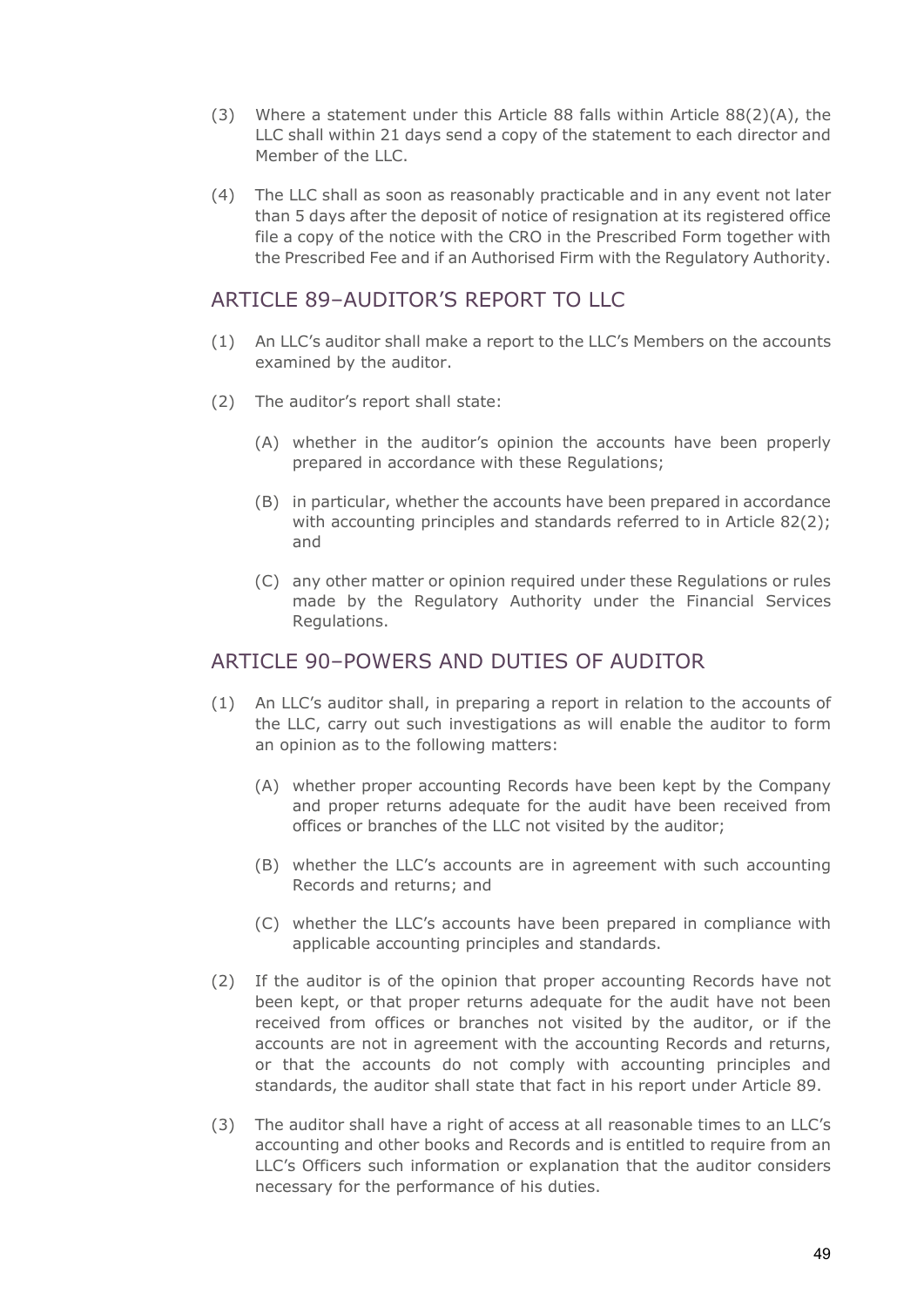- (4) If the auditor fails to obtain all the information and explanations which, to the best of the auditor's knowledge and belief, are necessary for the purposes of the audit, the auditor shall state that fact in his report under Article 89.
- (5) Every auditor is entitled to receive notice of, and attend, any meeting of Members and to be heard on any part of the business of the meeting which concerns the auditor.

### ARTICLE 91-AUDITOR'S RIGHT TO INFORMATION

An LLC, and any Member, Officer, employee or agent of the LLC, shall not knowingly or recklessly make to the LLC's auditor a statement (whether written or oral) which conveys or purports to convey any information or explanation which the auditor requires, or is entitled to require, as auditor of the LLC and is false, misleading or deceptive in a material particular.

#### ARTICLE 92-OBSTRUCTION OF AUDITOR

- (1) An LLC, or any Officer of an LLC, or any person acting under the direction or authority of such an LLC or Officer, shall not engage in conduct, including without limitation the:
	- (A) destruction or concealment of Documents;
	- (B) coercion, manipulation, misleading, or influencing of the auditor;
	- (C) failure to provide access to information or Documents specified by the auditor; or
	- (D) failure to give any information or explanation which the person is able to give

where the LLC, Officer or other person knows or ought to have known that such conduct could, if successful, have the effect referred to in Article 92(2).

- (2) For the purposes of Article 92(1), the effect referred to in this paragraph is:
	- (A) to obstruct the auditor in the exercise of any powers under this Part 3; or
	- (B) to result in the rendering of the accounts of the LLC or the auditor's report materially misleading.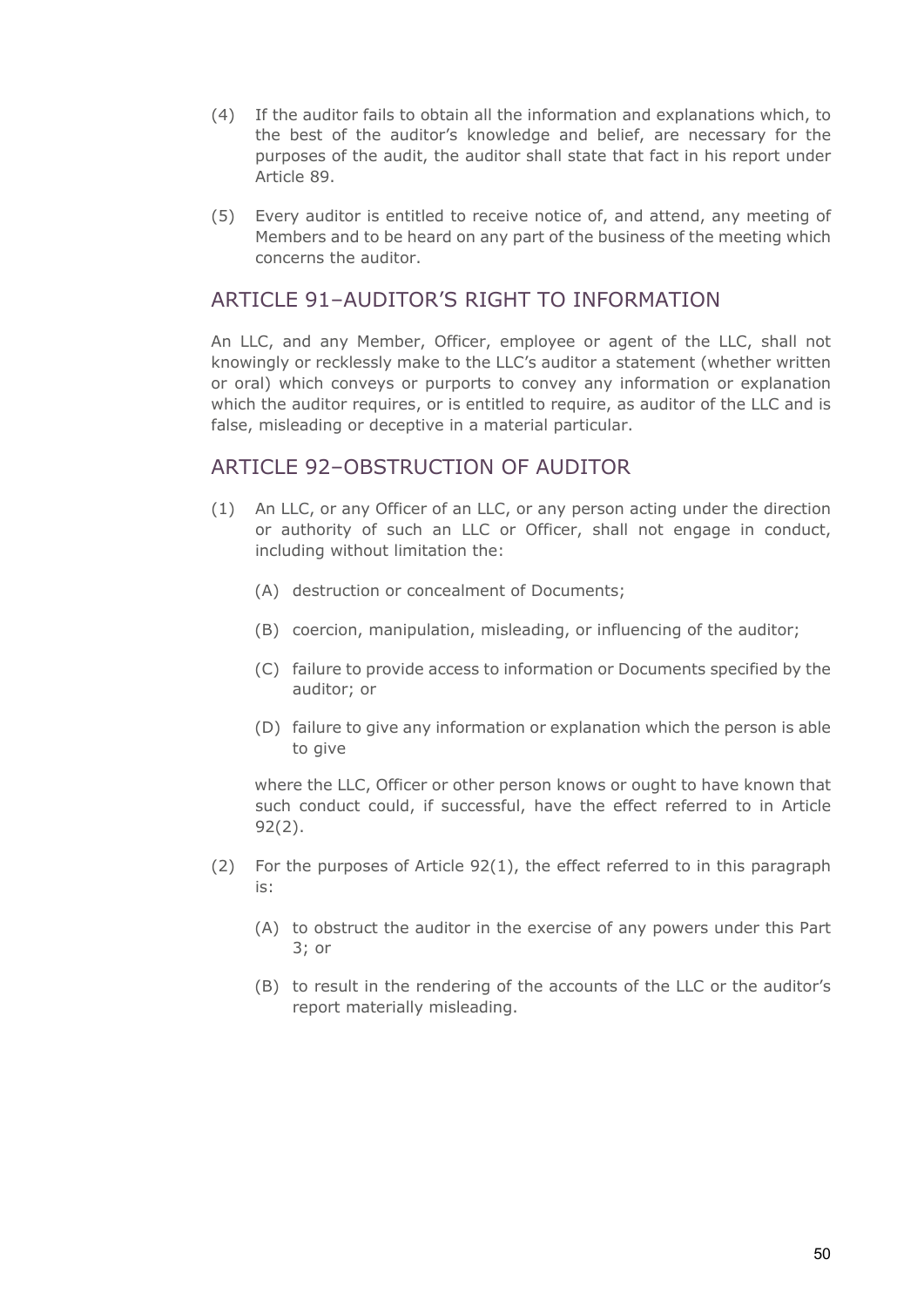# PART 3A – COMPANIES LIMITED BY GUARANTEE

### SECTION 1 – ESTABLISHMENT AND CORPORATE CAPACITY

#### ARTICLE 92A–COMPANIES LIMITED BY GUARANTEE

- (1) A form of legal entity known as a company limited by guarantee ("LLC(G)") may be incorporated in the QFC.
- (2) An LLC(G) is a Company which is formed by being incorporated under Part 3A of these Regulations.
- (3) A company cannot be formed as, or become, an  $LLC(G)$  with a share capital.

#### ARTICLE 92B–CORPORATE CAPACITY

- (1) An LLC(G) has separate legal personality from its Members whose liability shall be limited to such amount as the Members undertake to contribute to the assets of the LLC(G) in the event of its being wound up.
- (2) The QFCA may prescribe by Rules the terms and the minimum value of any undertaking to be given by Members, or any class of Members.
- (3) An LLC(G) has the capacity, rights and privileges of a natural person and, without limitation, may enter into contracts, sue and be sued and own assets of all types.
- (4) In favour of a person who in good faith is a party to any transaction or other act to which the LLC(G) is party, the power of the directors of an  $LLC(G)$  to bind the  $LLC(G)$ , or authorise others to do so, shall be deemed free of any limitation under the LLC(G)'s articles of association.
- (5) A contract may be made, varied or discharged on behalf of an LLC(G), by any person acting under its authority, express or implied.
- (6) A Document is executed by an  $LLC(G)$  if signed by two directors, or one director and the secretary of an LLC(G), and expressed (in whatever form of words) to be executed by the  $LLC(G)$ .

### ARTICLE 92C–TRANSACTIONS ENTERED INTO PRIOR TO CORPORATE EXISTENCE

Article 16 shall apply to an LLC(G) save that references therein to a Limited Liability Company or LLC shall be taken as references to an LLC(G).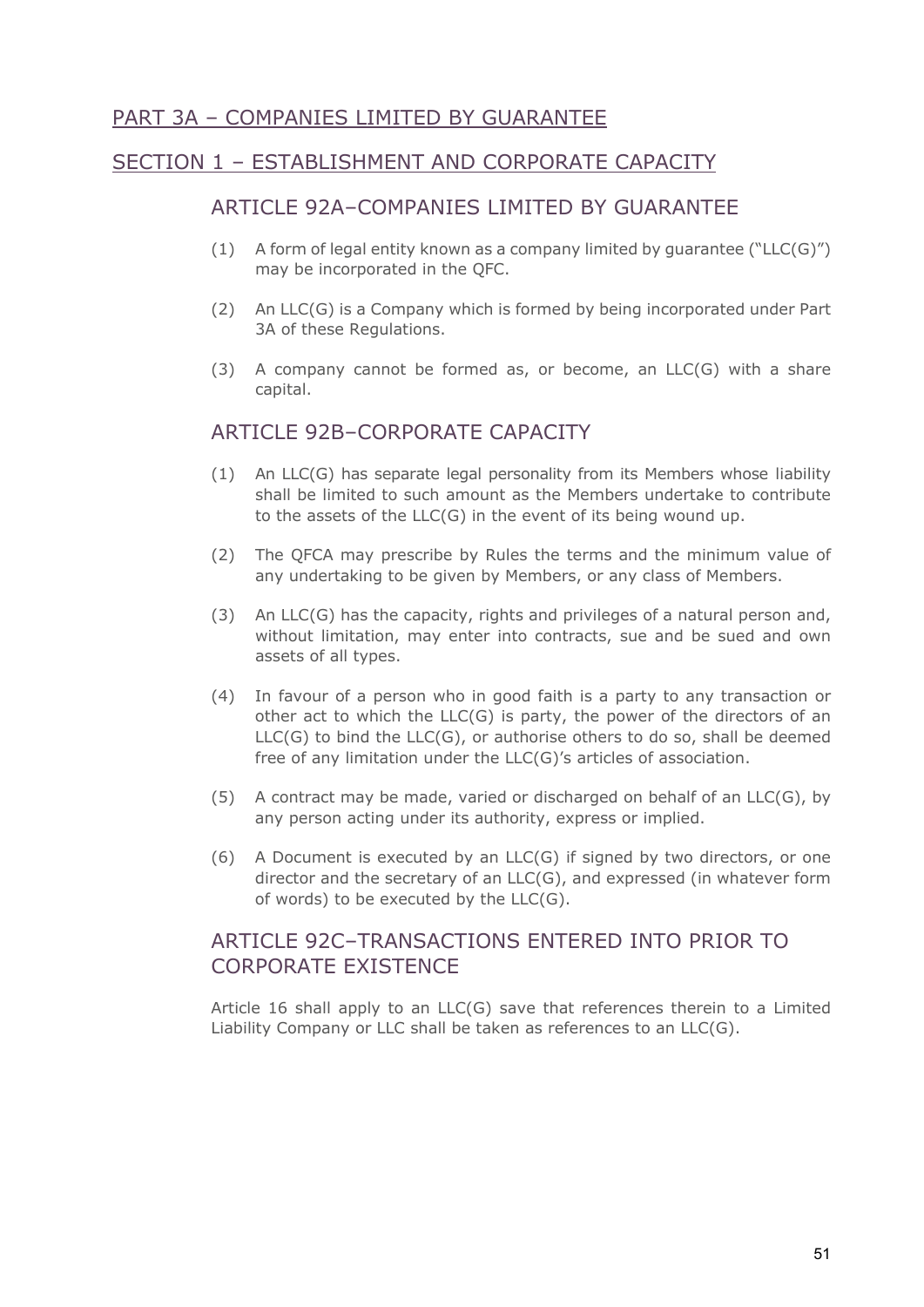# SECTION 2 – INCORPORATION AND REGISTRATION

## ARTICLE 92D – INCORPORATION OF AN LLC(G)

- (1) Any one or more persons may apply for the incorporation of an LLC(G) for the purpose of carrying on activities in or from the QFC by signing and filing with the CRO an incorporation document together with the Prescribed Fee and otherwise complying with the requirements of these Regulations in respect of registration.
- (2) The Prescribed Form and incorporation document filed with the CRO shall set out or have attached thereto:
	- (A) the name of the LLC(G) which must comply with Article 36 of these Regulations;
	- (B) the nature of the activities to be conducted by the LLC(G) and it shall be sufficient to state that, subject to the terms of its licence, the purpose of the LLC(G) is to engage in any lawful act or activity for which an LLC(G)s may be incorporated under the QFC Law and Regulations;
	- (C) the address of the registered office of the LLC(G), which shall be in the QFC;
	- (D) the date of the financial year end of the LLC(G);
	- $(E)$  the full Name and Address of each of the incorporators of the LLC(G);
	- (F) a statement of the fact that the liability of the Members is to be limited by guarantee;
	- (G) a statement of guarantee, which must:
		- (1) contain such information as may be prescribed for the purpose of identifying the subscribers to the memorandum of association;
		- (2) state that each Member undertakes that, if the LLC(G) is wound up while he is a Member or within 1 year after he ceases to be a Member, he will contribute to the assets of the LLC(G) such amount as may be required for:
			- (a) payment of the debts and liabilities of the LLC(G) contracted before he ceases to be a Member;
			- (b) payment of the costs, charges and expenses of winding up; and
			- (c) adjustment of the rights of the contributories among themselves not exceeding a specified amount;
		- (3) state that each Member's undertaking is governed by and shall be construed in accordance with the QFC Law and Regulations; and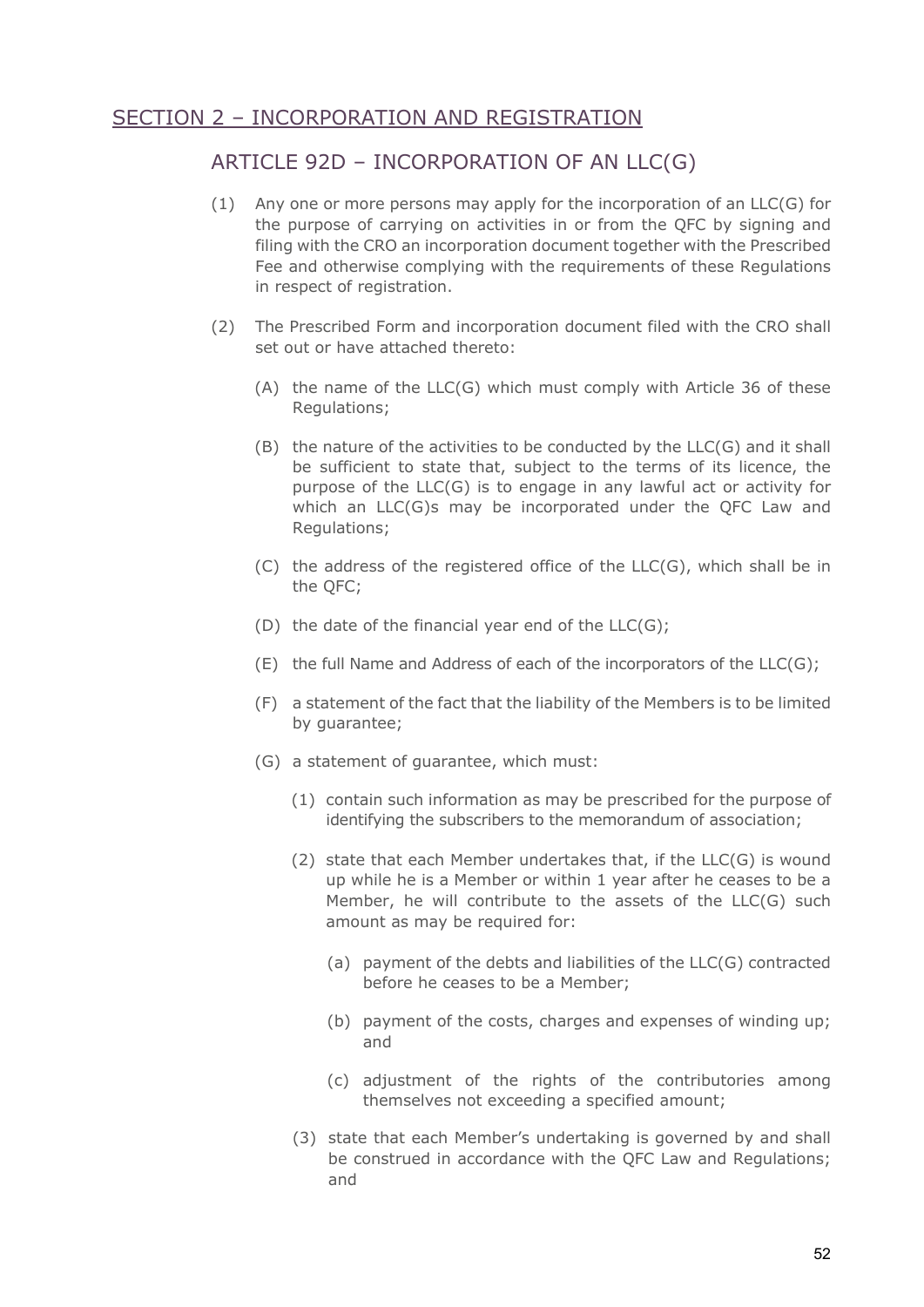- (4) state that the Members submit all disputes arising out of or in connection with their undertaking to the exclusive jurisdiction of the QFC Civil and Commercial Court.
- (H) the full Name, Address, date of birth, nationality, Business occupation and any directorships held within the last 5 years of all the persons who are to be the first directors of the LLC(G) together with a declaration that each of them is qualified to act as a director or secretary of an LLC(G) pursuant to these Regulations;
- (I) the full Name, Address, date of birth and nationality of the person who is the first secretary of the LLC(G);
- (J) the LLC(G)'s articles of association, signed by the incorporators, setting out the rules for the internal governance of the LLC(G) which shall comply with these Regulations; and
- (K) such other particulars as the CRO may require from time to time.
- (3) The incorporation document and all other documentation required to be submitted to the CRO shall be in English and shall be in such form as the CRO may prescribe or approve from time to time.

#### ARTICLE 92F-REGISTRATION

- (1) No LLC(G) shall be incorporated without the consent of the CRO.
- (2) On incorporation the CRO shall:
	- (A) give a certificate that the LLC(G) is incorporated as an LLC(G) with the name specified in the certificate and with effect from the date of the certificate;
	- (B) allocate to the LLC(G) a number, which shall be the LLC(G)'s registered number; and
	- (C) enter the name and registered number of the LLC(G) in the index of names and registered numbers maintained by the CRO under these Regulations.
- (3) A certificate of incorporation shall be conclusive evidence that the LLC(G) is incorporated with the name specified in it and that the requirements of these Regulations have been complied with in respect of the incorporation and registration of the LLC(G) and thereafter no defect in the process prior to the incorporation thereof shall affect the validity of its incorporation.
- (4) From the date of incorporation, the LLC(G) shall be a Body Corporate having the name contained in the certificate of incorporation and capable forthwith of exercising all the functions of an incorporated LLC(G).
- (5) A decision of the CRO refusing to issue a certificate of incorporation may be reviewed consistent with any applicable standards and procedures issued by the QFC Authority for such purpose.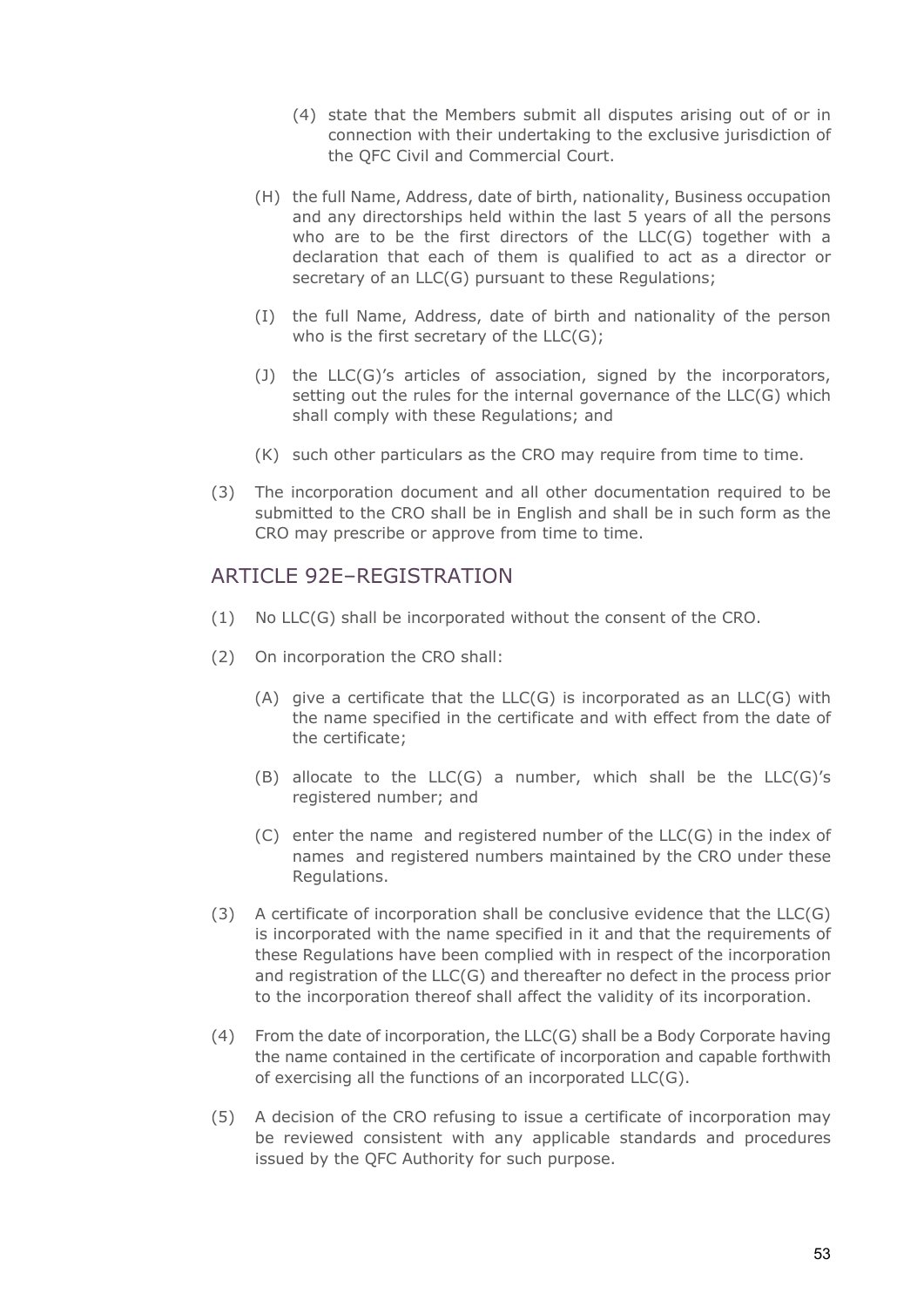## SECTION 3 – MEMBERS

#### ARTICLE 92F–MEMBERS

- (1) The incorporators of an LLC(G) are deemed to have agreed to become Members of the LLC(G) by signing the incorporation document and on incorporation shall be entered as such in the LLC(G)'s register of Members (other than any who have died or been dissolved).
- (2) Every other person who agrees to become a Member of the LLC(G) and whose Name is entered in the register of Members, is a Member of the  $LLC(G).$
- (3) A person may cease to be a Member of an  $LLC(G)$  (as well as by death or dissolution) in accordance with the articles of association of the LLC(G).
- (4) A Member of an LLC(G) can be of any nationality and either a natural person or a Body Corporate.
- (5) The minimum number of Members of an LLC(G) is one.
- (6) Every LLC(G) shall keep a register of Members, together with:
	- (A) the Name and Address of the Members;
	- (B) the date on which each person was registered as a Member;
	- (C) the date at which any person ceased to be a Member; and
	- (D) in the case of an LLC(G) with different classes of Member, a statement of the class to which each Member belongs.

#### ARTICLE 92G – RECTIFICATION OF REGISTER OF MEMBERS

- (1) If:
	- (A) the Name of a person is, without sufficient reason, not entered in or omitted from an LLC(G)'s register of Members; or
	- (B) there is a failure or unnecessary delay in entering on the register the fact of a person having ceased to be a Member

a person aggrieved or a Member of the LLC(G), may apply to the CRO for rectification of the register.

- (2) The CRO may refuse the application or may order rectification of the register.
- (3) Whether or not the CRO exercises its power under Article 92G (2), the QFC Civil and Commercial Court may make one or more of the following orders:
	- (A) on application of the CRO, an order enforcing any orders made by it under this Article 92G;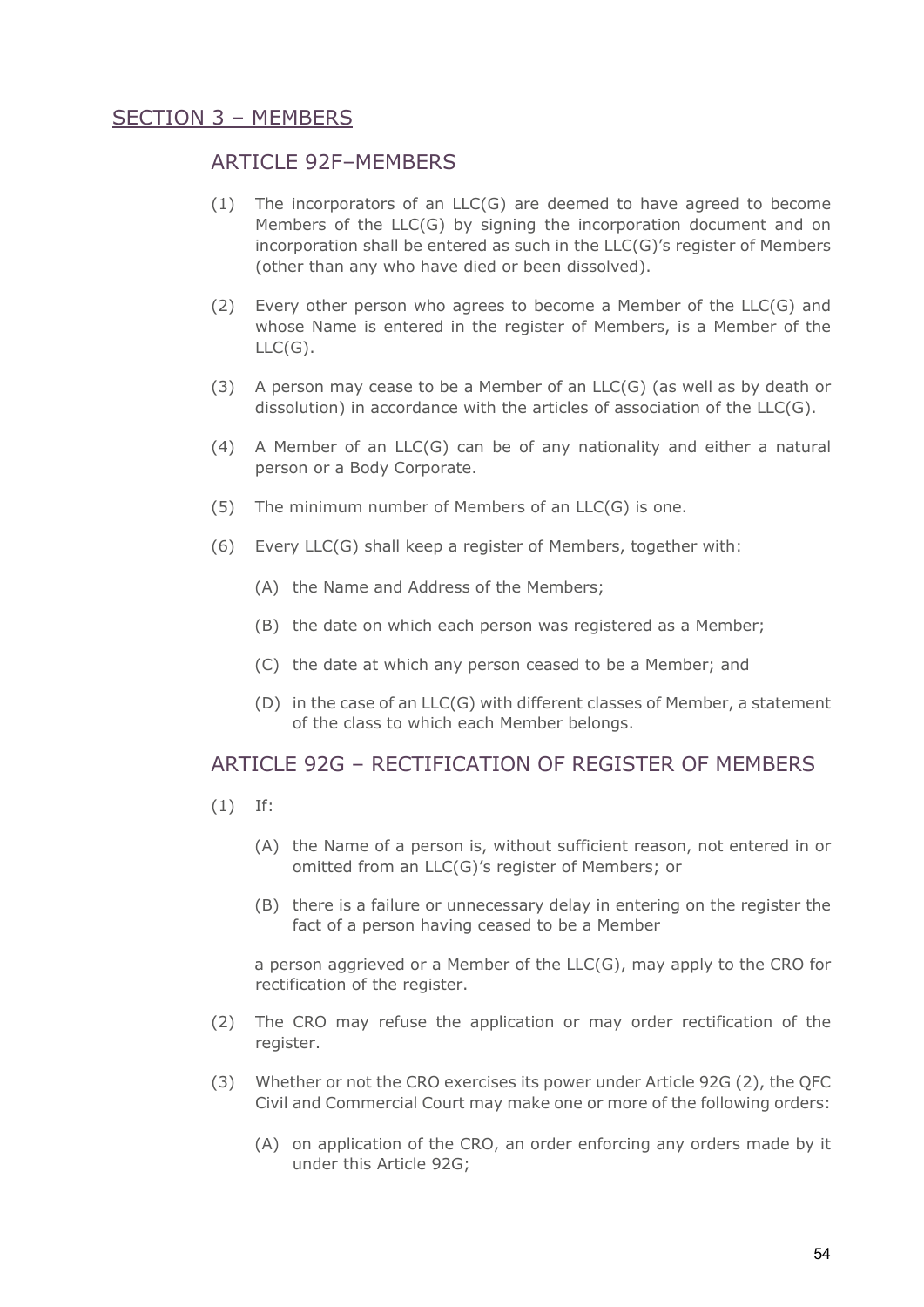- (B) on application of a person aggrieved or a Member of the LLC(G), an order directing the CRO to, or not to order the rectification of the register or to do any act or thing; or
- (C) on application of a person aggrieved, an order requiring the LLC(G) to pay damages or to do any act or thing.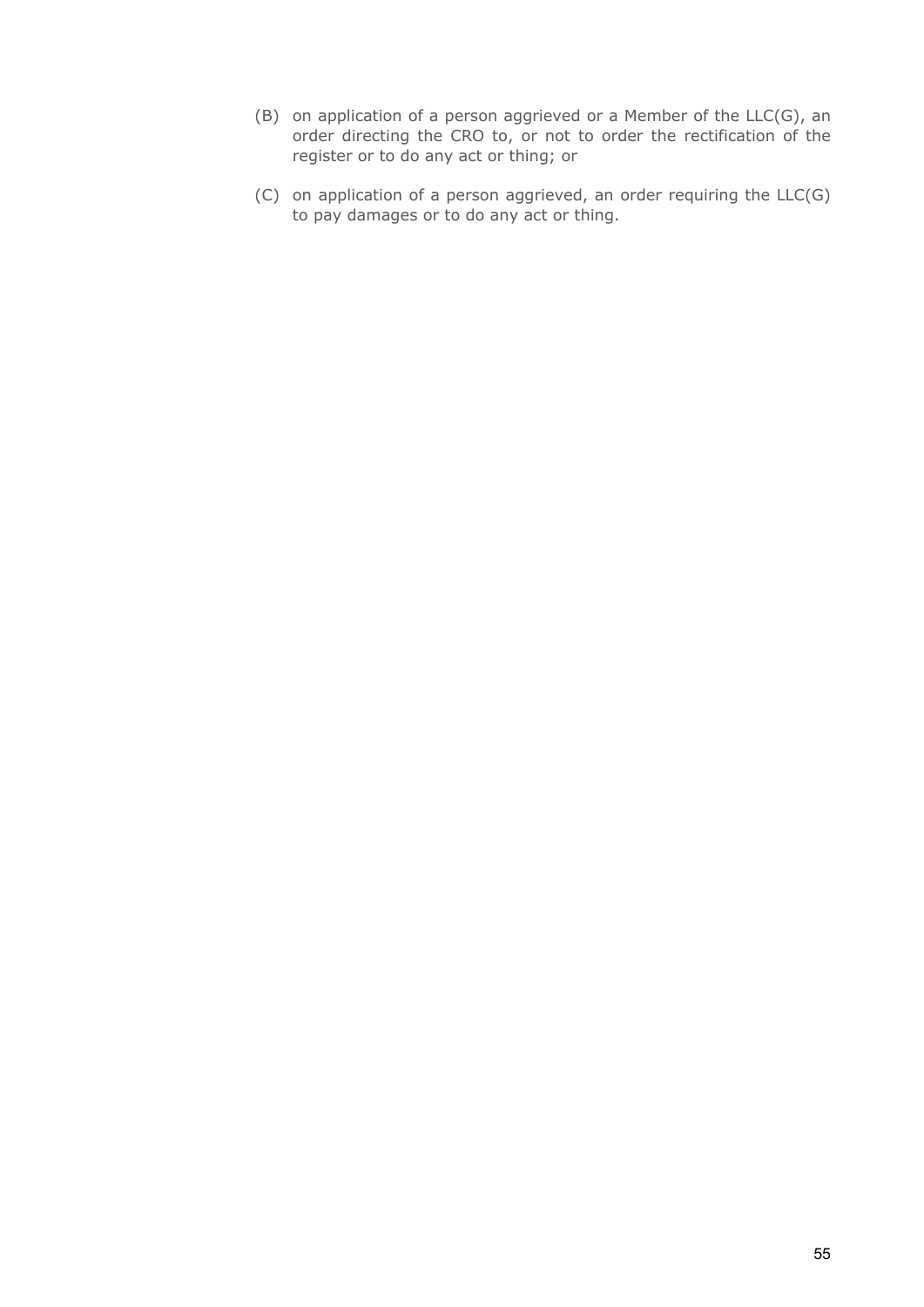# SECTION 4 – NAMES AND CHANGE OF NAMES

### ARTICLE 92H–REGISTRATION OF NAME

- (1) The name of an LLC(G) must:
	- (A) be written using letters of the English alphabet or such other characters acceptable to the CRO; and
	- (B) end with:
		- (i) the expression "Limited Liability Company (Guarantee)";
		- (ii) the expression "Company Limited by Guarantee"; or
		- (iii) the abbreviation "llc(q)" or "LLC(G)".
- (2) An LLC(G) shall not be registered by a name:
	- (A) which includes, other than at the end of the name, either the expression "Limited Liability Company (Guarantee)", Company Limited by Guarantee or either of the abbreviations "IIc(q)" or  $LLC(G)$ ";
	- (B) which is the same as a name appearing on the index of names maintained by the CRO or by the Ministry of Economy and Commerce of the State; or
	- (C) which in the opinion of the CRO is offensive or otherwise undesirable.
- (3) Except with the approval of the CRO, an LLC(G) shall not be registered by a name which in the opinion of the CRO would be likely to give the impression that it is connected in anyway with the State.

### ARTICLE 921–CHANGE OF NAME AND SIMILARITY OF NAMES

Articles 37 to 39 and 41 shall apply to an  $LLC(G)$  save that references therein to a Limited Liability Company or LLC shall be taken as references to an LLC(G).

# ARTICLE 921 - IMPROPER USE OF "LIMITED LIABILITY COMPANY (GUARANTEE)", "COMPANY LIMITED BY GUARANTEE" OR "LLC(G)"

- (1) a person, other than an LLC (G), is in breach of these Regulations if it carries on any activities under a name or title which includes in the last words:
	- (A) the expression "Limited Liability Company (Guarantee)", "Company Limited by Guarantee" or "LLC(G)"; or
	- (B) any contraction or imitation of that expression

#### SECTION 5 – REGISTERED OFFICE AND SUPPORT SERVICES PROVIDER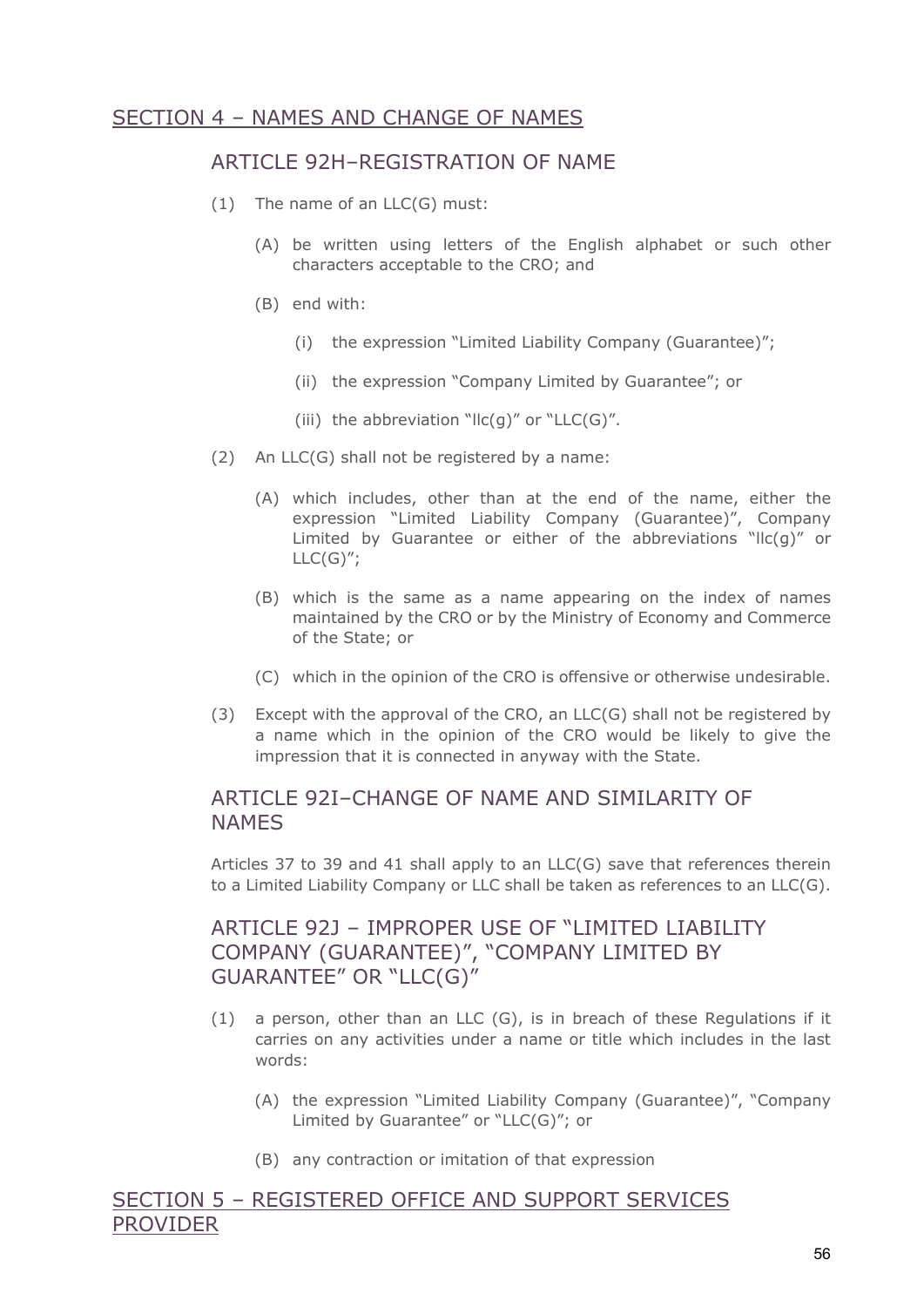# ARTICLE 92K–SITUATION OF REGISTERED OFFICE

- (1) An LLC(G) shall:-
	- (A) at all times have a registered office situated in the QFC; and
	- (B) carry on its activities at or from the registered office unless the QFC Authority permits such activities to be carried on at or from another place within the QFC.
- (2) On the incorporation of an LLC(G) the situation of its registered office shall be that stated in the incorporation document.
- (3) A Document may be served on an LLC(G) by leaving it at, or sending it by hand to the registered office of the LLC(G).
- (4) The requirements in Article 92K(1) may be waived by the CRO in its absolute discretion in such circumstances and on such terms as it sees fit.

### ARTICLE 921-CHANGE OF REGISTERED OFFICE

Article 43 shall apply to an LLC(G) save that references therein to a Limited Liability Company or LLC shall be taken as references to an LLC(G).

#### ARTICLE 92M–SUPPORT SERVICES PROVIDER

- (1) An LLC(G), with the approval of the QFC Authority, may appoint a Support Services Provider to provide it with the following services:
	- (A) management and administrative services;
	- (B) services as a registered agent, director or similar officer;
	- (C) provision of a registered office, place of activity or address; and
	- (D) such other services as may be prescribed from time to time by the QFC Authority.
- (2) For the purposes of Article 92L of these regulations:
	- (A) where the Support Services Provider of the LLC(G) has a registered office in the QFC, the LLC(G) may use that office as its registered office;
	- (B) where the Support Services Provider of the LLC(G) does not have a registered office in the QFC, the LLC(G) must itself maintain such an office in the QFC and will be considered to be carrying on its principal activity at that office irrespective of the location of its Support Services Provider.
- (3) Where an LLC(G) elects to appoint a Support Services Provider, it must notify the CRO, using the Prescribed Form and paying the Prescribed Fee, of any changes concerning its Support Services Provider.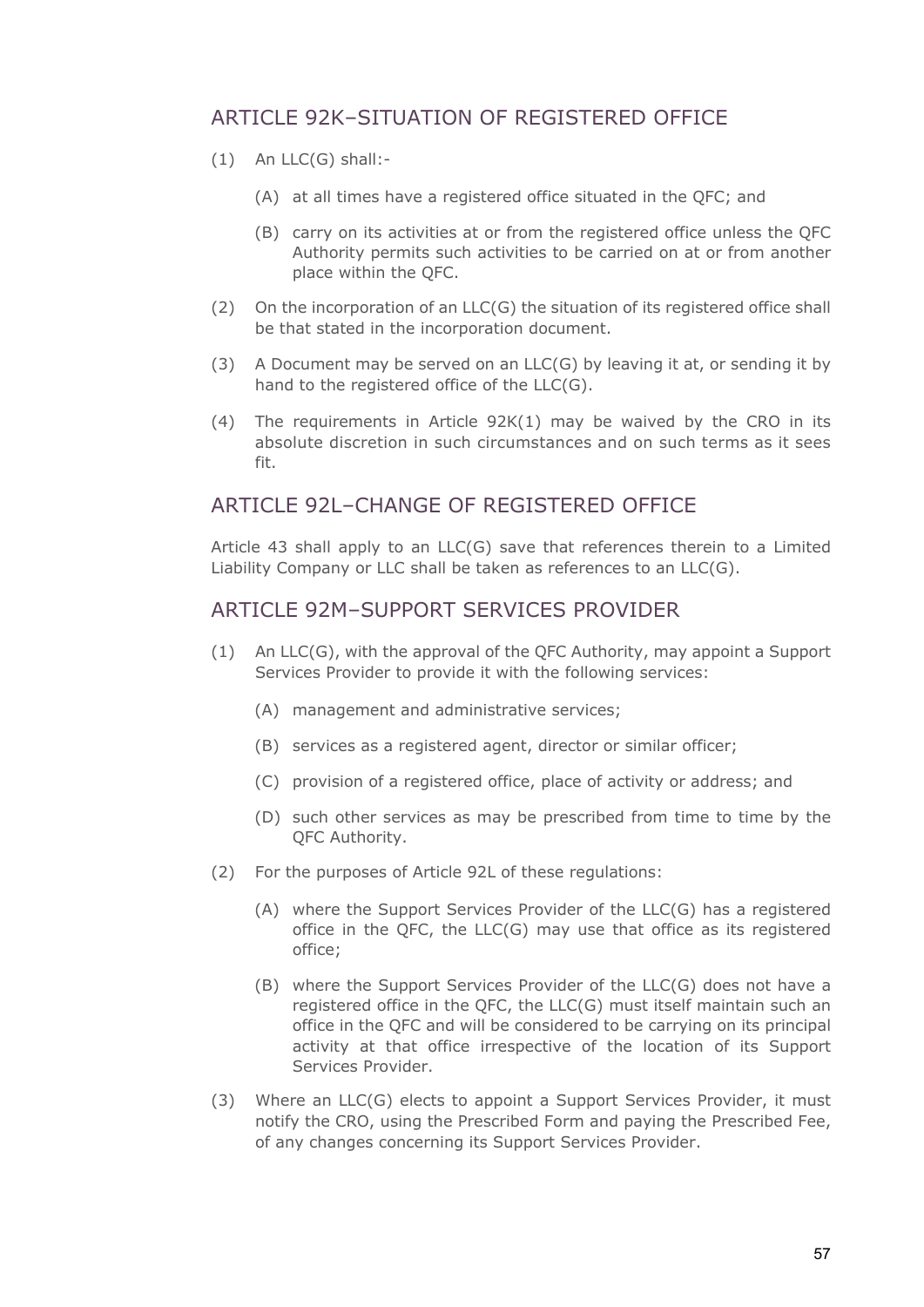# SECTION 6 – FORMALITIES OF CARRYING ON ACTIVITIES

## ARTICLE 92N–REQUIREMENT TO KEEP INTERNAL COMPANY **REGISTERS**

- (1) Every LLC(G) shall keep the following internal registers at its registered office address:
	- (A) Register of Members as provided for in Article 19(6);
	- (B) Register of directors and secretary, including Name, Address, nationality, date of birth and Business occupation;
	- (C) A copy of the statement of guarantee.
- (2) Any Member may without charge, and any other person may upon payment of any reasonable fee required by the LLC(G), visit the registered office during the office hours of the LLC(G) in order to inspect the registers referred to in Article 92N(1).

## ARTICLE 92O–NAME TO APPEAR OUTSIDE PLACE OF ACTIVITIES

- (1) Every LLC(G) shall paint or affix, and keep painted or affixed, its name on the outside of every office or place in which its activities are carried on, in a conspicuous position and in letters easily legible.
- (2) If an LLC(G) does not paint or affix, and keep painted or affixed, its name as required above, the LLC(G) and every Officer of it who is in default is in contravention of these Regulations.
- (3) The requirement in Article  $92O(1)$  may be waived by the CRO in its absolute discretion in such circumstances and on such terms as it sees fit.

### ARTICLE 92P–DISCLOSURES REQUIRED OF AN LLC(G) IN THE USE OF ITS NAME

Article 46 shall apply to an LLC(G) save that references therein to a Limited Liability Company or LLC shall be taken as references to an LLC(G) and reference to Business shall be taken as reference to activities.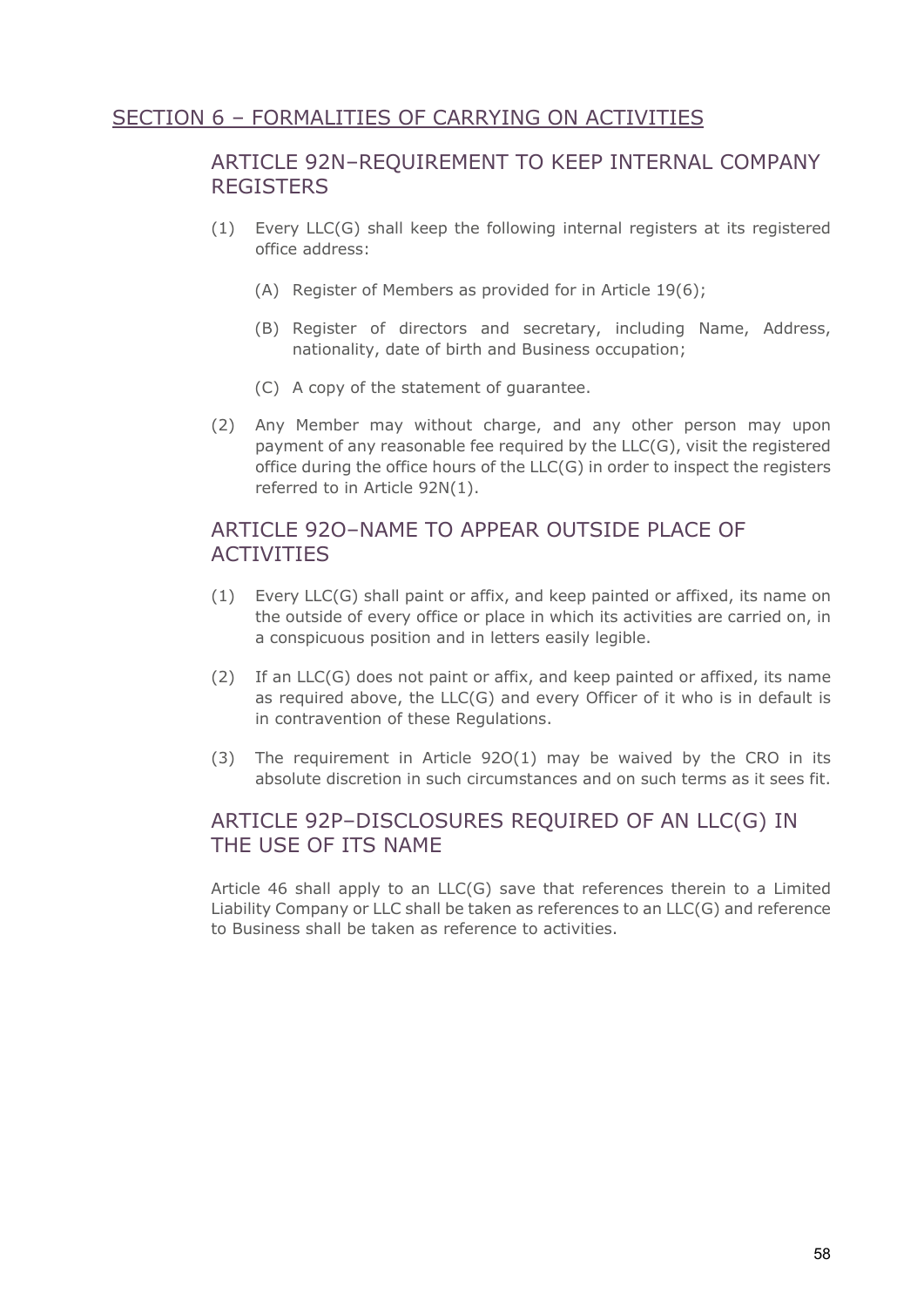# SECTION 7 – ANNUAL RETURN

### ARTICLE 92Q–DUTY TO DELIVER ANNUAL RETURNS

- (1) Every LLC(G) shall deliver to the CRO successive annual returns each of which is made up to a date not later than the date which is from time to time the "return date" of the LLC(G), that is:
	- (A) the anniversary of the incorporation of the LLC(G); or
	- (B) if the last return delivered by the LLC(G) in accordance with this Article 92Q was made up to a different date, the anniversary of that date.
- (2) Each annual return shall:
	- (A) be in the Prescribed Form;
	- (B) contain the information required by Article 92R;
	- (C) be signed by a director or secretary of the LLC(G); and
	- (D) be delivered to the CRO together with payment of the Prescribed Fee.
- (3) If an LLC(G) fails to deliver an annual return in accordance with this Article 92Q before the end of the period of 28 days after the return date, the LLC(G) shall be in contravention of these Regulations. The contravention continues until such time as an annual return made up to that return date and complying with the requirements of Article 92Q(2) (except as to date of delivery) is delivered by the LLC(G) to the CRO.
- (4) Where an LLC(G) is in contravention of these Regulations under Article 92Q(3) every director of the LLC(G) is similarly liable unless he shows that he took all reasonable steps to avoid the commission of or the continuance of the contravention of these Regulations.

## ARTICLE 92R–CONTENTS OF ANNUAL RETURN

Every annual return of an LLC(G) shall state the date to which it is made up and shall contain the following information:

- (1) In respect of each class of Members, the Name and Address of each Member of the LLC(G) and the amount of the undertaking provided by such Member;
- (2) the Name, Address, nationality, date of birth and Business occupation of each of the directors and the secretary of the LLC(G);
- $(3)$  the registered office of the LLC $(G)$ ;
- (4) the principal activities of the  $LLC(G)$  in the year in question; and
- (5) any other information as may be prescribed by the CRO.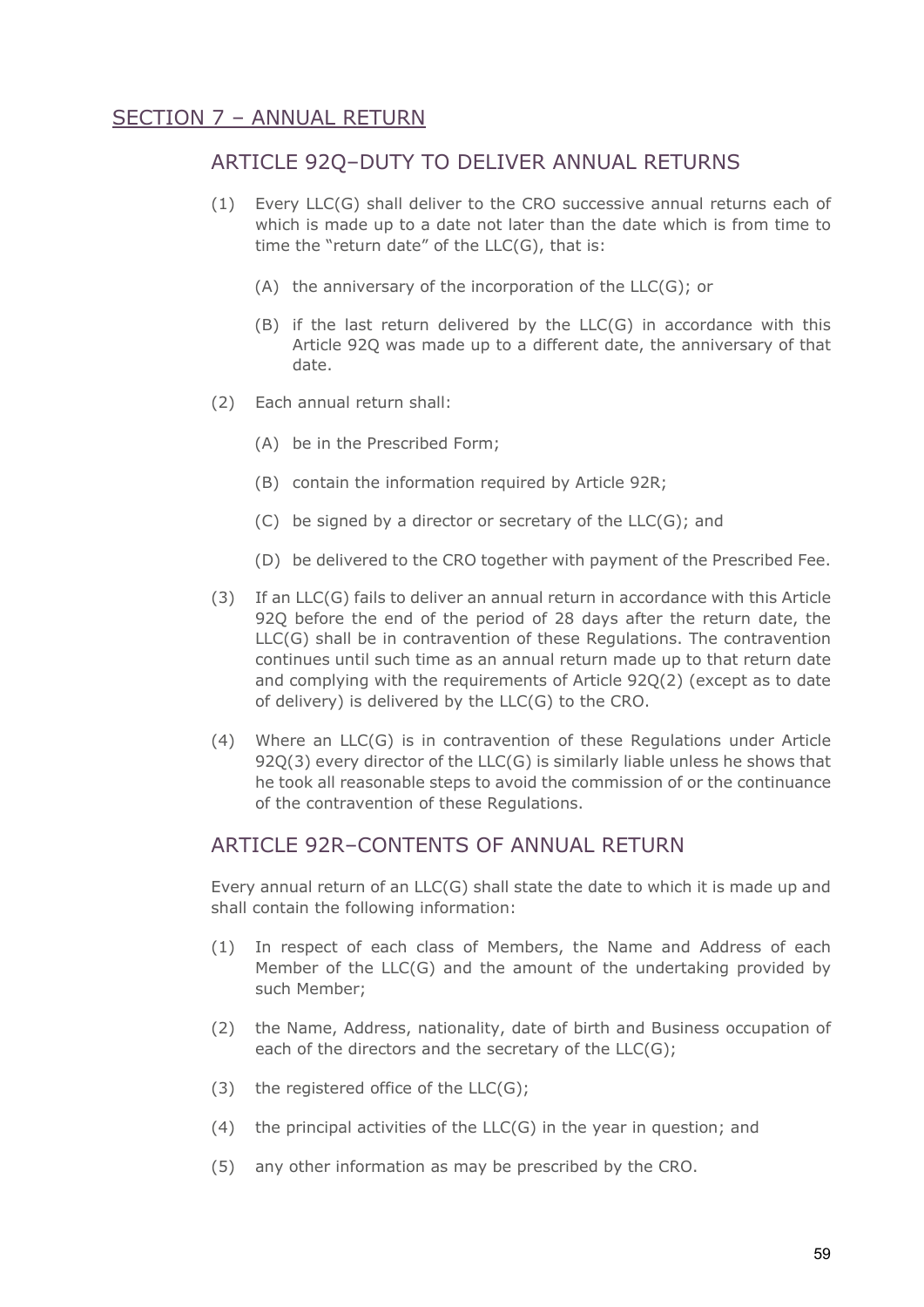# SECTION 8 – ARTICLES OF ASSOCIATION

### ARTICLE 92S–STANDARD ARTICLES OF ASSOCIATION

- (1) The articles of association of an LLC(G) must:
	- (A) provide that the LLC(G) shall not carry on any activities of the type described in Paragraphs 1 to 9 of Schedule 3 to the QFC Law in or from the QFC by way of Business pursuant to the relevant provisions of the FSR; and
	- (B) contain any further statement as to the activities of the LLC(G) as the CRO may require in its absolute discretion.
- (2) The CRO may from time to time prescribe a set of model articles of association (which shall be in the English language) to be known as the standard LLC(G) articles of association.
- (3) If the CRO prescribes standard articles of association, an LLC(G) may subject to Article 92S(1) of these Regulations, by reference, adopt for its articles of association the whole of the standard articles of association or may, by reference, adopt for its articles of association the standard articles of association subject to such amendments as may be set out in its articles of association or may incorporate by reference in its articles of association such parts of the model articles of association as it shall deem fit.
- (4) If the standard articles of association are altered by the CRO, the alteration will not affect the articles of association of an LLC(G) registered before the alteration takes effect.

# ARTICLE 92T – ALTERATION OF ARTICLES OF ASSOCIATION

- (1) An LLC(G) may by Special Resolution alter the provisions of its articles of association, provided that such amended articles of association continue to comply with Article 92S(1).
- (2) Alterations so made to the articles of association shall have effect from the time of the passing of the Special Resolution or such later time as shall be specified in it.
- (3) Any alteration to the articles of association must be registered on the Prescribed Form, accompanied by the payment of the Prescribed Fee, with the CRO within 21 days of the Special Resolution to alter it being passed by the Members.

# ARTICLE 92U–ARTICLES BINDING ON LLC(G) AND **MEMBERS**

- (1) Subject to the provisions of these Regulations, the articles of association when registered with the CRO bind an LLC(G) and its Members to the same extent as if they had been executed by the LLC(G) and by each Member, and contained covenants on the part of the LLC(G) and each Member to observe all the provisions of the articles of association.
- (2) A Member of an LLC(G) is not bound by an alteration made in the articles of association after the date on which he became a Member, if and so far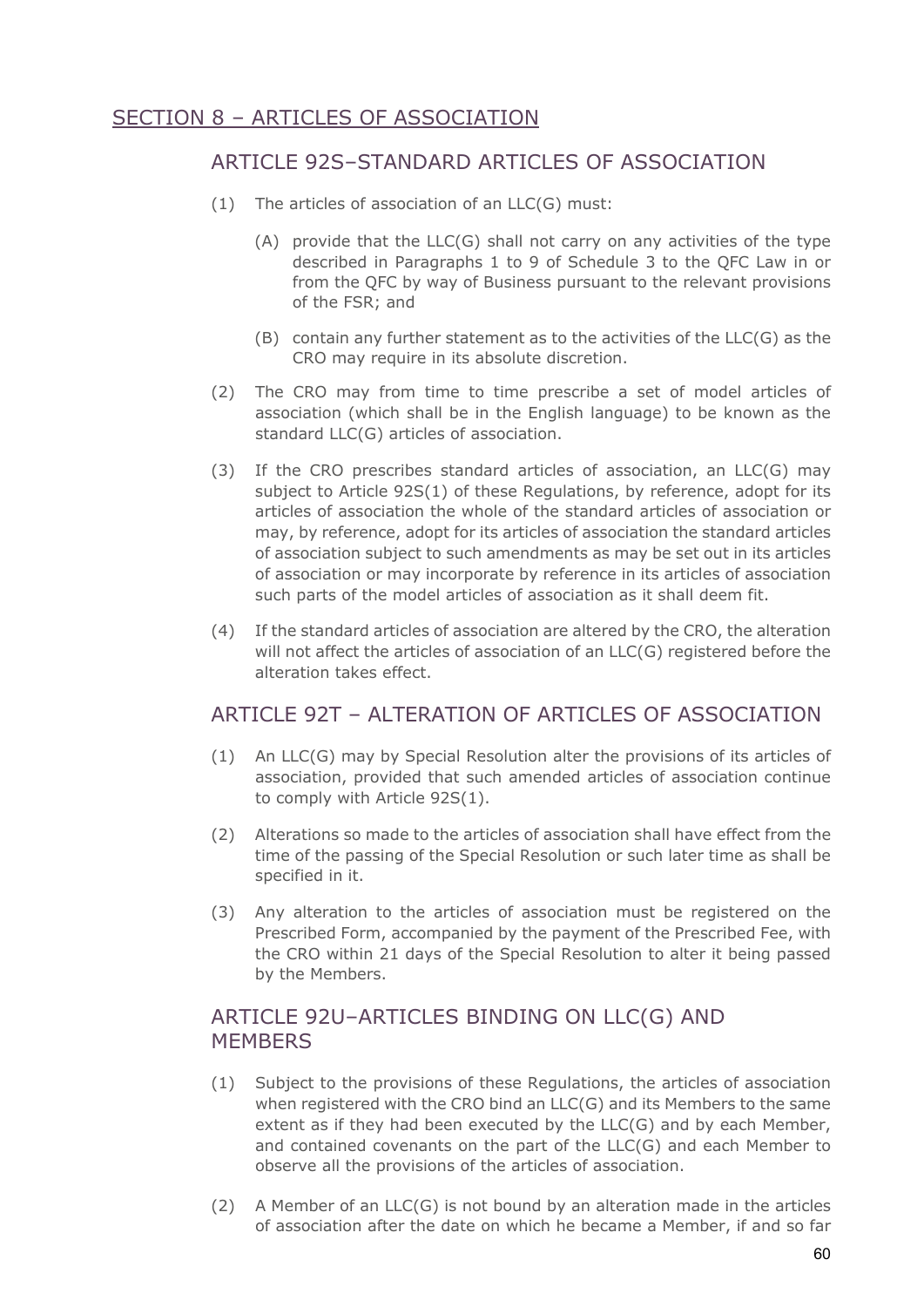as the alteration would in any way increase his liability as at that date under his undertaking to the LLC(G) or otherwise require him to pay money to the LLC(G), save where the Member agrees in writing, either before or after the alteration is made, to be bound by the alteration.

(3) An LLC(G) shall, upon request by a Member, send such Member a copy of its articles of association including all alterations thereto, subject to the Member paying the reasonable cost thereof.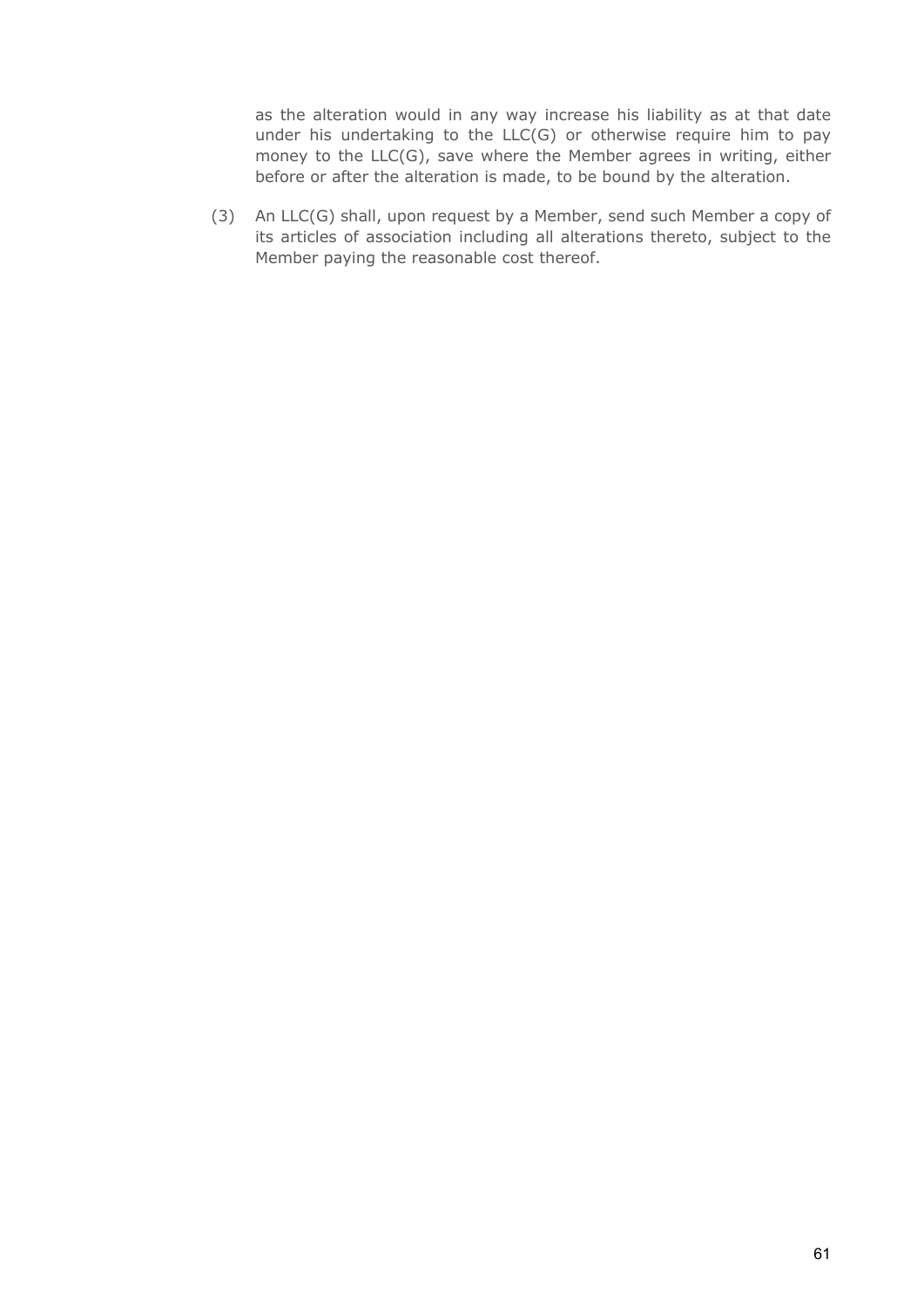# SECTION 9 – DIRECTORS AND SECRETARY

### ARTICLE 92V–DIRECTORS AND SECRETARY OF AN LLC(G)

Articles 52 to 56 and 58 to 62 shall apply to an LLC(G) save that references therein to a Limited Liability Company or LLC shall be taken as references to an  $LLC(G).$ 

# ARTICLE 92W-PROHIBITION OF FINANCIAL ASSISTANCE TO DIRECTORS

- (1) It shall not be lawful for an LLC(G) to make a loan or similar form of financial assistance to any person who is its director or a director of its Holding Company, or to enter into any guarantee or provide security in connection with any financial assistance made to such person as aforesaid by any other person, provided that nothing in this Article 92W shall apply to anything done to provide any such person as aforesaid with funds to meet expenditure incurred or to be incurred by him for the purposes of the LLC(G) or for the purpose of enabling him properly to perform his duties as an Officer of the LLC(G).
- (2) Financial assistance shall be deemed to be financial assistance to a director if it is made to or in favour of:
	- (A) a spouse or child of a director; or
	- (B) a Body Corporate of which a director or his spouse or child (or any of them together) owns or controls directly or indirectly more than 20 percent of the share capital.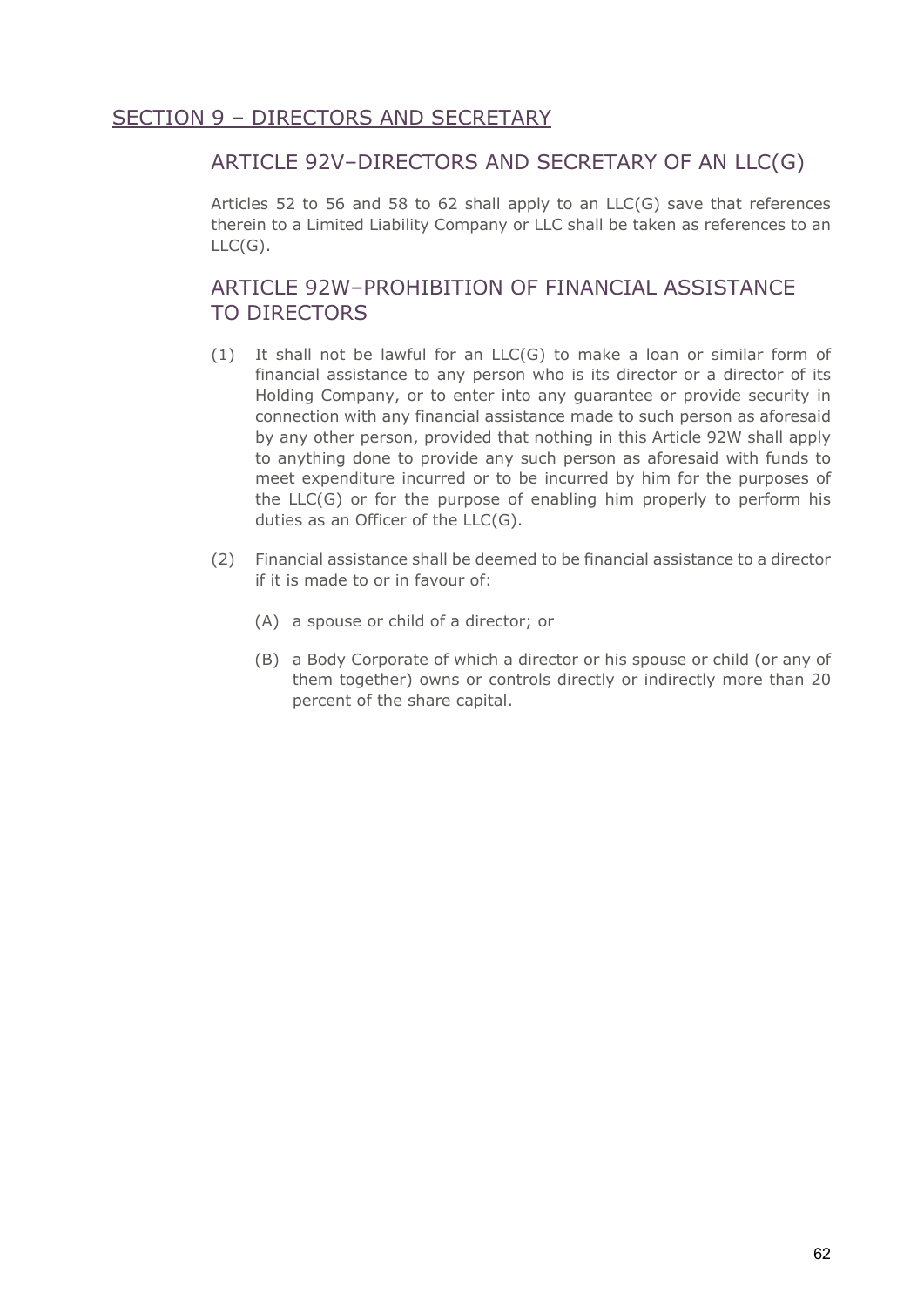# SECTION 10 – MEETINGS AND RESOLUTIONS

### ARTICLE 92X–NOTICE OF MEETINGS

- (1) Any general meeting of an LLC(G) or a meeting of any class of Members of an LLC(G) may, subject to any longer period of notice as may be required by its articles of association, be called by not less than 21 days' notice in writing, inclusive of the day on which the notice is given.
- (2) If a meeting is called by shorter notice than that specified in Article  $92X(1)$ , it shall be deemed to be duly called if it is so agreed by a majority in number of the Members having a right to attend and vote at the meeting.
- (3) A notice of a general meeting of the LLC(G) shall:
	- (A) set out a time and place for the meeting;
	- (B) set out in an agenda the nature of the business of the meeting;
	- (C) if a Special Resolution is to be proposed at the meeting set out the intention to propose a Special Resolution and attach a copy of the proposed Special Resolution to the agenda; and
	- (D) include a copy of any accounts or auditors report if the same is to be laid before the meeting.
- (4) The accidental omission to give notice of a meeting to, or the non-receipt of a notice of a meeting by, any persons entitled to receive notice shall not invalidate the proceedings of the meeting.

### ARTICLE 92Y - GENERAL PROVISIONS AS TO MEETINGS AND VOTES

- (1) The following provisions apply to any meeting of the LLC(G) or of any particular class of the Members of the LLC(G) insofar as the articles of association of the LLC(G) do not make other provision in that behalf:
	- (A) notice of every meeting shall be given to every Member entitled to receive it by delivering it to his registered address, be it his address recorded in the register of Members or such other address as the Member shall notify to the LLC(G) for delivery of notices from time to time;
	- (B) (save in the case of an LLC(G) having a single Member two Members personally present shall be a quorum;
	- (C) any Member elected by the Members present at a meeting may be chairman of it; and
	- (D) every Member has one vote.
- (2) Notwithstanding any provision to the contrary in the articles of association of an LLC(G) which has a single Member, at any meeting thereof one Member present in person or by proxy shall be a quorum.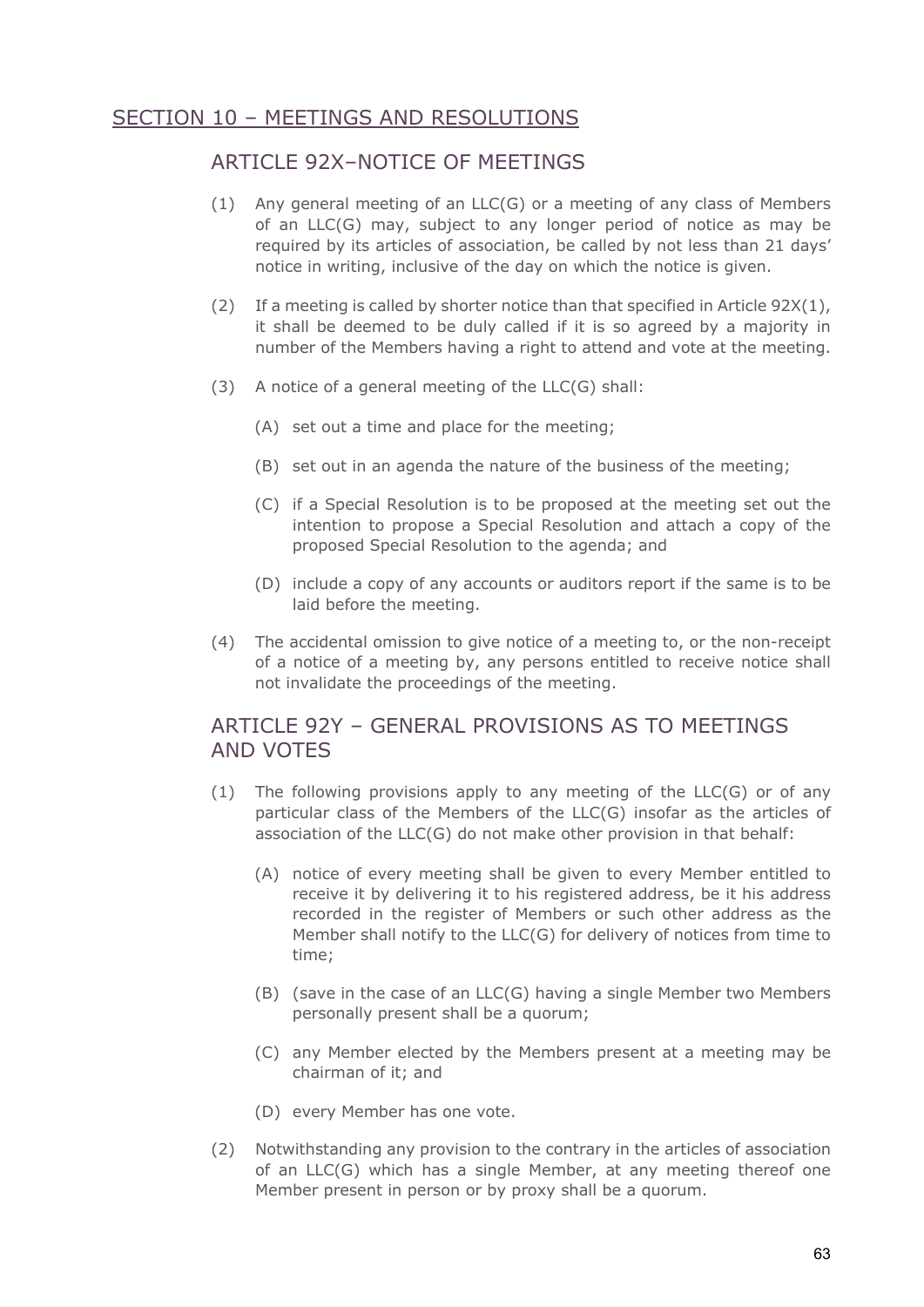# ARTICLE 927 - PROXIES

- (1) A Member of an  $LLC(G)$  entitled to attend and vote at its meeting of it is entitled to appoint another person (whether a Member or not) as his proxy to attend and vote instead. A Proxy appointed to attend and vote instead of a Member has the same right as the Member to speak at the meeting.
- (2) In every notice calling a meeting of an  $LLC(G)$  there shall appear with reasonable prominence a statement that a Member entitled to attend and vote is entitled to appoint a proxy or, where that is allowed, one or more proxies to attend and vote instead of him, and that a proxy need not also be a Member.
- (3) A provision contained in an LLC(G)'s articles of association is void insofar as it would have the effect of requiring the appointment of a proxy or any Document necessary to show the validity of, or otherwise relating to, the appointment of a proxy, to be received by the LLC(G) or any other person more than 48 hours before a meeting or an adjourned meeting in order that the appointment may be effective.

#### ARTICLE 92AA – REPRESENTATION OF ENTITY AT MEETINGS

- (1) An Entity may:
	- (A) if it is a Member of an LLC(G) authorise such person as it thinks fit to act as its representative at any meeting of the LLC(G) or at any meeting of any class of Members of the LLC(G); and
	- (B) if it is a creditor, of an LLC(G), authorise such person as it thinks fit to act as its representative in any meeting of any creditors of the LLC(G) held in pursuance of these Regulations or any other Regulations.
- (2) A person authorised as aforesaid shall be entitled to exercise the same powers on behalf of the Entity which it represents as that Entity could exercise as if it were an individual Member, or creditor of the LLC(G).

#### ARTICLE 92BB – RESOLUTIONS IN WRITING OF MEMBERS

Article 73 shall apply to an LLC(G) save that references therein to a Limited Liability Company or LLC shall be taken as references to an LLC(G).

# ARTICLE 92CC – DIRECTORS MEETINGS AND WRITTEN RESOLUTIONS

Article 74 shall apply to an LLC(G) save that references therein to a Limited Liability Company or LLC shall be taken as references to an LLC(G).

#### ARTICLE 92DD – PARTICIPATION IN MEETINGS

Article 75 shall apply to an LLC(G) save that references therein to a Limited Liability Company or LLC shall be taken as references to an LLC(G).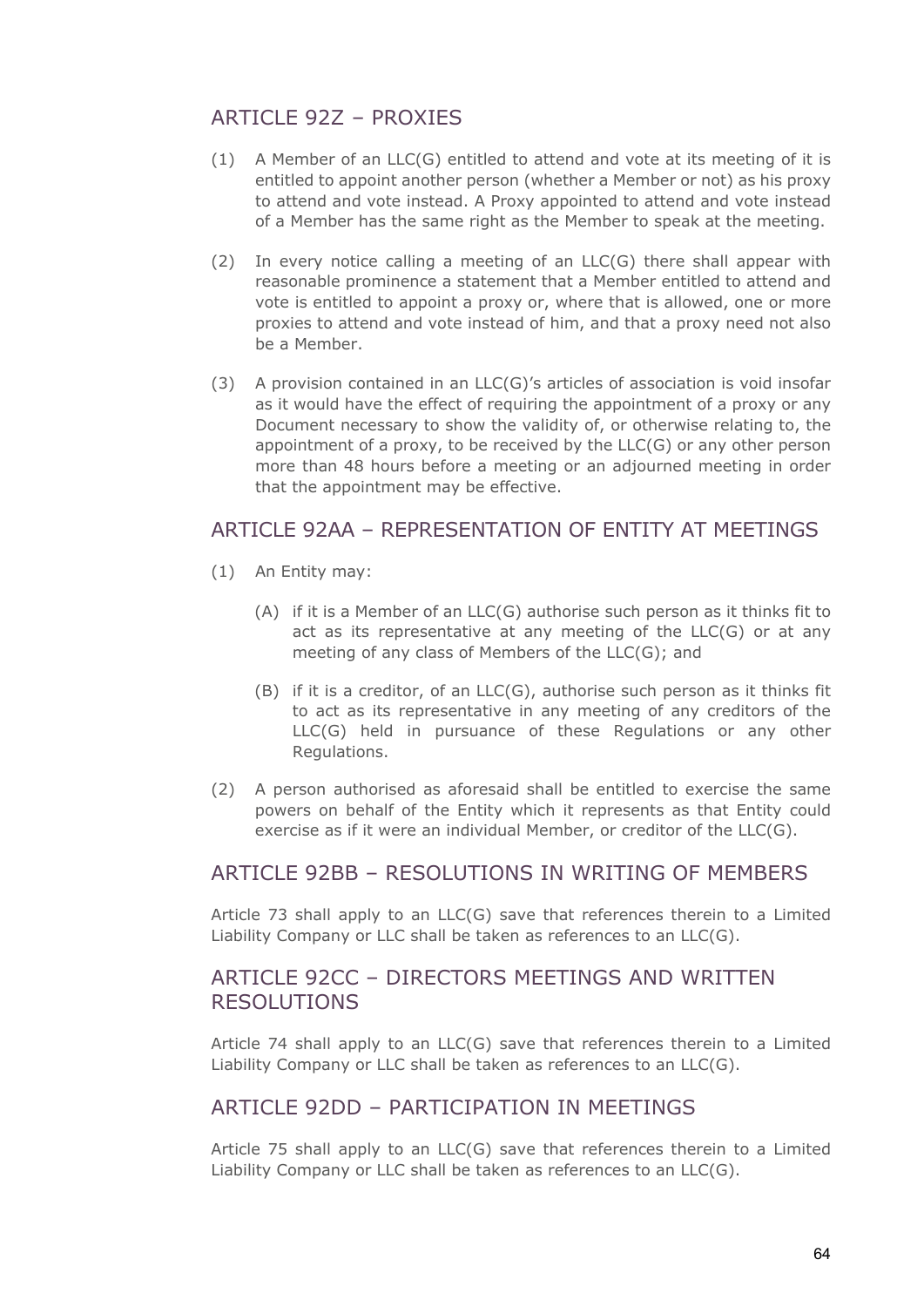# ARTICLE 92FF – MINUTES

- (1) Every LLC(G) shall cause minutes of all proceedings at general meetings, meetings of its directors and committees of directors to be entered in books kept for that purpose.
- (2) Any such minute, if purporting to be signed by the chairman of the meeting at which the proceedings took place, or by the chairman of the next succeeding meeting, is evidence of the proceedings.
- (3) Where minutes have been made in accordance with this Article 92EE then, until the contrary is proved, the meeting is deemed duly held and convened, and all proceedings which took place at the meeting to have duly taken place.
- (4) Where a decision of the Members, or any class thereof, or of the directors, is effected by a resolution in writing or decision of a sole Member or director in accordance with these Regulations, the LLC(G) shall cause a record of the resolution or decision and of the signatures thereon to be entered in the relevant minute book in the same way as minutes of the proceedings at the relevant type of meeting.
- (5) The books containing the minutes of a general meeting or a meeting of the directors shall be kept at the LLC(G)'s registered office, and shall during business hours be open to examination by a Member without charge.

#### ARTICLE 92FF – FILING OF RESOLUTIONS

- (1) A copy of every resolution or agreement to which this Article 92FF applies shall within 21 days after it is passed or made, be forwarded to the CRO, together with any Prescribed Fee, and recorded by it; and it must be either a printed copy or else a copy in some other form approved by the CRO.
- (2) This Article applies to:
	- (A) Special Resolutions of an LLC(G);
	- (B) a resolution of an LLC(G) removing a director from office; and
	- (C) resolutions of the Members of an LLC(G) or resolutions of a sole Member to the extent that these would have been Special Resolutions if passed at a general meeting.

### ARTICLE 92GG – RECORDING OF DECISIONS BY SOLE **MFMBFR**

Article 78 shall apply to an LLC(G) save that references therein to a Limited Liability Company or LLC shall be taken as references to an LLC(G).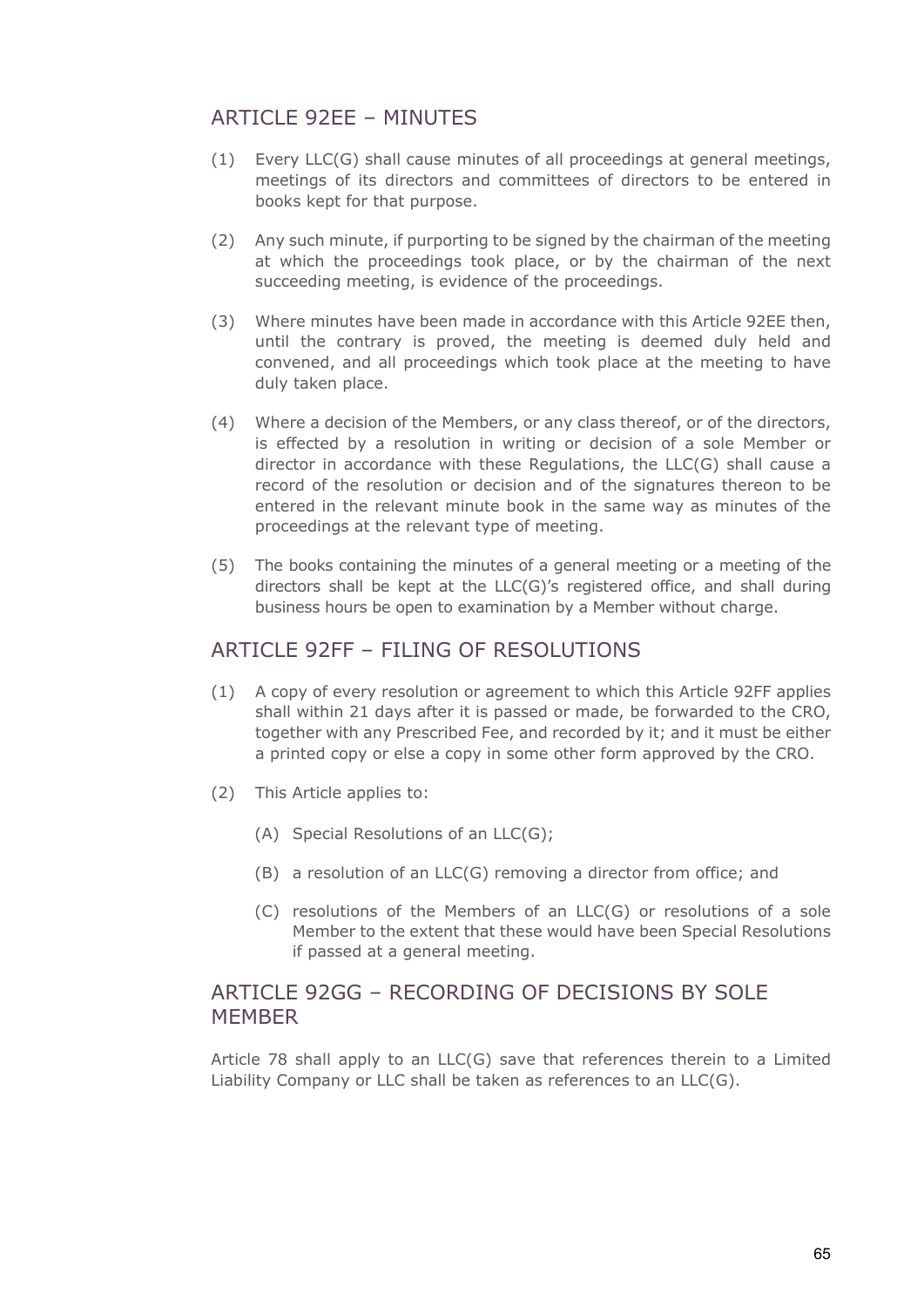# SECTION 11 - ACCOUNTING REQUIREMENTS

### ARTICLE 92HH – ACCOUNTING AND AUDIT REQUIREMENTS

- (1) Articles 79 to 83 shall apply to an LLC(G) save that references therein to a Limited Liability Company or LLC shall be taken as references to an LLC(G) and any reference to "auditors", "audited accounts" or "audited reports" shall be removed.
- (2) An LLC(G) is not required to appoint an auditor or have its accounts audited.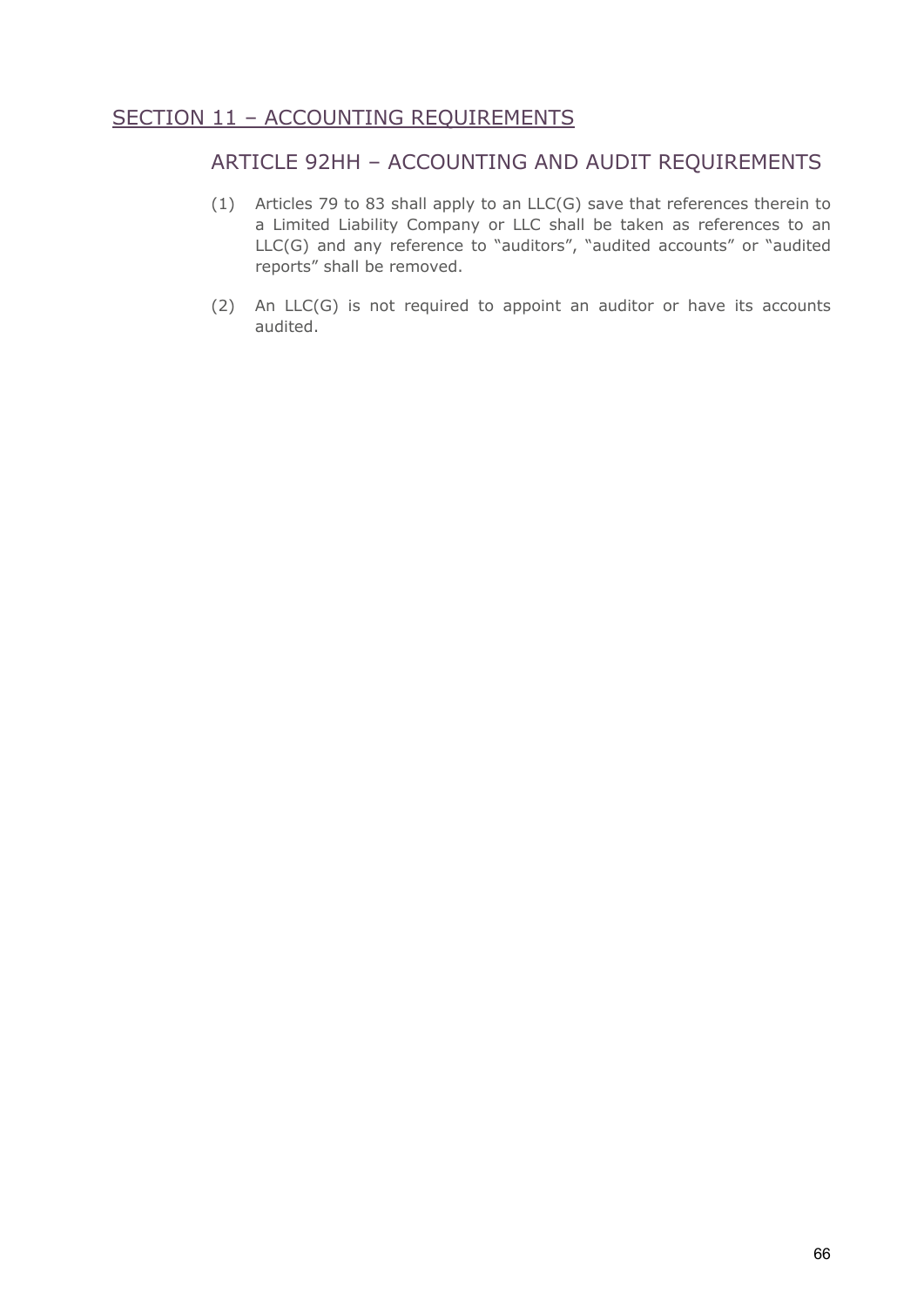# PART 4 – PROTECTED CELL COMPANIES

### ARTICLE 93 – PROTECTED CELL COMPANIES

- (1) A form of legal entity known as a protected cell company may be incorporated in the QFC.
- (2) Subject to the provisions of this Part, a Company may be:
	- (A) incorporated as a PCC; or
	- (B) converted, if so authorised by its articles of association and approved by the CRO, into a PCC.
- (3) For the avoidance of doubt, and notwithstanding that a PCC may have created one or more Cells under this Part:
	- (A) a PCC is a single legal person; and
	- (B) the creation by a PCC of a Cell does not create, in respect of that Cell, a legal person separate from the PCC.
- (4) The provisions of Part 3 of these Regulations, save as amended or varied by this Part and unless the context requires otherwise, shall apply in relation to a PCC as if references therein to "LLC" were references to "PCC".

### ARTICLE 94 – CREATION OF CELLS

A PCC may create one or more Cells for the purpose of segregating and protecting Cellular Assets in the manner provided by this Part.

#### ARTICLE 95 – CELLULAR AND NON-CELLULAR ASSETS

- (1) The assets of a PCC shall be either Cellular Assets or Non-Cellular Assets.
- (2) It shall be the duty of the directors of a PCC:
	- (A) to keep Cellular Assets separate and separately identifiable from Non-Cellular Assets; and
	- (B) to keep Cellular Assets attributable to each Cell separate and separately identifiable from Cellular Assets attributable to other Cells.
- (3) The Cellular Assets of a PCC comprise the assets of the PCC attributable to the Cells of the PCC.
- (4) The assets attributable to a Cell of a PCC comprise:
	- (A) assets represented by the proceeds of Cell Share Capital and reserves attributable to the Cell; and
	- (B) all other assets attributable to the Cell.
- (5) For the purposes of Article 95(4), the expression "reserves" includes retained earnings, capital reserves and share premiums.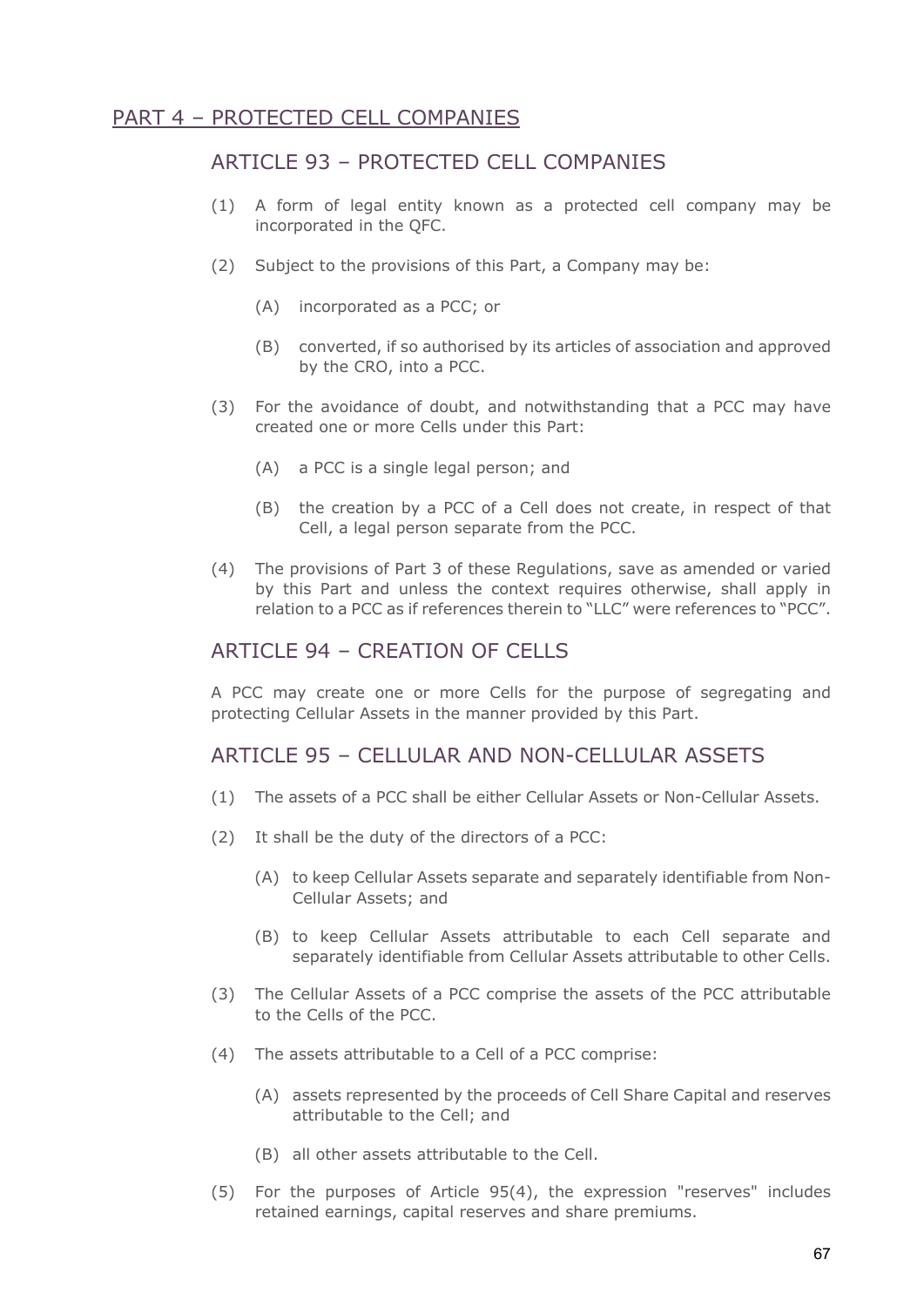- (6) The Non-Cellular Assets of a PCC comprise the assets of the PCC which are not Cellular Assets.
- (7) Notwithstanding the provisions of Article 95(2), the directors of a PCC may cause or permit Cellular Assets and Non-Cellular Assets to be held:
	- (A) by or through a nominee; or
	- (B) by a PCC the Shares and capital interests of which may be Cellular Assets or Non-Cellular Assets, or a combination of both.
- (8) The duty imposed by Article 95(2) is not breached by reason only that the directors of a PCC cause or permit Cellular Assets or Non-Cellular Assets, or a combination of both, to be collectively invested, or collectively managed by an investment manager, provided that the assets in question remain separately identifiable in accordance with Article 95(2).

#### ARTICLE 96 - POSITION OF CREDITORS

- (1) The rights of creditors of a PCC shall correspond with the liabilities provided for in Article 103.
- (2) No such creditor shall have any rights other than the rights referred to in this Article 96 and in Articles 97 and 103.
- (3) There shall be implied (except insofar as the same is expressly excluded in writing) in every transaction entered into by a PCC the following terms:
	- (A) that no party shall seek, whether in any proceedings or by any other means whatsoever or wheresoever, to make or attempt to use any Cellular Assets attributable to any Cell of the PCC to satisfy a liability not attributable to that Cell;
	- (B) that if any party succeeds by any means whatsoever or wheresoever in using any Cellular Assets attributable to any Cell of the PCC to satisfy a liability not attributable to that Cell, that party shall be liable to the PCC to pay a sum equal to the value of the benefit thereby obtained by him; and
	- (C) that if any party succeeds in seizing or attaching by any means or otherwise levying execution against any Cellular Assets attributable to any Cell of the PCC to satisfy a liability not attributable to that Cell, that party shall hold those assets or their proceeds on trust for the PCC and shall keep those assets or proceeds separate and identifiable as such trust property.
- (4) All sums recovered by a PCC as a result of any such trust as is described in Article 96(3)(C) shall be credited against any concurrent liability imposed under the implied term set out in Article 96(3)(B).
- (5) Any asset or sum recovered by a PCC under the implied term set out in Article 96(3)(B) or 96(3)(C) or by any other means whatsoever or wheresoever in the events referred to in those Articles shall, after the deduction or payment of any costs of recovery, be applied by the PCC so as to compensate the Cell affected.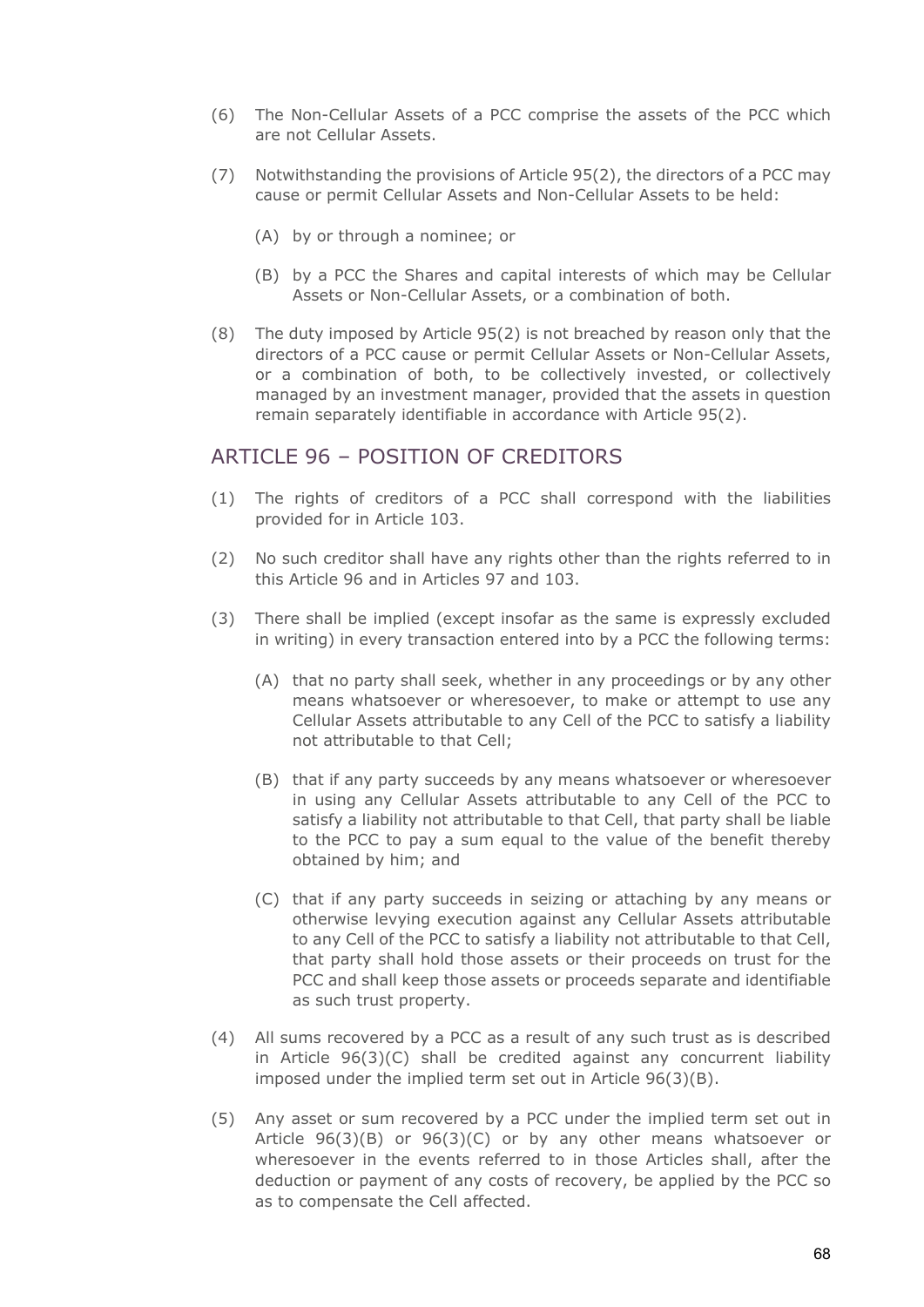- (6) In the event of any Cellular Assets attributable to a Cell of a PCC being taken in execution in respect of a liability not attributable to that Cell, and insofar as such assets or compensation in respect thereof cannot otherwise be restored to the Cell affected, the PCC shall:
	- (A) cause or procure its auditor, acting as expert and not as arbitrator, to certify the value of the assets lost by the Cell affected; and
	- (B) transfer or pay to the Cell affected, from the Cellular or Non-Cellular Assets to which the liability was attributable, assets or sums sufficient to restore to the Cell affected the value of the assets lost.
- (7) Where under Article 96(6)(B) a PCC is obliged to make a transfer or payment from Cellular Assets attributable to a Cell of the PCC, and those assets are insufficient, the PCC shall so far as possible make up the deficiency from its Non-Cellular Assets.
- (8) This Article shall apply to Cellular and Non-Cellular Assets of a PCC wherever situated and notwithstanding any statutory provision or rule of law to the contrary.

## ARTICLE 97 – RECOURSE TO CELLULAR ASSETS BY **CREDITORS**

Without prejudice to the provisions of Articles 96 and 103, Cellular Assets attributable to a Cell of a PCC:

- (1) shall only be available to the creditors of the PCC who are creditors in respect of that Cell and who are thereby entitled, in conformity with the provisions of this Part, to have recourse to the Cellular Assets attributable to that Cell; and
- (2) shall be absolutely protected from the creditors of the PCC who are not creditors in respect of that Cell and who accordingly are not entitled to have recourse to the Cellular Assets attributable to that Cell.

#### ARTICLE 98 – CELL SHARES AND SHARE CAPITAL

- (1) A PCC may, in respect of any of its Cells, create and issue Shares the proceeds of the issue of which shall be comprised in the Cellular Assets attributable to the Cell in respect of which the Cell Shares were issued.
- (2) The proceeds of the issue of Shares other than Cell Shares created and issued by a PCC shall be comprised in the PCC's Non-Cellular Assets.
- (3) A PCC may pay a dividend in respect of its Cell Shares.
- (4) Dividends may be paid in respect of Cell Shares by reference only to the Cellular Assets and liabilities, or the profits, attributable to the Cell in respect of which the Cell Shares were issued; and accordingly, in determining whether or not such a dividend may lawfully be paid, no account need be taken of:
	- (A) the profits and losses, or the assets and liabilities, attributable to any other Cell of the PCC; or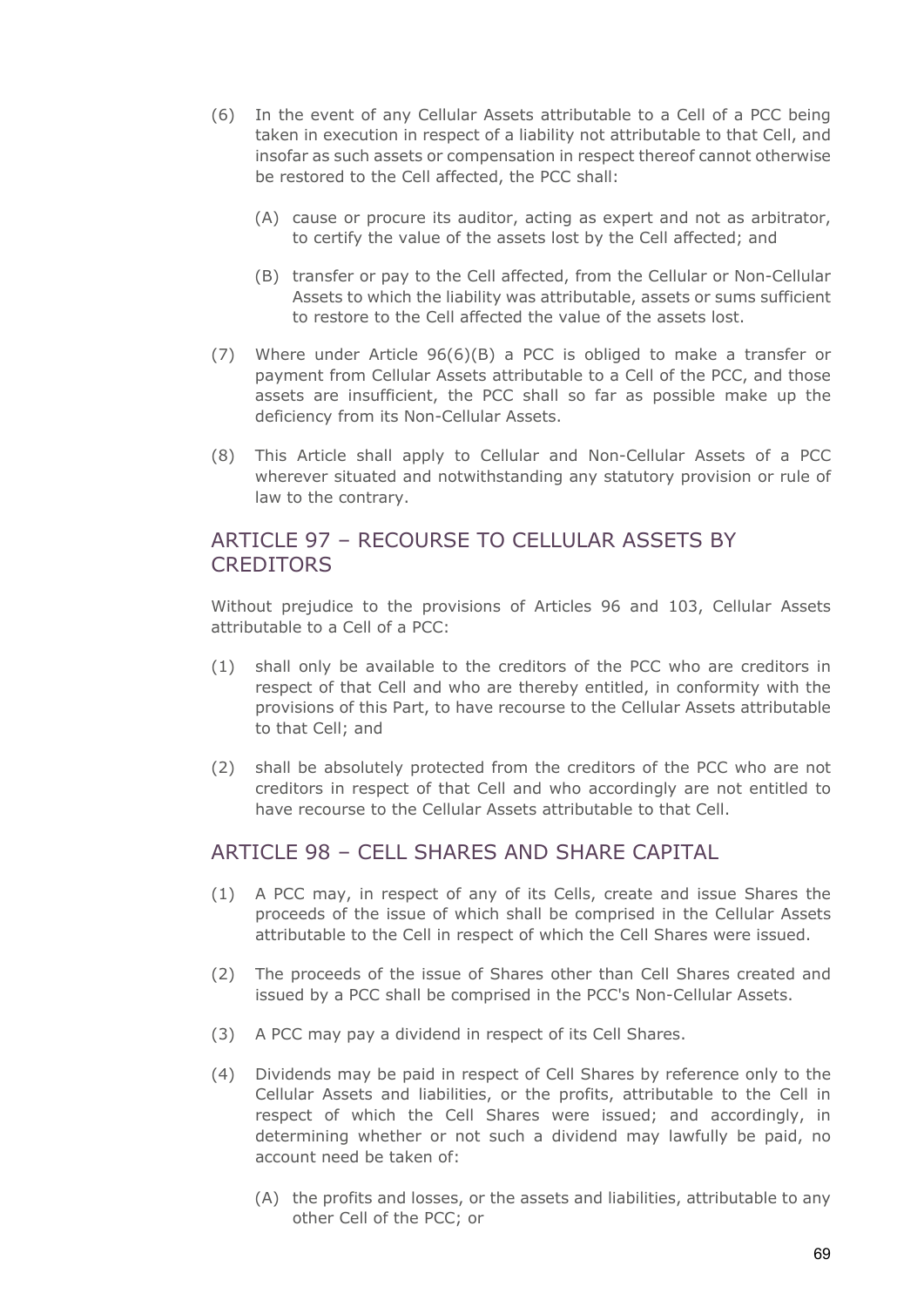(B) non-cellular profits and losses, or assets and liabilities.

### ARTICLE 99 – REDUCTION OF CELL SHARE CAPITAL

- (1) The provisions of Article 30 shall apply both in relation to a PCC and to one or more Cells of a PCC.
- (2) In the application of Article 30 to a PCC, references in Article 30 to "LLC" shall be interpreted as references to a PCC or to a Cell of a PCC, as the case may be.

## ARTICLE 100 – NAME AND ARTICLES OF ASSOCIATION OF PCC

- (1) The name of a PCC shall end in the expression "Protected Cell Company", "PCC" or any cognate expression approved in writing by the CRO.
- (2) The articles of association of a PCC shall state that it is a PCC.
- (3) A PCC may, in order to comply with Article 100(2), alter its articles of association by Special Resolution.
- (4) Unless and until a PCC has complied with the provisions of this Article 100, it shall be deemed not to be a PCC.
- (5) Each Cell of a PCC shall have its own distinct name or designation.

# ARTICLE 101 – REQUIREMENTS FOR A PCC

A Company may not be incorporated as a PCC, and an existing Company may not be converted into a PCC, unless:

- (1) the Regulatory Authority has consented in writing to the incorporation or conversion; and
- (2) the PCC is, or is to be:
	- (A) an Insurer; or
	- (B) a Collective Investment Fund.

## ARTICLE 102 – INCORPORATION OF COMPANY AS PCC

A person wishing to incorporate a Company as a PCC shall make an application to the CRO for the incorporation of the PCC in accordance with Part 3 of these Regulations.

### ARTICLE 103 – LIABILITY OF CELLULAR ASSETS

(1) Subject to the provisions of Article 103(2), and save to the extent that the PCC may have agreed that a liability shall be the liability solely of the PCC's Non-Cellular Assets, or of the Cellular Assets attributable to a particular Cell of the PCC, where any liability arises which is attributable to a particular Cell of a PCC: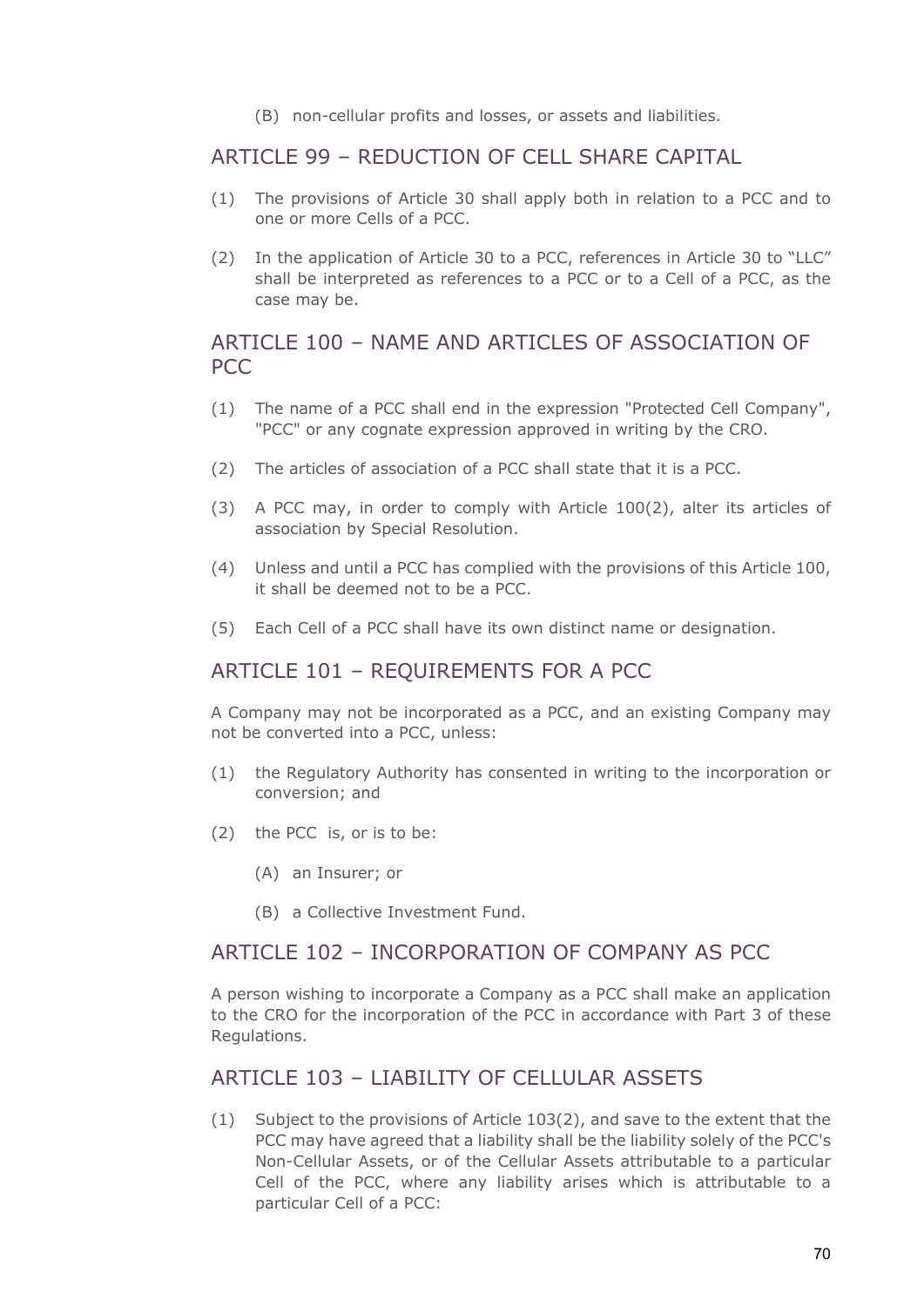- (A) the Cellular Assets attributable to that Cell shall be primarily used to satisfy the liability;
- (B) the PCC's Non-Cellular Assets shall be secondarily used to satisfy the liability, provided that the Cellular Assets attributable to the relevant Cell have been exhausted; and
- (C) any Cellular Assets not attributable to the relevant Cell shall not be used to satisfy the liability.
- (2) In the case of loss or damage which is attributable to a particular Cell of a PCC and which is caused by fraud, the loss or damage shall be the liability solely of the PCC's Non-Cellular Assets, without prejudice to any liability of any person other than the PCC.
- (3) Any liability not attributable to a particular Cell of a PCC shall be the liability solely of the PCC's Non-Cellular Assets.
- (4) Notwithstanding the above provisions of this section:
	- (A) the liabilities under Article 103(1)(A) of the Cellular Assets attributable to a particular Cell of a PCC shall abate rateably until the value of the aggregate liabilities equals the value of those assets except that the provisions of this paragraph shall be disregarded in assessing the existence and extent of any secondary liability under Article 103(1)(B); and
	- (B) the liabilities of the PCC's Non-Cellular Assets shall abate rateably until the value of the aggregate liabilities equals the value of those assets.
- (5) For the avoidance of doubt, a PCC may enter into arm's length transactions in respect of two or more of its Cells giving rise to reciprocal liabilities attributable to such Cells.
- (6) This Article 103 shall apply to the assets of the PCC wherever situated.

#### ARTICLE 104 – DISPUTES AS TO LIABILITY ATTRIBUTABLE TO CELLS

- (1) In the event of any dispute as to:
	- (A) whether any right is or is not in respect of a particular Cell;
	- (B) whether any creditor is or is not a creditor in respect of a particular Cell;
	- (C) whether any liability is or is not attributable to a particular Cell; or
	- (D) the amount to which any liability is limited

the QFC Civil and Commercial Court, on the application of the PCC, and without prejudice to any other right or remedy of any person, may issue a declaration in respect of the matter in dispute.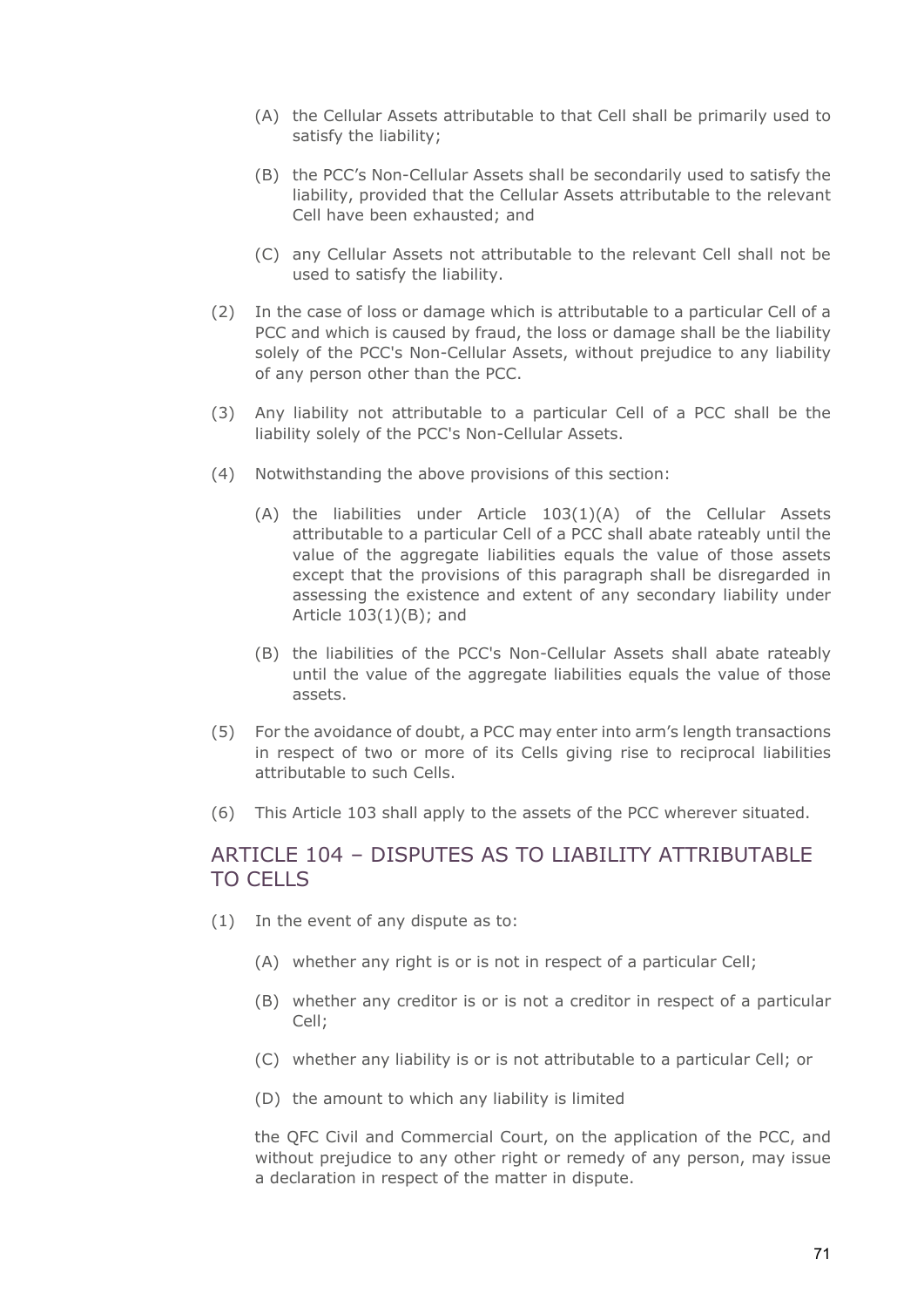- (2) The QFC Civil and Commercial Court, on hearing an application for a declaration under Article 104(1) may:
	- (A) direct that any person shall be heard on the application;
	- (B) make an interim declaration, or adjourn the hearing, conditionally or unconditionally;
	- (C) make the declaration subject to such terms and conditions as it thinks fit; or
	- (D) direct that the declaration shall be binding upon such persons as may be specified.

# ARTICLE 105 – PCC TO INFORM PERSONS THEY ARE DEALING WITH PCC

- (1) A PCC shall prior to transacting with a person:
	- (A) inform any person with whom it transacts that it is a PCC; and
	- (B) for the purposes of that transaction, identify or specify the Cell in respect of which that person is transacting, unless that transaction is not a transaction in respect of a particular Cell.
- (2) If, in contravention of Article 105(1), a PCC:
	- (A) fails to inform a person that he is transacting with a PCC, and that person is otherwise unaware that, and has no reasonable grounds to believe that, he is transacting with a PCC; or
	- (B) fails to identify or specify the Cell in respect of which a person is transacting, and that person is otherwise unaware of, and has no reasonable basis of knowing, which Cell he is transacting with;

then, in either such case:

- (C) the directors shall (notwithstanding any provision to the contrary in the PCC's articles of association or in any contract with the PCC or otherwise) incur personal liability to that person in respect of the transaction; and
- (D) the directors shall have a right of indemnity against the Non-Cellular Assets of the PCC, unless they were fraudulent, reckless or negligent, or acted in bad faith.
- (3) Notwithstanding the provisions of Article 105(2)(1), the QFC Civil and Commercial Court may relieve a director of all or part of his personal liability thereunder if he satisfies the QFC Civil and Commercial Court that he ought to be so relieved because:
	- (A) he was not aware of the circumstances giving rise to his liability and, in being not aware, he was neither fraudulent, reckless or negligent, nor acted in bad faith; or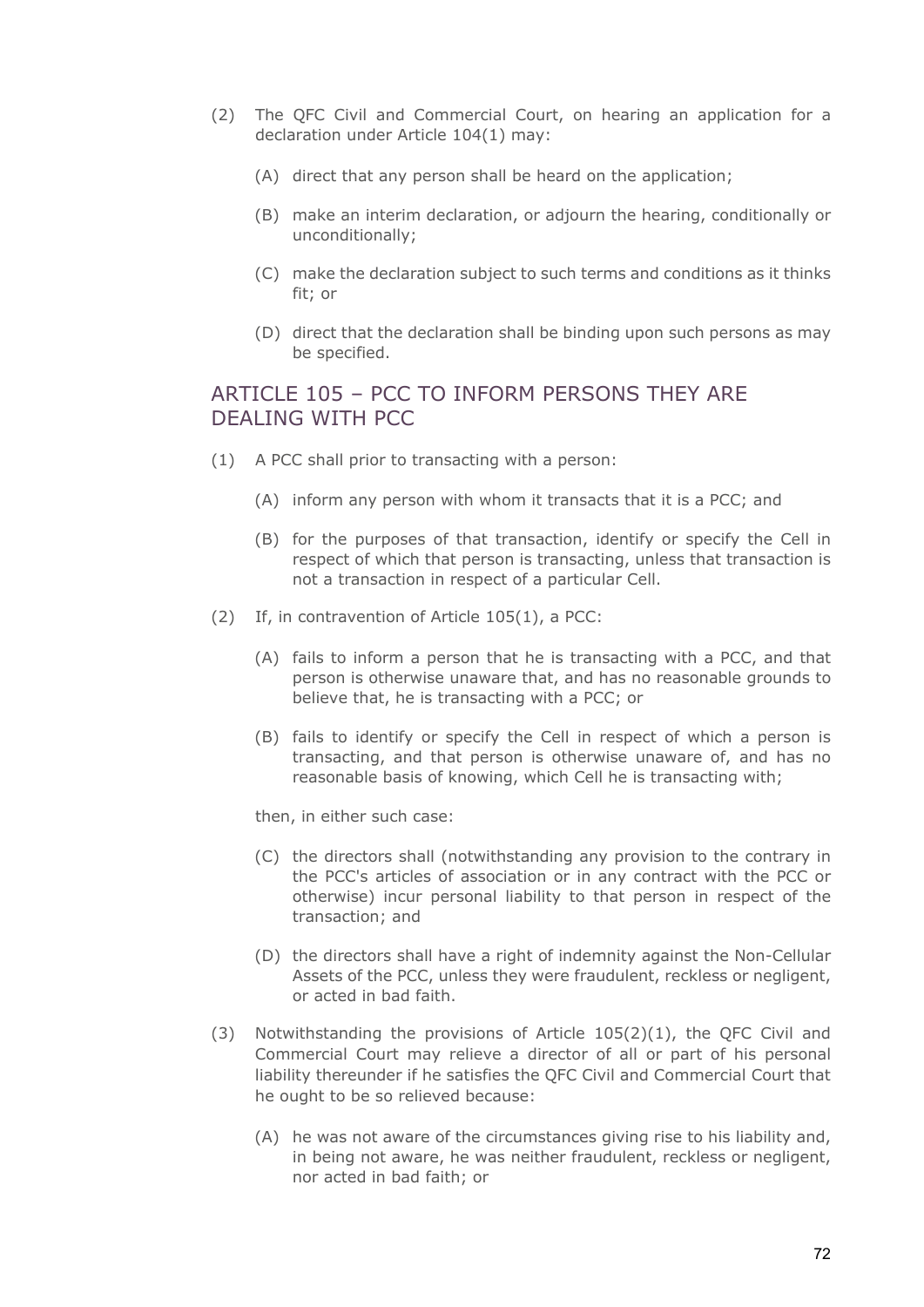- (B) he expressly objected, and exercised such rights as he had as a director, whether by way of voting power or otherwise, so as to try to prevent the circumstances giving rise to his liability.
- (4) Where, pursuant to the provisions of Article 105(3), the QFC Civil and Commercial Court relieves a director of all or part of his personal liability under Article  $105(2)(C)$ , the QFC Civil and Commercial Court may order that the liability in question shall instead be met first by any other director or directors whose personal liability is not relieved and thereafter, if necessary, from such of the Cellular or Non-Cellular Assets of the PCC as may be specified in the order.
- (5) Any provision in the articles of association of a PCC, and any other contractual provision under which the PCC may be liable, which purports to indemnify directors in respect of conduct which would otherwise disentitle them to an indemnity against Non-Cellular Assets by virtue of Article 105(2)(D), shall be void.

### ARTICLE 106 – ATTRIBUTION OF NON-CELLULAR ASSETS AND LIABILITIES

- (1) Liabilities of a PCC not otherwise attributable to any of its Cells shall be discharged from the PCC's Non-Cellular Assets.
- (2) Income, receipts and other property or rights of or acquired by a PCC not otherwise attributable to any Cell shall be applied to and comprised in the PCC's Non-Cellular Assets.

# ARTICLE 107 – PROVISIONS IN RELATION TO WINDING UP OF PCC

- (1) Notwithstanding any statutory provision or rule of law to the contrary, in the winding up of a PCC (whether compulsory or voluntary or subject to the supervision of the QFC Civil and Commercial Court and whether solvent or insolvent):
	- (A) the assets forming part of the estate shall only be the Non-Cellular Assets;
	- (B) the winding up shall not terminate any agency, or in any way whatsoever affect the authority or power, of any Officer, administrator, servant or agent of the PCC or any other person appointed over the PCC or any of the Cellular Assets; and
	- (C) if and to the extent that any liquidator of the PCC has any dealing with, or has possession custody or control of, any of the Cellular Assets, he shall be subject to the duty set out in Article 95(2) as if he were a director.

# ARTICLE 108 – TRANSFER OF CELLULAR ASSETS FROM PCC

(1) Subject to the provisions of Article 108(3), the Cellular Assets attributable to any Cell of a PCC, but not the Non-Cellular Assets of a PCC, may be transferred to another person, wherever resident or incorporated, and whether or not a PCC.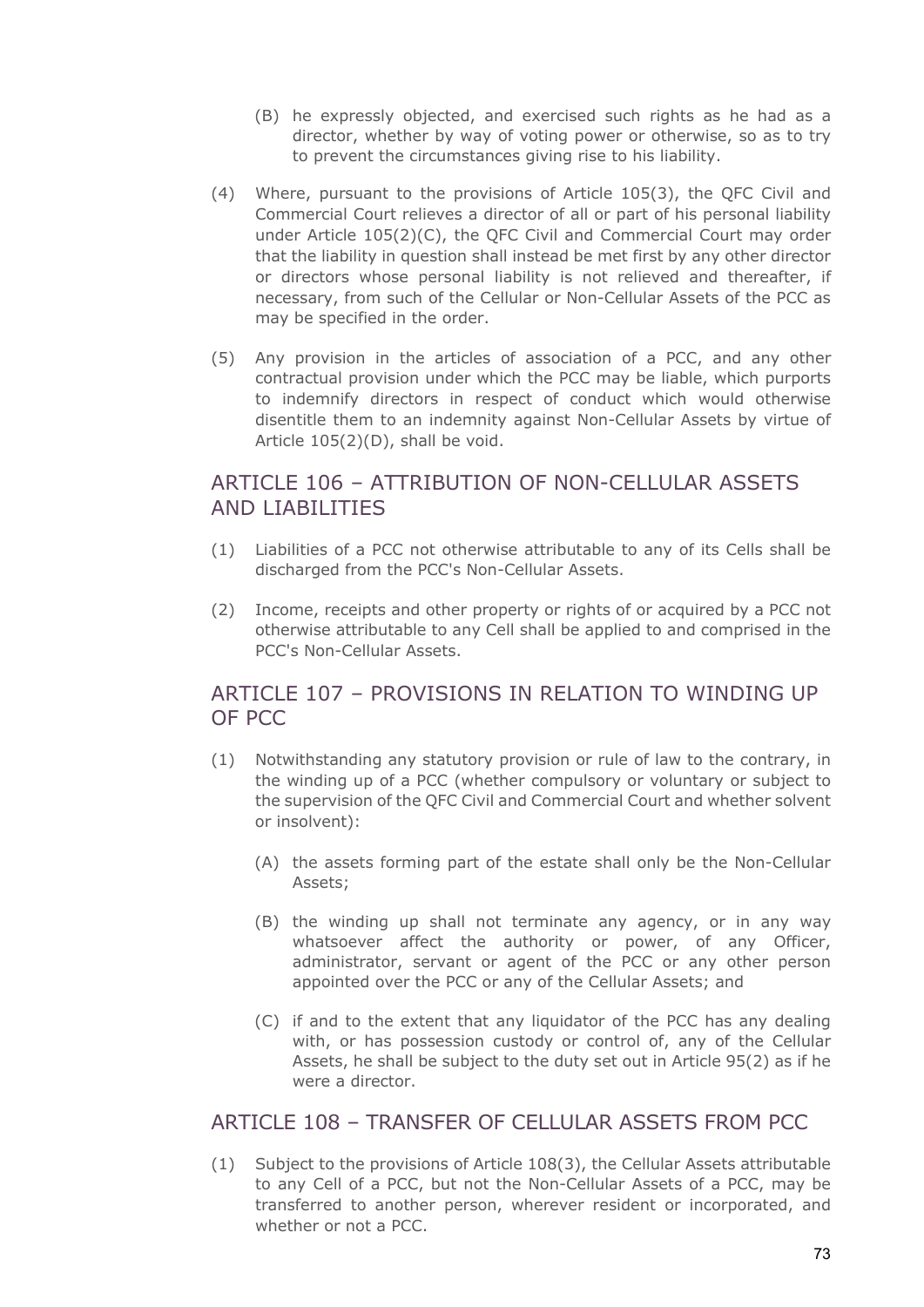- (2) A transfer under Article 108(1) of Cellular Assets attributable to a Cell of a PCC shall not of itself entitle creditors of that PCC to have recourse to the assets of the person to whom the Cellular Assets were transferred.
- (3) No transfer of the Cellular Assets attributable to a Cell of a PCC may be made except under the authority of, and in accordance with the terms and conditions of, an order of the QFC Civil and Commercial Court under this Article (a "Cell transfer order").
- (4) The QFC Civil and Commercial Court shall not make a Cell transfer order in relation to a Cell of a PCC unless it is satisfied:
	- (A) that the creditors of the PCC entitled to have recourse to the Cellular Assets attributable to the Cell consent to the transfer; or
	- (B) that those creditors would not be unfairly prejudiced by the transfer.
- (5) The QFC Civil and Commercial Court, on hearing an application for a Cell transfer order:
	- (A) may make an interim order or adjourn the hearing, conditionally or unconditionally; or
	- (B) may dispense with any of the requirements of Article 108(4).
- (6) The QFC Civil and Commercial Court may attach such conditions as it thinks fit to a Cell transfer order, including conditions as to the discharging of claims of creditors entitled to have recourse to the Cellular Assets attributable to the Cell in relation to which the order is sought.
- (7) The QFC Civil and Commercial Court may make a Cell transfer order in relation to a Cell of a PCC notwithstanding that:
	- (A) a liquidator has been appointed to act in respect of the PCC or the PCC has passed a resolution for voluntary winding up; or
	- (B) an administration order has been made in respect of the Cell, the PCC or any other Cell thereof.
- (8) Notice of an application to the QFC Civil and Commercial Court for a Cell transfer order shall be served upon:
	- (A) any liquidator or administrator of the PCC or the Cell concerned;
	- (B) the Regulatory Authority; and
	- (C) such other persons (if any) as the QFC Civil and Commercial Court may direct.
- (9) The provisions of this Article are without prejudice to any power of a PCC lawfully to make payments or transfers from the Cellular Assets attributable to any Cell of the PCC to a person entitled, in conformity with the provisions of this Part, to have recourse to those Cellular Assets.
- (10) For the avoidance of doubt, a PCC shall not require a Cell transfer order in order to invest, and change investment of, Cellular Assets or otherwise to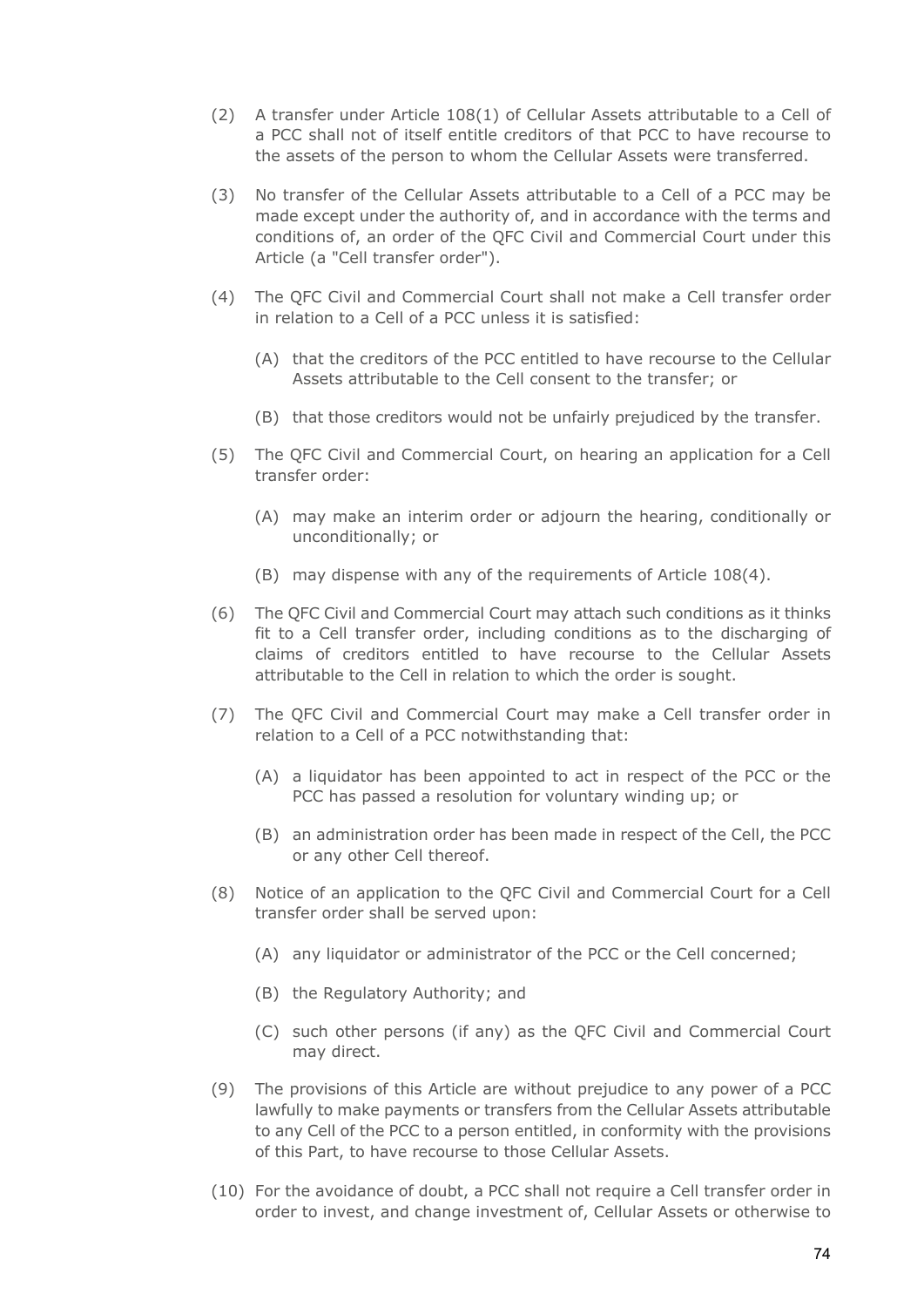make payments or transfers from Cellular Assets in the ordinary course of the PCC's Business.

### ARTICLE 109 – ADMINISTRATION ORDERS IN RELATION TO PCCs OR CELLS

- (1) Notwithstanding any statutory provision or rule of law to the contrary, an administrator may be appointed under the Insolvency Regulations in respect of a PCC or in respect of one or more Cells of a PCC.
- (2) Where an administrator is appointed under the Insolvency Regulations in respect of one or more Cells of a PCC, the relevant provisions of the Insolvency Regulations shall apply as if references therein to a Company were to be interpreted as references to a Cell.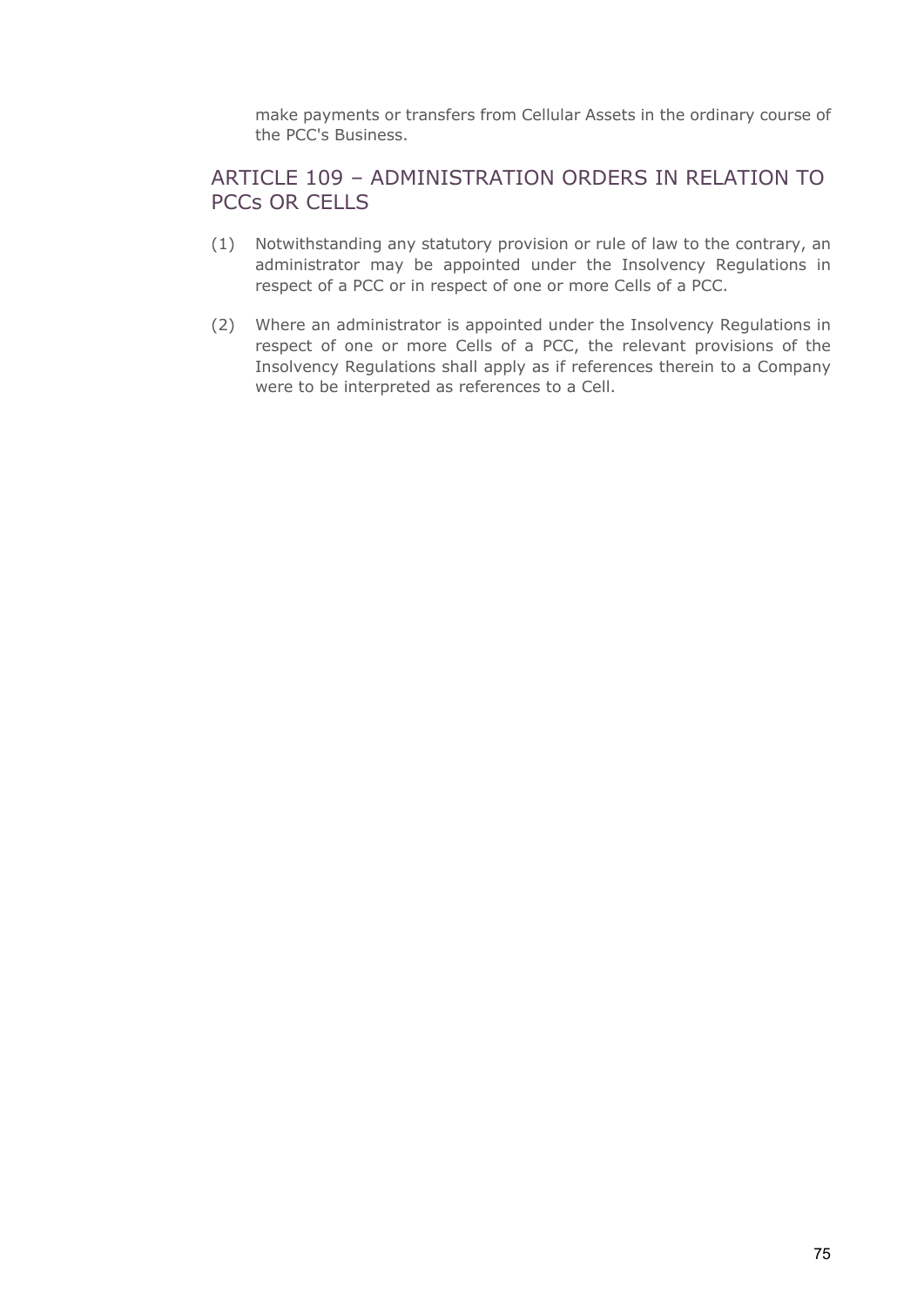### PART 5 – MIGRATION OF BODYCORPORATE

#### ARTICLE 110 – TRANSFER OF INCORPORATION TO QFC

- (1) A Non-QFC Company may, if authorised by the laws of the jurisdiction in which it was incorporated, apply to the CRO for the continuation of the Non-QFC Company as a Company.
- (2) An application for continuation shall be made to the CRO by using the form prescribed by the CRO and shall:
	- (A) be executed under seal and signed by an officer or director of the Non-QFC Company and verified by an affidavit of the person signing the application;
	- (B) be accompanied by articles of continuation that comply with Article  $17(2)(I)$ ; and
	- (C) be accompanied by any other document prescribed by the CRO.
- (3) The articles of continuation shall make any amendments to the original articles of incorporation and any amendments thereto necessary to make the articles of continuation conform to these Regulations.

## ARTICLE 111 – CERTIFICATE OF CONTINUATION

- (1) Should the CRO approve the application, the CRO shall:
	- (A) issue a certificate of continuation on the terms and conditions the CRO considers appropriate;
	- (B) register the Company; and
	- (C) allocate to the Company a number, which shall be the Company's registered number.
- (2) The CRO may refuse to issue a certificate of continuation if he considers it appropriate to do so.
- (3) The CRO is not required to provide reasons for refusing to issue a certificate of continuation.

#### ARTICLE 112 - FEFFCT OF CERTIFICATE

From the date of continuation stated in the certificate of continuation:

- (1) the Non-QFC Company becomes a Company to which this Regulation applies as if it has been incorporated under these Regulations;
- (2) the articles of continuation become the articles of the Company; and
- (3) the certificate of continuation is treated as the certificate of incorporation of the Company.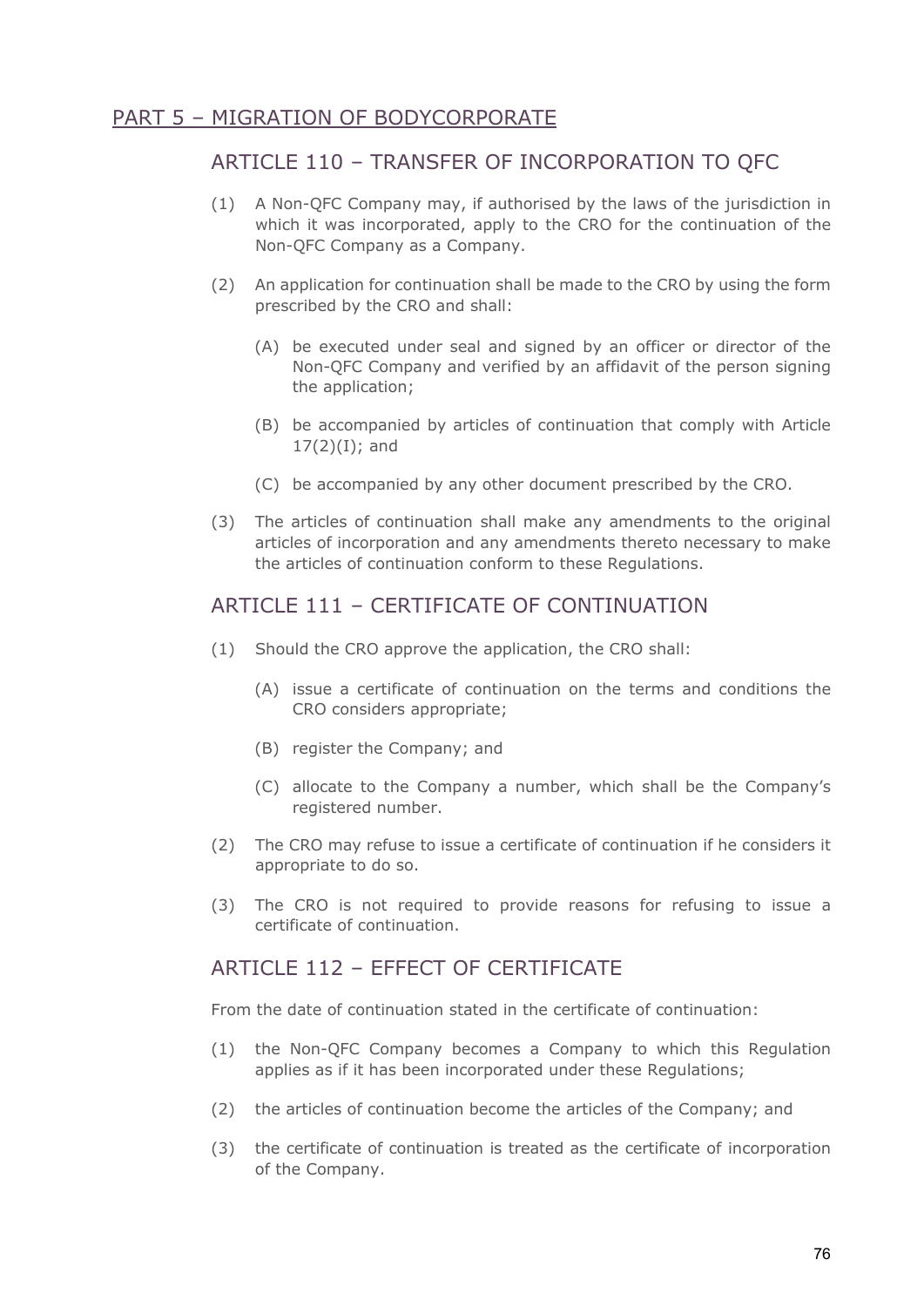# ARTICLE 113 – COPY OF CERTIFICATE OF CONTINUATION

The CRO shall send a copy of the certificate of continuation to the appropriate official orpublic body in the jurisdiction in which the application for continuation was authorised.

#### ARTICLE 114 - RIGHTS AND LIABILITIES

Where a Non-QFC Company is continued as a Company under these Regoulations, the Company:

- (1) continues to have all the property, rights and privileges and is subject to all the liabilities, disabilities and debts that it had before the continuation; and
- (2) remains a party in any legal proceedings commenced in any jurisdiction in which it was a party before the continuation.

#### ARTICLE 115 – TRANSFER OF INCORPORATION FROM QFC TO ANOTHER JURISDICTION

- (1) A Company may, if it is authorised by:
	- (A) a Special Resolution of the shareholders; and
	- (B) the CRO in the manner prescribed in rules made by the QFC Authority

apply to the appropriate official or public body of a foreign jurisdiction to transfer its incorporation to the foreign jurisdiction and request that the Company be continued as a Non-QFC Company.

- (2) A Company shall not apply under Article 115(1) unless the laws of the foreign jurisdiction provide that the Non-QFC Company will:
	- (A) continue to have all the property, rights and privileges and is subject to all the liabilities, disabilities and debts that it had before the continuation; and
	- (B) remain a party in any legal proceedings commenced in any jurisdiction in which it was a party before the continuation.
- (3) A Company ceases to be a Company within the meaning of this Regulation when the Company is continued as a Non-QFC Company and when the Non-QFC Company files with the CRO a copy of the certificate or instrument of continuation certified by the appropriate official of the foreign jurisdiction.
- (4) When the CRO receives the foreign jurisdiction's certificate or instrument of continuation, the CRO must strike the name of the Company off the index of names maintained by the CRO.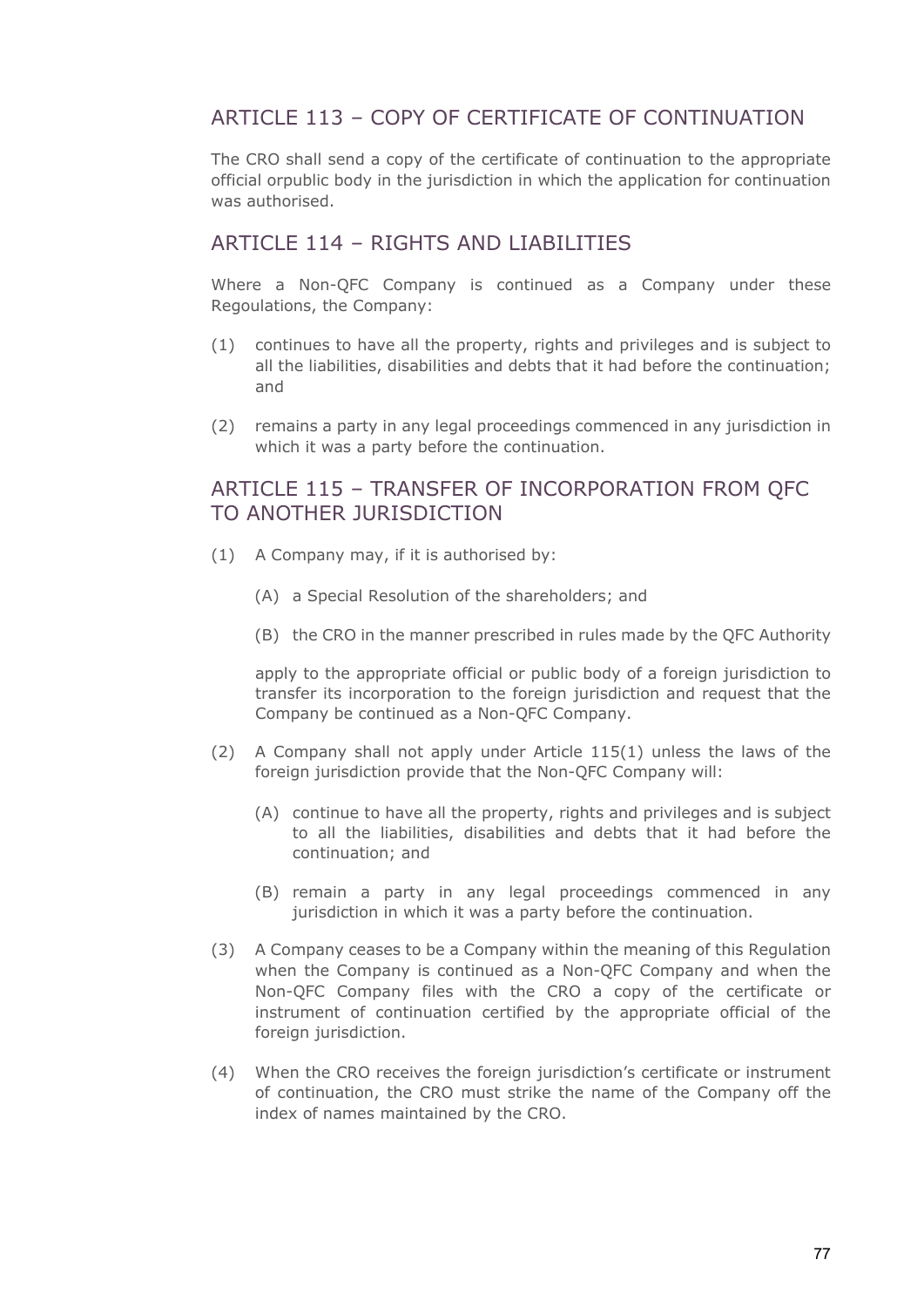# ARTICLE 116 – REFUSAL TO GRANT AUTHORISATION TO TRANSFER INCORPORATION

The CRO may refuse to authorise a Company to apply to be continued under Article 115(1).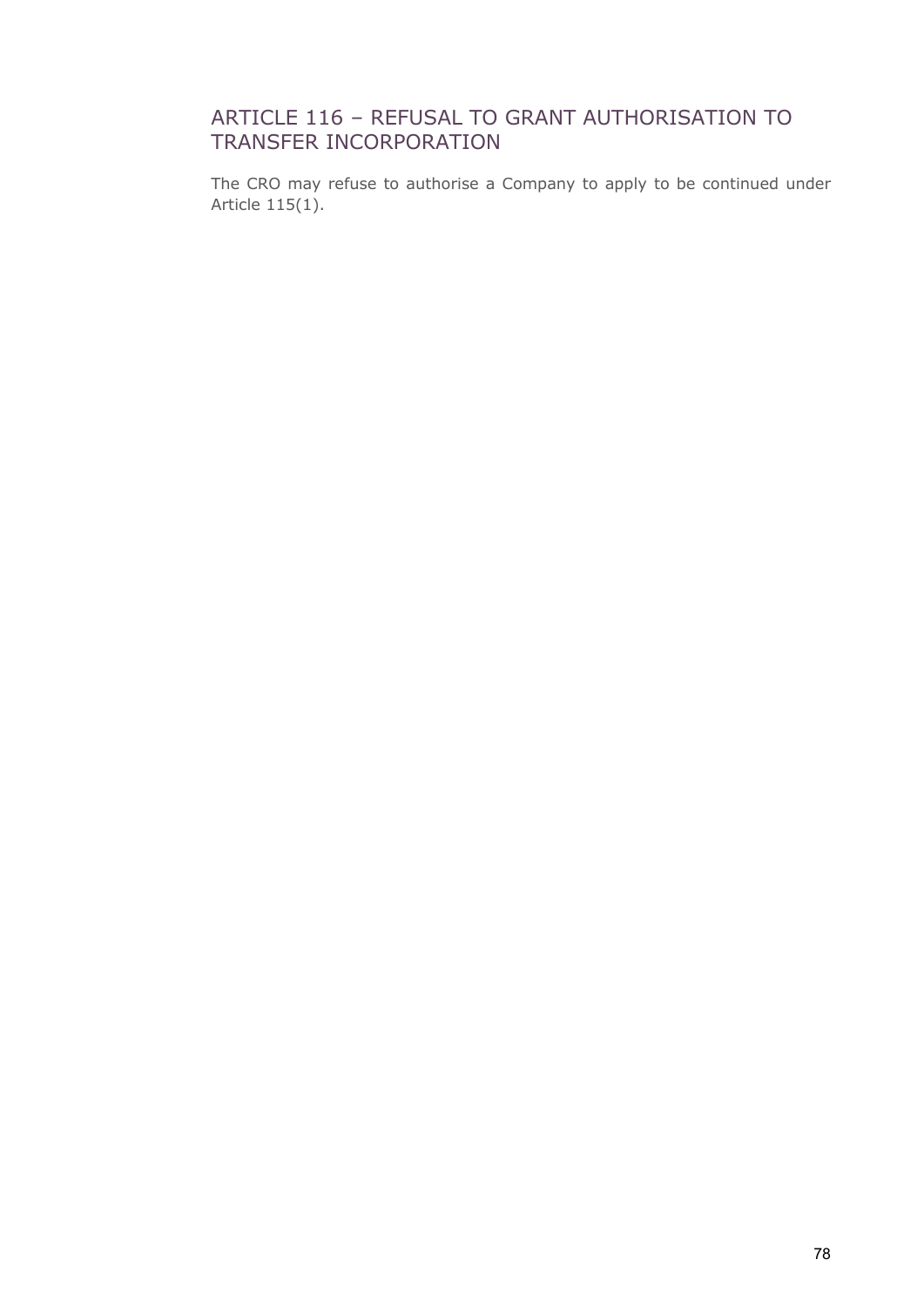# ARTICLE 117 – REQUIREMENT FOR REGISTERED BRANCH

- (1) A Non-QFC Company shall not engage in or carry or purport to carry on any trade or Business activity in or from the QFC unless it is registered as a Branch with the CRO in accordance with Article 119 of these Regulations and shall comply with these Regulations in all other respects.
- (2) A Branch shall:
	- (A) appoint and retain at all times a Principal Representative in the QFC who is authorised to accept service of any Document or notice on behalf of the Branch and to undertake any other function as may be prescribed by these Regulations or any subsequent Regulations;
	- (B) have a principal place of Business in the QFC to which all communications and notices may be addressed; and
	- (C) file with the CRO a notice of any change in the details of the:
		- (i) persons authorised to accept service;
		- (ii) Principal Representative of the Branch;
		- (iii) address of the principal place of Business in the QFC;
		- (iv) any restrictions or revocations in the power of attorney in favour of the person referred to in Article 117(2)(A);
		- (v) constitutional documents of the Non-QFC company; and
		- (vi) directors of the Non-QFC company.
- (3) All documentation required to be submitted to the CRO shall be in the English language, or accompanied by an appropriate translation into the English language.

#### ARTICLE 118 – APPLICATION TO REGISTER A BRANCH

- (1) A Non-QFC Company wishing to establish a Branch in the QFC shall apply to the CRO for prior approval to establish a Branch in the QFC.
- (2) An application by a Non-QFC Company for approval to establish a Branch in the QFC shall:
	- (A) be made to the CRO in such form and manner as the CRO may require from time;
	- (B) describe the type of Business activity to be carried on from the Branch;
	- (C) state the full address of the principal place of Business in the QFC;
	- (D) state the full name and address of the person authorised to accept service on behalf of the Branch;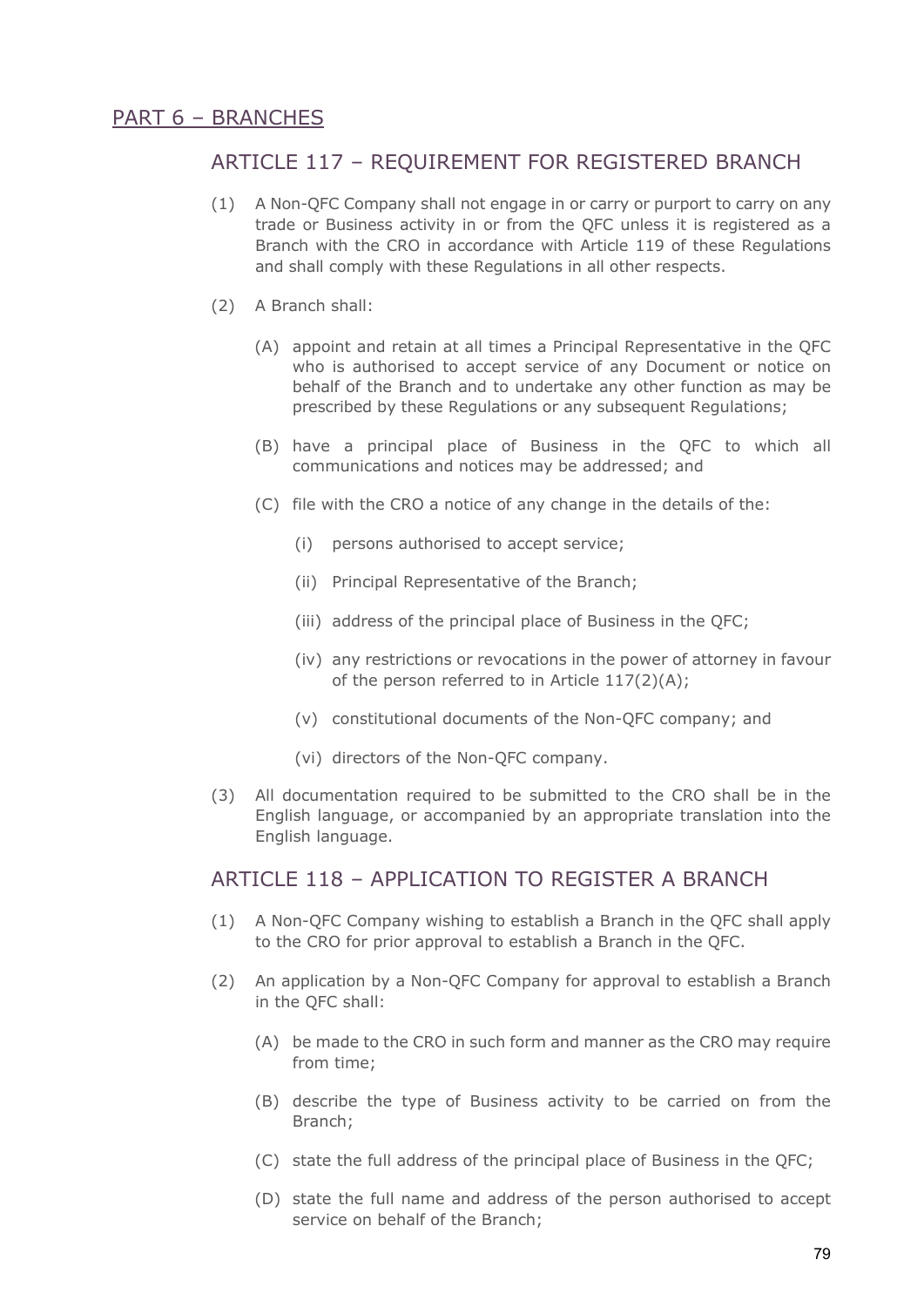- (E) be accompanied by the following Documents, verified in such manner as the CRO may require:
	- (i) a copy of the constitutional documents of the Non-QFC Company;
	- (ii) a copy of the audited accounts of the Non-QFC Company for the preceding two years, save where the applicant Non-QFC Company has been in existence for less than two years in which case a copy of the most recent audited accounts;
	- (iii) a copy of the resolution of the board of directors of the Non-QFC Company to establish a Branch in the QFC;
	- (iv) a power of attorney in favour of the person referred to in Article  $117(2)(A);$
	- (v) a list of the full Name, Address, date of birth, nationality and business occupation of each director of the Non-QFC Company;
	- (vi) a certified copy of the certificate of incorporation or other instrument evidencing the incorporation of the Non-QFC Company; and
	- (vii) such other Documents or information as the CRO or QFC Authority may in their absolute discretion require from time to time.
- (F) contain or be accompanied by such further particulars, verified in such manner, as the CRO or QFC Authority may require; and
- (G) be accompanied by any Prescribed Fee.

#### ARTICLE 119 – ACCEPTANCE OR REFUSAL OF APPLICATION TO REGISTER A BRANCH

- (1) The CRO may on an application duly made in accordance with Article 118 accept or refuse the application.
- (2) Where the CRO accepts an application under this Article 119, it shall issue to the applicant a certificate of registration of the Branch in the QFC and such certificate shall be admissible in evidence in proceedings under these Regulations without further proof and shall be evidence of the facts certified or specified therein. A certificate of registration shall be conclusive evidence that the Non-QFC Company is registered with the name and number specified in it and that the requirements of these Regulations have been complied with in respect of the registration of the Non-QFC Company and thereafter no defect in the process prior to the registration thereof shall affect the validity of its registration.
- (3) A decision of the CRO refusing to accept an application to establish a Branch may be reviewed consistent with any applicable standards and procedures issued by the QFC Authority for such purpose.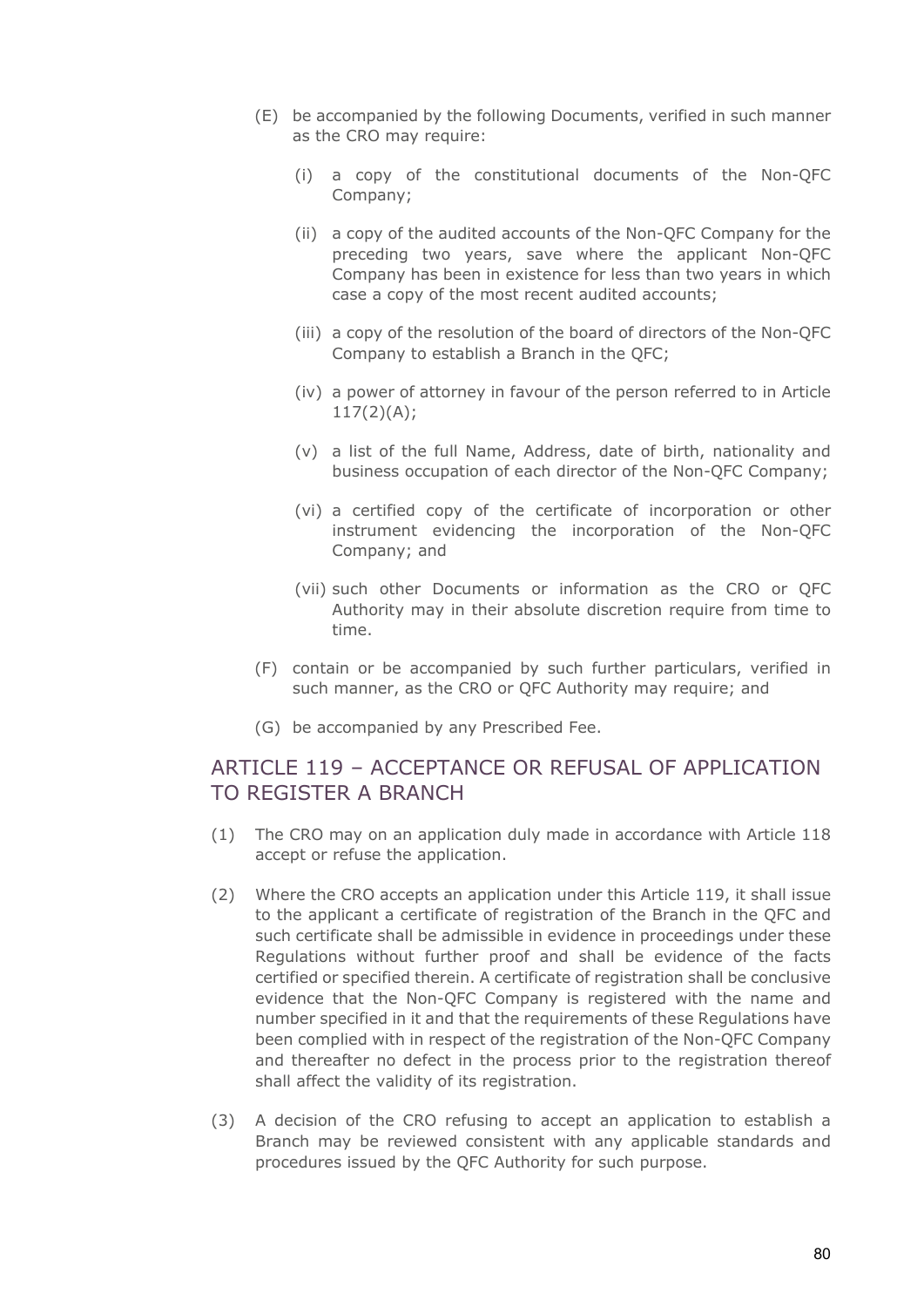### ARTICLE 120 - PROHIBITION OF BRANCH WITH AN UNDESIRABLE NAME

- (1) No Branch shall be registered with a name which is the same as or, in the opinion of the CRO, too like a name appearing in the index of names maintained by the CRO or which in the opinion of the CRO is offensive or otherwise undesirable.
- (2) If, in the opinion of the CRO, the name by which a Branch is registered gives so misleading an indication of the nature of its activities as to be likely to cause harm to the public, it may in writing direct the Branch to change its name within such period (being not less than 1 month) as the CRO may specify.
- (3) Such direction shall be complied with within the period specified in the direction or such longer period as the CRO may allow.

#### ARTICLE 121 - PRINCIPAL REPRESENTATIVES

Every Branch shall give notice in writing to the CRO of such particulars of its Principal Representative as the CRO may determine.

#### ARTICLE 122 - REGISTER OF BRANCHES

- (1) The CRO shall maintain a register of Branches which shall include:
	- (A) the name of the Branch and, if different, the name of the Non-QFC Company;
	- (B) the principal place in the QFC from which the Branch engages in or carries on any Business in the QFC and the address of the registered office of the Non-QFC Company;
	- (C) the name and address of the Principal Representative;
	- (D) the Principal Representative of the Branch;
	- (E) persons authorised to accept service;
	- (F) the date and place of incorporation of its Non-QFC Company;
	- (G) the date of registration of the Branch;
	- (H) the registered number of the Branch;
	- (I) constitutional documents of the Non-QFC company;
	- (J) directors of the Non-QFC company; and
	- (K) such other information as the CRO shall determine.
- (2) If any particulars required by Article 122(1) are altered, the Branch shall give notice in writing to the CRO of the particulars of the alteration within 21 days after the alteration is made on the Prescribed Form together with any Prescribed Fee.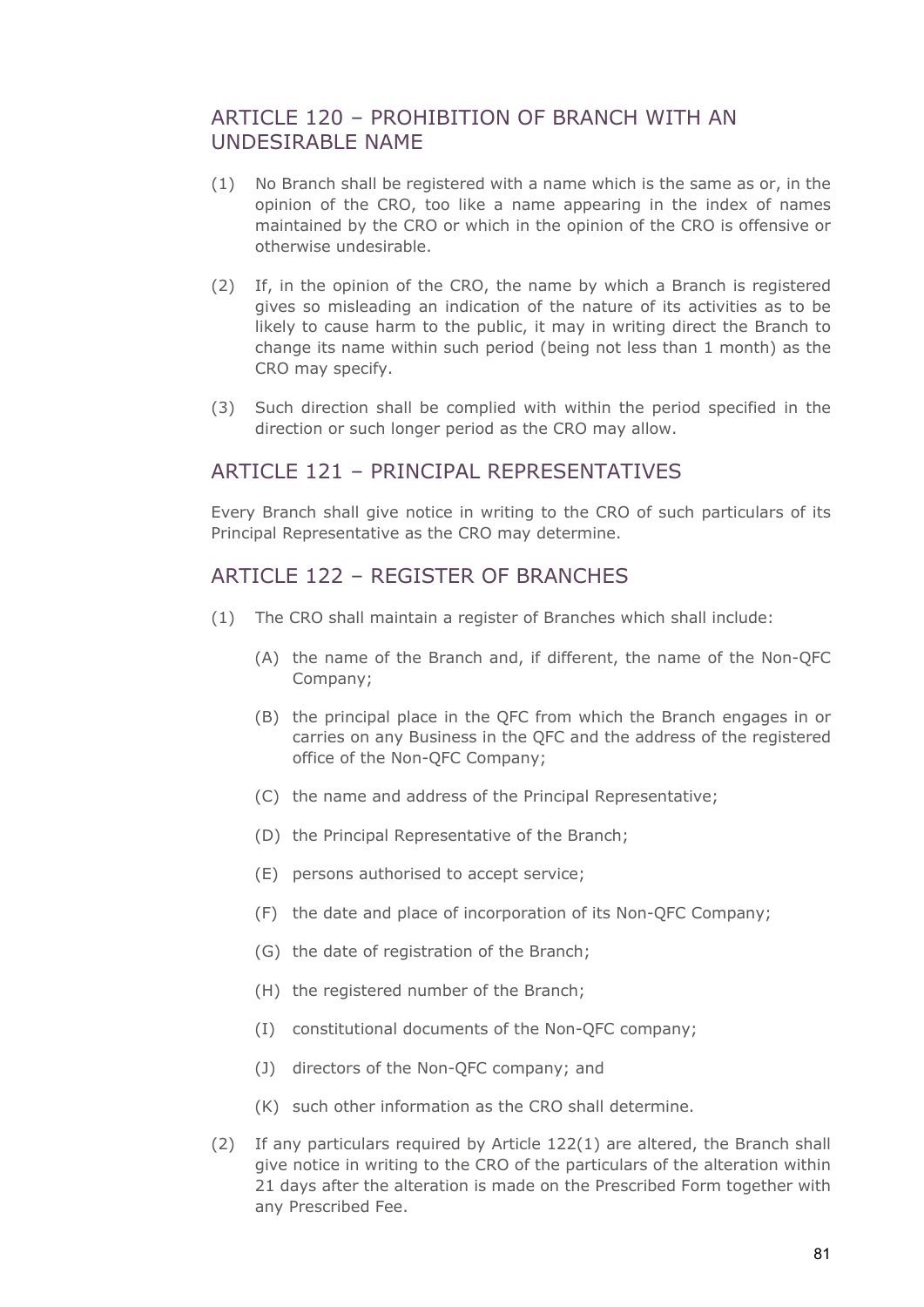# ARTICLE 123 – RECORDS TO BE KEPT BY BRANCHES

- (1) Every Branch shall keep proper accounting Records with respect to all sums of money received and expended by the Branch and all sales and purchases of goods and services and other transactions by the Branch and the assets and Liabilities of the Branch. Such Records shall be sufficient to show and explain all transactions by the Branch and must be such as to:
	- (A) disclose with reasonable accuracy the financial position of the Branch at any time; and
	- (B) enable the directors to ensure that any accounts prepared by the Branch comply with the requirements of these Regulations.
- (2) The Branch's accounting Records shall be:
	- (A) kept at the Branch's principal place of Business;
	- (B) preserved by the Branch for at least 6years from the date to which they relate; and
	- (C) at all reasonable times open to inspection by directors and auditor of the relevant Non-QFC Company.

#### ARTICLE 124 - LETTERHEADS

Once registered every Branch shall have the following particulars on all Business letters, written orders for goods or services, invoices and receipts, written demands for payment and other such similar documentation:

- (1) its name which shall include the words "QFC Branch" or "Qatar Financial Centre Branch"; or
- (2) where the Branch name is different to the Non-QFC Company, the name shall include the words "QFC Branch of [the name of the Non-QFC Company];
- (3) the place of incorporation of the Non-QFC Company; and
- (4) the principal place in the QFC from which the Branch engages in or carries on any Business.

### ARTICLE 125 – NAME TO APPEAR OUTSIDE PLACE OF **BUSINESS**

- (1) Every Branch shall within 21 days of registration paint or affix, and keep painted or affixed, its name on the outside of every office or place in which its Business is carried on, in a conspicuous position and in letters easily legible.
- (2) If a Branch does not paint or affix, and keep painted or affixed, its name as required as above, then the Non-QFC Company concerned and every Officer of it who is in default is in contravention of these Regulations.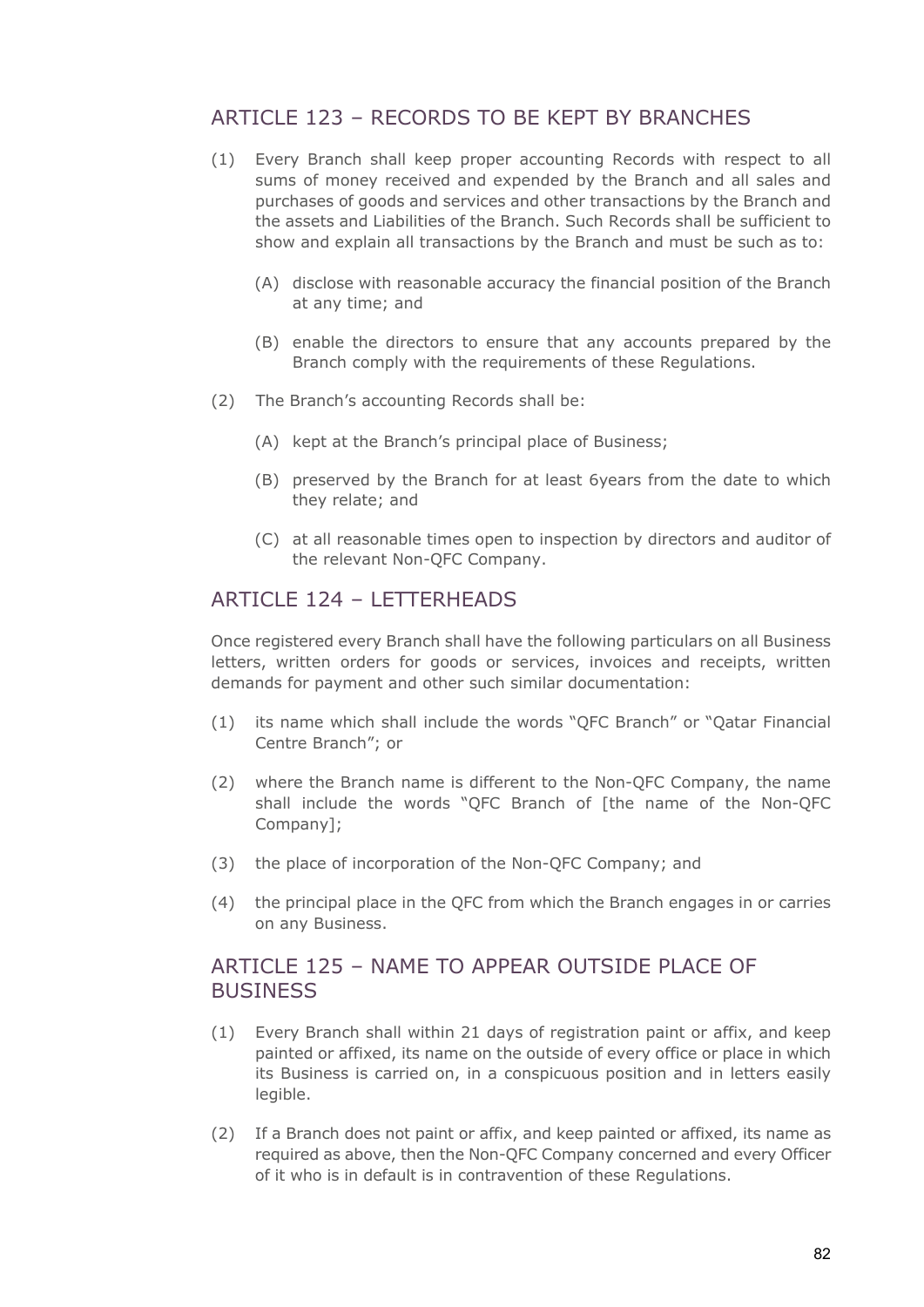# ARTICLE 126 – FINANCIAL PENALTIES

Where a Non-QFC Company fails to comply with any provision of this Part 6 and no other financial penalty is provided in these Regulations, the Non-QFC Company, its Officers and any person who appears to the Regulatory Tribunal to be in charge of its affairs in the QFC shall be liable if so ordered by the Regulatory Tribunal to pay the financial penalties prescribed by the CRO.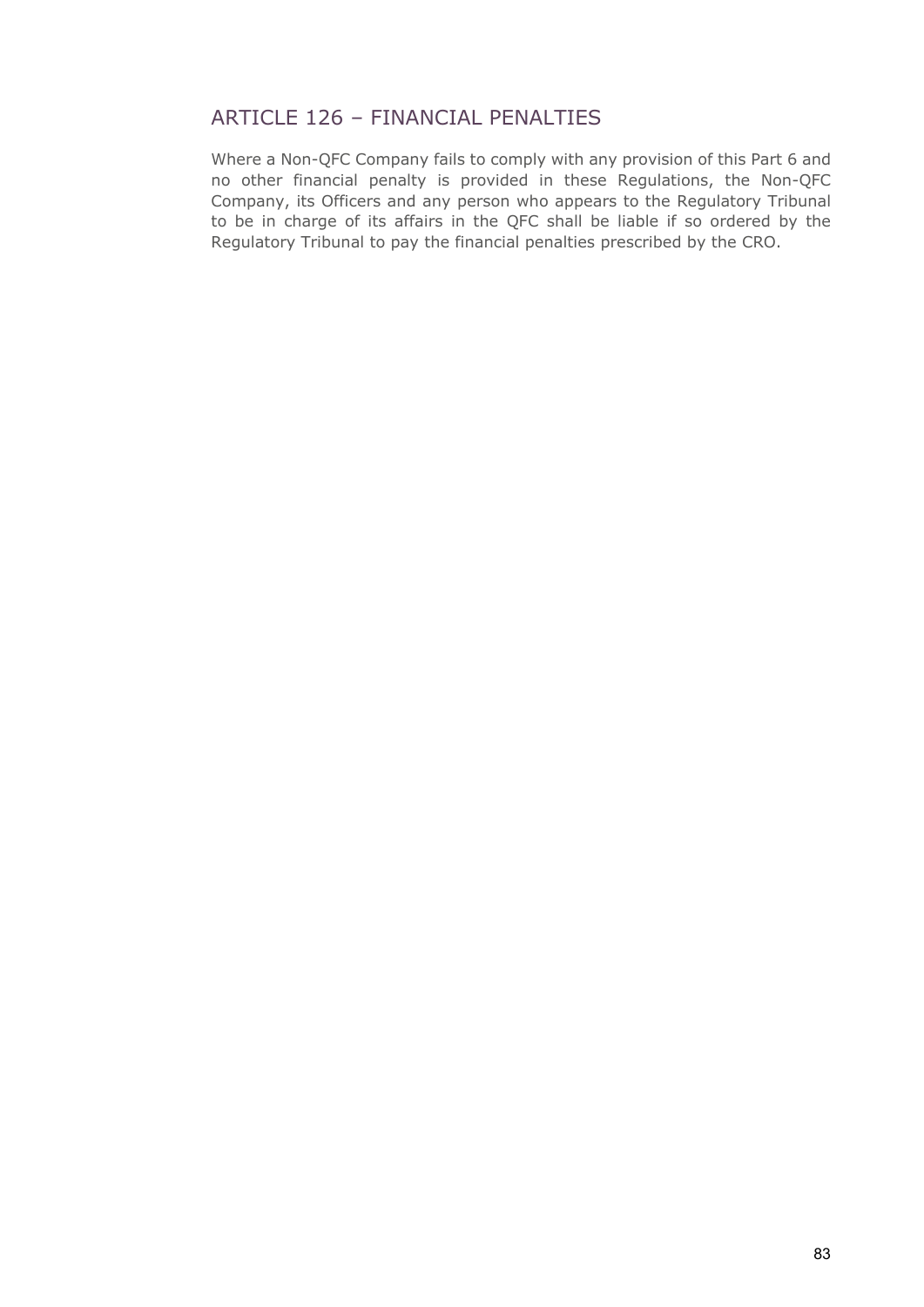# PART 7 – INTERNATIONAL BUSINESS COMPANIES

RESERVED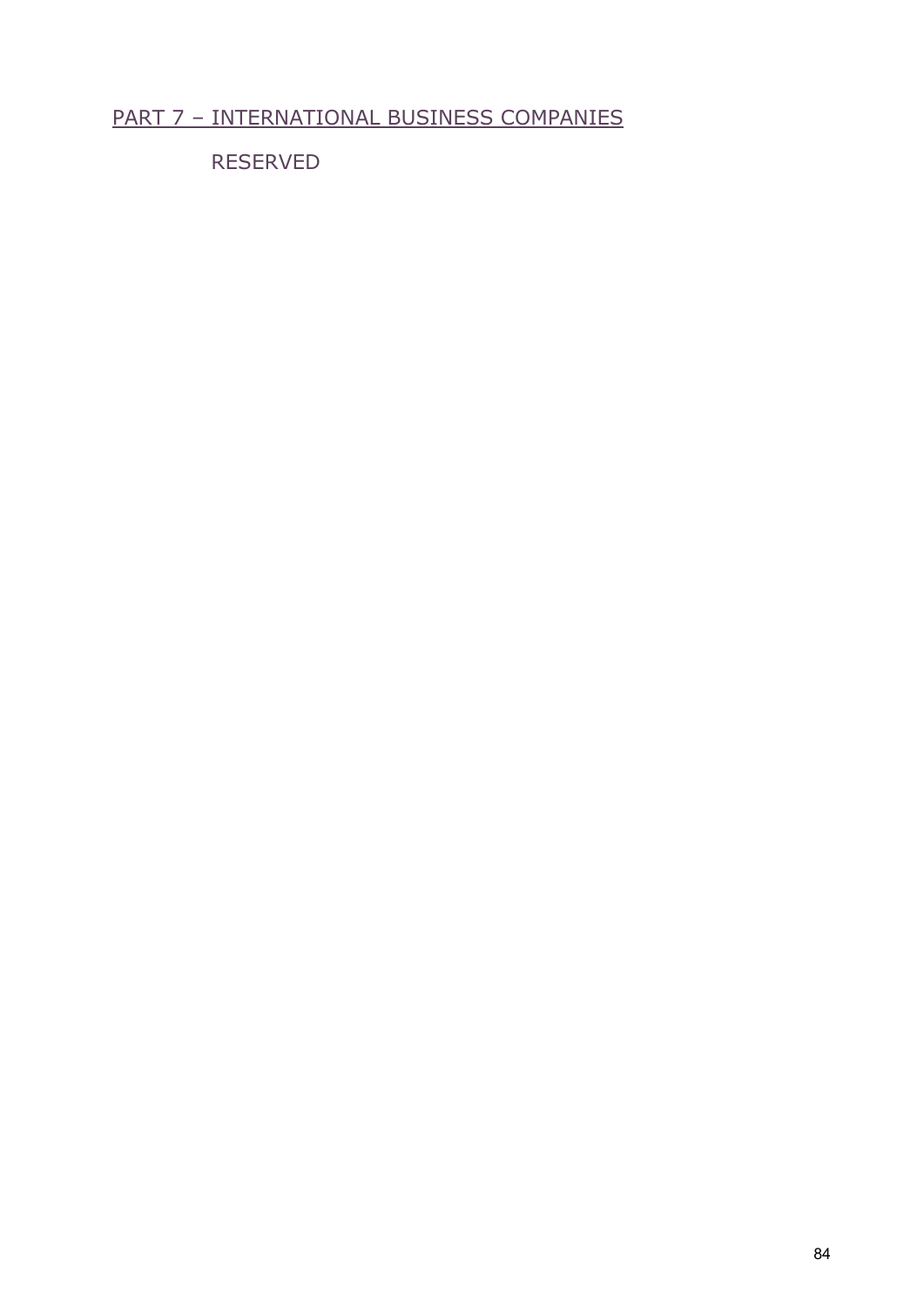# ARTICLE 127 – GENERAL CONTRAVENTIONS

- (1) A person who:
	- (A) does an act or thing that the person is prohibited from doing under an Article of these Regulations referred to in Schedule 1; or
	- (B) does not do an act or thing that the person is required or directed to do under an Article of these Regulations referred to in Schedule 1; or
	- (C) otherwise contravenes an Article of these Regulations referred to in Schedule 1

commits a contravention of these Regulations.

(2) In this Article 127, "person" does not include the QFC Authority, the Regulatory Authority, the CRO or the Registrar.

#### ARTICLE 128 - INVOLVEMENT IN CONTRAVENTIONS

- (1) If a person is knowingly concerned in the contravention of these Regulations or any other Regulations conferring functions on the CRO committed by another person, the aforementioned person as well as the other person, commits the contravention and is liable to be proceeded against and dealt with accordingly.
- (2) Without limiting the generality of Article 128(1), if an officer of an Entity is knowingly concerned in a contravention of these Regulations or any other Regulations conferring functions on the CRO committed by an Entity, the officer as well as the Entity commits the contravention and is liable to be proceeded against and dealt with accordingly.
- (3) If the affairs of an Entity are managed by its Members, Article 128(2) applies in relation to the acts and defaults of a Member in connection with his functions of management as if he were a director of the Entity.
- (4) For the purposes of this Article 128, "officer" means a director, member of a committee of management, chief executive, manager, secretary or other civil officer of an Entity, or a person purporting to act in such capacity, and an individual who is in control of the body.
- (5) For the purposes of this Article 128, a person is "knowingly concerned" in a contravention if, and only if, the person:
	- (A) has aided, abetted, counselled or procured the contravention;
	- (B) has induced, whether by threats or promises or otherwise, the contravention;
	- (C) has in any way, by act or omission, directly or indirectly, been knowingly involved in or been party to, the contravention;
	- (D) has conspired with another or others to effect the contravention; or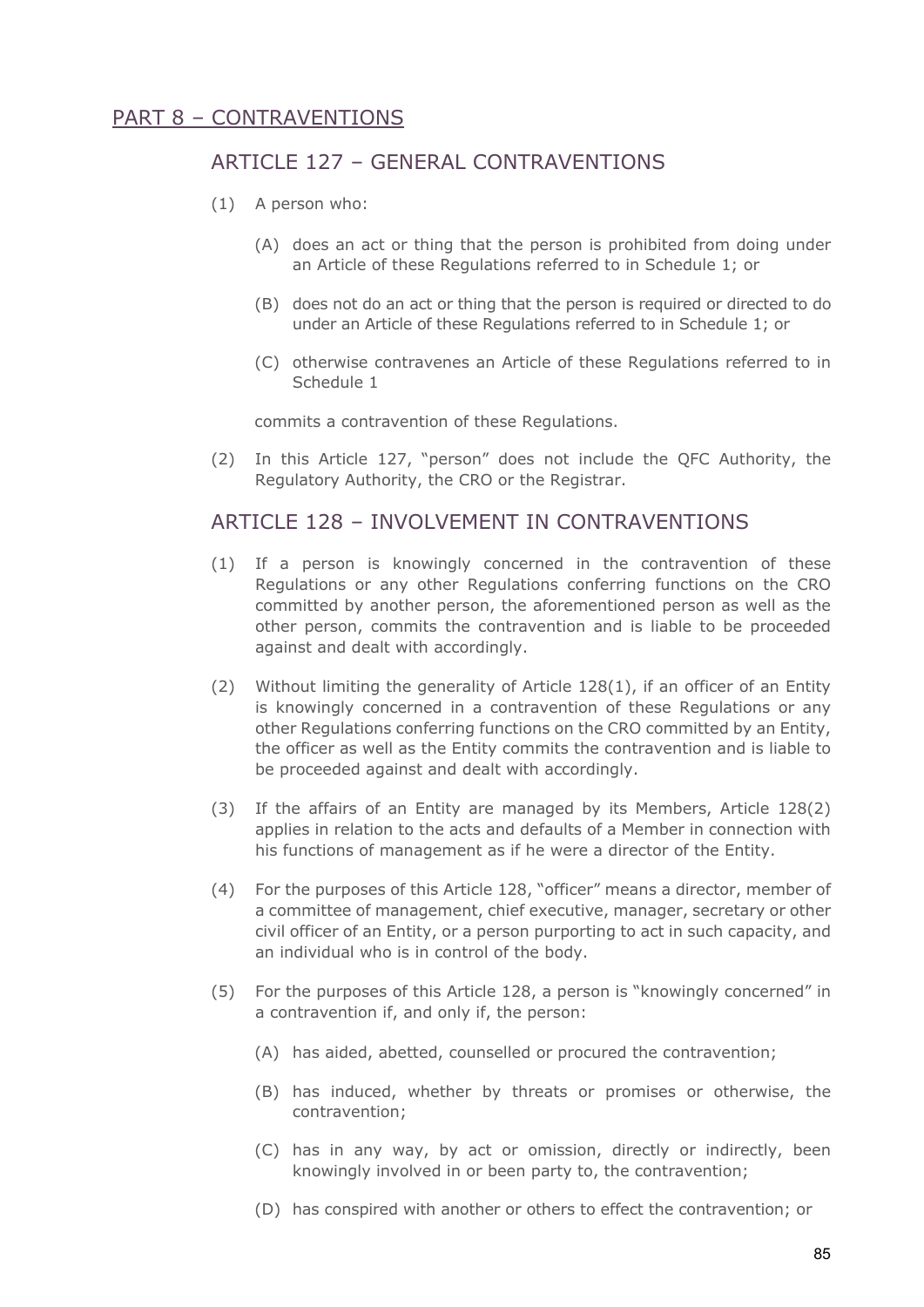- (E) has, alone or in concert with others, directly or indirectly, done, attempted or planned any of the following:
	- (i) to conceal the existence or nature of a contravention; or
	- (ii) to obstruct, impede or prevent the QFC Authority, the Regulatory Authority or the CRO from detecting, investigating or prosecuting a contravention.
- (6) In this Article 128, "person" does not include the QFC Authority, the Regulatory Authority, the CRO or the Registrar.

#### ARTICLE 129 – IMPOSITION OF FINANCIAL PENALTIES

- (1) The QFC Authority may in rules prescribe procedures in relation to the imposition and recovery of financial penalties under these Regulations.
- (2) Where the CRO considers that a person has contravened a provision in these Regulations referred to in Schedule 1 and in relation to which a penalty is stipulated in that Schedule, it may impose by written notice given to the person a penalty, in respect of the contravention, of such amount as it considers appropriate but not exceeding the amount of the maximum penalty specified in Schedule 1 in respect of each contravention.
- (3) If, within the period specified in the notice:
	- (A) the person pays the prescribed penalty to the CRO, then no proceedings may be commenced by the CRO against the person in respect of the relevant contravention; or
	- (B) the person takes such action as is prescribed in rules made by the QFC Authority to object to the imposition of the penalty or has not paid the prescribed penalty to the CRO, the CRO may apply to the Regulatory Tribunal for, and the Regulatory Tribunal may so order, the payment of the penalty or so much of the penalty as is not paid and make any further order as the Regulatory Tribunal sees fit for recovery of the penalty.
- (4) A certificate that purports to be signed by or on behalf of the CRO and states that a written notice was given to the person pursuant to Article 129(2) imposing a penalty on the basis of specific facts is:
	- (A) conclusive evidence of the giving of the notice to the person; and
	- (B) prima facie evidence of the facts contained in the notice

in any proceedings commenced under this Article 129.

(5) Where a person commits a contravention of these Regulations and no penalty is stipulated in Schedule 1 in relation to such contravention, such person shall be liable to such penalty as may be provided for or determined under any other provision of these Regulations or any other Regulations.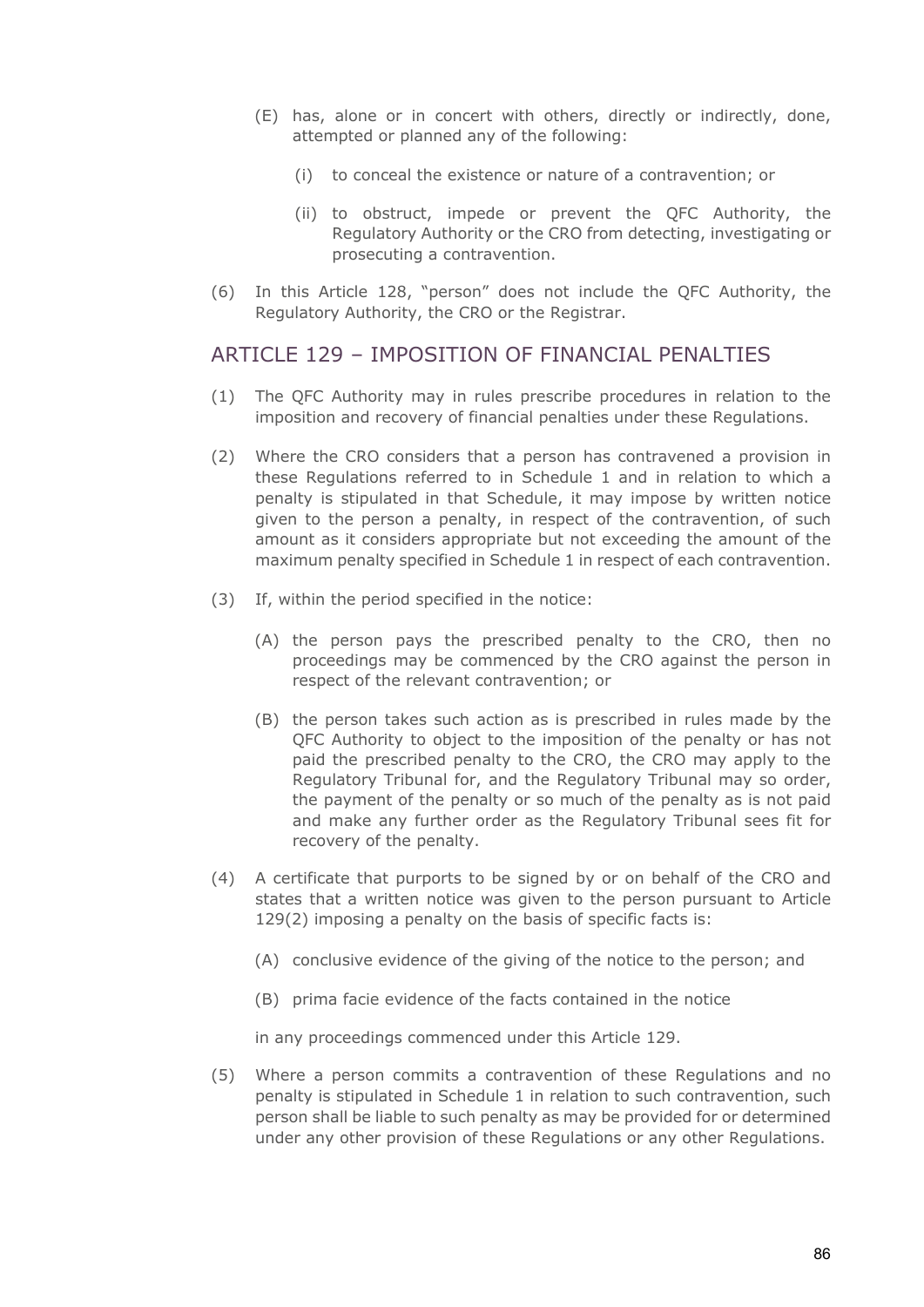### PART 9 – OTHER PROVISIONS RELATING TO THE CRO

### ARTICLE 130 – DIRECTION TO COMPANY TO COMPLY WITH THESE REGULATIONS

- (1) If a Company or any Officer of it fails to comply with:
	- (A) a provision of these Regulations or any other Regulations giving functions to the CRO; or
	- (B) a requirement made by the CRO pursuant to any power under any such Regulations

which requires either or both of them to deliver to or file with the CRO any Document or to give notice to it of any matter, the CRO may issue a direction that the Company or any Officer of it or both of them make good the failure within a time specified in that direction. Any person who fails to comply with such direction contravenes these Regulations.

- (2) If a Company or any Officer of it fails to comply with a provision of these Regulations, or any other Regulations which requires either or both of them to comply with a lawful requirement in relation to another person, the CRO may issue a direction that the Company or any Officer of it or both of them make good the failure within a time specified in that direction. Any person who fails to comply with such direction contravenes these Regulations.
- (3) If the CRO considers that the Company or any Officer of it has failed to comply with a direction, it may apply to the Regulatory Tribunal for one or more of the following orders:
	- (A) an order directing the Company or Officer to comply with the direction or with any provision of the Regulations or any other Regulations giving functions to the CRO relevant to the issue of the direction;
	- (B) an order directing the Company or Officer to pay any costs incurred by the CRO or other person relating to the issue of the direction by the CRO or the breach of these Regulations or such other Regulations relevant to the issue of the direction; or
	- (C) any other order that the Regulatory Tribunal considers appropriate.
- (4) Nothing in this Article 130 shall prejudice the operation of any Article of these or any other Regulations providing for the imposition of financial penalties on a Company or any Officer in respect of a failure mentioned above, nor any powers that the CRO or other person or the Regulatory Tribunal may have under any other provision of these Regulations or any other Regulations.

#### ARTICLE 131 – DEREGISTRATION OF COMPANIES AND **BRANCHES**

(1) If the CRO has reason to believe that: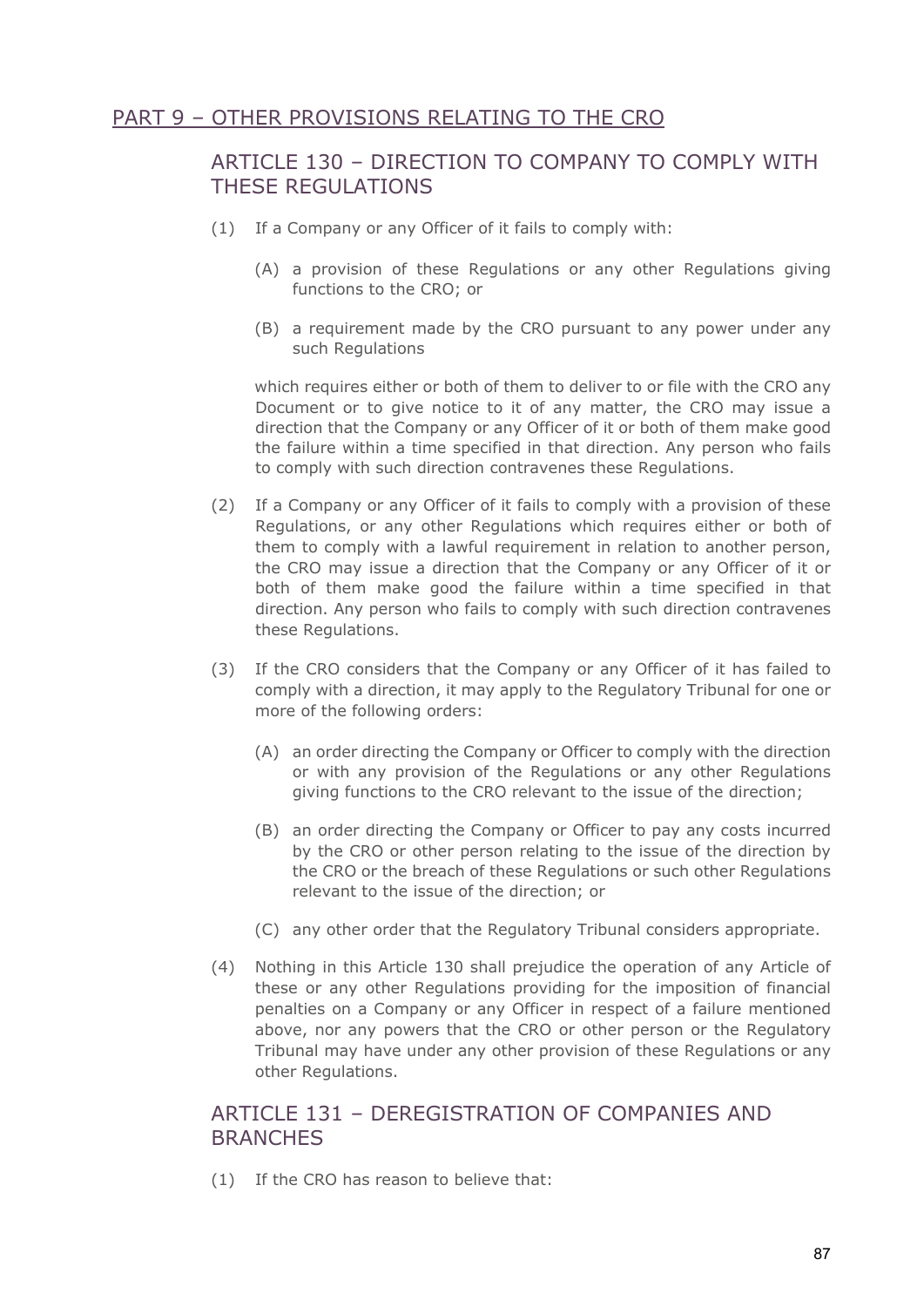- (A) a Company or Branch is not carrying on Business or is not in operation;
- (B) a Company or Branch is acting in contravention of these Regulations;
- (C) it is prejudicial to the interests of the QFC for a Company or Branch to remain on the register; or
- (D) a Company or Branch has failed for a period of 3 months to pay the financial penalties imposed by the CRO pursuant to these Regulations

it may give notice to the Company or Branch that at the conclusion of 3 months from the date of the notice, the Company or Branch shall be struck off the register unless reason is shown to the contrary.

- (2) If, by the end of the 3 month period, the CRO:
	- (A) has received confirmation that the Company or Branch is no longer carrying on Business or is not in operation; or
	- (B) has not received from the Company or Branch sufficient reasons as to why the Company or Branch should not be struck off the register

the CRO may strike the name of the Company or Branch off the register and the Company or Branch shall be dissolved.

- (3) Where a Company or Branch is struck off the register under this Article, the liability of every director and Member of the Company or relevant Body Corporate, and in the case of the striking off of a Branch, the Body Corporate itself continues and may be enforced as if the Company or Branch had not been dissolved.
- (4) A Company or Branch may apply to the CRO for voluntary deregistration, at the conclusion of 3 months from the date of the application, the Company or Branch may be struck off the register. If the Company or the Branch is not carrying on Business or is not in operation, the CRO may elect, at its absolute discretion, to strike off the Company or Branch prior to the conclusion of the 3 months period provided that the Company or Branch has complied with any requirement under the Insolvency Regulations and Insolvency Rules.

#### ARTICLE 132 – FALSE OR MISLEADING INFORMATION

A person shall not:

- (1) provide information which is false, misleading or deceptive to the CRO; or
- (2) conceal information where the concealment of such information is likely to mislead or deceive the CRO.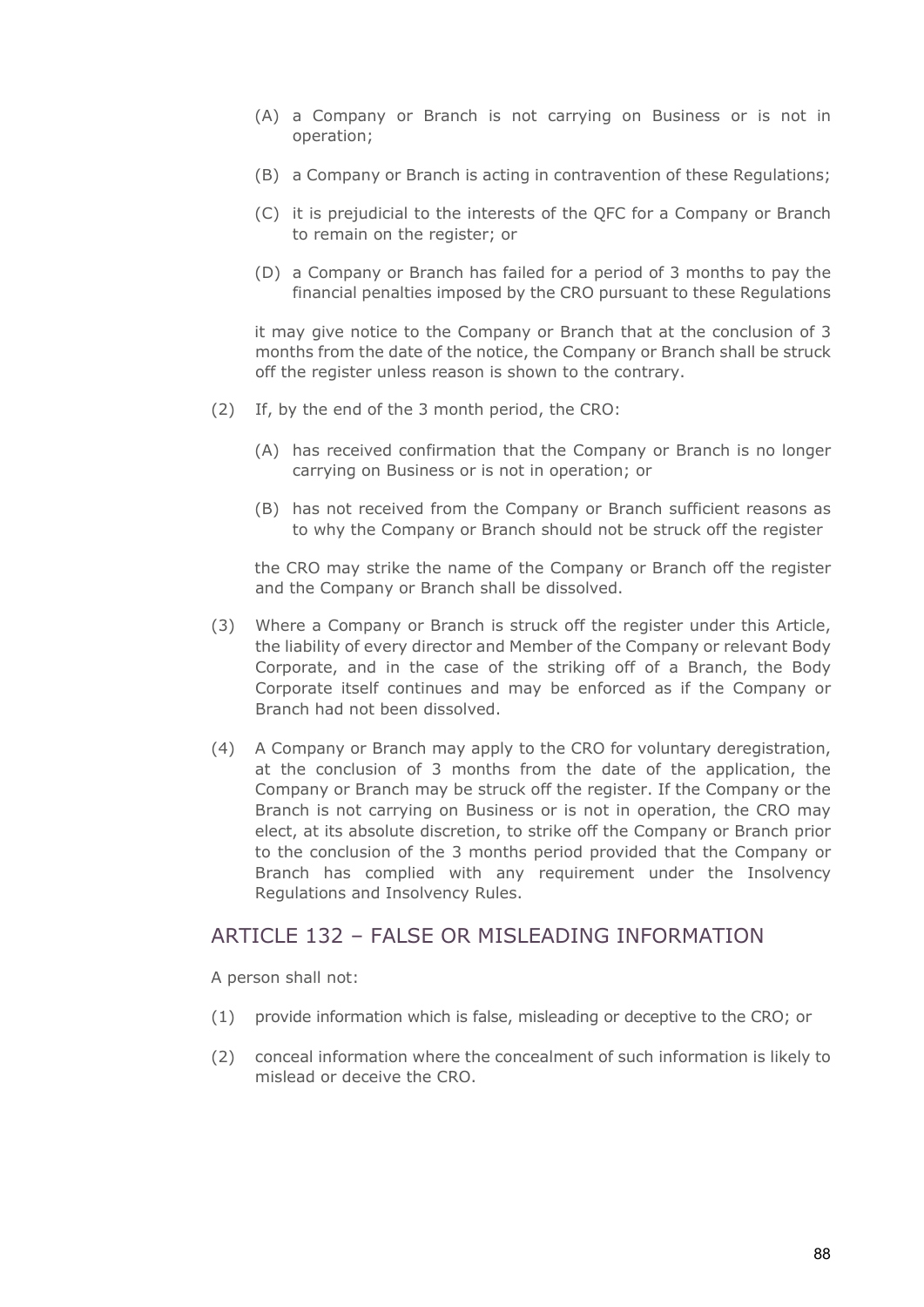# PART 10 – APPLICATION TO THE QFC CIVIL AND COMMERCIAL COURT

# ARTICLE 133 – ORDERS FOR COMPENSATION

- (1) Where a person intentionally, recklessly or negligently commits a breach of any requirement, duty, prohibition, responsibility or obligation which is imposed by or under these Regulations or any other Regulations conferring functions on the CRO, the person is liable to compensate any other person for any loss or damage caused to that other person as a result of such conduct, and is otherwise liable to restore the person to the position they were in prior to such conduct.
- (2) Where a person suffers loss or damage caused as a result of conduct described in Article 133(1), the QFC Civil and Commercial Court may on application brought by the person, make orders for the recovery of damages or for compensation or for the recovery of property or any other order as the QFC Civil and Commercial Court sees fit, except where such liability is excluded under these Regulations or any Regulations conferring functions on the CRO.
- (3) Nothing in this Article 133 affects the powers that any person or the QFC Civil and Commercial Court may have apart from this Article.

#### ARTICLE 134 – MINORITY MEMBER PROTECTION: UNFAIR **PREJUDICE**

- (1) A Member of a Company may apply to the QFC Civil and Commercial Court on the ground that the Company's affairs are being or have been conducted in a manner which is unfairly prejudicial to the interests of some part of the Members (including at least himself) or that any actual or proposed act or omission by the Company (including an act or omission on its behalf) is or would be so prejudicial.
- (2) Pursuant to such application, the QFC Civil and Commercial Court may make an order to:
	- (A) require the Company to refrain from doing or continuing an act complained of by the applicant or to do an act which the applicant has complained it has omitted to do;
	- (B) provide for the purchase of the Shares of any Members of the Company or by the Company itself;
	- (C) authorise proceedings to be brought in the name and on behalf of the Company by such person or persons and on such terms as the QFC Civil and Commercial Court may direct;
	- (D) regulate the conduct of the Company's affairs in the future; or
	- (E) make such other order as the QFC Civil and Commercial Court thinks fit.
- (3) If an order under this Article 134 requires the Company not to make any, or any specified, alterations in its articles of association, the Company shall not then without leave of the QFC Civil and Commercial Court make any such alteration.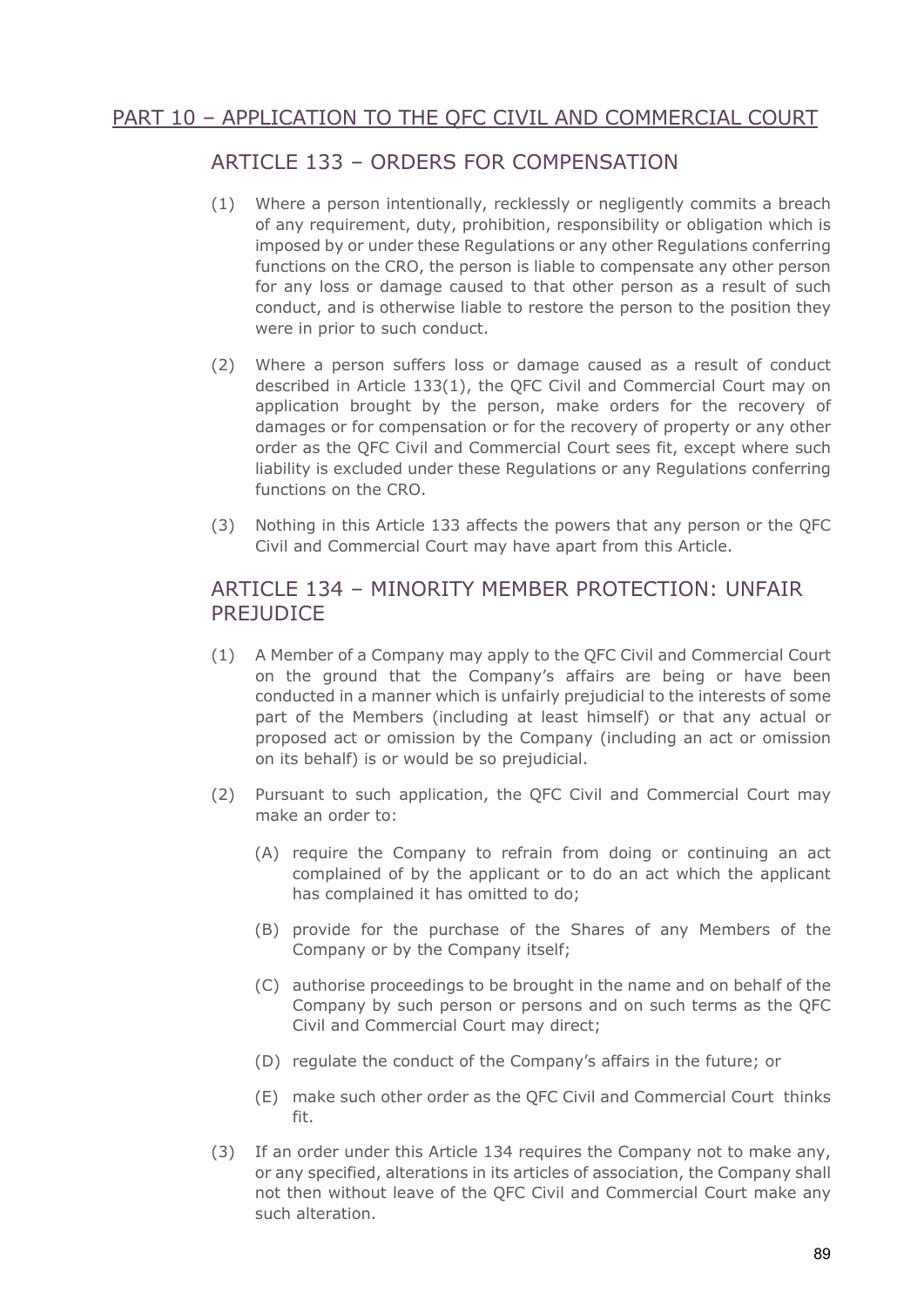- (4) An alteration in the Company's articles of association made by virtue of an order under this Article 134 is of the same effect as if duly made by Special Resolution of the Company, and the provisions of these Regulations apply to its articles of association as so altered accordingly.
- (5) The order of the QFC Civil and Commercial Court recording the making of an order under this Article 134 altering, or giving leave to alter, a Company's articles of association shall, within 21 days from the making of the order or such longer period as the QFC Civil and Commercial Court may allow, be delivered by the QFC Civil and Commercial Court to the CRO for registration.
- (6) Nothing in this Article 134 affects the powers that any person or the QFC Civil and Commercial Court may have apart from this Article 134.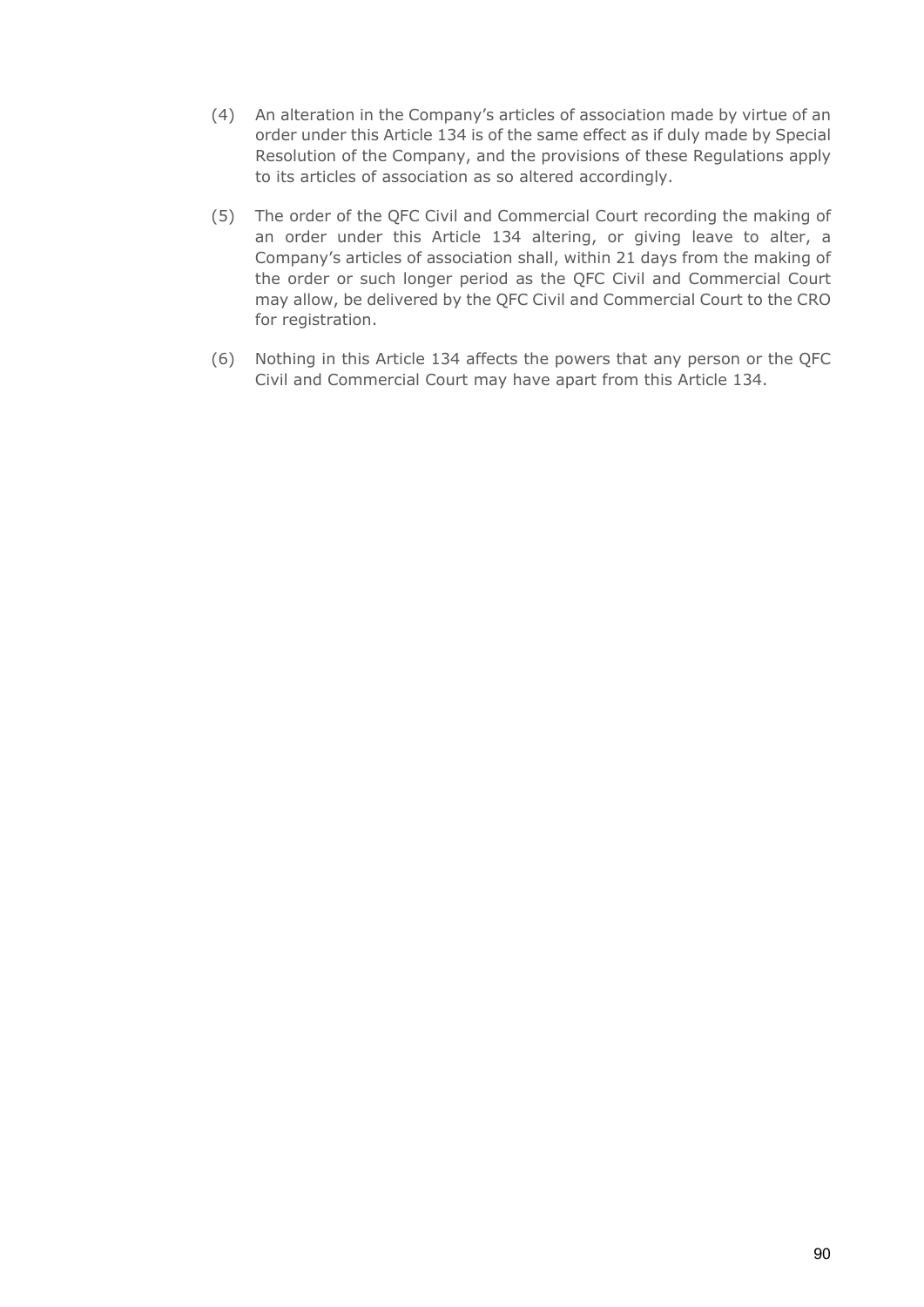# ARTICLE 135 – REPORTING BY THE CRO

- (1) The CRO shall report to the QFC Authority in such manner as the QFC Authority may direct.
- (2) The QFC Authority shall provide the Minister with a written report on the exercise of the powers and performance of the functions of the CRO and its financial activities.
- (3) Such report shall be prepared and provided before the end of the first quarter of the financial year of the CRO or within such other period as the Minister may require and shall relate to the previous financial year.
- (4) Such report may be published by the QFC Authority without undue delay or within such time period as the Minister otherwise directs.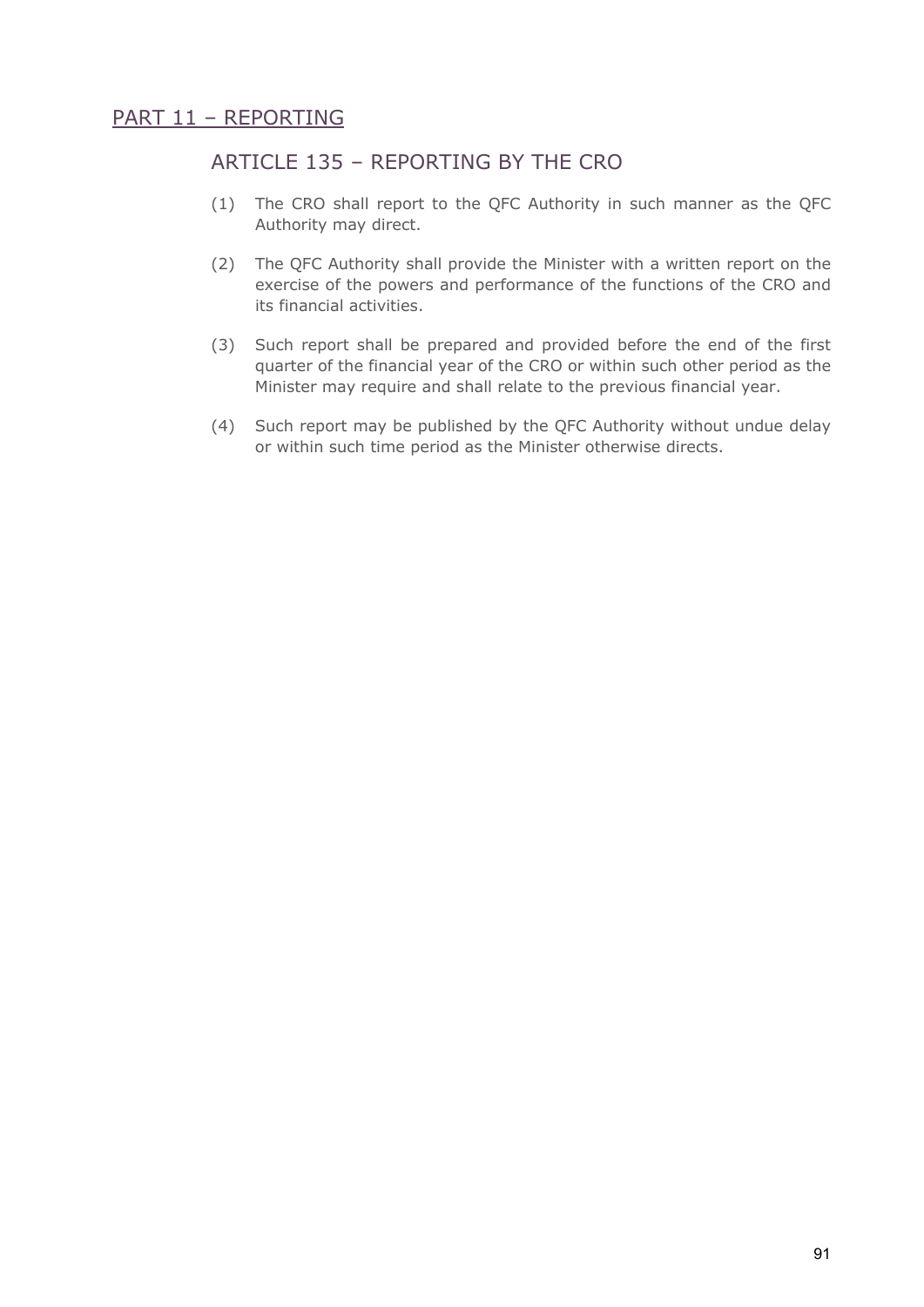### ARTICLE 136 – DEFINITIONS

In this Part the following expressions shall bear the meaning given to them in the Security Regulations:

"Business Days"; "Collateral"; "Debtor"; "Goods"; "Person", "Proceeds"; "Personal Property"; "Secured Party"; "Security Agreement"; "Security Interest"; and "Unique Identifying Number".

# ARTICLE 137 – THE REGISTER

- (1) There is to be a register of financing statements established and maintained by the CRO.
- (2) Subject to the Security Regulations, these Regulations and any rules made by the QFC Authority, the filing of a financing statement is effective for the purposes of perfecting a Security Interest and determining priority.
- (3) The filing of a financing statement does not create a presumption that the Security Regulations applies to the transaction to which the filing relates.
- (4) The QFC Authority may make rules in respect of any matter that facilitates the administration of this Part or furthers the purposes of this Part, including but not limited to rules which may:
	- (A) provide criteria for the effective filing of financing statements, amendments and other records and notifications required or permitted under this Part, including without limitation requirements as to their form, content and medium and the identification of the Debtor, the Secured Party and the Collateral;
	- (B) provide for standard forms for use in filing financing statements, amendments and other records and notifications under paragraph  $(A)$ ;
	- (C) provide for indexing, publication and licensing of financing statements, amendments and other records either individually or collectively;
	- (D) exclude or limit the liability of the CRO; and
	- (E) prescribe fees payable for processing applications for filing and production of records under this Part.

# ARTICLE 138 – FINANCING STATEMENT

- (1) A financing statement must be filed in accordance with this Part and any further Regulations.
- (2) The filing of a financing statement is ineffective unless the Debtor consents to the filing. A Debtor who enters into a Security Agreement is treated as consenting to the filing of a financing statement which relates to the Collateral mentioned in the Security Agreement and its Proceeds.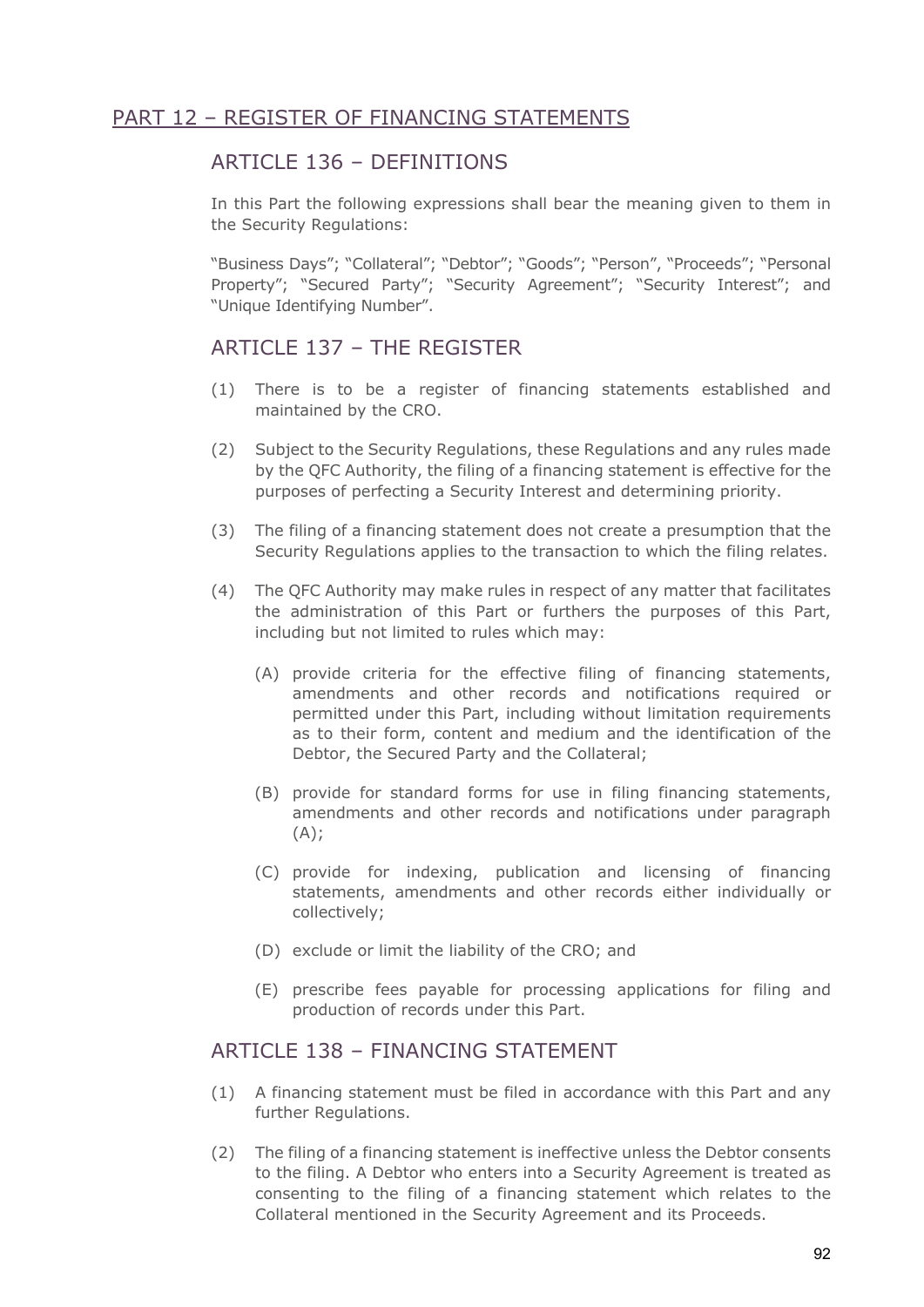- (3) The filing of a financing change statement which:
	- (A) adds to the Collateral covered by a financing statement; or
	- (B) adds a Debtor to a financing statement

is ineffective unless that Debtor consents to the filing.

- (4) A Debtor may consent to the filing of a financing statement, or be treated as consenting under paragraph (2), with retrospective effect from the date of filing.
- (5) Subject to Article 142, a financing statement must contain the following information to be effective:
	- (A) the name of the Debtor;
	- (B) the Debtor's registered number (if any);
	- (C) the name and address of the Secured Party or its agent (if any);
	- (D) a description of the Collateral;
	- (E) whether the filing is to continue indefinitely or for a specified period; and
	- (F) such other matters as may be prescribed in rules made by the QFC Authority.
- (6) If the Collateral is of a type which has a Unique Identifying Number, that number must also be included in the financing statement if that Collateral is of a type prescribed in rules made by the QFC Authority.

#### ARTICLE 139 – TIME OF FILING

- (1) Filing of a financing statement is effective when a date, time and financing statement number are assigned to it by the CRO.
- (2) A financing statement may be filed:
	- (A) before or after a Security Agreement is made; and
	- (B) before or after a Security Interest attaches.
- (3) A financing statement may relate to one or more Security Agreements.
- (4) The CRO shall not accept a filing:
	- (A) until any Prescribed Fees are paid; and
	- (B) which does not provide information relating to each category listed in Article 138(5).
- (5) If the CRO is satisfied that an entry on the register was not filed in accordance with, or for the purposes of, this Part the CRO shall notify the Secured Party (or its agent) and any other person named on the financing statement. The CRO may remove the entry from the register 21 Business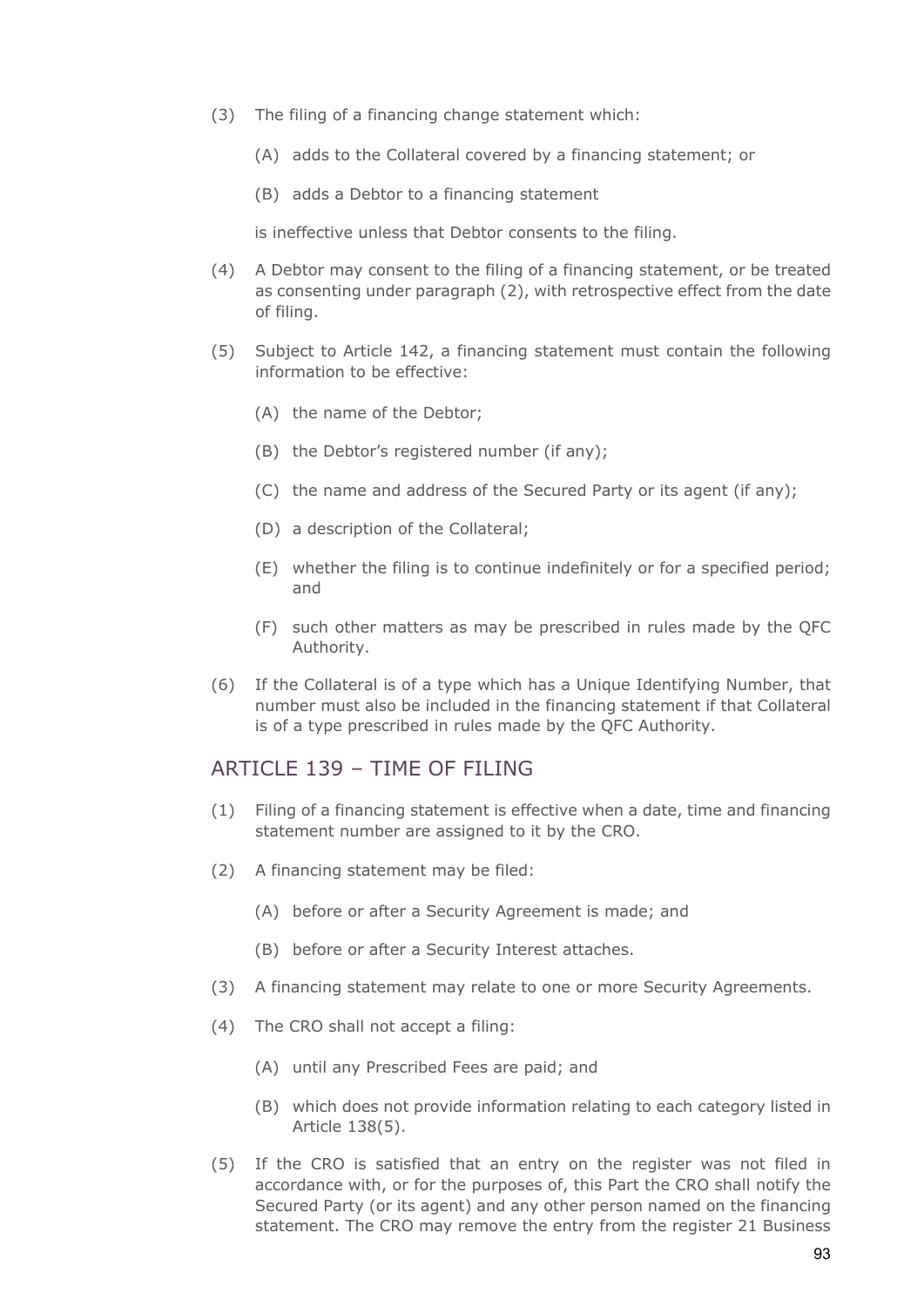Days after such notification unless any recipient of such notice applies for an order from the QFC Civil and Commercial Court to maintain that entry on the register.

- (6) On application to the QFC Civil and Commercial Court under Article 139(5), theQFC Civil and Commercial Court may order that the entry on the register:
	- (A) be maintained on any condition that the QFC Civil and Commercial Court considers appropriate; or
	- (B) be removed

and the CRO must amend the register as relevant to that financing statement accordingly.

#### ARTICLE 140 - DURATION OF FILING

- (1) Subject to paragraph (2), a filing continues to have effect:
	- (A) indefinitely; or
	- (B) if a specified period is indicated on the financing statement, for that specified period.
- (2) A filing ceases to have effect when it is discharged.

# ARTICLE 141 – CRO TO ISSUE VERIFICATION STATEMENT

- (1) As soon as reasonably practicable after the filing of a financing statement or financing change statement the CRO must send a verification statement to the Person making the filing.
- (2) "Verification statement" means a statement containing:
	- (A) the information contained in the financing statement or financing change statement;
	- (B) the financing statement number or financing change statement number;
	- (C) the date and time of filing; and
	- (D) any other prescribed data which is required to confirm the filing of a financing statement.
- (3) The Secured Party or Person named as the Secured Party in the financing statement or financing change statement must send to the Debtor a copy of the verification statement within ten Business Days of receiving it, unless the Debtor has waived in writing the right to receive a copy or the Debtor files the financing statement or financing change statement.

#### ARTICLE 142 – ERRORS IN FINANCING STATEMENT

(1) A financing statement is not effective: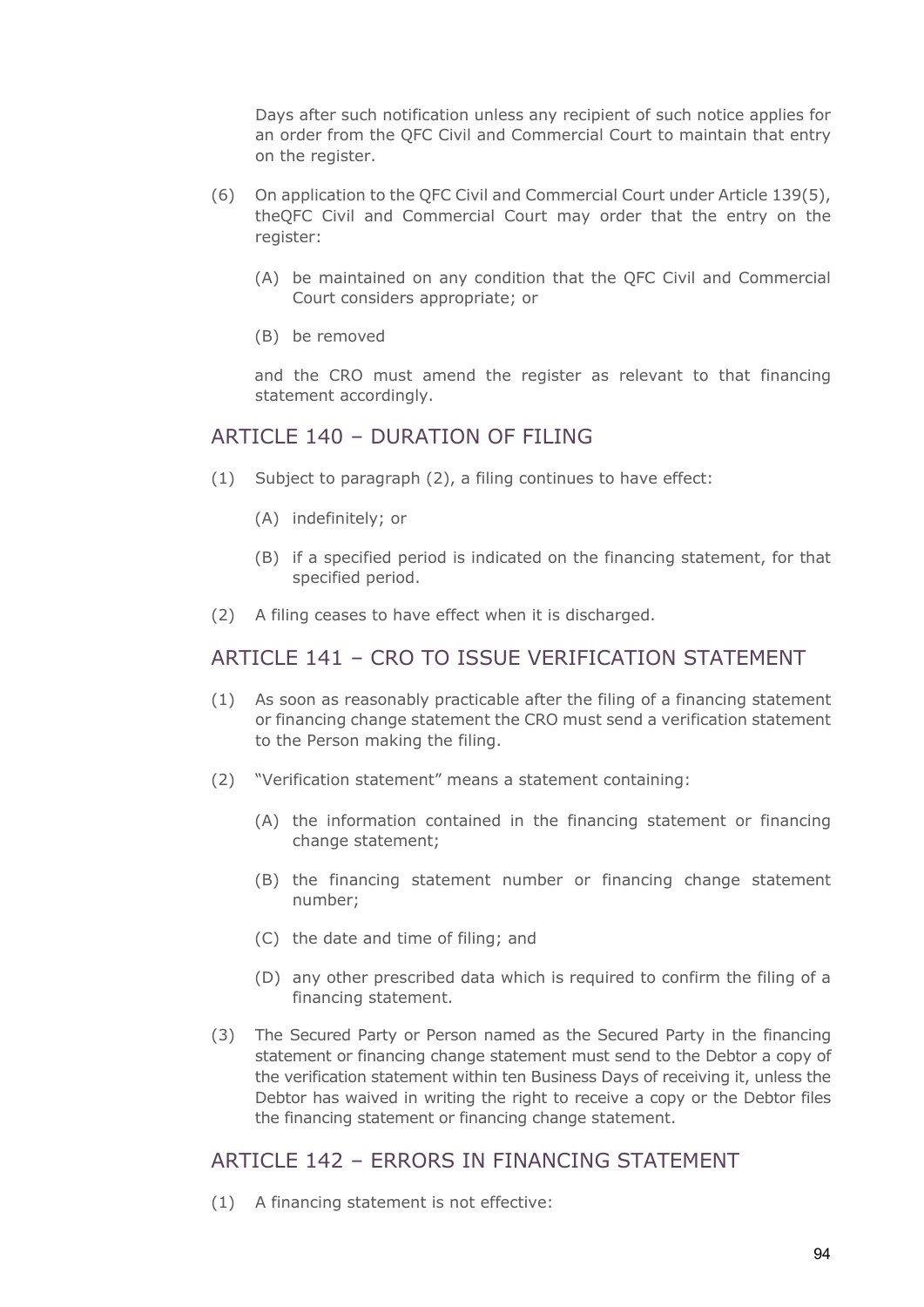- (A) if it contains a defect, irregularity, omission or error such that the existence of the Security Interest would not be discovered by a reasonable search under Article 145 (whether or not a search is actually carried out); or
- (B) to the extent that it purports to include Collateral not mentioned in any Security Agreement to which it may relate.
- (2) Failure to provide a description in a financing statement in relation to any item or kind of Collateral does not make the filing ineffective with respect to other Collateral described in the financing statement.
- (3) Without limiting the generality of paragraph (1), a purchaser of Goods with a Unique Identifying Number who searches the register using that number alone is taken to have made a reasonable search.
- (4) Failure to provide the correct Unique Identifying Number in relation to any item of Collateral does not make the filing ineffective with respect to other Collateral described in the financing statement.
- (5) The effectiveness of a financing statement is not otherwise affected by any defect, irregularity, omission or error not specified in paragraph (1).

#### ARTICLE 143 – RENEWAL AND AMENDMENT OF FILING

- (1) A filing may be renewed by filing a financing change statement at any time before the filing expires and the period of time for which the filing is effective is extended by the renewal period indicated on the financing change statement.
- (2) An amendment to a filing may be effected by filing a financing change statement at any time before the filing expires, and the amendment is effective from the time when the financing change statement is filed to the expiry of the filing which is being amended.
- (3) If the Debtor changes its name, registered number (if any) or other identifier it must file a financing change statement with the CRO within 21 Business Days.

#### ARTICLE 144 – FILING OF TRANSFERS AND SUBORDINATIONS

- (1) If a Secured Party with a Security Interest perfected by filing transfers the Security Interest or a part of it, a financing change statement may be filed disclosing the transfer. Where only an interest in part of the Collateral is transferred, the financing change statement must contain a description of the Collateral in which the interest is transferred.
- (2) After the filing of a financing change statement disclosing a transfer of a Security Interest, the transferee is the Secured Party for the purposes of the Security Regulations.
- (3) If a Secured Party transfers a Security Interest which is not perfected or has not been perfected by filing, a financing statement may be filed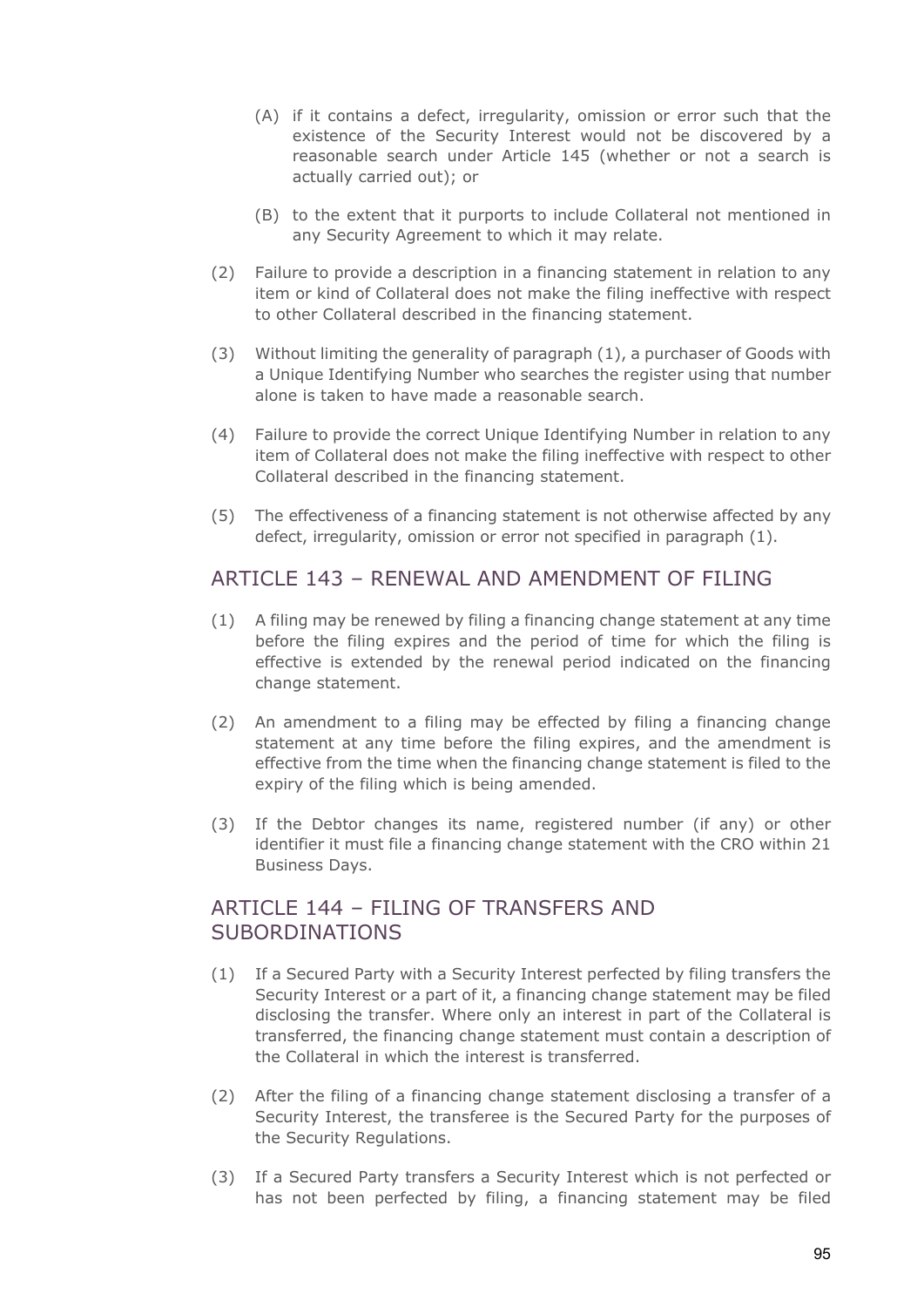(before or after the transfer) in which the transferee is disclosed as the Secured Party.

- (4) For the avoidance of doubt, the transferee of a Security Interest is not required to file a financing change statement in order to continue the perfected status of the Security Interest against purchasers or in the event of insolvency.
- (5) Where a Security Interest has been subordinated by the Secured Party to the interest of another Person, a financing change statement may be filed to disclose the subordination at any time.

#### ARTICLE 145 - SEARCHES

- (1) The register must be organised so as to permit searches and under one or more of the following criteria:
	- (A) the name of the Debtor;
	- (B) the registered number of the Debtor (if any);
	- (C) the financing statement number;
	- (D) the Collateral's Unique Identifying Number (if any),

and any additional criteria specified by the CRO.

- (2) A search result that purports to be authorised by the CRO, whether printed by the CRO or by any other Person, is receivable as evidence as prima facie proof of its contents, including:
	- (A) the date of filing of a financing statement to which the search result refers; and
	- (B) the order of filing of the financing statement as indicated by the financing statement number.
- (3) The CRO shall not authorise a search result until any Prescribed Fee is paid.

#### ARTICLE 146 – DEBTOR MAY REQUIRE FINANCING CHANGE **STATFMENT**

- (1) If:
	- (A) a financing statement is filed; and
	- (B) one of the conditions set out in column 1 of Table 1 in Schedule 2 to these Regulations is satisfied, the Debtor, or any Person with an interest in Personal Property which falls within the Collateral description on the financing statement, may give a notice in writing (a "requirement notice") to the Secured Party.
- (2) The requirement notice must:
	- (A) specify the condition which is satisfied;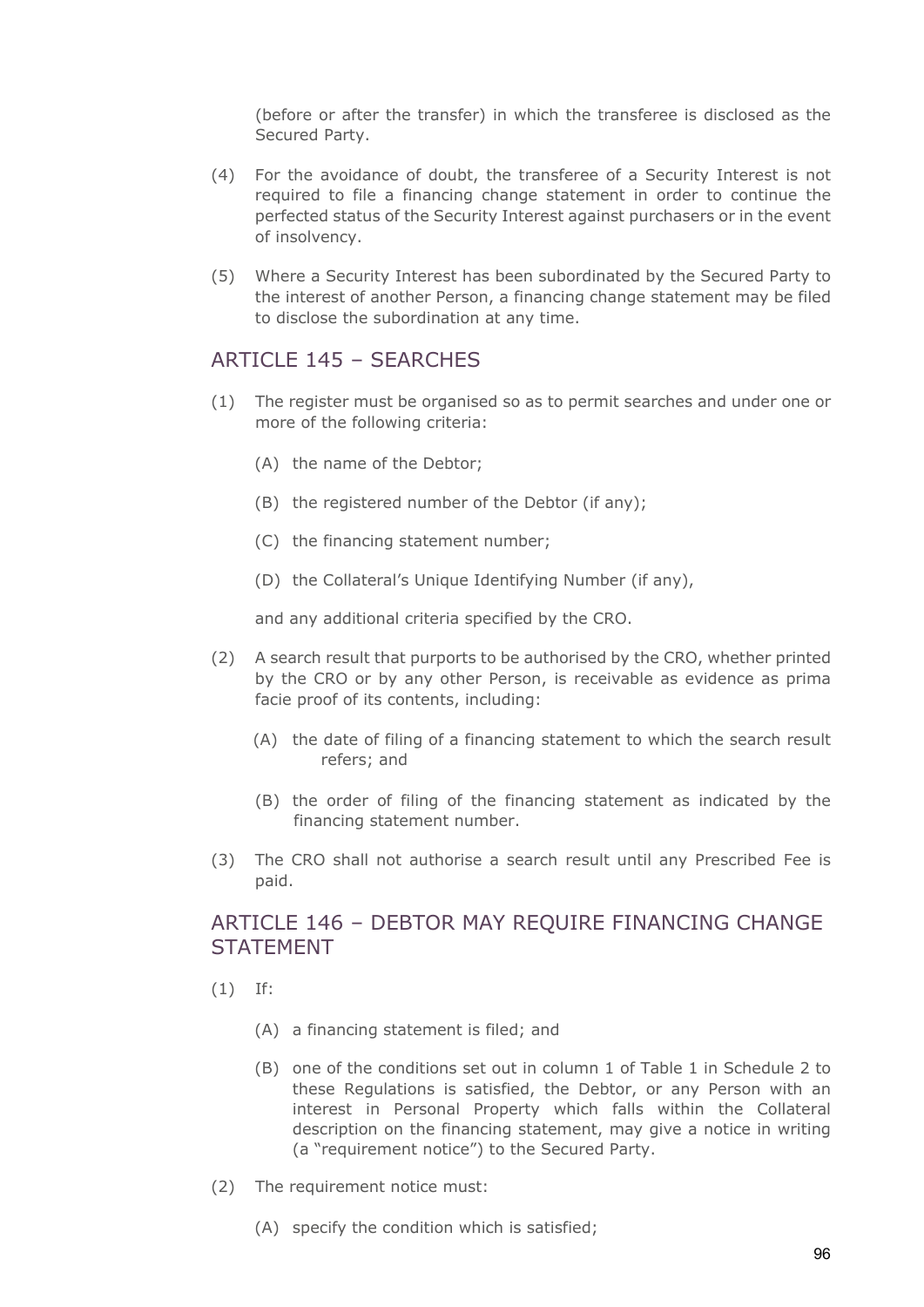- (B) require the Secured Party to file a financing change statement with the effect indicated in column 2 of Table 1 in Schedule 2 relating to that condition; and
- (C) inform the Secured Party that failure to comply with the requirement notice may result in the Person who gives the notice filing the appropriate financing change statement.
- (3) If the Person who gives a requirement notice is not the sole Debtor, he must send a copy of the requirement notice to every other Debtor to whom the financing statement relates within 5Business Days of the requirement notice being given to the Secured Party.
- (4) The Person who gives a requirement notice may file a financing change statement as requested in the requirement notice if the Secured Party does not, within 21 Business Days after the requirement notice is given, either:
	- (A) comply with the requirement notice; or
	- (B) apply for an order from the QFC Civil and Commercial Court to maintain the filing of the financing statement to which the requirement notice relates and notify the Person who gave the requirement notice and the CRO accordingly.
- (5) If the CRO receives notification under paragraph  $(4)(B)$ , it must as soon as reasonably practicable amend the entry on the register relating to the financing statement in question to show that it is the subject of a dispute.
- (6) On application to the QFC Civil and Commercial Court by a Secured Party, the QFC Civil and Commercial Court may order that the filing:
	- (A) be maintained on any condition and for any period of time that the QFC Civil and Commercial Court considers appropriate, subject to Article 140 and Article 141; or
	- (B) be discharged or amended

and the CRO must amend the entry on the register relating to the financing statement accordingly.

(7) Notices under this Article 146 must be given in the prescribed manner.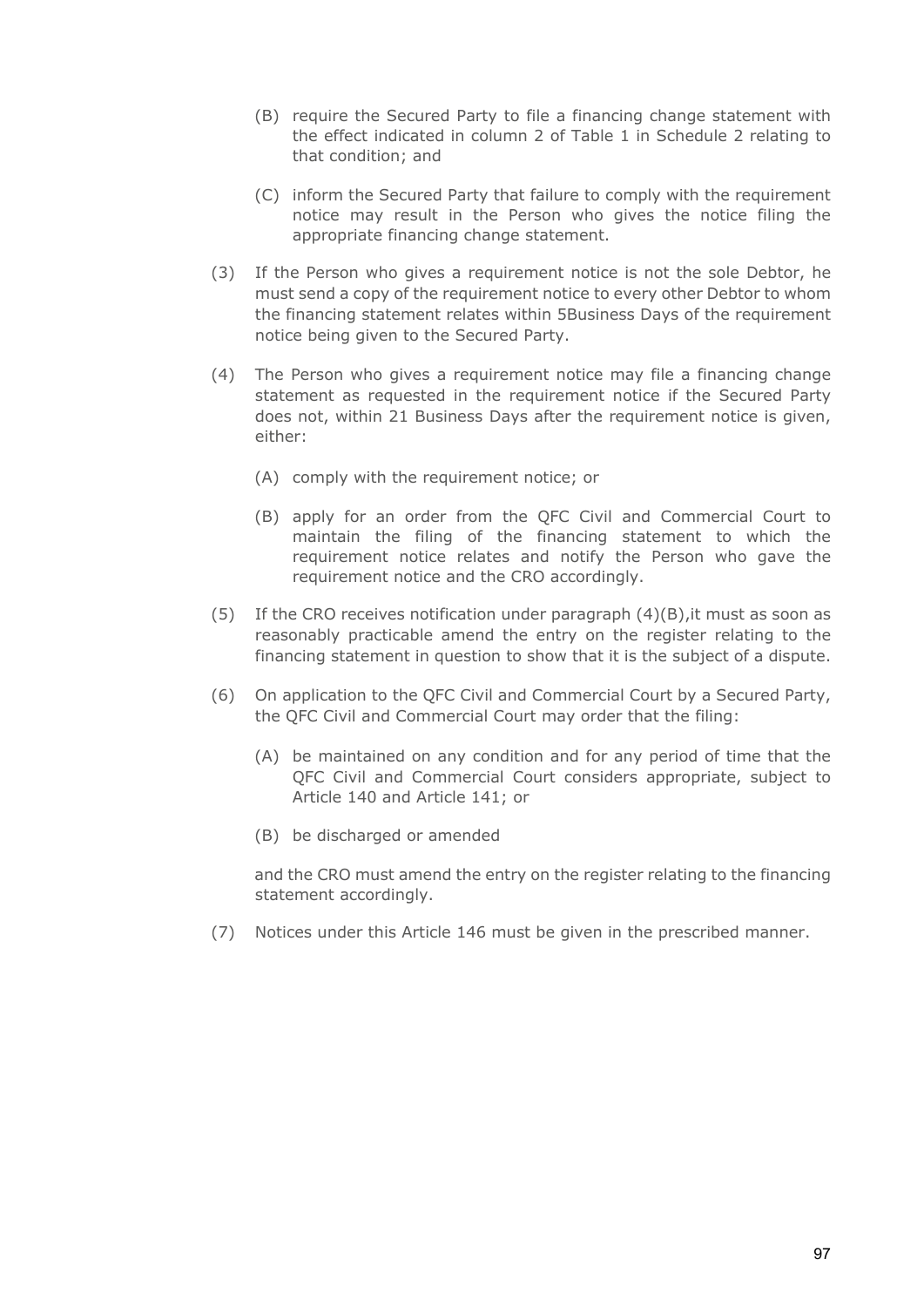# PART 13 – ACQUISITION OF MINORITIES IN TAKE-OVERS

### ARTICLE 147 – DEFINITIONS

- (1) In this Part, a "take-over offer" means an offer to acquire all the Shares, or all the Shares of any class or classes, in a Company (other than Shares which at the date of the offer are already held by the offeror), being an offer on terms which are the same in relation to all the Shares to which the offer relates or, where those Shares include Shares of different classes, in relation to all the Shares of each class.
- (2) In this Article 147, "Shares" means Shares which have been allotted on the date of the offer but a take-over offer may include Shares that are subsequently allotted before a date specified in or determined in accordance with the terms of the offer.

#### ARTICLE 148 - TAKE-OVER OFFERS

- (1) The terms offered in relation to any Shares shall for the purposes of this Article 148 be treated as being the same in relation to all the Shares or, as the case may be, all the Shares of a class to which the offer relates notwithstanding any variation permitted by Article 148(2).
- (2) A variation is permitted by this paragraph where:
	- (A) the law of a country or territory outside the QFC precludes the acceptance of an offer in the form or the forms specified, or precludes it except after compliance by the offeror with conditions with which he is unable to comply or which he regards as unduly onerous; and
	- (B) the variation is such that the persons by whom the acceptance of an offer in that form is precluded are able to accept an offer in a different form but of substantially equivalent value.
- (3) The reference in Article 147(1) to Shares already held by the offeror includes a reference to Shares which he has contracted to acquire (which term shall include Shares which the offeror has an unconditional option to acquire) but shall not be construed as including Shares which are the subject of a contract binding the holder to accept the offer when it is made, being a contract entered into by the holder for nothing other than a promise by the offeror to make the offer.
- (4) Where the terms of an offer make provision for their revision and for acceptances on the previous terms to be treated as acceptances on the revised terms, the revision shall not be regarded for the purposes of this Part as the making of a fresh offer and references in this Part to the date of the offer shall accordingly be construed as references to the date on which the original offer was made.
- (5) In this Part "the offeror" means, subject to Article 154, the person making a take-over offer and "the Company" means the Company whose Shares are the subject of the offer.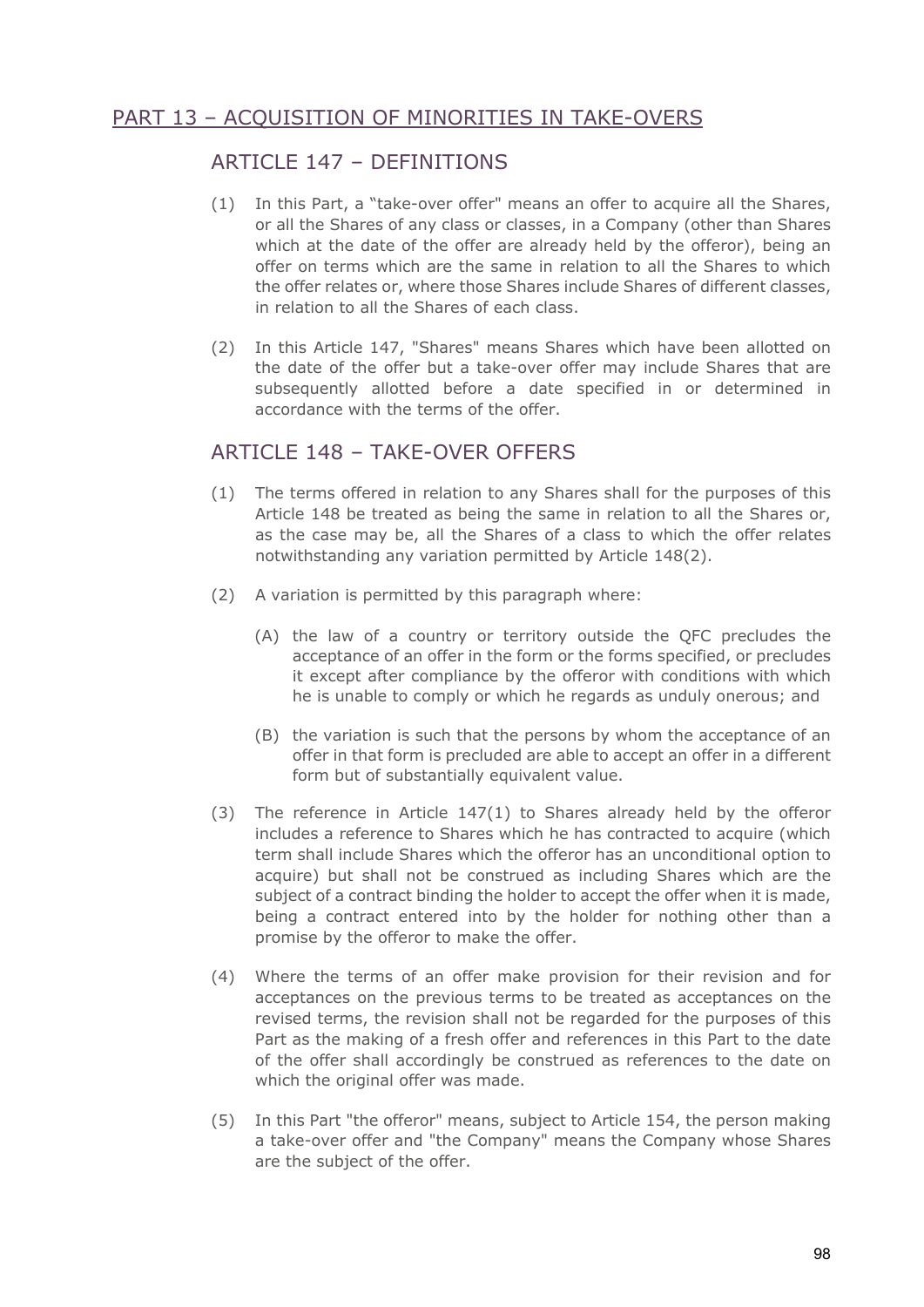### ARTICLE 149 – RIGHT OF OFFEROR TO BUY OUT MINORITY **MEMBERS**

- (1) If, in a case in which a take-over offer does not relate to Shares of different classes, the offeror has by virtue of acceptances of the offer acquired or contracted to acquire not less than nine-tenths in nominal value of the Shares to which the offer relates he may give notice to the holder of any Shares to which the offer relates which the offeror has not acquired or contracted to acquire that he desires to acquire those Shares.
- (2) If, in a case in which a take-over offer relates to Shares of different classes, the offeror has by virtue of acceptances of the offer acquired or contracted to acquire not less than nine-tenths in nominal value of the Shares of any class to which the offer relates, he may give notice to the holder of any Shares of that class which the offeror has not acquired or contracted to acquire that he desires to acquire those Shares.
- (3) No notice shall be given under Article 149(1) or (2) unless the offeror has acquired or contracted to acquire the Shares necessary to satisfy the minimum specified in those paragraphs before the end of the period of 4 months beginning with the date of the offer; and no such notice shall be given after the end of the period of 2 months beginning with the date on which he has acquired or contracted to acquire Shares which satisfy that minimum.
- (4) When the offeror gives the first notice in relation to an offer he shall send a copy of it to the Company together with a declaration by him stating that the conditions for the giving of the notice are satisfied. A person who makes such a declaration must have reasonable grounds for believing it to be true.
- (5) Where the offeror is a Body Corporate (whether or not a Company within the meaning of these Regulations) the declaration shall be signed by a director.
- (6) If a person is proceeded against in respect of an alleged contravention for failing to send a copy of a notice as required by Article 149(4) it is a defence for him to prove that he took reasonable steps for securing compliance with that paragraph.
- (7) Where during the period within which a take-over offer can be accepted the offeror acquires or contracts to acquire any of the Shares to which the offer relates but otherwise than by virtue of acceptances of the offer, then if:
	- (A) the value of that for which they are acquired or contracted to be acquired ("the acquisition value") does not at that time exceed the value of that which is receivable by an acceptor under the terms of the offer; or
	- (B) those terms are subsequently revised so that when the revision is announced the acquisition value, at the time mentioned in Article 149(7)(A), no longer exceeds the value of that which is receivable by an acceptor under those terms

the offeror shall be treated for the purposes of this Article 149 as having acquired or contracted to acquire those Shares by virtue of acceptances of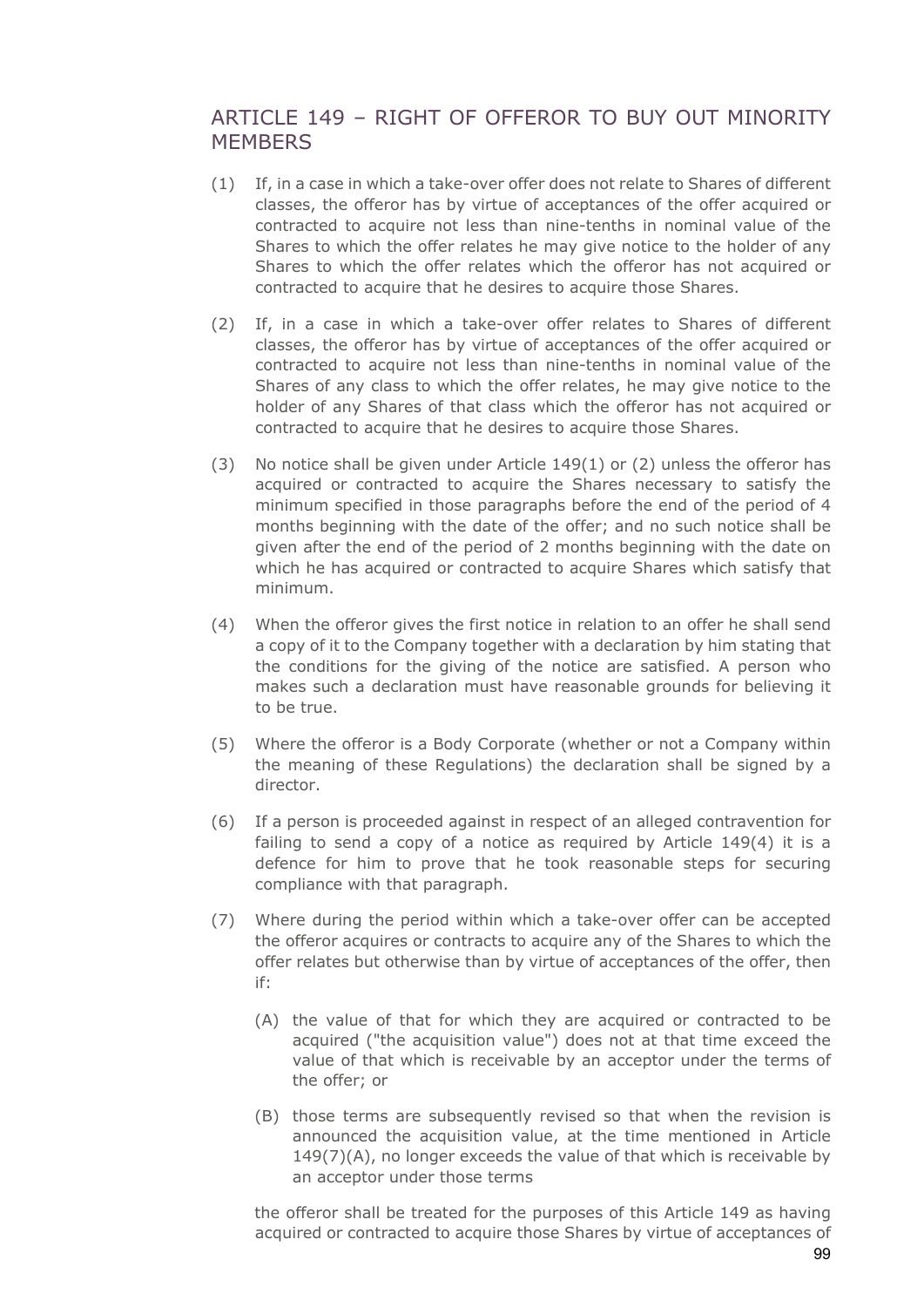the offer; but in any other case those Shares shall be treated as excluded from those to which the offer relates.

#### ARTICLE 150 – EFFECT OF NOTICE UNDER ARTICLE 149

- (1) The following provisions shall, subject to Article 148, have effect where a notice is given in respect of any Shares under Article 149.
- (2) The offeror shall be entitled and bound to acquire those Shares on the terms of the offer.
- (3) Where the terms of an offer are such as to give the holder of any Shares a choice of payment for his Shares the notice shall give particulars of the choice and state:
	- (A) that the holder of the Shares may within 6weeks from the date of the notice indicate his choice by a written communication sent to the offeror at an address specified in the notice; and
	- (B) which payment specified in the offer is to be taken as applying in default of his indicating a choice as aforesaid

and the terms of the offer mentioned in Article 150(2) shall be determined accordingly.

- (4) Article 150(3) applies whether or not any time-limit or other conditions applicable to the choice under the terms of the offer can still be complied with; and if the payment chosen by the holder of the Shares:
	- (A) is not cash and the offeror is no longer able to make that payment; or
	- (B) was to have been made by a third party who is no longer bound or able to make that payment

the payment shall be taken to consist of an amount of cash payable by the offeror which at the date of the notice is equivalent to the chosen payment.

- (5) At the end of 6 weeks from the date of the notice the offeror shall forthwith:
	- (A) send a copy of the notice to the Company; and
	- (B) make payment to the Company for the Shares to which the notice relates.
- (6) The copy of the notice sent to the Company under Article  $150(5)(A)$  shall be accompanied by an instrument of transfer executed on behalf of the Member by a person appointed by the offeror; and on receipt of that instrument the Company shall register the offeror as the holder of those Shares.
- (7) Where the payment referred to in Article 150(5)(B) is to be made in Shares or securities to be allotted by the offeror the reference in that paragraph to the making of payment shall be construed as a reference to the allotment of the Shares or securities to the Company.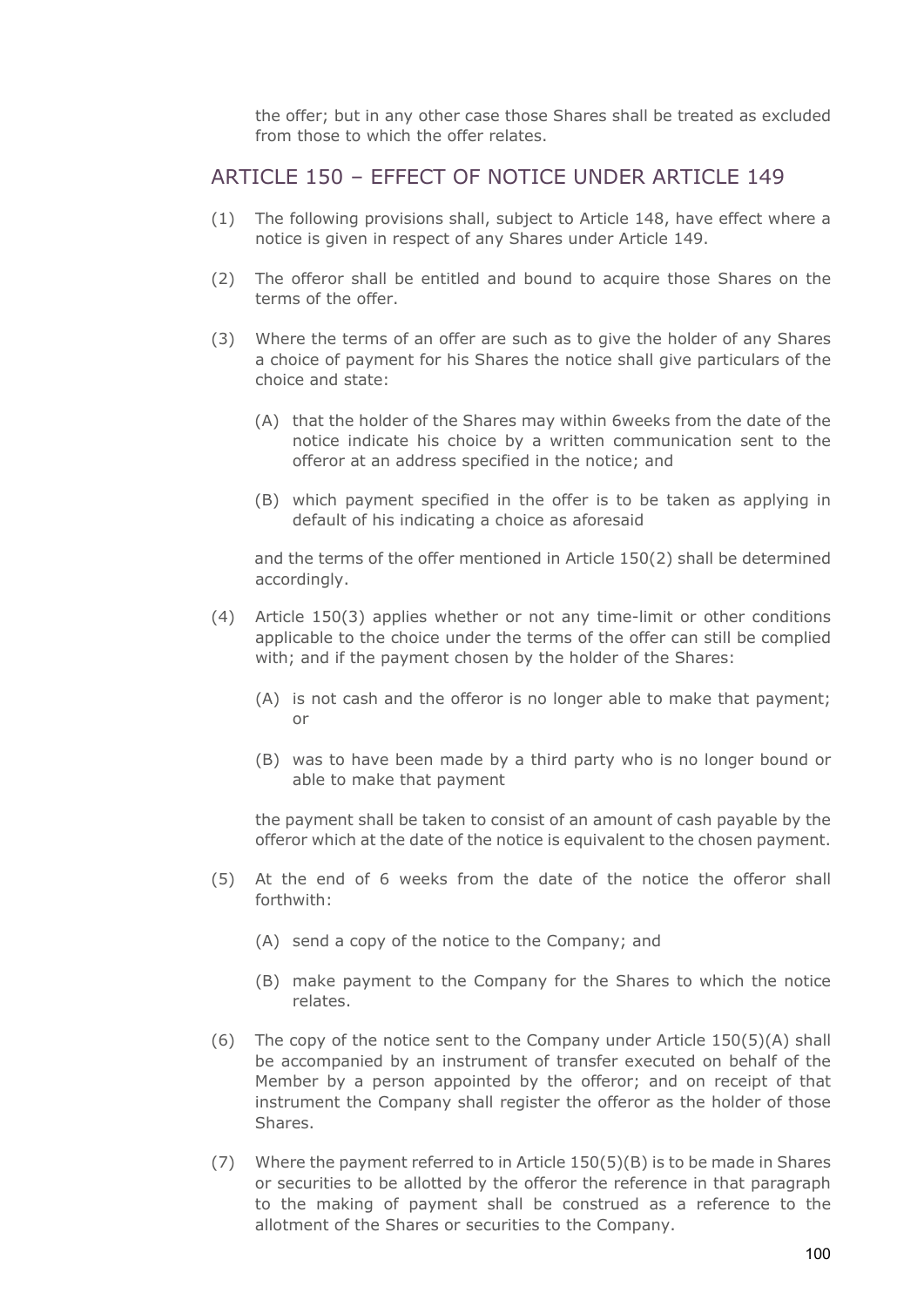- (8) Any sum received by a Company under Article 150(5)(B) and any other payment received under that paragraph shall not be the property of the Company but shall be held by the Company on behalf of the person entitled to the Shares in respect of which the sum or other payment was received.
- (9) Any sum received by a Company under Article 150(5)(B) and any dividend or other sum accruing from any other payment received by a Company under that paragraph, shall be paid into a separate bank account, being an account the balance on which bears interest at an appropriate rate and can be withdrawn by such notice (if any) as is appropriate.

### ARTICLE 151 – RIGHT OF MINORITY MEMBER TO BE BOUGHT OUT BY OFFEROR

- (1) If in a case in which a take-over offer does not relate to Shares of different classes, at any time before the end of the period within which the offer can be accepted:
	- (A) the offeror has by virtue of acceptances of the offer acquired or contracted to acquire some (but not all) of the Shares to which the offer relates; and
	- (B) those Shares, with or without any other Shares in the Company which he has acquired or contracted to acquire, amount to not less than nine-tenths in nominal value of all the Shares in the Company

the holder of any Shares to which the offer relates who has not accepted the offer may by a written communication addressed to the offeror require him to acquire those Shares.

- (2) If a take-over offer relates to Shares of any class or classes and at any time before the end of the period within which the offer can be accepted:
	- (A) the offeror has by virtue of acceptances of the offer acquired or contracted to acquire some (but not all) of the Shares of any class to which the offer relates; and
	- (B) those Shares, with or without any other Shares of that class which he has acquired or contracted to acquire, amount to not less than ninetenths in nominal value of all the Shares of that class

the holder of any Shares of that class who has not accepted the offer may by a written communication addressed to the offeror require him to acquire those Shares.

- (3) Within 1 month of the time specified in Article  $151(1)$  the offeror shall give any Member who has not accepted the offer notice of the rights that are exercisable by him under that Article; and if the notice is given before the end of the period mentioned in that Article it shall state that the offer is still open for acceptance.
- (4) A notice under Article 151(3) may specify a period for the exercise of the rights, conferred by this Article and in that event the rights shall not be exercisable after the end of that period; but no such period shall end less than 3 months after the end of the period within which the offer can be accepted.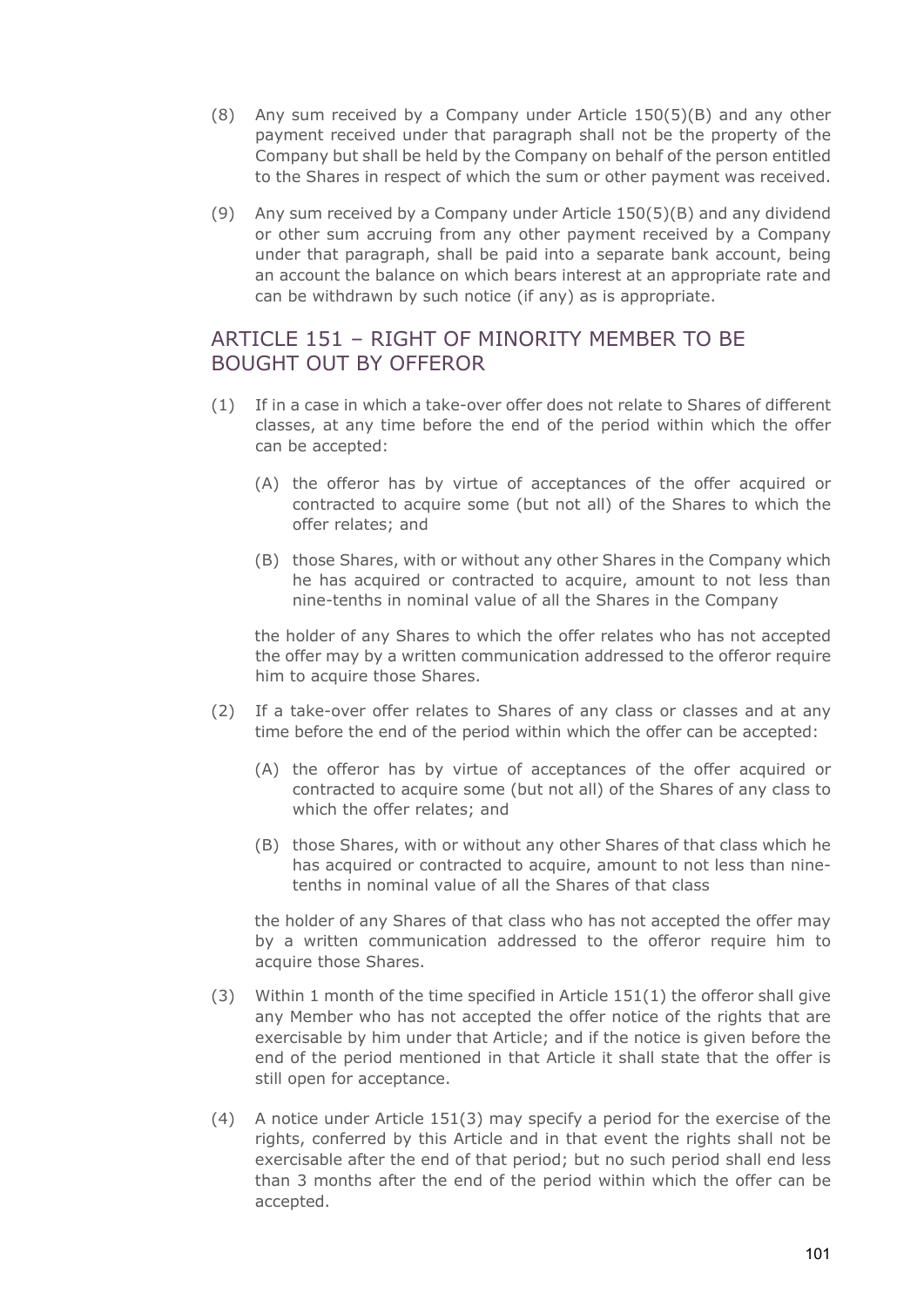- (5) Article 151(3) does not apply if the offeror has given the Member notice in respect of the Shares in question under Article 149.
- (6) If the offeror fails to comply with Article 151(3) he and, if the offeror is an Entity, every officer of the Entity who is in default or to whose neglect the failure is attributable, commits a contravention.
- (7) If an offeror other than an Entity is proceeded against in respect of an alleged contravention for failing to comply with Article 151(3) it is a defence for him to prove that he took all reasonable steps for securing compliance with that Article.

# ARTICLE 152 – EFFECT OF REQUIREMENT UNDER ARTICLE 151

- (1) The following provisions shall, subject to Article 153, have effect where a Member exercises his rights in respect of any Shares under Article 151.
- (2) The offeror shall be entitled and bound to acquire those Shares on the terms of the offer or on such other terms as may be agreed.
- (3) Where the terms of an offer are such as to give the holder of Shares a choice of payment for his Shares the holder of the Shares may indicate his choice when requiring the offeror to acquire them and the notice given to the holder under Article 151(3):
	- (A) shall give particulars of the choice and of the rights conferred by this paragraph; and
	- (B) may state which payment specified in the offer is to be taken as applying in default of his indicating a choice

and the terms of the offer mentioned in Article 152(2) shall be determined accordingly.

- (4) Article 152(3) applies whether or not any time limit or other conditions applicable to the choice under the terms of the offer can still be complied with; and if the payment chosen by the holder of the Shares:
	- (A) is not cash and the offeror is no longer able to make that payment; or
	- (B) was to have been made by a third party who is no longer bound or able to make that payment

the payment shall be taken to consist of an amount of cash payable by the offeror which at the date when the holder of the Shares requires the offeror to acquire them is equivalent to the chosen payment.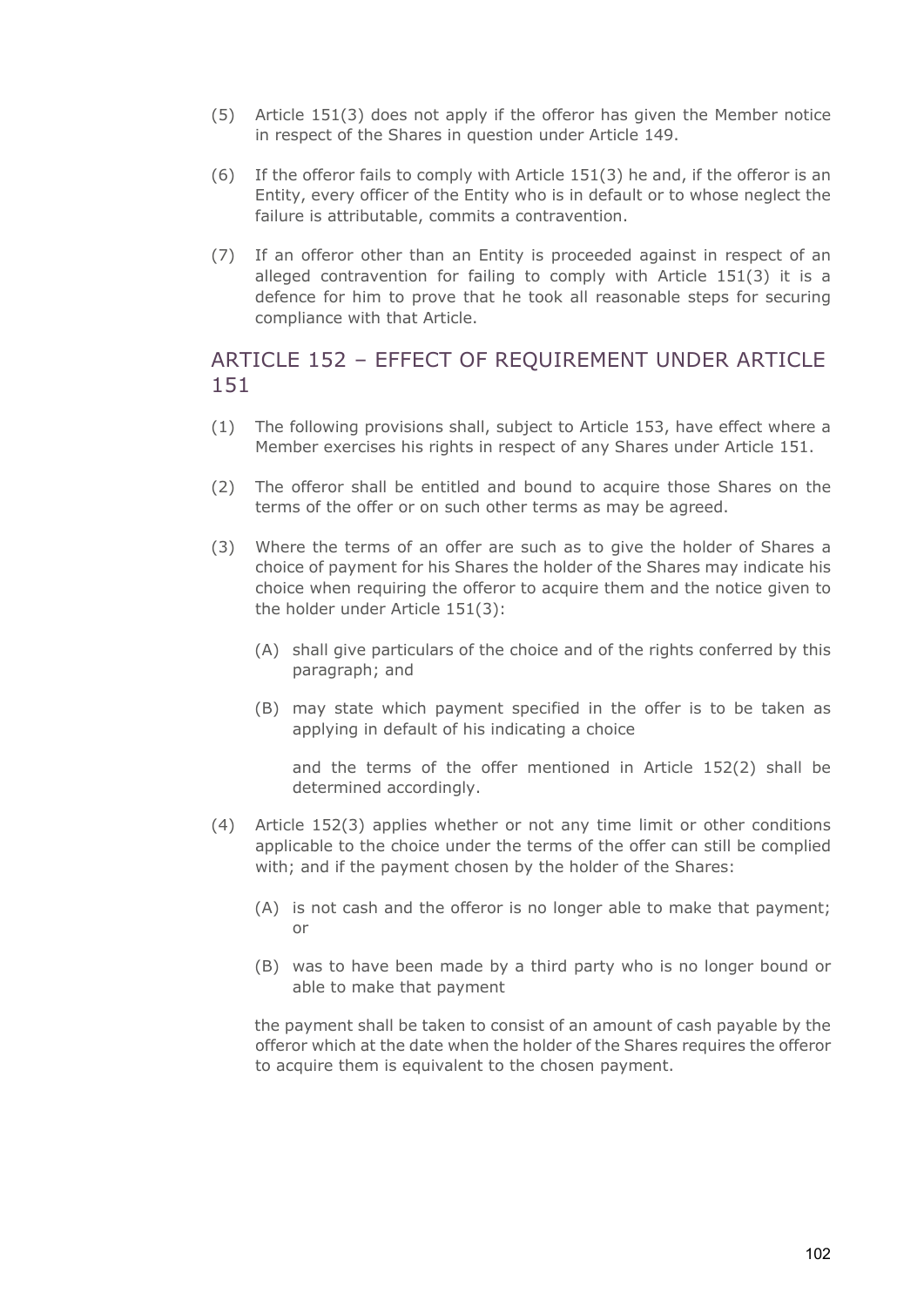# ARTICLE 153 – APPLICATIONS TO THE QFC CIVIL AND COMMERCIAL COURT

- (1) Where a notice is given under Article 149 to the holder of any Shares the QFC Civil and Commercial Court may, on an application made by him within 6 weeks from the date on which the notice was given:
	- (A) order that the offeror shall not be entitled and bound to acquire the Shares; or
	- (B) specify terms of acquisition different from those of the offer.
- (2) If an application to the QFC Civil and Commercial Court under Article 153(1) is pending at the end of the period mentioned in Article 150(5) that Article shall not have effect until the application has been disposed of.
- (3) Where the holder of any Shares exercises his rights under Article 151 the QFC Civil and Commercial Court may, on an application made by him or the offeror, order that the terms on which the offeror is entitled and bound to acquire the Shares shall be such as the QFC Civil and Commercial Court thinks fit.
- (4) No order for costs or expenses shall be made against a Member making an application under Article 153(1) or (3) unless the QFC Civil and Commercial Court considers:
	- (A) that the application was unnecessary, improper or vexatious; or
	- (B) there has been unreasonable delay in making the application or unreasonable conduct on his part in conducting the proceedings on the application.
- (5) Where a take-over offer has not been accepted to the extent necessary for entitling the offeror to give notices under Article 149(1) or (2) the QFC Civil and Commercial Court may, on the application of the offeror, make an order authorising him to give notices under that Article if satisfied:
	- (A) that the offeror has after reasonable enquiry been unable to trace one or more of the persons holding Shares to which the offer relates;
	- (B) that the Shares which the offeror has acquired or contracted to acquire by virtue of acceptances of the offer, together with the Shares held by the person or persons mentioned in sub-paragraph (A), amount to not less than the minimum specified in that Article; and
	- (C) that the terms offered are fair and reasonable

but the QFC Civil and Commercial Court shall not make an order under this Article unless it considers that it is just and equitable to do so having regard, in particular, to the number of Members who have been traced but who have not accepted the offer.

#### ARTICLE 154 – JOINT OFFERS

(1) A take-over offer may be made by two or more persons jointly and in that event this Part has effect with the following modifications.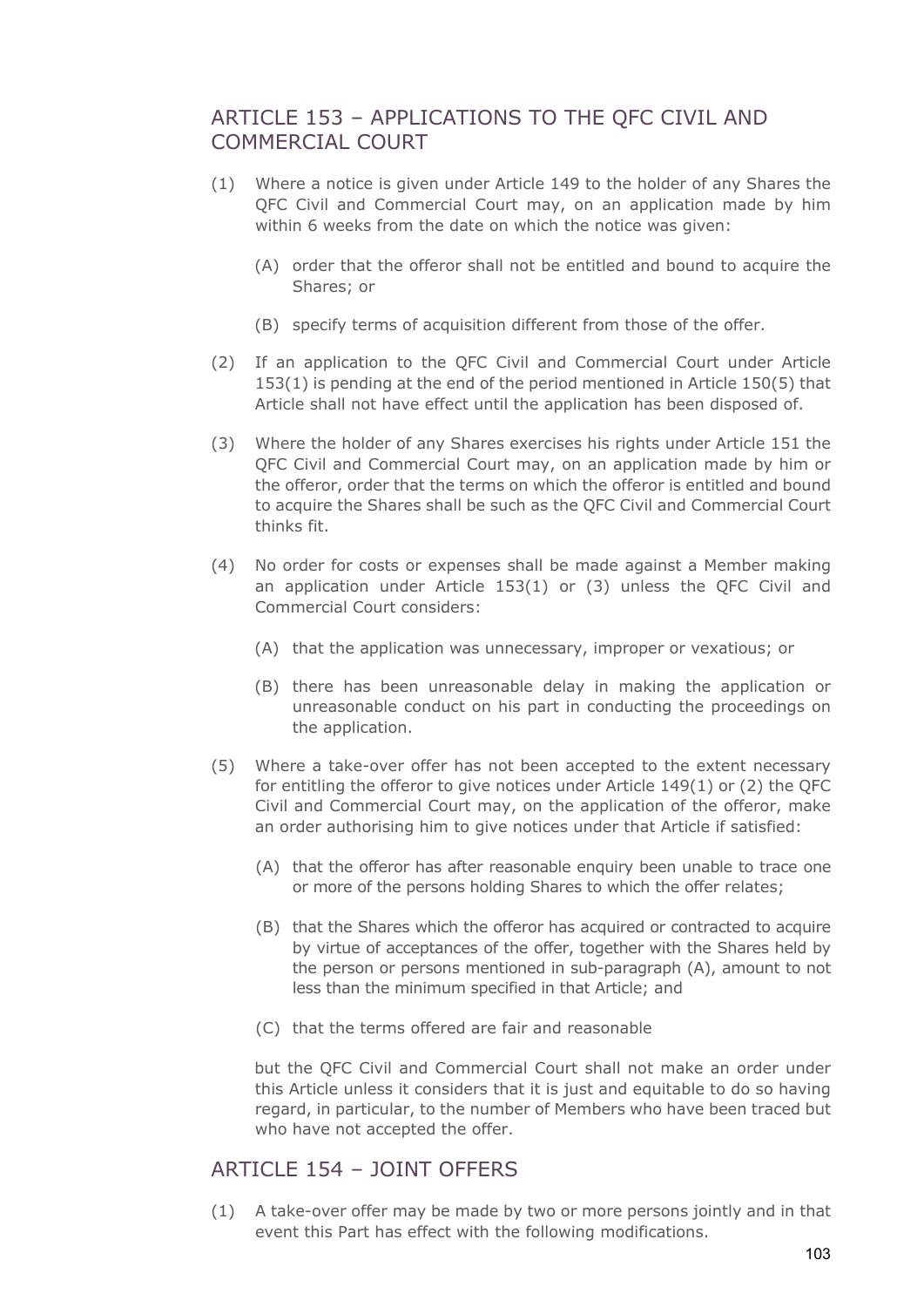- (2) The conditions for the exercise of the rights conferred by Articles 149 and 151 shall be satisfied by the joint offerors acquiring or contracting to acquire the necessary Shares jointly (as respects acquisitions by virtue of acceptances of the offer) and either jointly or separately (in other cases); and, subject to the following provisions, the rights and obligations of the offeror under those Articles and Articles 150 and 152 shall be respectively joint rights and joint and several obligations of the joint offerors.
- (3) It shall be a sufficient compliance with any provision of those Articles requiring or authorising a notice or other Document to be given or sent by or to the joint offerors that it is given or sent by or to any of them; but the declaration required by Article 149(4) shall be made by all of them and, in the case of a joint offeror being an Entity, signed by a director of that Entity.
- (4) In Article 148, Article 150(7) and Article 153 references to the offeror shall be construed as references to the joint offerors or any of them.
- (5) In Article 150(6) references to the offeror shall be construed as references to the joint offerors or such of them as they may determine.
- (6) In Article  $150(4)(A)$  references to the offeror being no longer able to make the relevant payment shall be construed as references to none of the joint offerors being able to do so.
- (7) In Article 153 references to the offeror shall be construed as references to the joint offerors except that any application under paragraph (3) or (5) may be made by any of them and the reference in sub-paragraph  $(5)(A)$ to the offeror having been unable to trace one or more of the persons holding Shares shall be construed as a reference to none of the offerors having been able to do so.

# ARTICLE 155 – ASSOCIATES

- (1) The requirement of Article 147(1) that a take-over offer must extend to all the Shares, or all the Shares of any class or classes, in a Company shall be regarded as satisfied notwithstanding that the offer does not extend to Shares which associates of the offeror hold or have contracted to acquire; but Shares which any such associate holds or has contracted to acquire, whether at the time when the offer is made or subsequently, shall be disregarded for the purposes of any reference in this Part to the Shares to which a take-over offer relates.
- (2) Where during the period within which a take-over offer can be accepted any associate of the offeror acquires or contracts to acquire any of the Shares to which the offer relates, then, if the condition specified in Article 149(7)(A) or (B) is satisfied as respects those Shares they shall be treated for the purpose of that Article as Shares to which the offer relates.
- (3) In Article 151(1)(B) and Article 151(2)(B) the reference to Shares which the offeror has acquired or contracted to acquire shall include a reference to Shares which any associate of his has acquired or contracted to acquire.
- (4) In this Article 155, "associate", in relation to an offeror, means one or more of the following: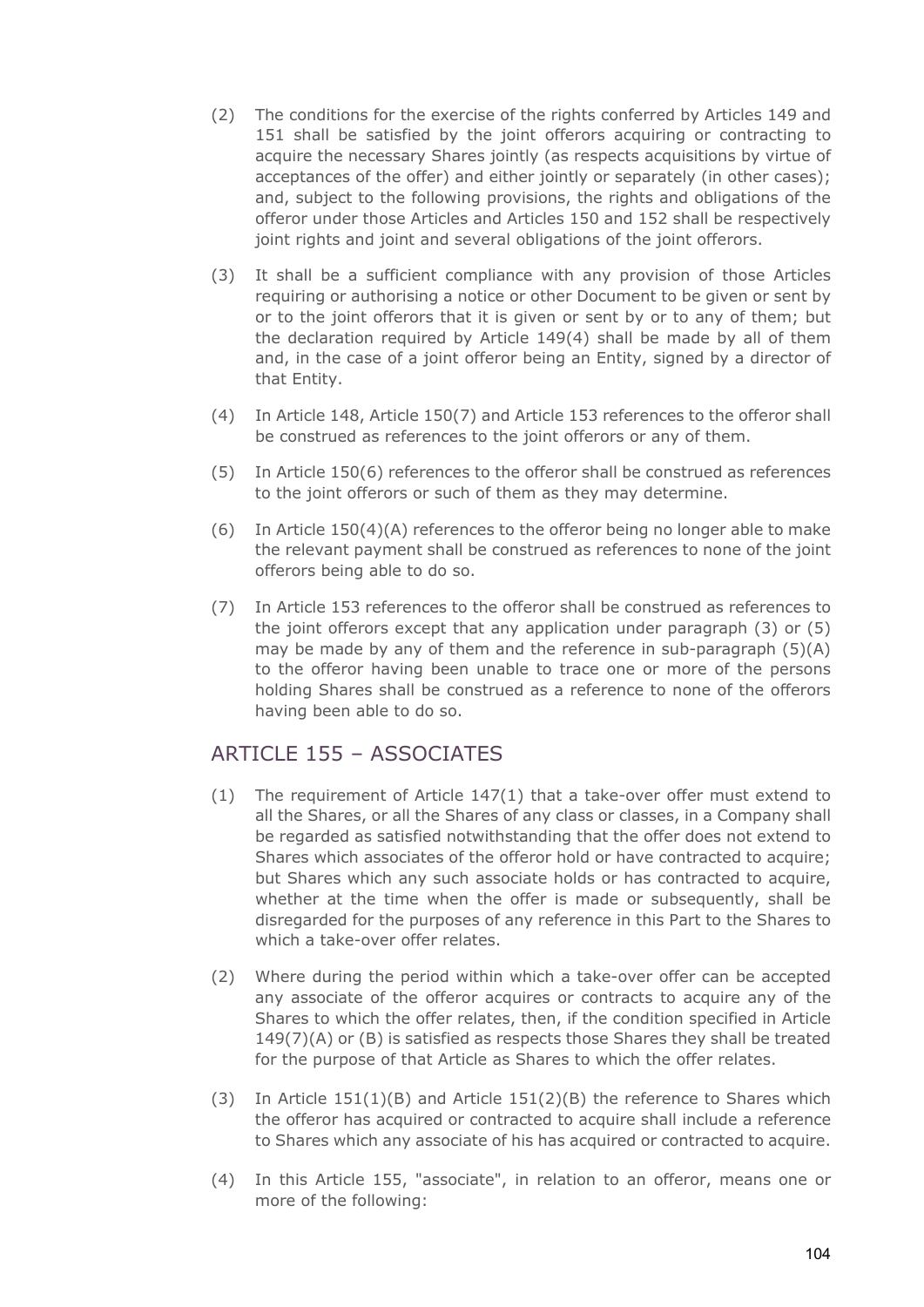- (A) a nominee of the offeror;
- (B) a Holding Company, Subsidiary or fellow Subsidiary of the offeror or a nominee of such a Holding Company, Subsidiary or fellow Subsidiary; or
- (C) a Body Corporate in which the offeror is substantially interested.
- (5) For the purposes of Article 155(4)(B) a Company is a fellow Subsidiary of another Body Corporate if both are Subsidiaries of the same Body Corporate but neither is a Subsidiary of the other.
- (6) For the purposes of Article 155(4)(C) an offeror has a substantial interest in a Body Corporate if:
	- (A) that body or its directors are accustomed to act in accordance with his directions or instructions; or
	- (B) he is entitled to exercise or control the exercise of one-third or more of the voting power at general meetings of that body; or
	- (C) he owns or controls directly or indirectly more than 20 percent of the Share capital.
- (7) Where the offeror is an individual his associates shall also include his spouse and any child or step-child of his.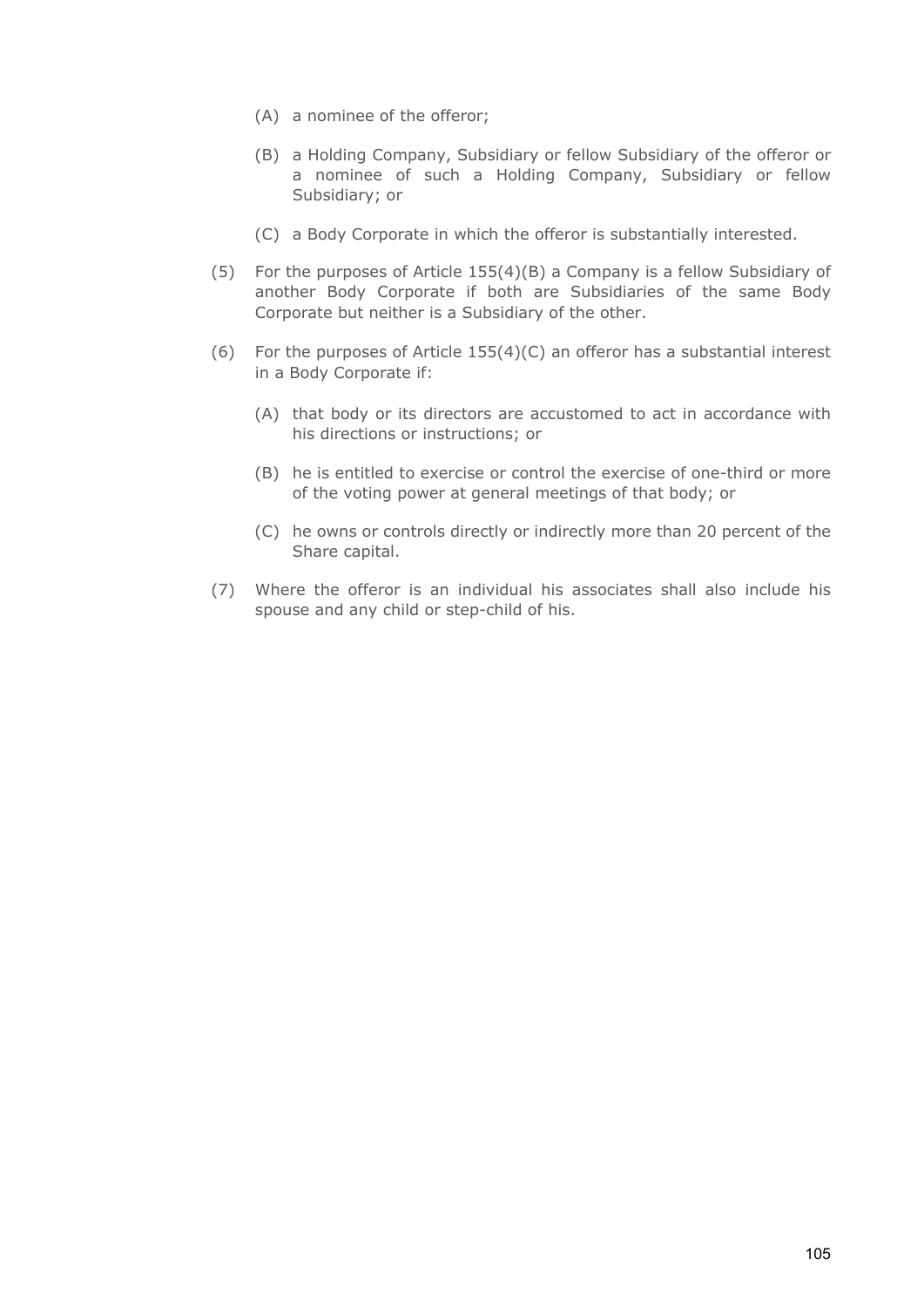### PART 14 – INTERPRETATION AND DEFINITIONS

#### ARTICLE 156 – INTERPRETATION

- (1) In these Regulations, a reference to:
	- (A) a provision of any law or regulation includes a reference to that provision as amended or re-enacted from time to time;
	- (B) an obligation to publish or cause to be published a particular Document shall, unless expressly provided otherwise in these Regulations, include publishing or causing to be published in printed or electronic form;
	- (C) a calendar year shall mean a year of the Gregorian calendar;
	- (D) a month shall mean a month of the Gregorian calendar;
	- (E) the masculine gender includes the feminine and the neuter;
	- (F) writing includes any form of representing or reproducing words in legible form; and
	- (G) references to a person includes any natural or legal person, Body Corporate, or body unincorporate, including a branch, company, partnership, unincorporated association, government or state.
- (2) The headings in these Regulations shall not affect its interpretation.
- (3) A reference in these Regulations to a Part, Article or Schedule by number only, and without further identification, is a reference to a Part, Article or Schedule of that number in these Regulations.
- (4) A reference in these Regulations to a Schedule, an Article or a Part using a short form description of such Schedule, Article or Part in parenthesis are for convenience only and the short form description shall not affect the construction of the Article or Part to which it relates.
- (5) A reference in an Article or other division of these Regulations to a paragraph, sub-paragraph or Article by number or letter only, and without further identification, is a reference to a paragraph, sub-paragraph or Article of that number or letter contained in the Article or other division of these Regulations in which that reference occurs.
- (6) Each of the Schedules to these Regulations shall have effect as if set out in these Regulations and references to these Regulations shall include reference to the Schedules.
- (7) Any reference in these Regulations to "include", "including", "in particular" "for example", "such as" or similar expressions shall be considered as being by way of illustration or emphasis only and are not to be construed so as to limit the generality of any words preceding them.
- (8) References to chairman, Director General, , director or similar expressions are, where the context permits, a reference to the person holding that office from time to time.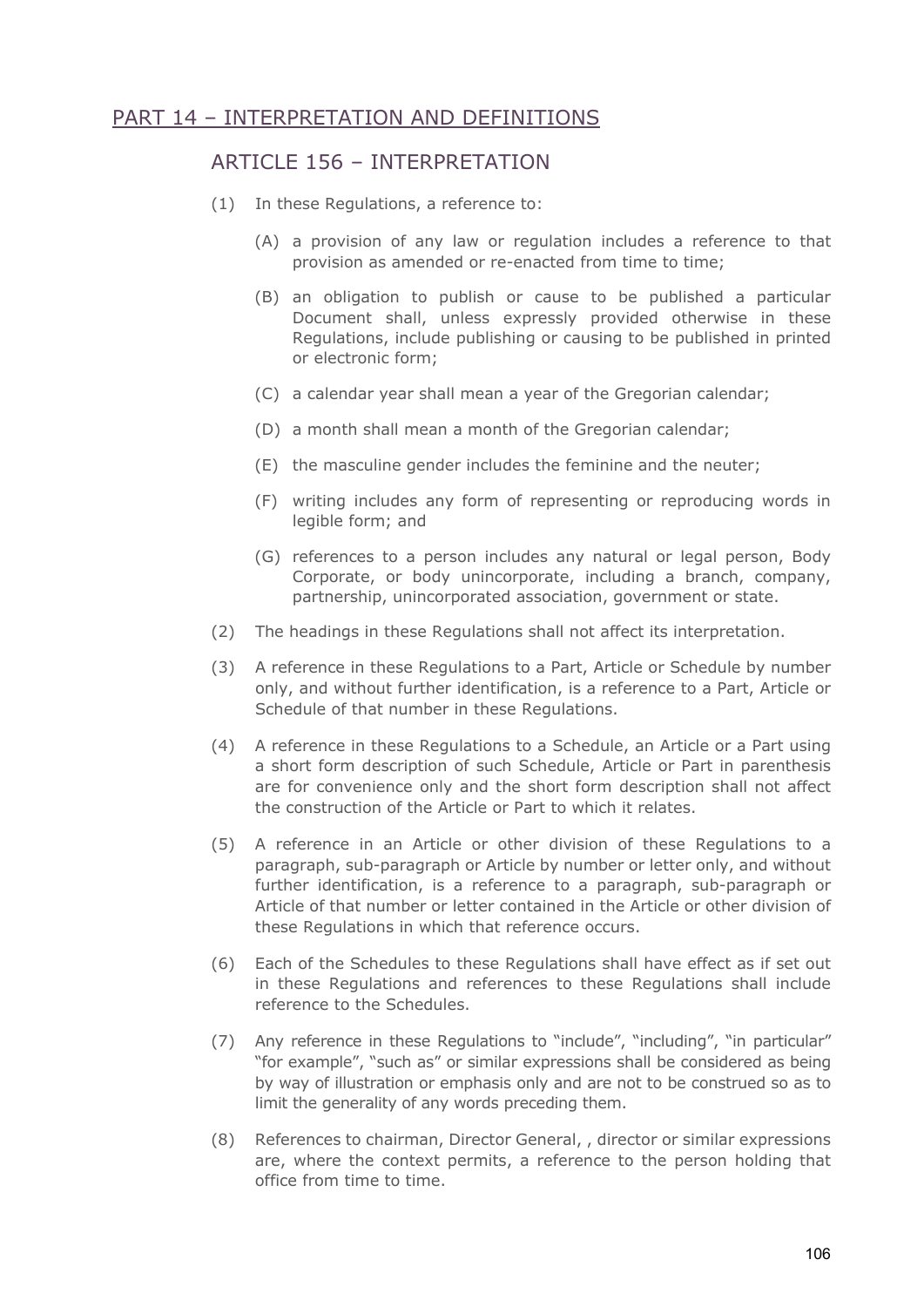# ARTICLE 157 – DEFINITIONS

The following words and phrases shall where the context permits have the meanings shown against each of them:

| <b>Address</b>            | in relation to a Member or Officer of a Company<br>means:                                                                                                                                                                                                 |
|---------------------------|-----------------------------------------------------------------------------------------------------------------------------------------------------------------------------------------------------------------------------------------------------------|
|                           | (A) if an individual, his usual residential address;<br>and                                                                                                                                                                                               |
|                           | (B) if an Entity, its registered or principal office                                                                                                                                                                                                      |
| <b>Affiliated Company</b> | any Subsidiary, Holding Company or other member<br>of the same Group                                                                                                                                                                                      |
| <b>Authorised Firm</b>    | a person that has been granted an authorisation in<br>accordance with Part 5 of the Financial Services<br>Regulations                                                                                                                                     |
| <b>Body Corporate</b>     | any body corporate, whether incorporated or<br>constituted in the QFC or elsewhere                                                                                                                                                                        |
| <b>Branch</b>             | a branch of a Non-QFC Company registered in the<br>QFC under these Regulations or any other<br>Regulations                                                                                                                                                |
| <b>Business</b>           | includes every trade, profession and occupation                                                                                                                                                                                                           |
| <b>Business Day</b>       | a day on which banks are open for ordinary<br>business in the QFC                                                                                                                                                                                         |
| <b>Cell</b>               | a Cell created by a PCC for the purpose of<br>segregating and protecting Cellular Assets in the<br>manner provided by Part 4                                                                                                                              |
| <b>Cell Shares</b>        | Shares created and issued by a PCC in respect of<br>one of its Cells pursuant to the provisions of Article<br>97, the proceeds of the issue of which (the "Cell<br>Share Capital") shall be comprised in the Cellular<br>Assets attributable to that Cell |
| <b>Cell Share Capital</b> | the proceeds of issue of Cell Shares                                                                                                                                                                                                                      |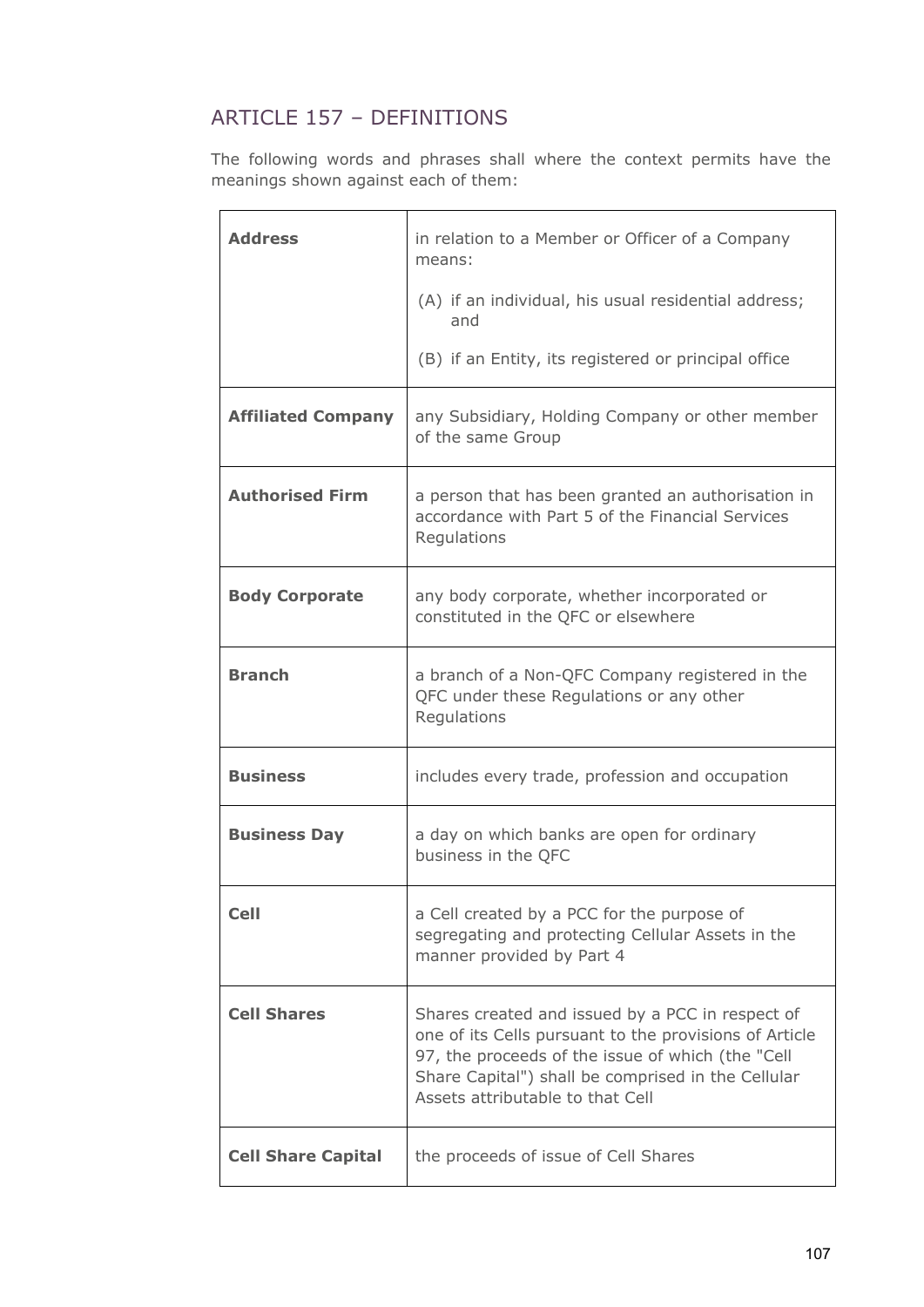| <b>Cellular Assets</b>                                           | the assets of a PCC attributable to the PCC Cells<br>pursuant to Article 95(4)                                   |
|------------------------------------------------------------------|------------------------------------------------------------------------------------------------------------------|
| <b>Collective</b><br><b>Investment Fund</b>                      | a fund which is a Collective Investment Fund for the<br>purposes of the Financial Services Regulations           |
| <b>Company</b>                                                   | a company incorporated in the QFC under these<br>Regulations or any other Regulations                            |
| <b>Council of</b><br><b>Ministers</b>                            | the Council of Ministers of the State                                                                            |
| <b>CRO</b>                                                       | the Companies Registration Office established<br>pursuant to Article 7 of the QFC Law                            |
| <b>Data Protection</b><br><b>Regulations and</b><br><b>Rules</b> | The QFC Data Protection Regulations of 2005 and<br>the rules issued pursuant to them.                            |
| <b>Document</b>                                                  | includes any document in writing, including, where<br>permitted, a document in writing in electronic form        |
| <b>Entity</b>                                                    | a Body Corporate or partnership or unincorporated<br>association carrying on Business with a view to a<br>profit |
| <b>Financial Services</b><br><b>Regulations</b>                  | the QFC Financial Services Regulations of 2005                                                                   |
| <b>Group</b>                                                     | with respect to an Entity:                                                                                       |
|                                                                  | (A) that Entity;                                                                                                 |
|                                                                  | (B) any Holding Company of the Entity;                                                                           |
|                                                                  | (C) any Subsidiary (direct or indirect) of that Entity<br>or of any Holding Company of that Entity.              |
| <b>Holding Company</b>                                           | an Entity is a Holding Company of another Entity if<br>the second Entity is a Subsidiary of the first Entity     |
| <b>IFRS</b>                                                      | <b>International Financial Reporting Standards</b>                                                               |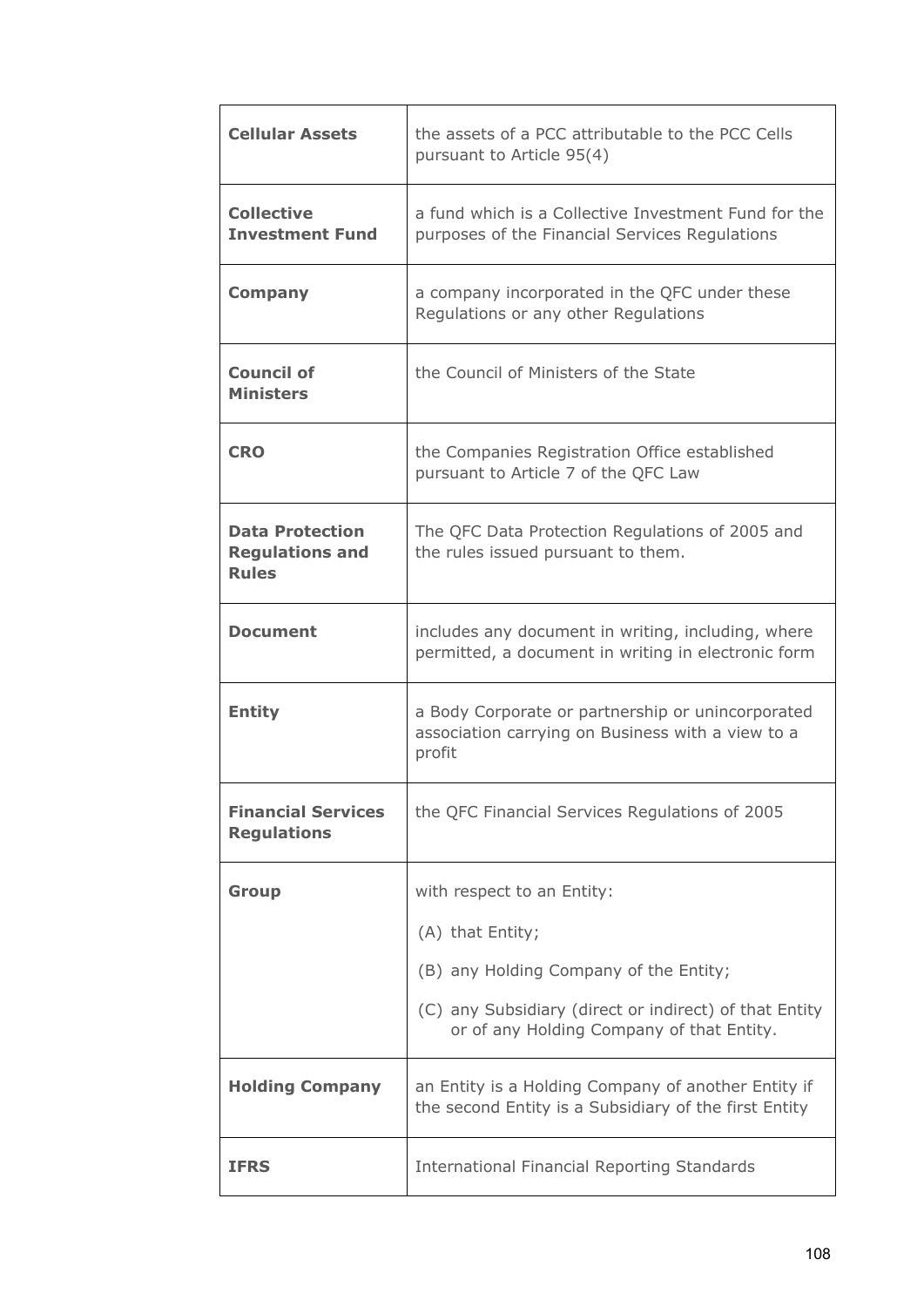| <b>Insolvency</b><br><b>Regulations</b> | the QFC Insolvency Regulations of 2005                                                                                                                                                                                                                                                                                 |  |
|-----------------------------------------|------------------------------------------------------------------------------------------------------------------------------------------------------------------------------------------------------------------------------------------------------------------------------------------------------------------------|--|
| <b>Insurer</b>                          | a Company registered under these Regulations<br>which is an Insurer for the purposes of the Financial<br><b>Services Regulations</b>                                                                                                                                                                                   |  |
| <b>Liabilities</b>                      | includes any amount reasonably necessary to retain<br>for the purpose of providing for any liability or loss<br>which is either likely to be incurred or certain to be<br>incurred but uncertain as to the amount or as to the<br>date on which it will arise                                                          |  |
| <b>LLC</b>                              | a limited liability company incorporated under these<br>Regulations                                                                                                                                                                                                                                                    |  |
| <b>Member</b>                           | a member of a Company as defined in Article 19 or<br>Article 92(F) of these Regulations as applicable.                                                                                                                                                                                                                 |  |
| <b>Minister</b>                         | the Minister of Finance of the State                                                                                                                                                                                                                                                                                   |  |
| <b>Name</b>                             | in relation to a Member or Officer of a Company<br>means:<br>(A) if an individual, his forename and surname (or,<br>in the case of a person usually known by a title,<br>his title instead of or in addition to either or<br>both his forename and surname); and<br>(B) if an Entity, its corporate name or firm name. |  |
| <b>Nominal Capital</b>                  | the par value of a Share when issued                                                                                                                                                                                                                                                                                   |  |
| <b>Non-Cellular</b><br><b>Assets</b>    | the assets of a PCC which are not Cellular Assets                                                                                                                                                                                                                                                                      |  |
| <b>Non-QFC Company</b>                  | a Body Corporate not incorporated in the QFC                                                                                                                                                                                                                                                                           |  |
| <b>Officer</b>                          | any director or secretary of a Company from time to<br>time                                                                                                                                                                                                                                                            |  |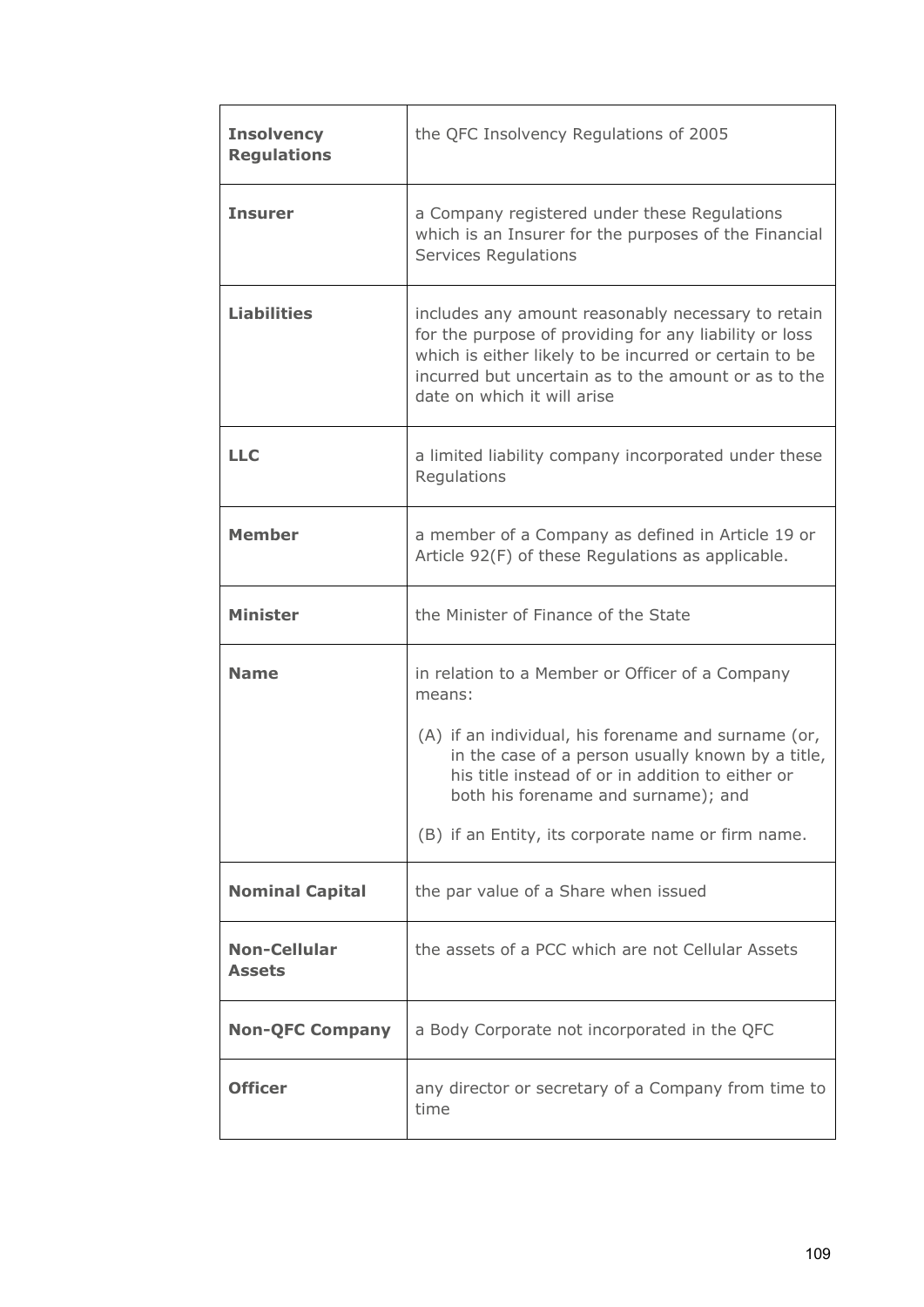| <b>Ordinary</b><br><b>Resolution</b>            | a resolution passed by simple majority of such<br>Members of a Company as (being entitled to do so)<br>vote in person or, where proxies are allowed, by<br>proxy at a meeting of the Company of which notice<br>specifying the intention to propose the resolution<br>has been duly given |  |
|-------------------------------------------------|-------------------------------------------------------------------------------------------------------------------------------------------------------------------------------------------------------------------------------------------------------------------------------------------|--|
| <b>PCC</b>                                      | a company incorporated as, or converted into, a<br>protected cell company in accordance with the<br>provisions of Part 4 of these Regulations                                                                                                                                             |  |
| <b>Prescribed Fee</b>                           | a fee prescribed in rules made or approved by the<br><b>QFC Authority</b>                                                                                                                                                                                                                 |  |
| <b>Prescribed Form</b>                          | a form prescribed by or approved by the QFC<br>Authority                                                                                                                                                                                                                                  |  |
| <b>Principal</b><br><b>Representative</b>       | a person appointed under Article $117(2)(A)$ of these<br>Regulations                                                                                                                                                                                                                      |  |
| <b>QFC</b>                                      | the Qatar Financial Centre                                                                                                                                                                                                                                                                |  |
| <b>QFC Authority</b>                            | the Qatar Financial Centre Authority established<br>pursuant to Article 3 of the QFC Law                                                                                                                                                                                                  |  |
| <b>QFC Civil and</b><br><b>Commercial Court</b> | The Civil and Commercial court established<br>pursuant to the QFC Law                                                                                                                                                                                                                     |  |
| <b>QFC Law</b>                                  | Law No. (7) of 2005 of the Stateas amended by Law<br>No. (2) of 2009 and Law No. (14) of 2009                                                                                                                                                                                             |  |
| <b>Records</b>                                  | Documents and other records however stored                                                                                                                                                                                                                                                |  |
| <b>Registrar</b>                                | the Registrar of the CRO appointed under Article 13<br>of these Regulations                                                                                                                                                                                                               |  |
| <b>Regulations</b>                              | Regulations enacted by the Minister in accordance<br>with Article 9 of the QFC Law                                                                                                                                                                                                        |  |
| <b>Regulatory</b><br><b>Authority</b>           | the Regulatory Authority of the QFC established<br>pursuant to Article 8 of the QFC Law                                                                                                                                                                                                   |  |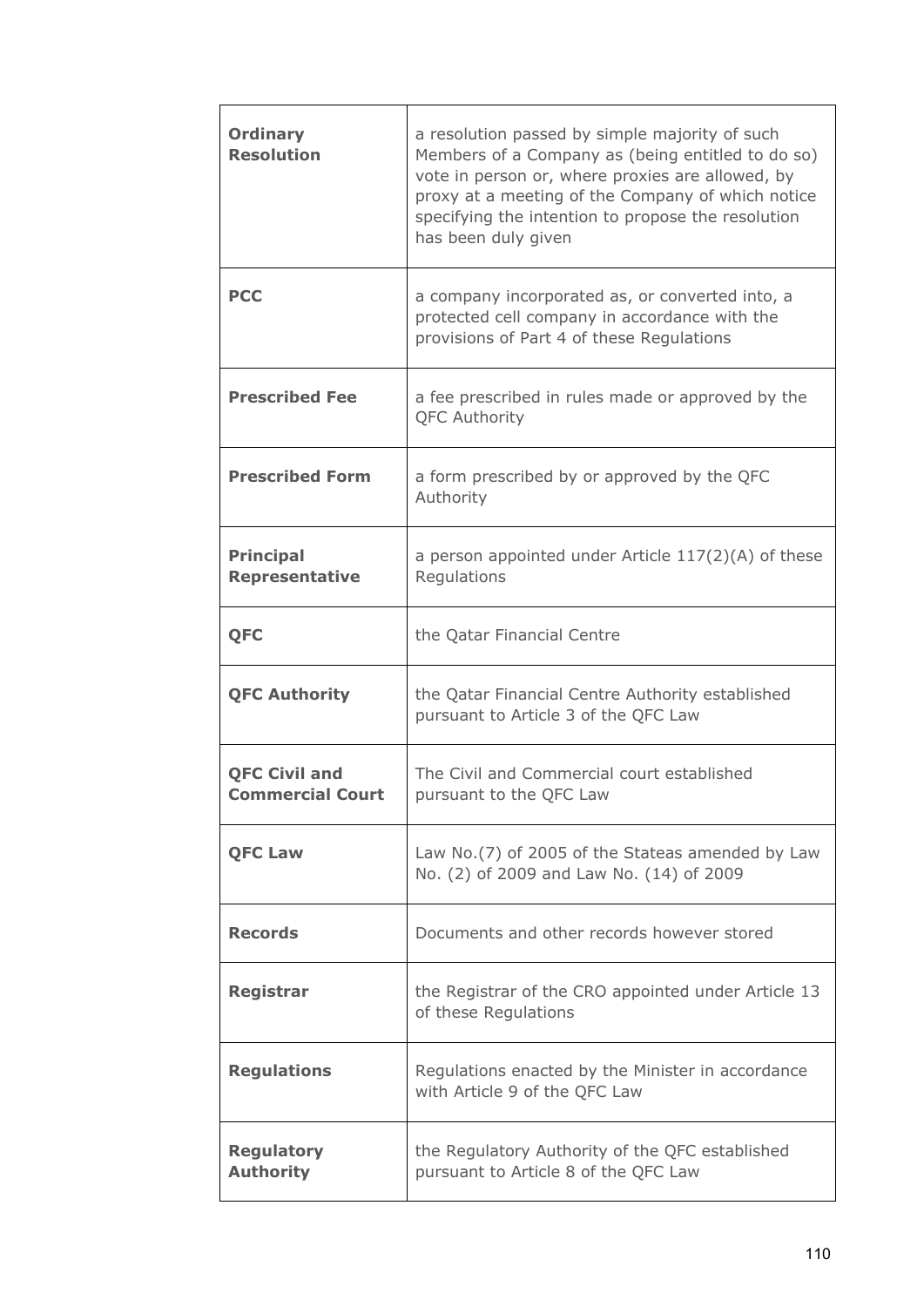| <b>Regulatory</b><br><b>Tribunal</b>  | the tribunal established by the QFC Law                                                                                                                                                                                                                                                                                                                                                                                                                                                                                                                                                                                                                                                                                                                                                                                                                                                                                                                                                                                                                                                    |  |  |
|---------------------------------------|--------------------------------------------------------------------------------------------------------------------------------------------------------------------------------------------------------------------------------------------------------------------------------------------------------------------------------------------------------------------------------------------------------------------------------------------------------------------------------------------------------------------------------------------------------------------------------------------------------------------------------------------------------------------------------------------------------------------------------------------------------------------------------------------------------------------------------------------------------------------------------------------------------------------------------------------------------------------------------------------------------------------------------------------------------------------------------------------|--|--|
| <b>Schedule</b>                       | a schedule to these Regulations                                                                                                                                                                                                                                                                                                                                                                                                                                                                                                                                                                                                                                                                                                                                                                                                                                                                                                                                                                                                                                                            |  |  |
| <b>Security</b><br><b>Regulations</b> | the QFC Security Regulations of 2011                                                                                                                                                                                                                                                                                                                                                                                                                                                                                                                                                                                                                                                                                                                                                                                                                                                                                                                                                                                                                                                       |  |  |
| <b>Share</b>                          | a share in the capital of a Company                                                                                                                                                                                                                                                                                                                                                                                                                                                                                                                                                                                                                                                                                                                                                                                                                                                                                                                                                                                                                                                        |  |  |
| <b>Special Resolution</b>             | a resolution passed by at least 75% of such<br>Members of the Company as (being entitled to do<br>so) vote in person or, where proxies are allowed, by<br>proxy at a meeting of the Company of which notice,<br>specifying the intention to propose the resolution as<br>a special resolution, has been duly given                                                                                                                                                                                                                                                                                                                                                                                                                                                                                                                                                                                                                                                                                                                                                                         |  |  |
| <b>State</b>                          | the State of Qatar                                                                                                                                                                                                                                                                                                                                                                                                                                                                                                                                                                                                                                                                                                                                                                                                                                                                                                                                                                                                                                                                         |  |  |
| <b>Subsidiary</b>                     | an Entity is a Subsidiary of another Entity if the<br>second Entity:<br>(A) holds a majority of the voting rights in the first<br>Entity;<br>(B) is a member of the first Entity (whether direct or<br>indirect, or through legal or beneficial entitlement)<br>and has the right to appoint or remove a majority<br>of the board of directors of the first Entity;<br>(C) has the right to exercise a dominant influence<br>over the management and operation of that<br>other Entity through:<br>(i)<br>provisions contained in the<br>constitutive documents of that other Entity;<br>or<br>(ii) any contractual arrangement relating to the<br>management and operation of that other<br>Entity; or<br>(D) is a member of the first Entity (whether direct<br>or indirect, or through legal or beneficial<br>entitlement) and controls alone or pursuant to<br>an agreement with other members or<br>members, a majority of the voting rights in the<br>first Entity;<br>or if the first Entity is a Subsidiary of another Entity<br>which is itself a Subsidiary of the second Entity |  |  |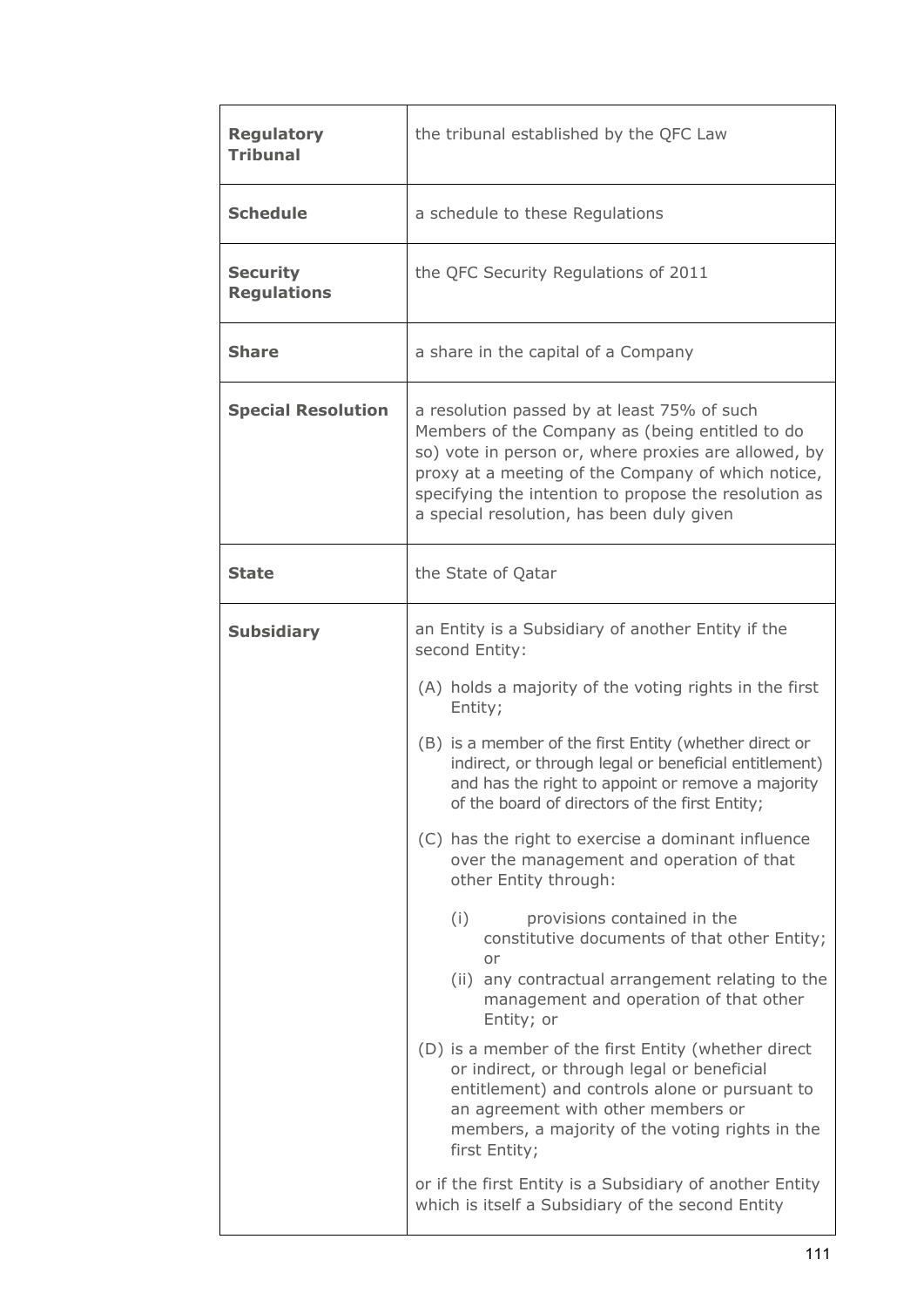| <b>Support Services</b><br><b>Provider</b> | a body corporate, partnership or limited liability<br>partnership approved by the QFC Authority to<br>provide corporate and administrative services.                                                                                                                                               |  |  |
|--------------------------------------------|----------------------------------------------------------------------------------------------------------------------------------------------------------------------------------------------------------------------------------------------------------------------------------------------------|--|--|
| <b>Transaction</b>                         | for the purposes of Part 4 of these Regulations,<br>anything (including, without limitation, any agreement,<br>arrangement, dealing, disposition, circumstance, event<br>or relationship) whereby any liability arises or is<br>imposed; and cognate expressions shall be construed<br>accordingly |  |  |
| <b>UK GAAP</b>                             | generally accepted accounting principles in the<br>United Kingdom                                                                                                                                                                                                                                  |  |  |
| <b>US GAAP</b>                             | generally accepted accounting principles in the<br><b>United States</b>                                                                                                                                                                                                                            |  |  |
| <b>Wholly Owned</b><br><b>Subsidiary</b>   | an Entity is a Wholly Owned Subsidiary of another<br>Entity if the first Entity has no Members except:<br>(A)<br>the second Entity; and<br>(B)<br>wholly owned subsidiaries of, or persons<br>acting on behalf of, the second Entity or the<br>second Entity's wholly owned subsidiaries           |  |  |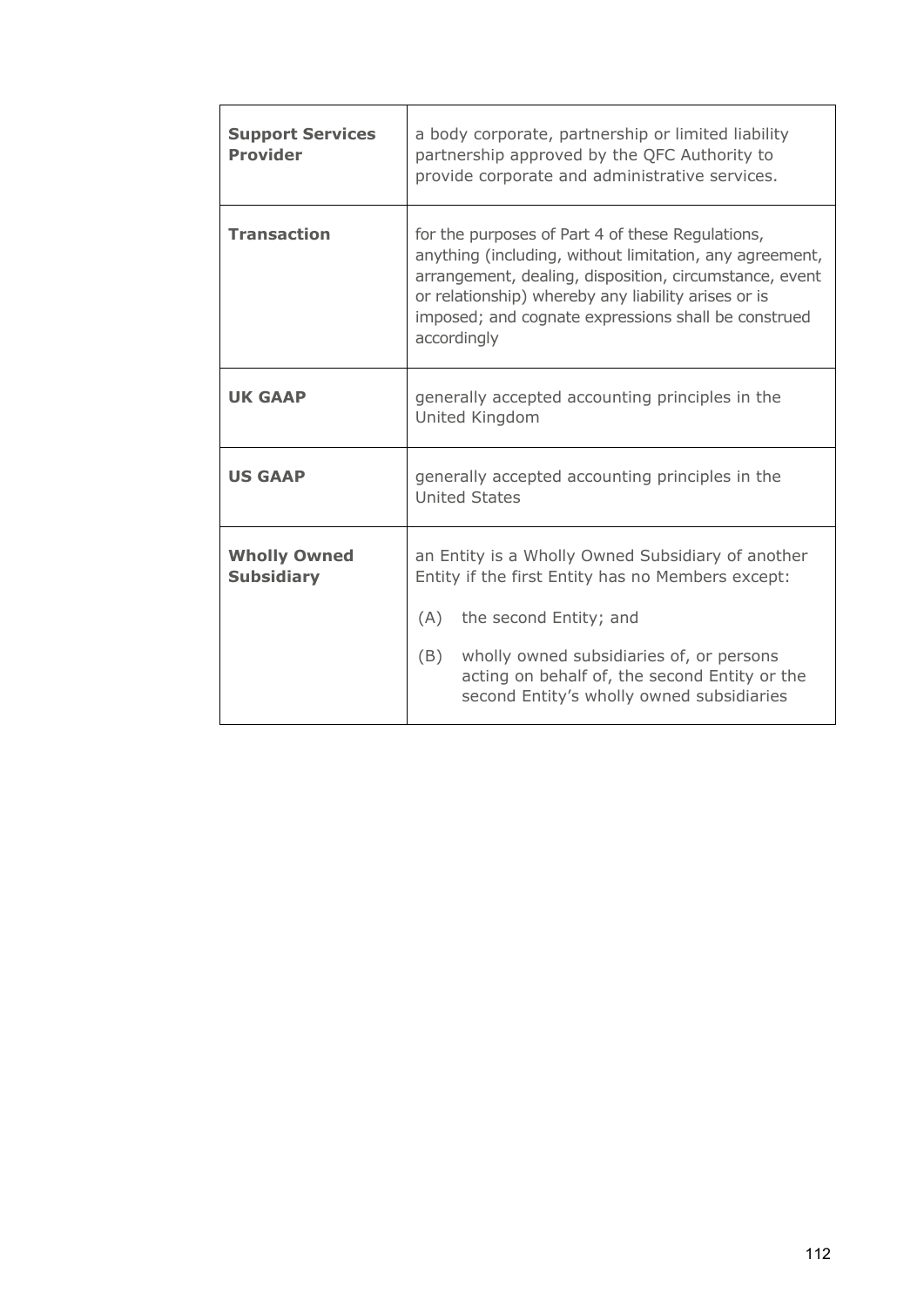# SCHEDULE 1– CONTRAVENTIONS WITH FINANCIAL PENALTIES STIPULATED

| <b>Article</b><br>creatingcontr<br>avention | <b>General nature of contravention</b>                                    | <b>Maximum</b><br><b>Financial</b><br>Penalty (US\$) |
|---------------------------------------------|---------------------------------------------------------------------------|------------------------------------------------------|
| 22                                          | Failing to register a return as to<br>allotments                          | \$2,000                                              |
| 23(2)                                       | Allotment of shares at a discount                                         | \$2,000                                              |
| 24                                          | Non-compliant registration of<br>transfer of Shares                       | \$2,000                                              |
| 25                                          | Non-compliance with requirements<br>in relation to certificates of Shares | \$2,000                                              |
| 27(4)                                       | Company issues bearer Shares                                              | \$5,000                                              |
| 28(3)                                       | Failing to give notice of altered<br>share capital                        | \$2,000                                              |
| 30(3)(a)                                    | Failing to publish reduction of<br>capital in newspapers                  | \$2,000                                              |
| 30(3)(b)                                    | Failing to obtain signatures from 2<br>directors                          | \$2,000                                              |
| 30(5)                                       | Failing to give notice of a reduction<br>in capital                       | \$2,000                                              |
| 33                                          | Providing financial assistance                                            | \$2,000                                              |
| 34                                          | Unlawful dividend or other<br>distribution                                | \$5,000                                              |
| 37, 92I                                     | Failure to register change of name<br>with CRO                            | \$2,000                                              |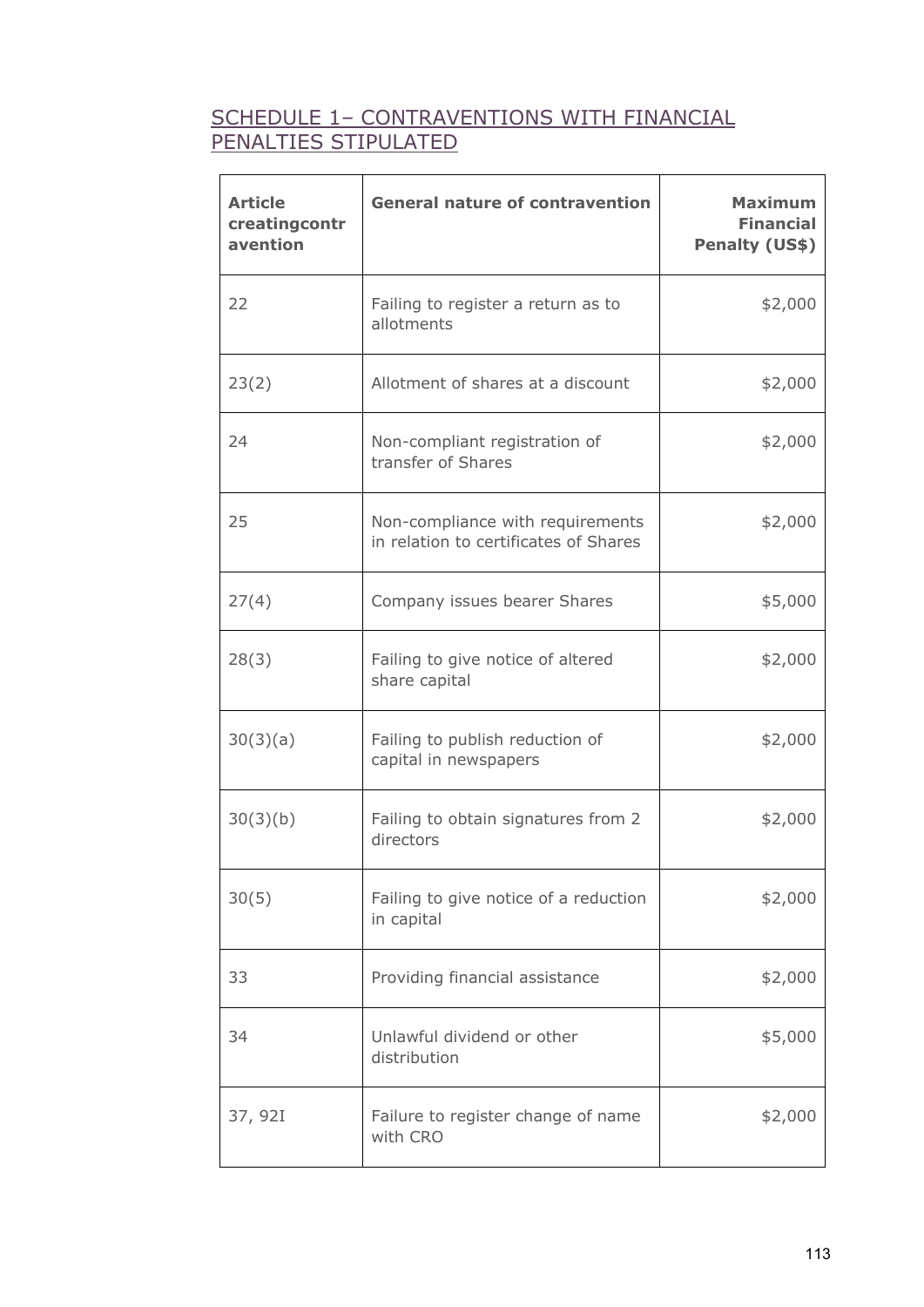| <b>Article</b><br>creatingcontr<br>avention | <b>General nature of contravention</b>                                                                                                                                                                          | <b>Maximum</b><br><b>Financial</b><br>Penalty (US\$) |
|---------------------------------------------|-----------------------------------------------------------------------------------------------------------------------------------------------------------------------------------------------------------------|------------------------------------------------------|
| 39, 92I                                     | Company failing to change name<br>on direction of CRO                                                                                                                                                           | \$2,000                                              |
| 40, 92J                                     | Improper use of "Limited Liability<br>Company" or a "Company Limited<br>by Guarantee" etc                                                                                                                       | \$2,000                                              |
| 42(1)(A),<br>92K(1)(A)                      | Company failing to have a<br>registered office in the QFC                                                                                                                                                       | \$2,000                                              |
| $42(1)(B)$ ,<br>92K(1)(B)                   | Company failing to carry out its<br>principal activity at or from the<br>registered office without permission<br>from the QFC Authority to carry on<br>such activity at or from another<br>place within the QFC | \$2,000                                              |
| 43, 92L                                     | Failure to notify change of<br>registered office                                                                                                                                                                | \$2,000                                              |
| 44, 92N                                     | Company failing to keep internal<br>registers                                                                                                                                                                   | \$2,000                                              |
| 45, 920                                     | Failure of name to appear outside<br>place of activities                                                                                                                                                        | \$2,000                                              |
| 46, 92P                                     | Company failing to have name etc.<br>on certain Documents                                                                                                                                                       | \$1,000                                              |
| 47, 92Q                                     | Company failing to lodge annual<br>return                                                                                                                                                                       | \$2,000                                              |
| 50, 92T                                     | Company failing to register<br>alteration of Articles                                                                                                                                                           | \$2,000                                              |
| 52(1), 92V                                  | Failure of a Company to have at<br>least one director                                                                                                                                                           | \$2,000                                              |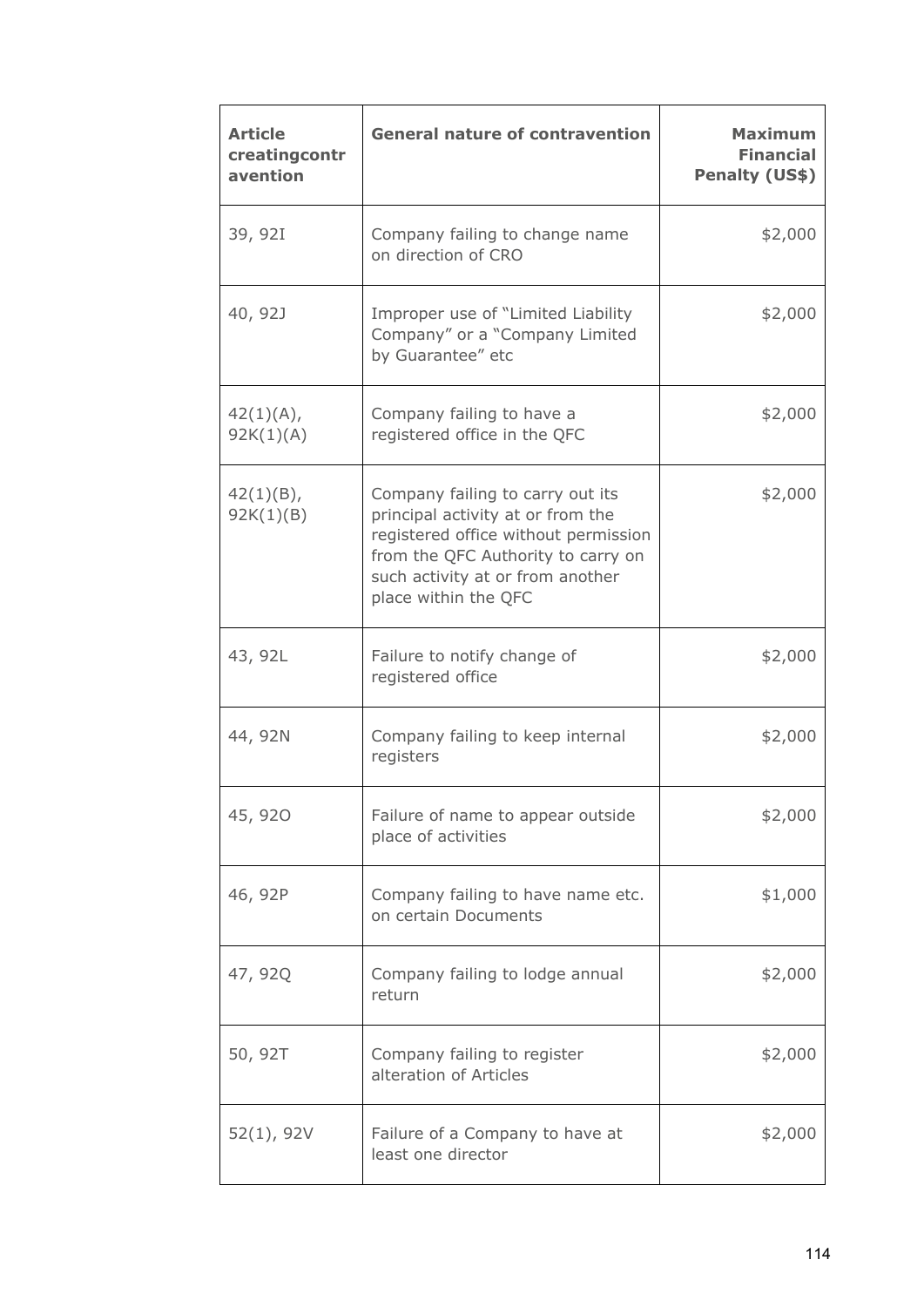| <b>Article</b><br>creatingcontr<br>avention | <b>General nature of contravention</b>                                                 | <b>Maximum</b><br><b>Financial</b><br>Penalty (US\$) |
|---------------------------------------------|----------------------------------------------------------------------------------------|------------------------------------------------------|
| $52(4)$ , 92V                               | Company failing to register a<br>resignation, removal or<br>appointment of director(s) | \$2,000                                              |
| $52(4)$ , 92V                               | Company failing to register a<br>change in director's particulars                      | \$1,000                                              |
| 55, 92V                                     | Directors failing to comply with<br>duties                                             | \$2,000                                              |
| 56, 92V                                     | Director failure to disclose interest                                                  | \$2,000                                              |
| 57, 92W                                     | Company providing financial<br>assistance to director without<br>consent               | \$2,000                                              |
| 60(1), 92V                                  | Company failing to have a<br>Company secretary                                         | \$2,000                                              |
| $60(3)$ , 92V                               | Company failing to register the<br>appointment or resignation of a<br>secretary        | \$2,000                                              |
| $60(3)$ , 92V                               | Company failing to register change<br>of secretary's particulars                       | \$1,000                                              |
| 64                                          | Company default in complying with<br>CRO's direction to hold Company<br>meeting        | \$15,000                                             |
| 77, 92FF                                    | Company failure to submit<br>resolutions to CRO                                        | \$2,000                                              |
| $80(1)$ , 92HH                              | Non-compliant maintenance of<br>accounting Records                                     | \$1,000                                              |
| $80(2)(A)$ and<br>(B), 92HH                 | Failure to keep and preserve<br>accounting Records                                     | \$2,000                                              |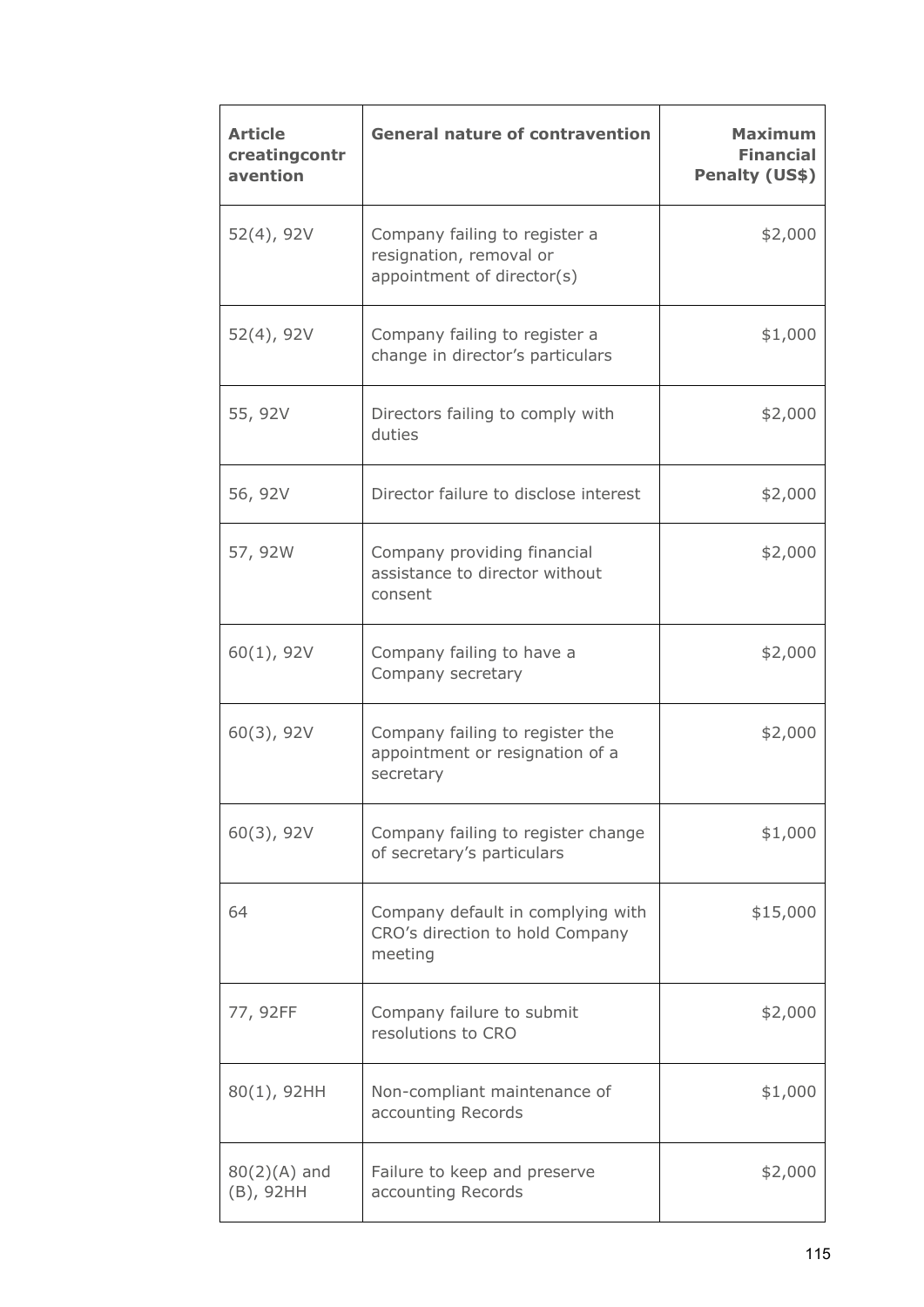| <b>Article</b><br>creatingcontr<br>avention | <b>General nature of contravention</b>                                                      | <b>Maximum</b><br><b>Financial</b><br>Penalty (US\$) |
|---------------------------------------------|---------------------------------------------------------------------------------------------|------------------------------------------------------|
| 80(2)(C), 92HH                              | Failure to keep accounting Records<br>open to inspection                                    | \$10,000                                             |
| 82(3), 92HH                                 | Failure of directors to approve and<br>sign accounts                                        | \$5,000                                              |
| 82(4), 92HH                                 | Failure to comply with<br>requirements within 4 months                                      | \$10,000                                             |
| 82(5), 92HH                                 | Failure to file accounts with CRO                                                           | \$2,000                                              |
| 83(3), 92HH                                 | Failure to provide accounts                                                                 | \$10,000                                             |
| 84                                          | Publication of accounts without<br>auditors' report                                         | \$5,000                                              |
| 85                                          | Acting as auditor when not<br>qualified                                                     | \$10,000                                             |
| 86(1)                                       | Failure to register the initial<br>appointment of, or a change in<br>respect of its auditor | \$2,000                                              |
| 86(6)                                       | Company failing to notify the CRO<br>of the removal of its auditor                          | \$10,000                                             |
| 88                                          | Failure of auditor to comply with<br>resignation requirements                               | \$5,000                                              |
| 88(4)                                       | Failure to file auditor's resignation<br>with CRO                                           | \$10,000                                             |
| 89                                          | Failure of auditor to make a report<br>as required                                          | \$5,000                                              |
| $90(1)$ and $(2)$                           | Auditor failing to fulfil duties                                                            | \$5,000                                              |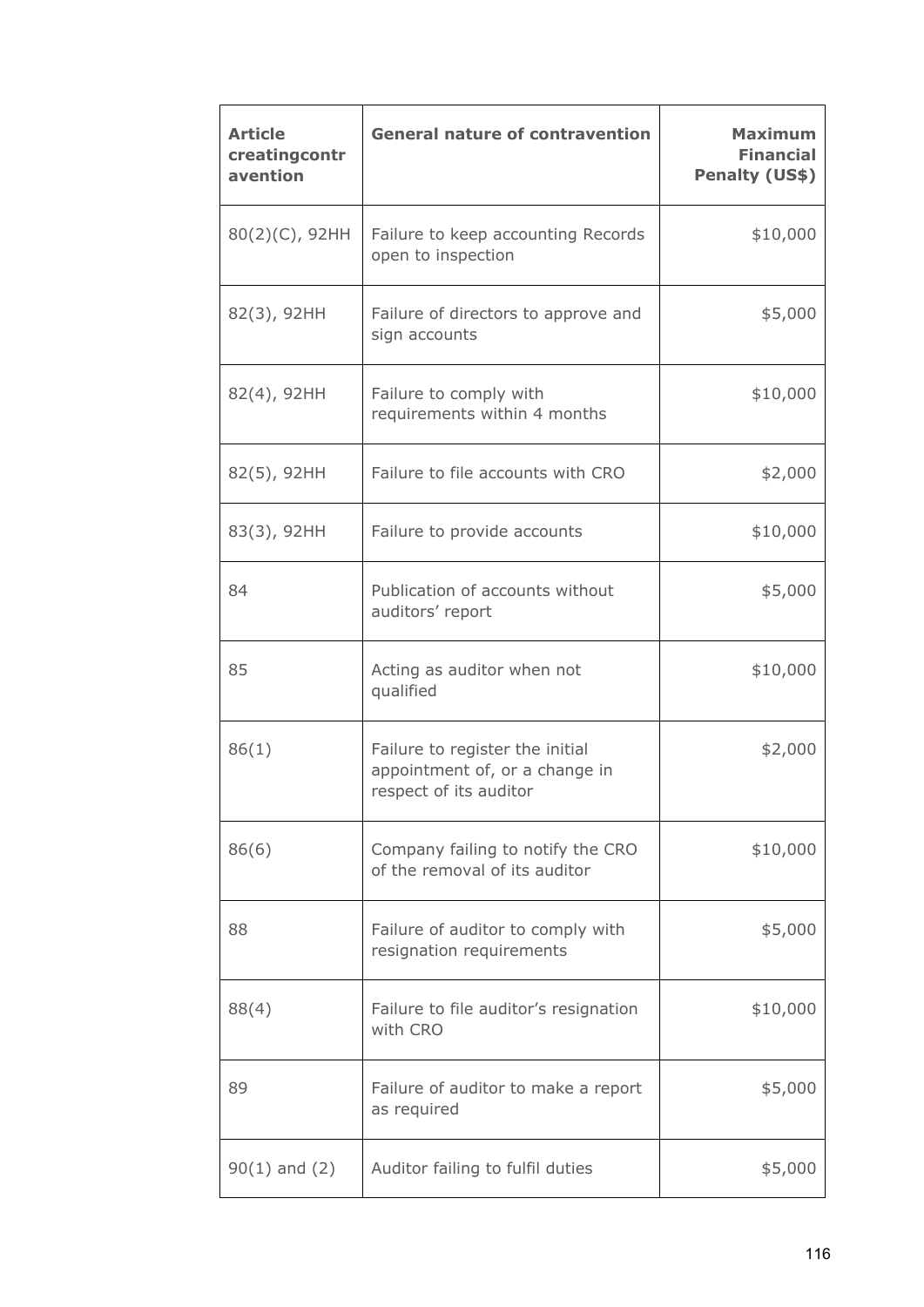| <b>Article</b><br>creatingcontr<br>avention | <b>General nature of contravention</b>                                                              | <b>Maximum</b><br><b>Financial</b><br>Penalty (US\$) |
|---------------------------------------------|-----------------------------------------------------------------------------------------------------|------------------------------------------------------|
| $90(3)$ , $(4)$ , $(5)$<br>and 91           | Company and officers etc. not co-<br>operating with auditor                                         | \$5,000                                              |
| 92                                          | Company and officers etc.<br>obstructing auditor                                                    | \$5,000                                              |
| 92M(3)                                      | Failure of an $LLC(G)$ to notify the<br>CRO of changes concerning its<br>Support Services Provider. | \$2,000                                              |
| 105                                         | Failure to inform persons they are<br>dealing with a PCC                                            | \$2,000                                              |
| 117(2)(B)                                   | Failure to maintain a principal place<br>of business                                                | \$2,000                                              |
| 117(2)(C)                                   | Failure of Branch to give notice of<br>change of particulars                                        | \$2,000                                              |
| 120(3)                                      | Failure of Branch to change name<br>on direction of CRO                                             | \$2,000                                              |
| 121                                         | Failure of Branch to give particulars<br>of Principal Representative                                | \$2,000                                              |
| 122(2)                                      | Failure of Branch to give notice of<br>change of particulars                                        | \$2,000                                              |
| 123                                         | Failure of Branch to keep and<br>preserve accounting records                                        | \$2,000                                              |
| 124                                         | Failure of Branch to have name etc.<br>on certain documents                                         | \$1,000                                              |
| 125                                         | Failure of name of Branch to<br>appear outside place of business                                    | \$2,000                                              |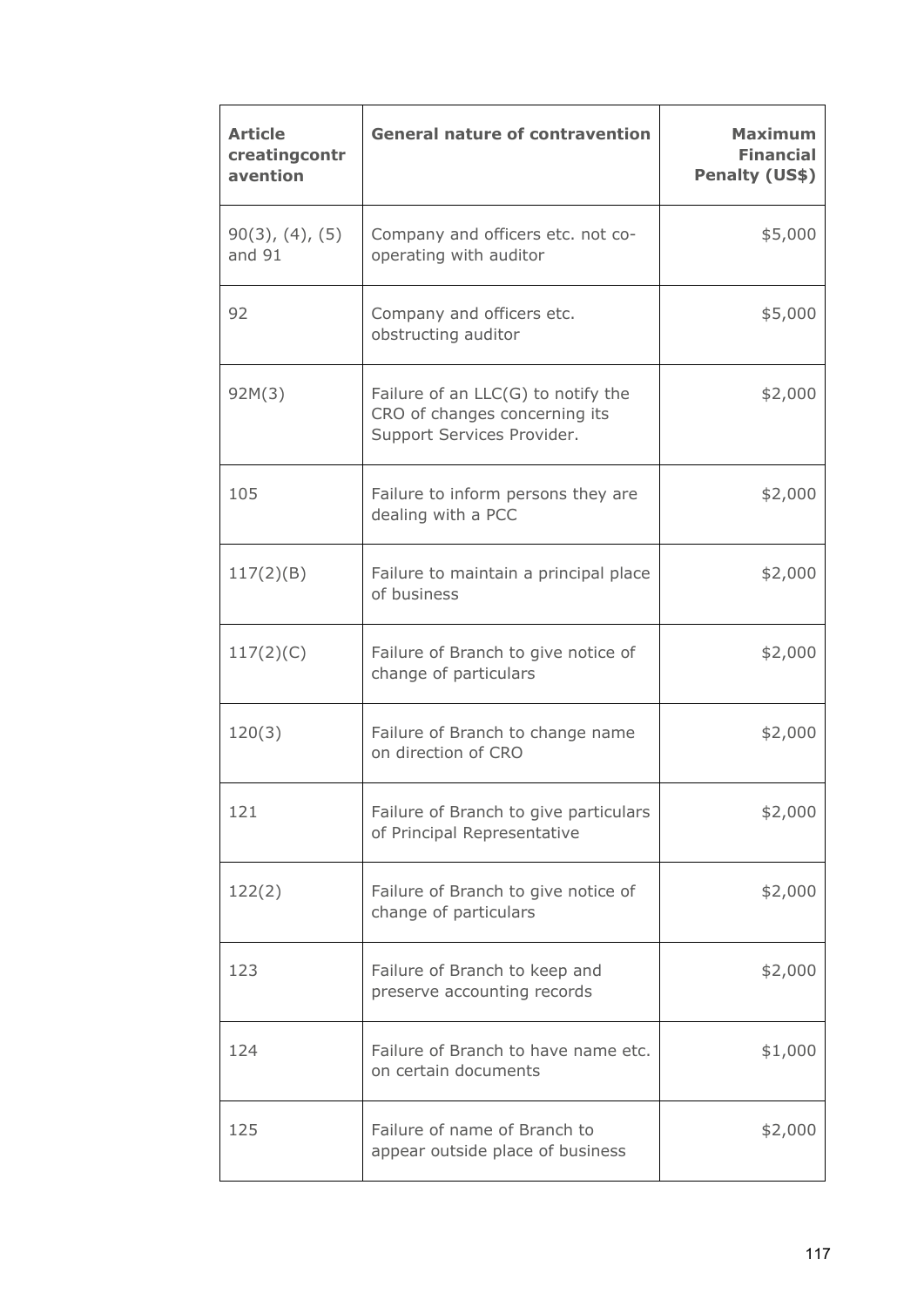| <b>Article</b><br>creatingcontr<br>avention | <b>General nature of contravention</b>                      | <b>Maximum</b><br><b>Financial</b><br>Penalty (US\$) |
|---------------------------------------------|-------------------------------------------------------------|------------------------------------------------------|
| 130                                         | Failure to comply with direction of<br><b>CRO</b>           | \$15,000                                             |
| 132                                         | Provision of false or misleading<br>information to the CRO  | \$50,000                                             |
| 149(5)                                      | Failure to sign declaration                                 | \$5,000                                              |
| 151(3)                                      | Offeror failing to give minority<br>Member notice of rights | \$5,000                                              |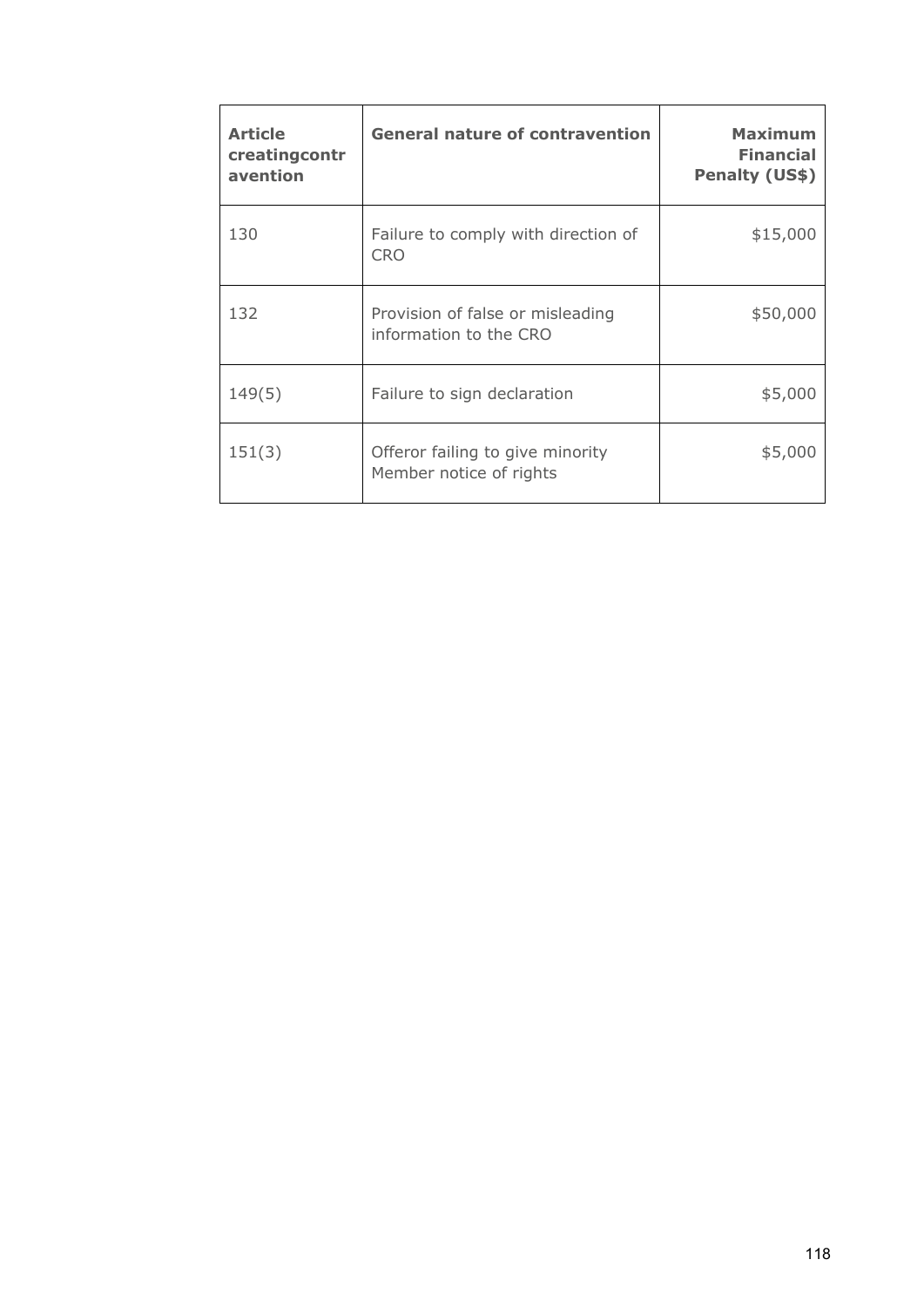# SCHEDULE 2– FINANCING CHANGE STATEMENT

# TABLE 1

| <b>Condition</b>                                                                                                                                                                                                                | Secured party may be required<br>to file financing change<br>statement as shown                                                                                                |
|---------------------------------------------------------------------------------------------------------------------------------------------------------------------------------------------------------------------------------|--------------------------------------------------------------------------------------------------------------------------------------------------------------------------------|
| The obligations under all of the<br>Security Agreements to which the<br>financing statement relates have<br>been performed or the Secured<br>Party is required by the QFC Law or<br>Regulations to release the Collateral.      | To discharge the filing.                                                                                                                                                       |
| The Secured Party has agreed to<br>release part or all of the Collateral<br>described in the financing statement.                                                                                                               | To amend or discharge the filing (as<br>the case may be) so as to reflect the<br>terms of the agreement.                                                                       |
| The description of the Collateral<br>contained in the financing statement<br>includes an item or kind of Personal<br>Property that is not Collateral under<br>a Security Agreement between the<br>Secured Party and the Debtor. | To amend the Collateral description<br>in the kinds of Personal Property<br>that are not Collateral under a<br>Security Agreement between the<br>Secured Party and the Debtor. |
| No Security Agreement exists<br>between the persons named in the<br>financing statement as the Secured<br>Party and the Debtor.                                                                                                 | To discharge the filing.                                                                                                                                                       |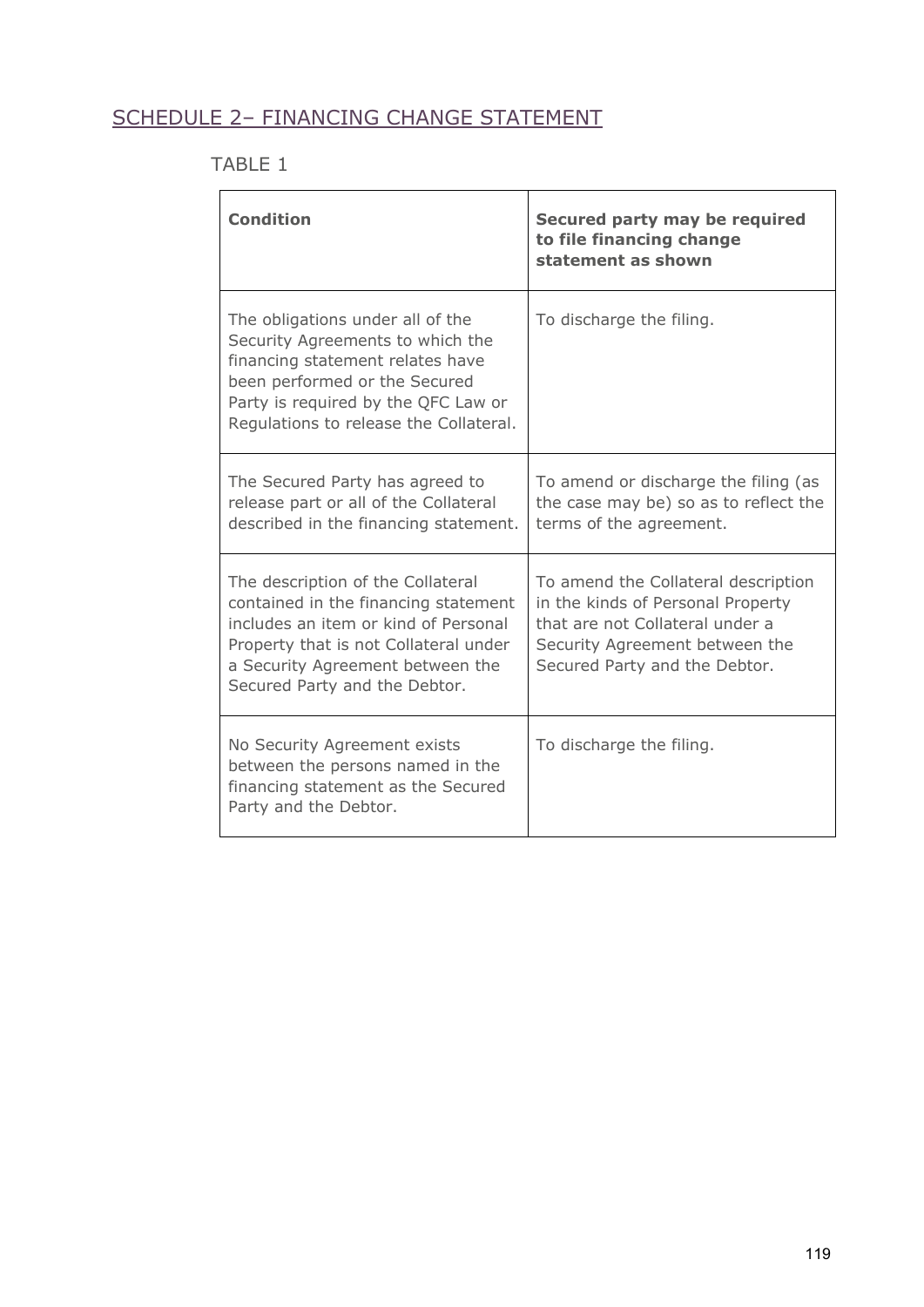# **ENDNOTES**

#### **1 Abbreviation key**

| a           | $=$ | after          | <b>om</b> | $=$ | omitted/repealed       |
|-------------|-----|----------------|-----------|-----|------------------------|
| am          | $=$ | amended        | orig      | $=$ | original               |
| amdt        | $=$ | amendment      | par       | $=$ | paragraph/subparagraph |
| app         | $=$ | appendix       | prev      | $=$ | previously             |
| art         | $=$ | article        | pt        | $=$ | part                   |
| att         | $=$ | attachment     | r         | $=$ | rule/subrule           |
| $\mathsf b$ | $=$ | before         | $remum =$ |     | renumbered             |
| ch          | $=$ | chapter        | reloc     | $=$ | relocated              |
| def         | $=$ | definition     | S         | $=$ | section                |
| div         | $=$ | division       | sch       | $=$ | schedule               |
| g           | $=$ | guidance       | sdiv      | $=$ | subdivision            |
| hdg         | $=$ | heading        | sub       | $=$ | substituted            |
| ins         | $=$ | inserted/added |           |     |                        |

## **2 Regulation history**

## **Companies Regulations 2005**

Made: 14 September 2005

Commenced: 14 September 2005

as amended by

## **Companies Regulations (Amended) 2008/01**

Made: 4May 2008

Commenced: 4 May 2008

As amended by

## **Companies Regulations (Amended) 2012**

Made: 11<sup>th</sup> April 2012

Commenced: 11th April 2012

## **Companies Regulations (Amended) 2015**

Made: 29<sup>th</sup> March 2015

Commenced: 29th March 2015

**Companies Regulations (Amended) 2022**

**Made : 06 April 2022**

**Commenced: 06 April 2022**

## **3 Amendment history**

**Power of QFC Authority and QFC Regulatory Authority to make rules**

art 5A ins 2008/01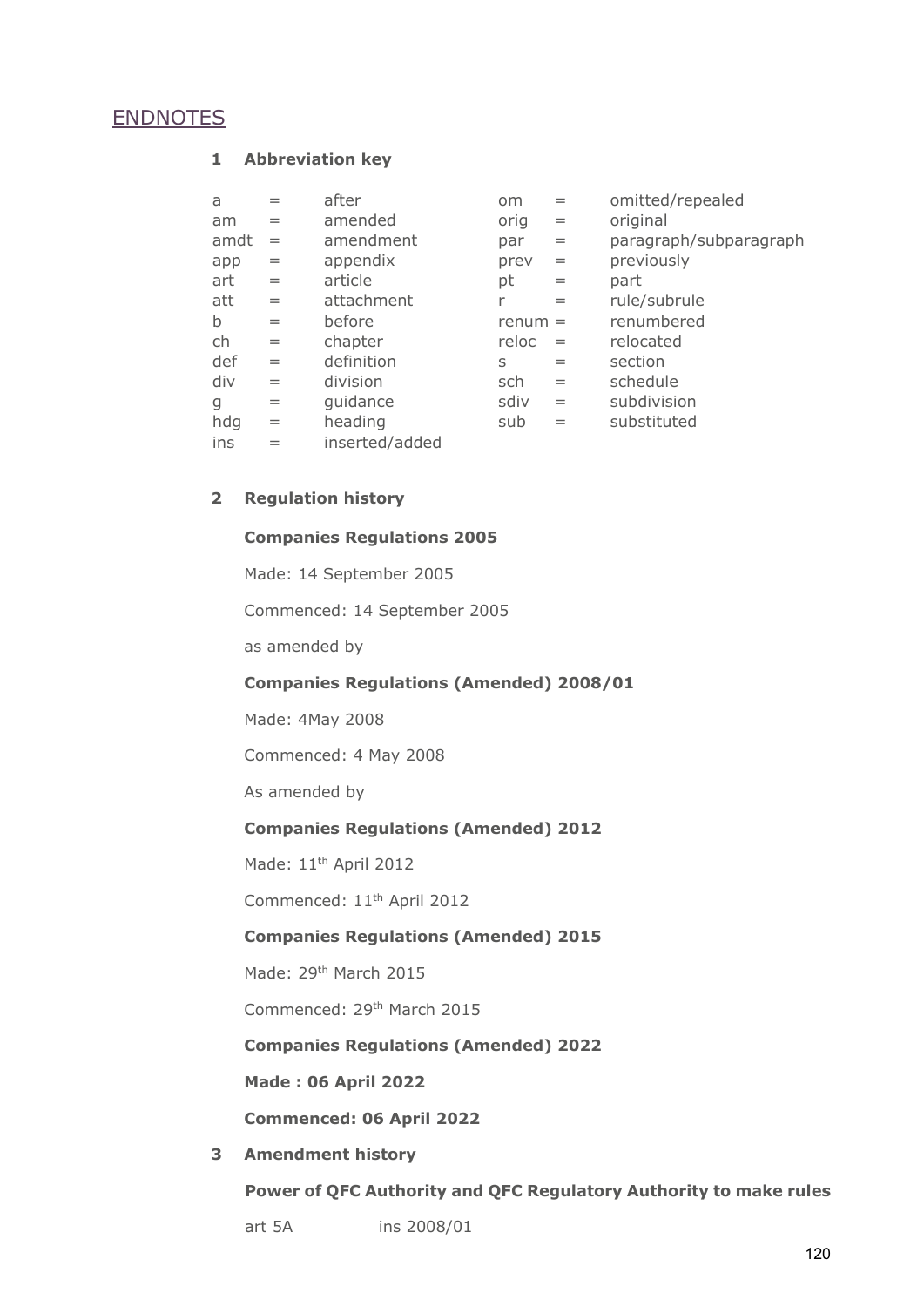# **Role of the QFC Authority**

| art7                               | am 2008/01                                          |
|------------------------------------|-----------------------------------------------------|
|                                    | <b>Incorporation of a Limited Liability Company</b> |
| art 17                             | am 2008/01                                          |
| <b>Members</b>                     |                                                     |
| art 19                             | am 2008/01                                          |
| <b>Return as to allotments</b>     |                                                     |
| art 22                             | am 2008/01                                          |
| <b>Share premium account</b>       |                                                     |
| art $26$                           | am 2008/01                                          |
| <b>Reduction of share capital</b>  |                                                     |
| art 30                             | am 2008/01                                          |
|                                    | <b>Redemption or purchase of own Shares</b>         |
| art 31                             | am 2008/01                                          |
|                                    | Duty to deliver annual returns                      |
| art 47                             | am 2008/01                                          |
| <b>Appointment of directors</b>    |                                                     |
| art 52                             | am 2008/01                                          |
| <b>LLC</b> accounts                |                                                     |
| art 82                             | am 2008/01                                          |
| <b>Limited Liability Companies</b> |                                                     |
| art 14                             | am 2012                                             |
|                                    | <b>Incorporation of a Limited Liability Company</b> |
| art 17                             | am 2012                                             |
|                                    | <b>Rectification of register of Members</b>         |
| art 20                             | am 2012                                             |
| <b>Transfer of Shares</b>          |                                                     |
| art 24                             | am 2012                                             |
| <b>Issue of Certificates</b>       |                                                     |
| art 25                             |                                                     |
|                                    | am 2012                                             |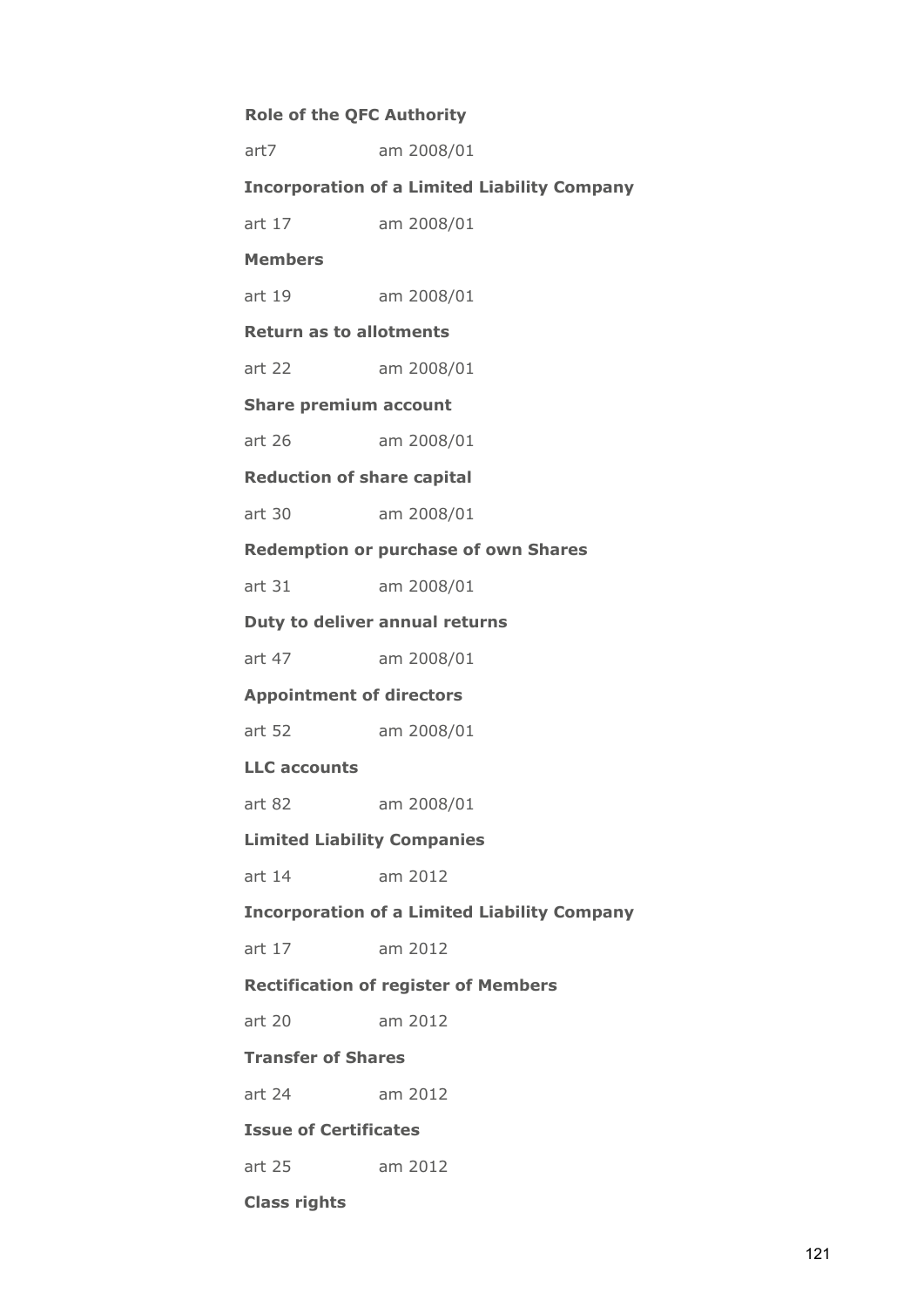art 29 am 2012

| <b>Reduction of share capital</b> |  |  |
|-----------------------------------|--|--|
|-----------------------------------|--|--|

| art 30 | am 2012 |  |
|--------|---------|--|
|--------|---------|--|

## **Power to require change of name**

art 39 am 2012

**Change of registered office**

art 43 am 2012

**Requirement to keep internal Company registers**

art 44 am 2012

## **Duty to deliver annual returns**

art 47 am 2012

**Alteration of articles of association**

art 50 am 2012

**Appointment of directors**

art 52 am 2012

## **Directors' interests**

art 56 am 2012

**Appointment of secretary**

art 60 am 2012

## **Notice of meetings**

art 66 am 2012

## **Filing of resolutions**

art 77 am 2012

## **Appointment and removal of auditor**

art 86 am 2012

#### **Resignation of an auditor**

art 88 am 2012

## **Disputes as to liability attributable to Cells**

art 104 am 2012

#### **PCC to inform persons they are dealing with PCC**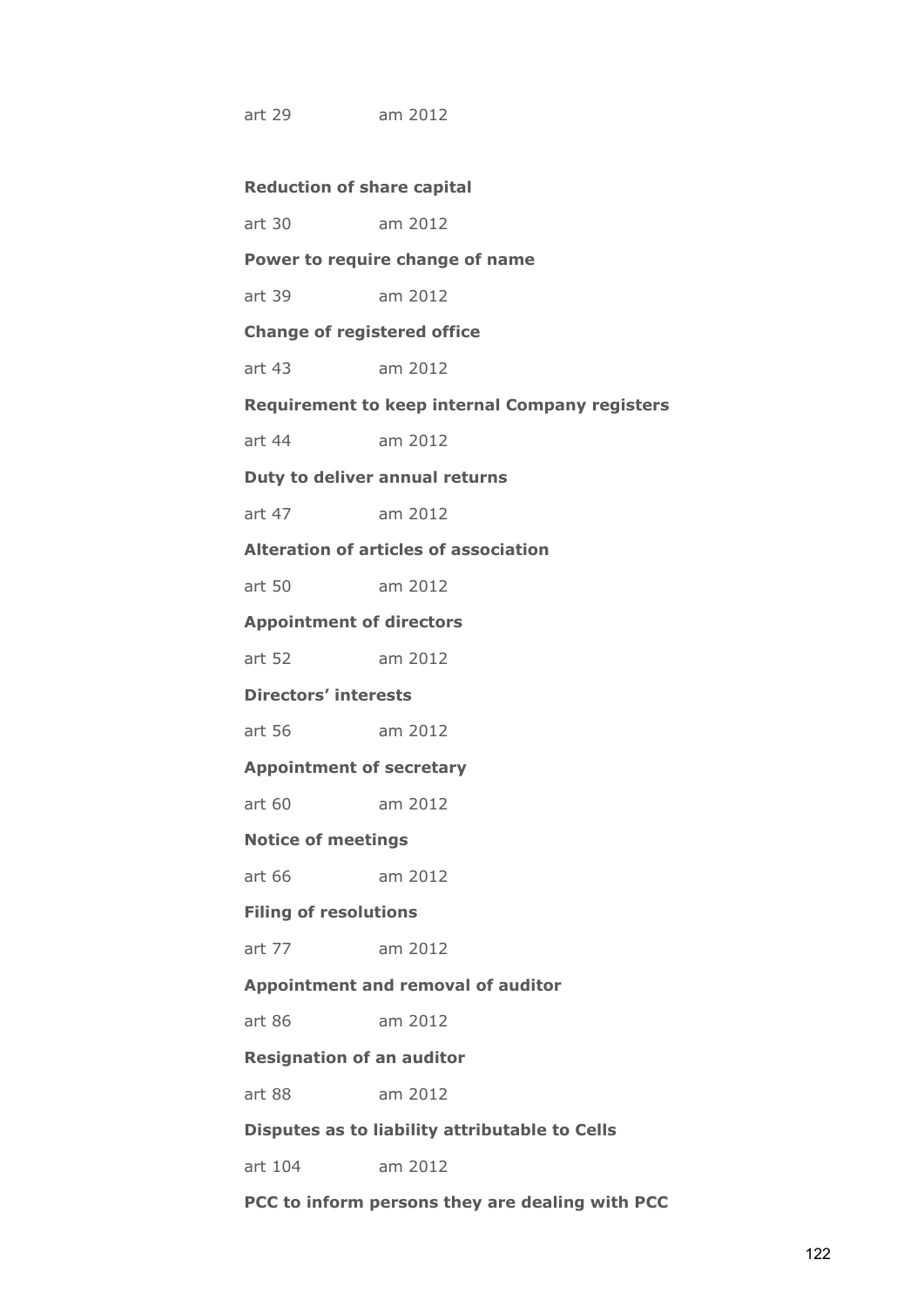art 105 am 2012

#### **Provisions in relation to winding up of PCC**

art 107 am 2012

# **Transfer of Cellular Assets from PCC**

art 108 am 2012

**Requirement for registered Branch**

art 117 am 2012

**Application to establish a Branch**

art 118 am 2012

#### **Register of Branches**

art 122 am 2012

#### **Letterheads**

art 124 am 2012

#### **Name to appear outside place of Business**

art 125 am 2012

## **Financial Penalties**

art 126 am 2012

#### **Imposition of financial penalties**

art 129 am 2012

## **Direction to Company to comply with these Regulations**

art 130 am 2012

## **Dissolution of Companies**

art 131 am 2012

## **Application to Tribunal**

pt 10 am 2012

#### **Orders for compensation**

art 133 am 2012

## **Minority Member protection: unfair prejudice**

art 134 am 2012

#### **Definitions**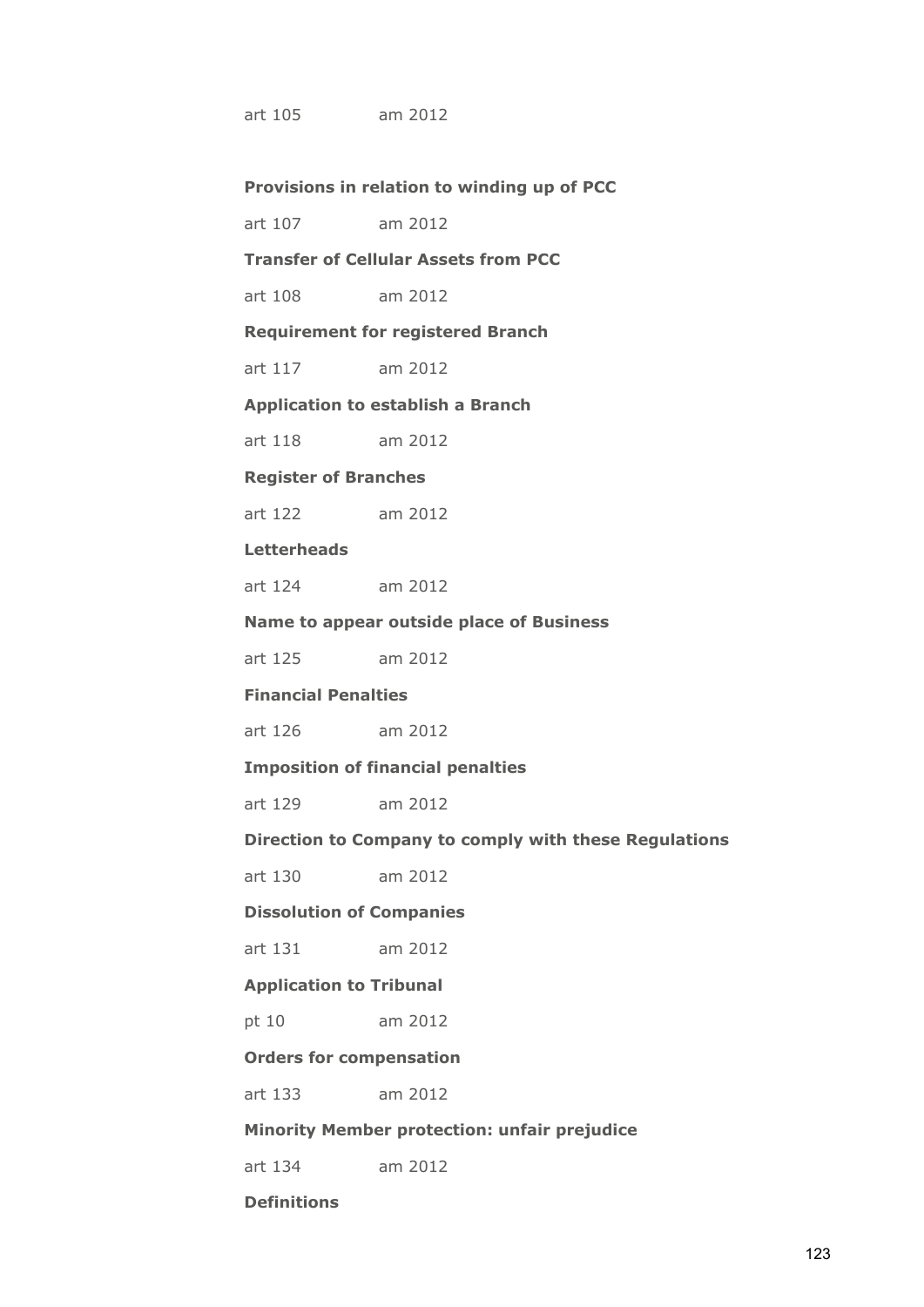art 136 am 2012

#### **Time of filing**

#### **Errors in financing statement**

art 142 am 2012

## **Renewal and amendment of filing**

art 143 am 2012

## **Searches**

#### **Debtor may require financing change statement**

art 146 am 2012

#### **Applications to the Tribunal**

| art 153 | am 2012 |
|---------|---------|
|---------|---------|

## **Definitions**

#### **CONTRAVENTIONS WITH FINANCIAL PENALTIES STIPULATED**

sch 1 am 2012

## **FINANCING CHANGE STATEMENT**

sch 2 am 2012

## **The CRO**

art 6 am 2015

## **Role and functions of the CRO**

art 8 am 2015

## **Powers of the CRO**

art 9 am 2015

#### **Other zones or centres**

art 10 am 2015

## **Accounting and budget requirements of the CRO**

art 11 am 2015

#### **Confidentiality**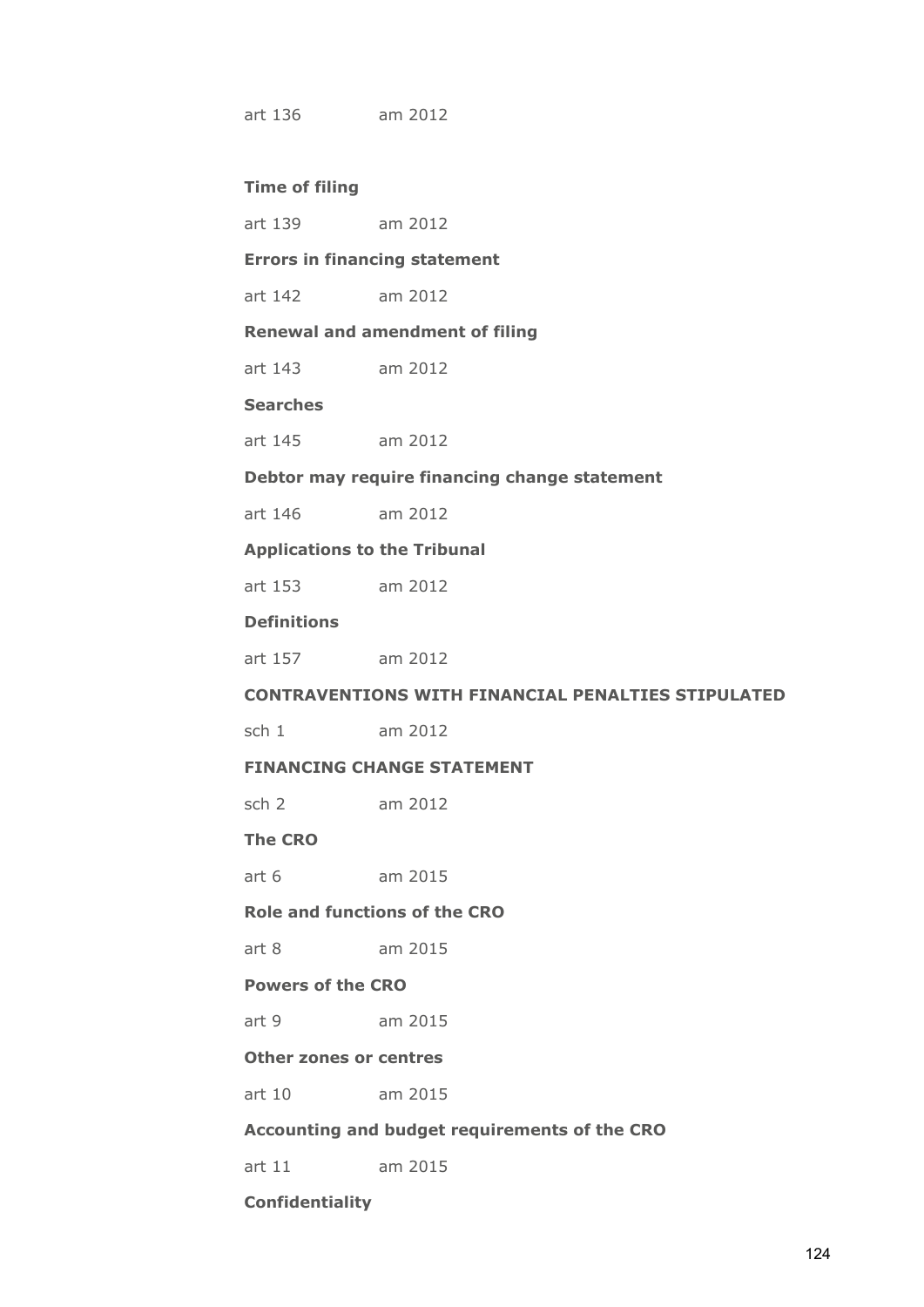art 12 am 2015

## **Limited Liability Companies**

art 14 am 2015

## **Corporate Capacity**

art 15 am 2015

#### **Incorporation of a Limited Liability Company**

art 17 am 2015

#### **Members**

art 19 am 2015

#### **Rectification of register of Members**

art 20 am 2015

**Return as to allotments**

art 22 am 2015

## **Transfer of Shares**

art 24 am 2015

## **Issue of certificates**

art 25 am 2015

**Share premium account**

art 26 am 2015

## **Alteration of share capital**

art 28 am 2015

## **Reduction of share capital**

art 30 am 2015

#### **Redemption or purchase of own Shares**

art 31 am 2015

#### **Power of an LLC to purchase own Shares**

art 32 am 2015

## **Registration of name**

art 36 am 2015

#### **Requirement to keep internal Company registers**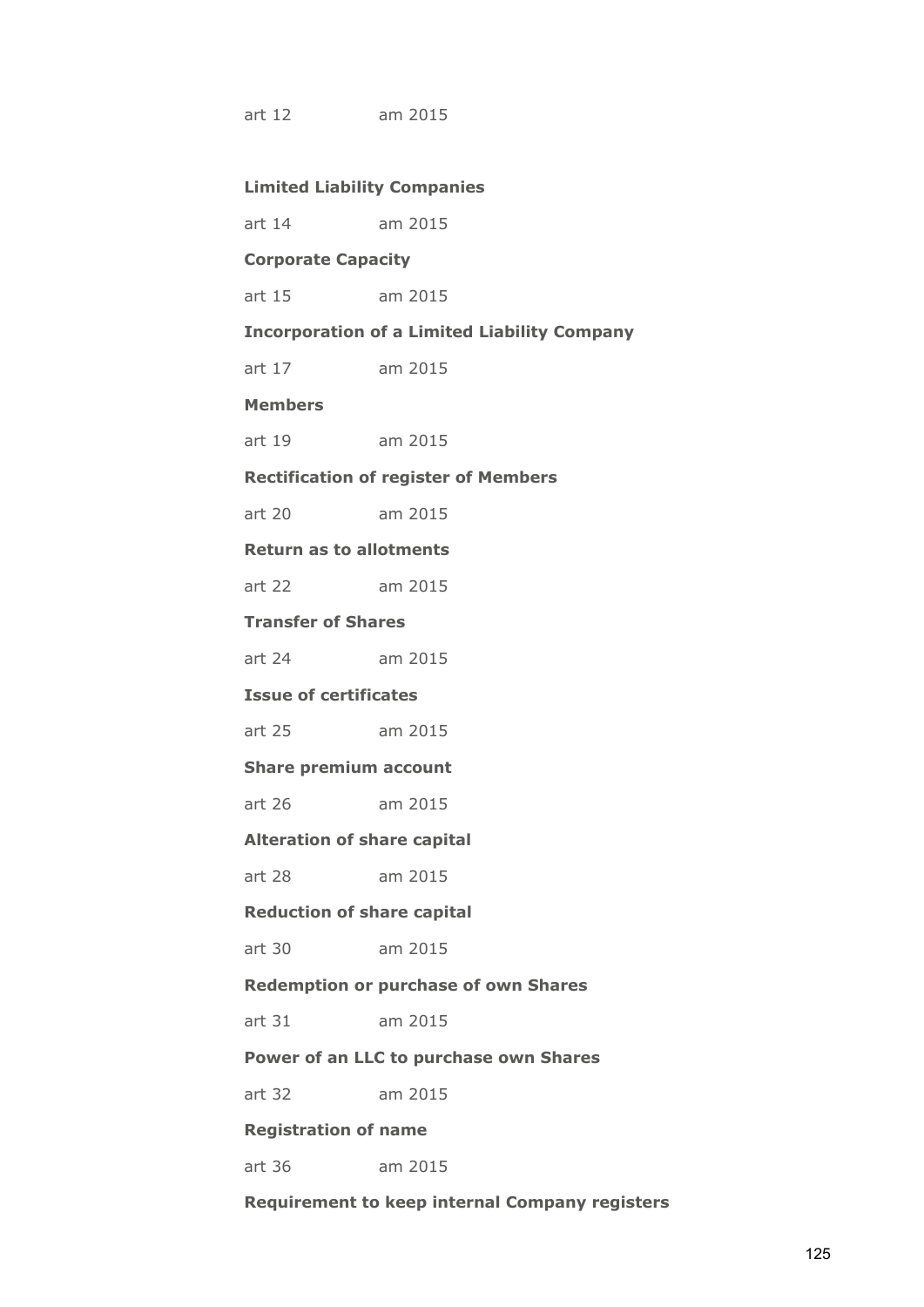art 44 am 2015

#### **Duty to deliver annual returns**

art 47 am 2015

## **Appointment of secretary**

art 60 am 2015

## **Filing or resolutions**

art 77 am 2015

## **LLC accounts**

art 82 am 2015

## **Appointment and removal of auditor**

art 86 am 2015

#### **Companies Limited By Guarantee**

part 3a pt 2015

## **Establishment and Corporate Capacity**

section 1 s 2015

## **Companies Limited by Guarantee**

art 92A ins 2015

#### **Corporate capacity**

art 92B ins 2015

## **Transactions entered into prior to corporate existence**

art 92C ins 2015

## **Incorporation and Registration**

section 2 s 2015

#### **Incorporation of an LLC(G)**

art 92D ins 2015

#### **Registration**

art 92E ins 2015

## **Members**

section 3 s 2015

## **Members**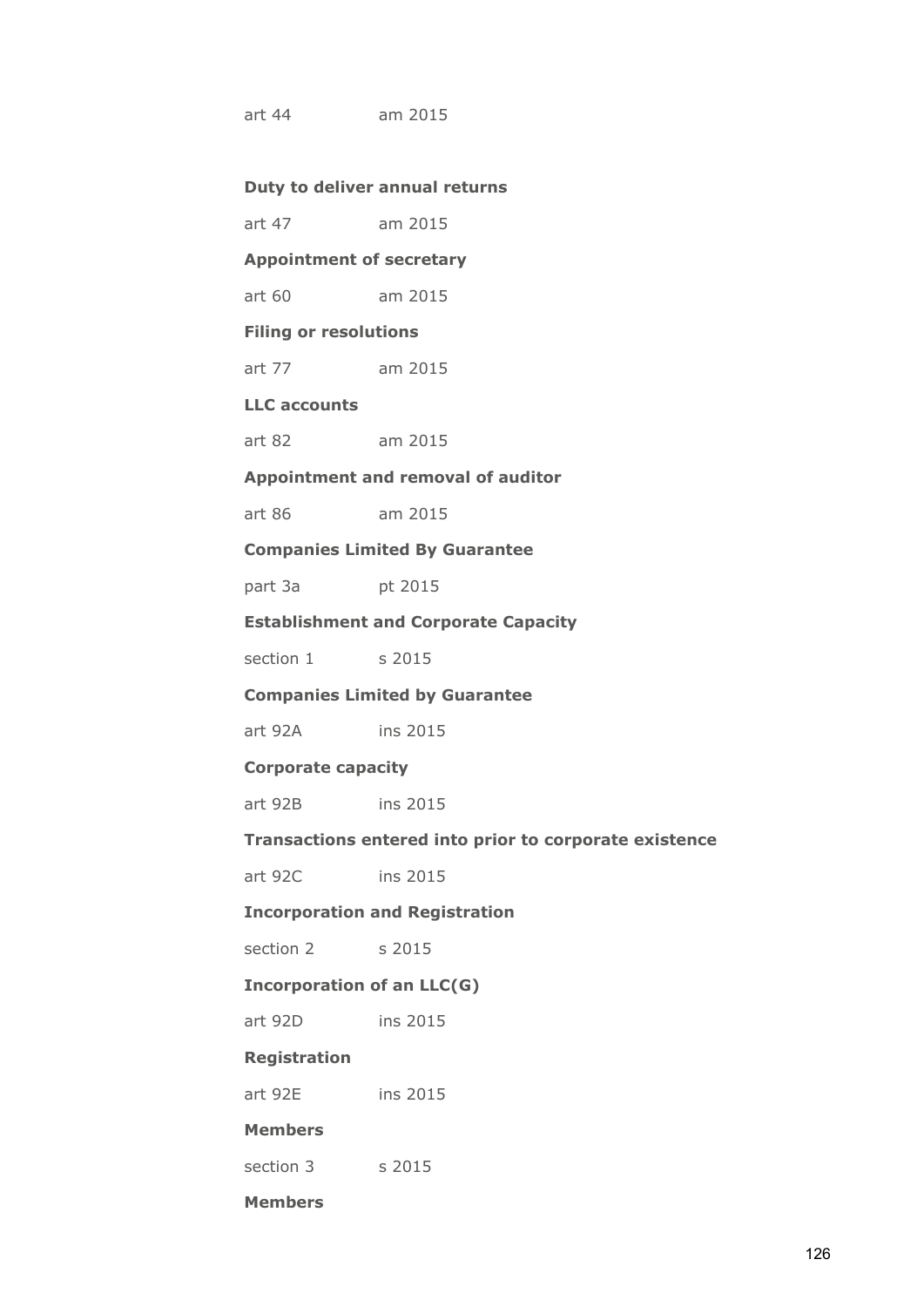art 92F ins 2015

#### **Rectification of register of Members**

art 92G ins 2015 **Names and change of names** section 4 s 2015 **Registration of name** art 92H ins 2015 **Change of name and similarity of names** art 92J ins 2015 **Registered office and Support Services Provider** section 5 s 2015 **Situation of registered office** art 92K ins 2015 **Change of registered office** art 92L ins 2015 **Support Services Provider** art 92M ins 2015 **Formalities of carrying on activities** section 6 s 2015 **Requirement to keep internal Company registers** art 92N ins 2015 **Name to appear outside place of activities** art 92O ins 2015 **Disclosures required of an LLC(G) in the use of its name** art 92P ins 2015 **Annual Return** section 7 s 2015 **Duty to deliver annual returns**

art 92Q ins 2015

**Contents of annual return**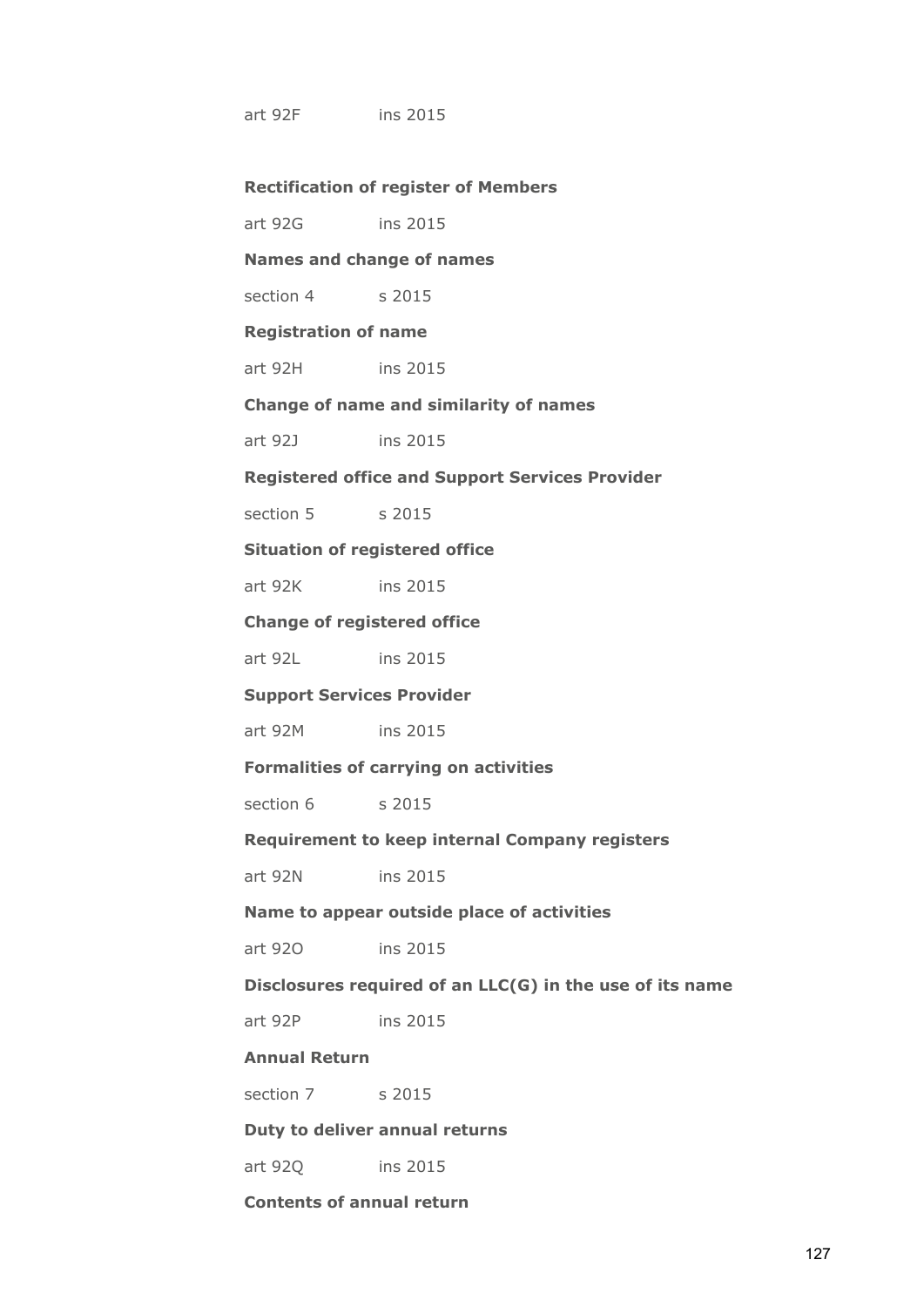art 92R ins 2015

## **Articles of Association**

section 8 s 2015

## **Standard articles of association**

art 92S ins 2015

#### **Alteration of articles of association**

art 92T ins 2015

#### **Articles binding on LLC(G) and Members**

art 92U ins 2015

## **Directors and Secretary**

section 9 s 2015

#### **Directors and secretary of an LLC(G)**

art 92V ins 2015

## **Prohibition of financial assistance to directors**

art 92W ins 2015

#### **Meetings and Resolutions**

section 10 s 2015

#### **Notice of meetings**

art 92X ins 2015

#### **General provisions as to meetings and votes**

art 92Y ins 2015

## **Proxies**

art 92Z ins 2015

## **Representation of Entity at meetings**

art 92AA ins 2015

#### **Resolutions in writing of Members**

art 92BB ins 2015

## **Directors meetings and written resolutions**

art 92CC ins 2015

#### **Participation in meetings**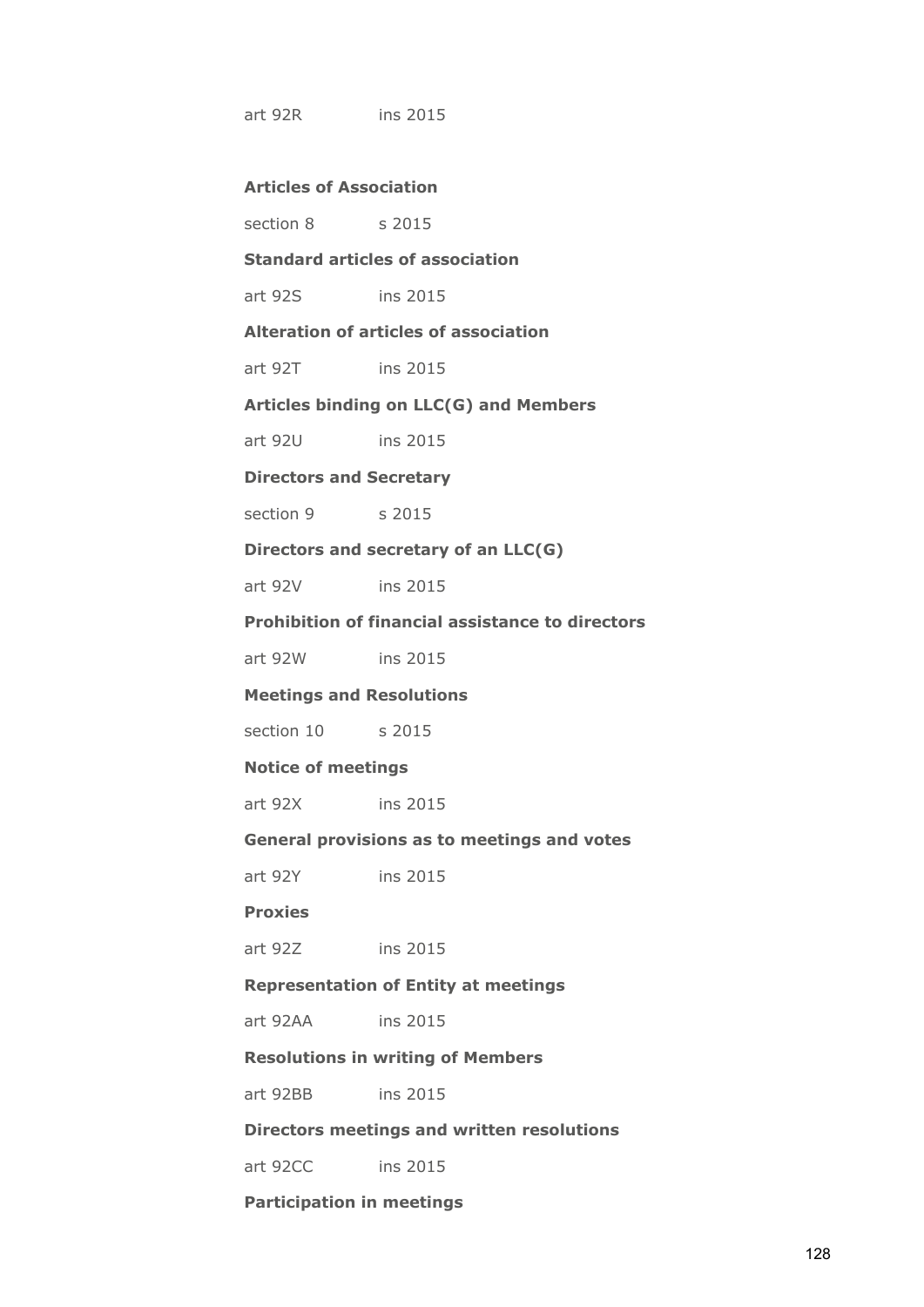art 92DD ins 2015

## **Minutes**

| art 92EE |  | ins 2015 |
|----------|--|----------|
|----------|--|----------|

## **Filing of resolutions**

art 92FF ins 2015

## **Recording of decisions by sole Member**

art 92GG ins 2015

# **Accounting Requirements**

section 11 s 2015

## **Accounting and Audit Requirements**

art 92HH ins 2015

#### **Register of Branches**

art 122 am 2015

## **Letterheads**

| art 124 | am 2015 |
|---------|---------|
|---------|---------|

## **Deregistration of Companies and Branches**

| art 131 |  | am 2015 |
|---------|--|---------|
|---------|--|---------|

## **Definitions**

art 157 am 2015

## **Appeals Body**

def om 2015

## **Appointed Newspaper**

def om 2015

## **Bank**

def om 2015

## **Confidential Information**

def om 2015

## **Data Protection Regulations and Rules**

def ins 2015

## **Financial Services Regulations**